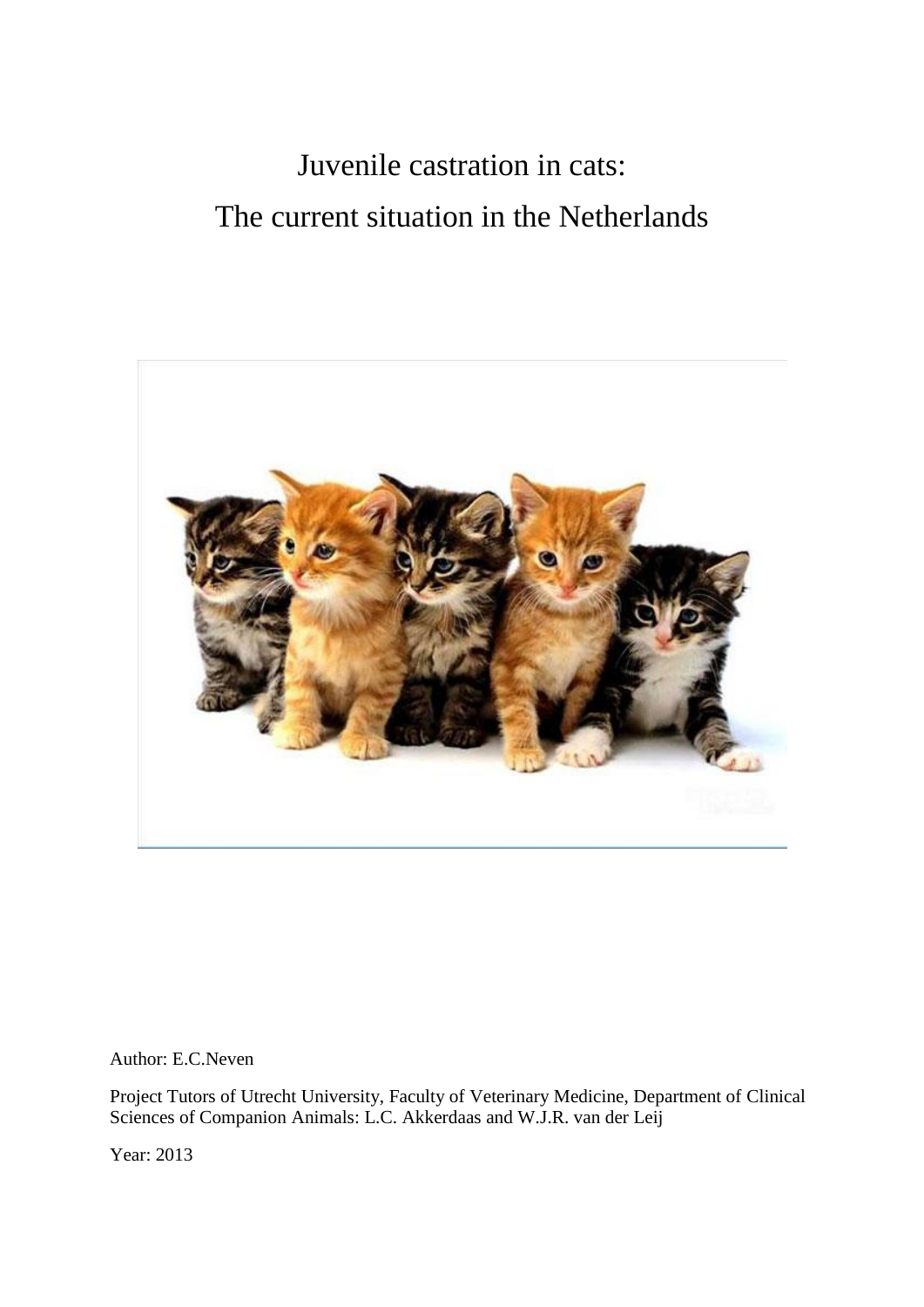# **Table of contents**

|                                                                                  | Page |
|----------------------------------------------------------------------------------|------|
| 1. Abstract                                                                      | 5    |
| 2. Introduction                                                                  | 6    |
| 2.1. Background information                                                      | 6    |
| 2.2. Research question                                                           | 8    |
| 2.3. Aim of the study                                                            | 8    |
| 2.4. Limitations of the study                                                    | 8    |
| 3. Materials and methods                                                         | 9    |
| 3.1. Study design                                                                | 9    |
| 3.2. Data analysis                                                               | 9    |
| 3.2.1. Data on the respondents                                                   | 9    |
| 4. Results                                                                       | 10   |
| 4.1. Data on the respondents                                                     | 10   |
| 4.2. Work related data                                                           | 10   |
| 4.3. Clientele                                                                   | 11   |
| 4.4. Advised age at castration                                                   | 12   |
| 4.5. Veterinary opinion on juvenile castration                                   | 13   |
| 4.5.1. Procedural, behavioural and health concerns                               | 16   |
| 4.6. Juvenile castration                                                         | 19   |
| 4.7. Additional results from veterinarians not performing juvenile<br>castration | 22   |
| 4.8. Additional results from veterinarians performing juvenile<br>castration     | 23   |
| 4.8.1. Castration numbers                                                        | 23   |
| 4.8.1.1. Number of castrations per year for veterinarians in                     | 23   |
| paid service of a veterinary clinic                                              |      |
| Number of castrations per year for veterinarians in<br>4.8.1.2.                  | 23   |
| paid service of an animal shelter.                                               |      |
| 4.8.1.3.<br>Hypothesis testing                                                   | 24   |
| Results of the two sample T-test<br>4.8.1.4.                                     | 25   |
| 4.8.2. Anaesthesia and perioperative care                                        | 27   |
| 4.8.2.1.<br>Minimum age and weight limits                                        | 27   |
| Food and water withholding<br>4.8.2.2.                                           | 28   |
| Anaesthesia protocol<br>4.8.2.3.                                                 | 30   |
| Drug dosage<br>4.8.2.3.1.                                                        | 30   |
| Medication<br>4.8.2.3.2.                                                         | 31   |
| Anaesthetics<br>4.8.2.3.2.1.                                                     | 31   |
| Antibiotics<br>4.8.2.3.2.2.                                                      | 32   |
| 4.8.2.3.2.3.<br>Postoperative pain management                                    | 32   |
| 4.8.2.3.3.<br>Airway patency                                                     | 33   |
| Monitoring<br>4.8.2.3.4.                                                         | 33   |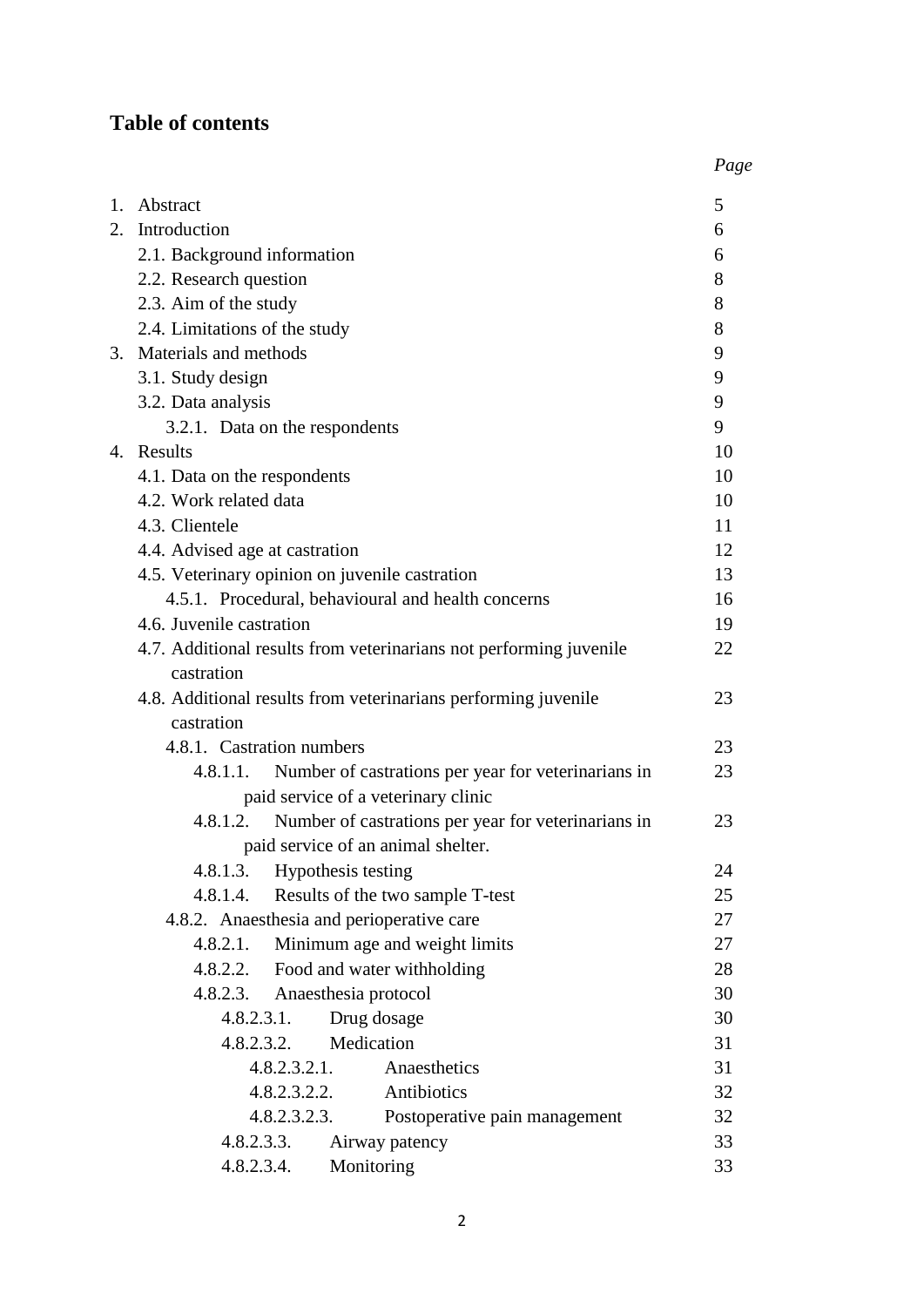|    |                                    | $4.8.2.3.5$ .        | Thermoregulation                                                | 35 |
|----|------------------------------------|----------------------|-----------------------------------------------------------------|----|
|    |                                    | $4.8.2.3.6$ .        | Fluid therapy                                                   | 35 |
|    |                                    | 4.8.2.3.7.           | Recovery                                                        | 35 |
|    |                                    |                      | 4.8.3. Degree of complexity regarding juvenile castration       | 36 |
|    | 4.8.4. Mortality                   |                      |                                                                 | 37 |
|    | 5. Discussion                      |                      |                                                                 | 38 |
|    | 5.1. Work related data             |                      |                                                                 | 38 |
|    | 5.2. Clientele                     |                      |                                                                 | 38 |
|    |                                    |                      | 5.2.1. Juvenile castration and facilities that group house cats | 38 |
|    |                                    |                      | 5.2.2. Juvenile castration and breeders                         | 39 |
|    | 5.3. Advised age at castration     |                      |                                                                 | 39 |
|    | 5.4. Juvenile castration           |                      |                                                                 | 40 |
|    | 5.4.1. Overpopulation              |                      |                                                                 | 40 |
|    |                                    |                      | 5.4.2. Anaesthesia and perioperative care                       | 40 |
|    | 5.4.2.1.                           |                      | Respiration                                                     | 41 |
|    |                                    |                      | 5.4.2.2. Hypoglycaemia                                          | 41 |
|    |                                    | 5.4.2.3. Dehydration |                                                                 | 42 |
|    |                                    | 5.4.2.4. Hypothermia |                                                                 | 42 |
|    |                                    |                      | 5.4.2.5. Drug dosage and anaesthesia protocols                  | 43 |
|    |                                    | 5.4.2.6. Monitoring  |                                                                 | 45 |
|    |                                    | 5.4.2.7. Recovery    |                                                                 | 45 |
|    |                                    |                      | 5.4.2.8. Perioperative antibiotics                              | 46 |
|    |                                    |                      | 5.4.2.9. Postoperative pain management                          | 46 |
|    |                                    |                      | 5.4.3. Short-term complication                                  | 46 |
|    |                                    |                      | 5.4.4. Long-term complications                                  | 47 |
|    |                                    | 5.4.4.1. Behaviour   |                                                                 | 47 |
|    |                                    | 5.4.4.2. Health      |                                                                 | 48 |
|    |                                    | 5.4.4.2.1.           | Obesity                                                         | 48 |
|    |                                    | 5.4.4.2.2.           | Orthopaedic problems                                            | 48 |
|    |                                    | 5.4.4.2.3.           | Feline lower urinary tract disease (FLUTD)                      | 49 |
|    |                                    | 5.4.4.2.4.           | Urine incontinence                                              | 50 |
|    |                                    | 5.4.4.2.5.           | Perivulvar dermatitis                                           | 50 |
|    |                                    | 5.4.4.2.6.           | Miscellaneous                                                   | 50 |
|    |                                    |                      | 5.4.5. Degree of difficulty regarding juvenile castration       | 51 |
|    | 5.4.6. Mortality                   |                      |                                                                 | 51 |
|    |                                    |                      | 5.4.7. Reasons not to perform juvenile castration               | 51 |
| 6. | Conclusion                         |                      |                                                                 | 52 |
|    |                                    |                      | 6.1. Current situation in the Netherlands                       | 52 |
|    | 6.2. Anaesthetic procedure         |                      |                                                                 | 52 |
|    | 6.3. Postoperative pain management |                      |                                                                 | 53 |
|    | 6.4. Antibiotics                   |                      |                                                                 | 53 |
|    | 6.5. Short-term complications      |                      |                                                                 | 53 |
|    | 6.6. Long-term complications       |                      |                                                                 | 53 |
|    | 7. Bibliography                    |                      |                                                                 | 55 |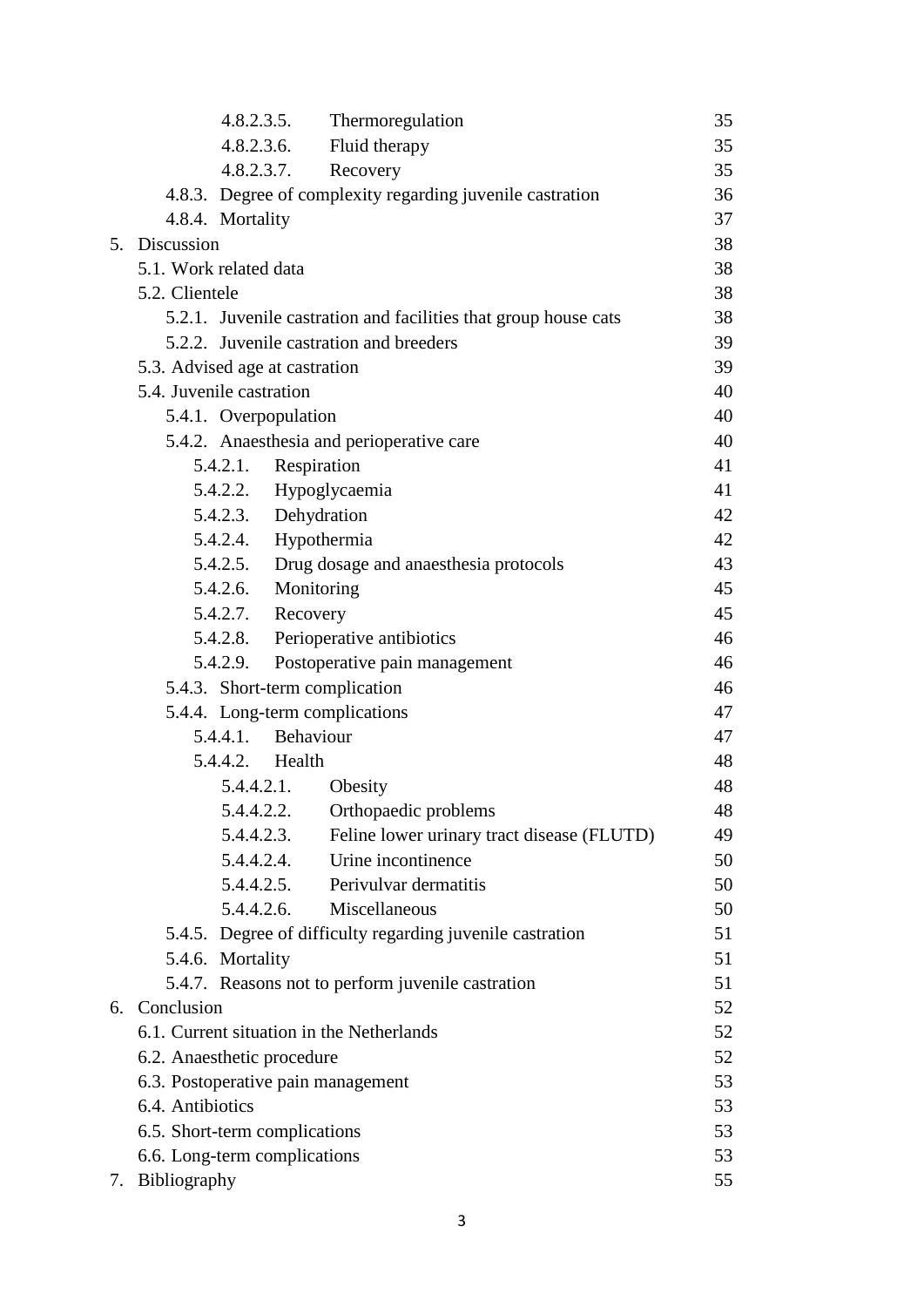| 8. | Appendices                                                        | 59 |
|----|-------------------------------------------------------------------|----|
|    | 8.1. Performing juvenile castration: examining the existence of a | 59 |
|    | relationship with several other factors                           |    |
|    | 8.2. Anaesthesia in kittens: additional information               | 71 |
|    | 8.2.1. Preoperative care                                          | 71 |
|    | 8.2.2. Cardiovascular physiology                                  | 71 |
|    | 8.2.3. Haematology                                                | 71 |
|    | 8.2.4. Anaesthetics                                               | 71 |
|    | 8.2.4.1. Premedication                                            | 72 |
|    | 8.2.4.2. Induction and maintenance                                | 72 |
|    | 8.3. Long-term complications: additional information              | 74 |
|    | 8.3.1. Penile extrusion                                           | 74 |
|    |                                                                   |    |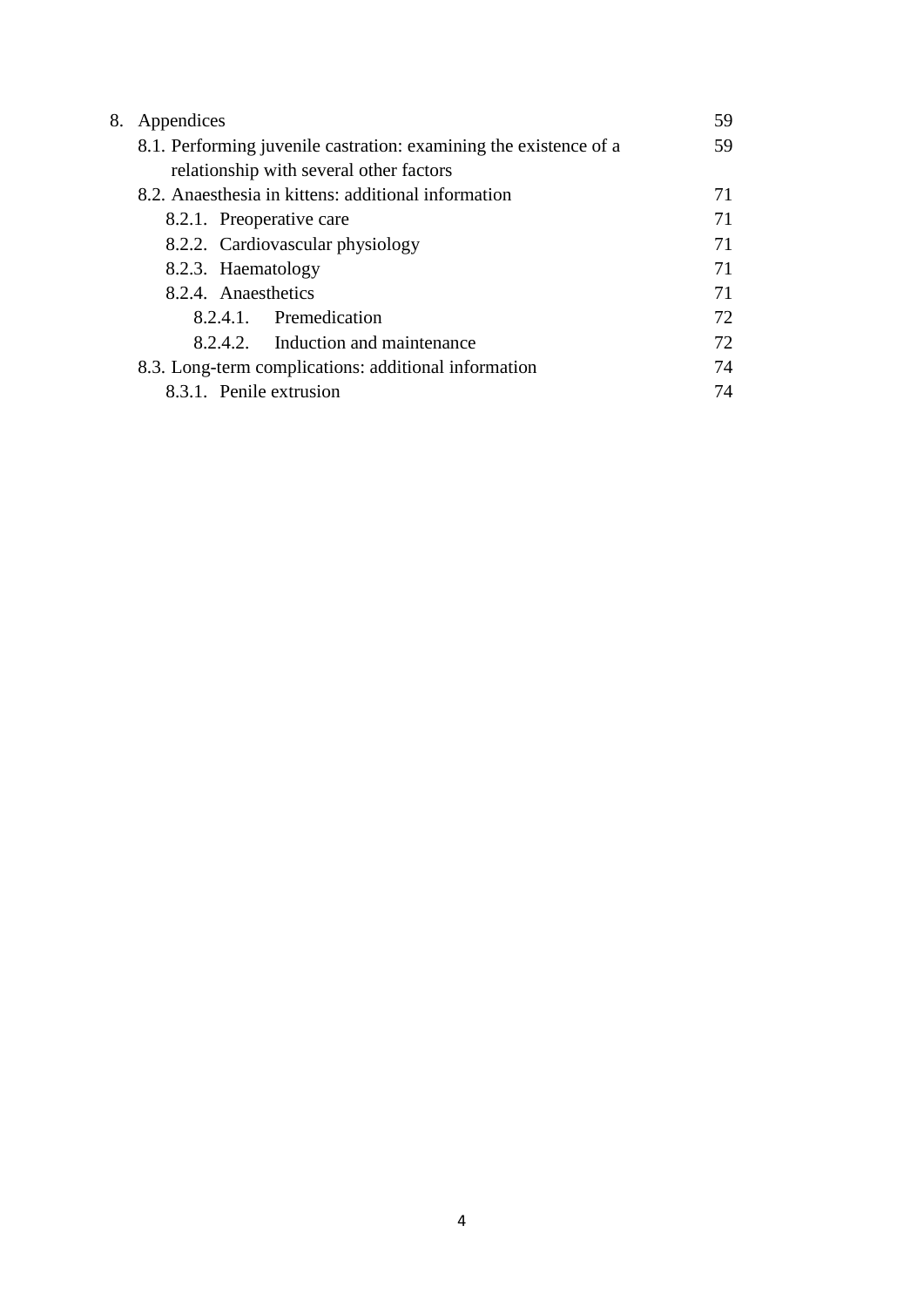#### **1. Abstract**

Cat overpopulation remains a problem in the Netherlands. Juvenile castration (6-16 weeks of age) can help facilitate adopting out young kittens which are unable to reproduce. As a result, problems with owner compliance are avoided and a shorter holding period for kittens in shelters can be achieved. While widely applied in the United States of America (USA), Dutch veterinarians seem reluctant to perform this procedure in kittens. A survey was sent to Dutch veterinarians, specialised in the field of companion animals, which showed that 21% of Dutch veterinarians perform juvenile castration and that this procedure constitutes 9.0% of the total number of castrations. Similar to other western countries, the majority of veterinarians (89%) recommends their clients to castrate cats at the 'traditional age' of 6-9 months of age  $^{[1-8]}$ . Little scientific data supports this advice  $[9]$ . In addition to ethical objections, main concerns among veterinarians regarding juvenile castration are related to anaesthesia and long-term complications. However, research shows that short-term complications are similar to those in adult cats when appropriate care is taken regarding anaesthetic and surgical procedures. Many possible long term complications are either rejected or remain unproven. In the Dutch veterinary practice improvements concerning the procedure of juvenile castration can be executed especially regarding monitoring (i.e. temperature), recovery (feeding) and post operative pain management. Many veterinarians do not see juvenile castration as the right intervention to solve and prevent further overpopulation. However, there is a platform for awareness and advancement in this area since the majority of veterinarians believe there is currently overpopulation of cats and veterinarians should play a role in solving this problem. Practically applicable strategies can be created for long-term solutions regarding the current cat overpopulation. This may be achieved by creating a discussion among veterinarians, shelter personnel, researchers and the professional society for veterinary medicine.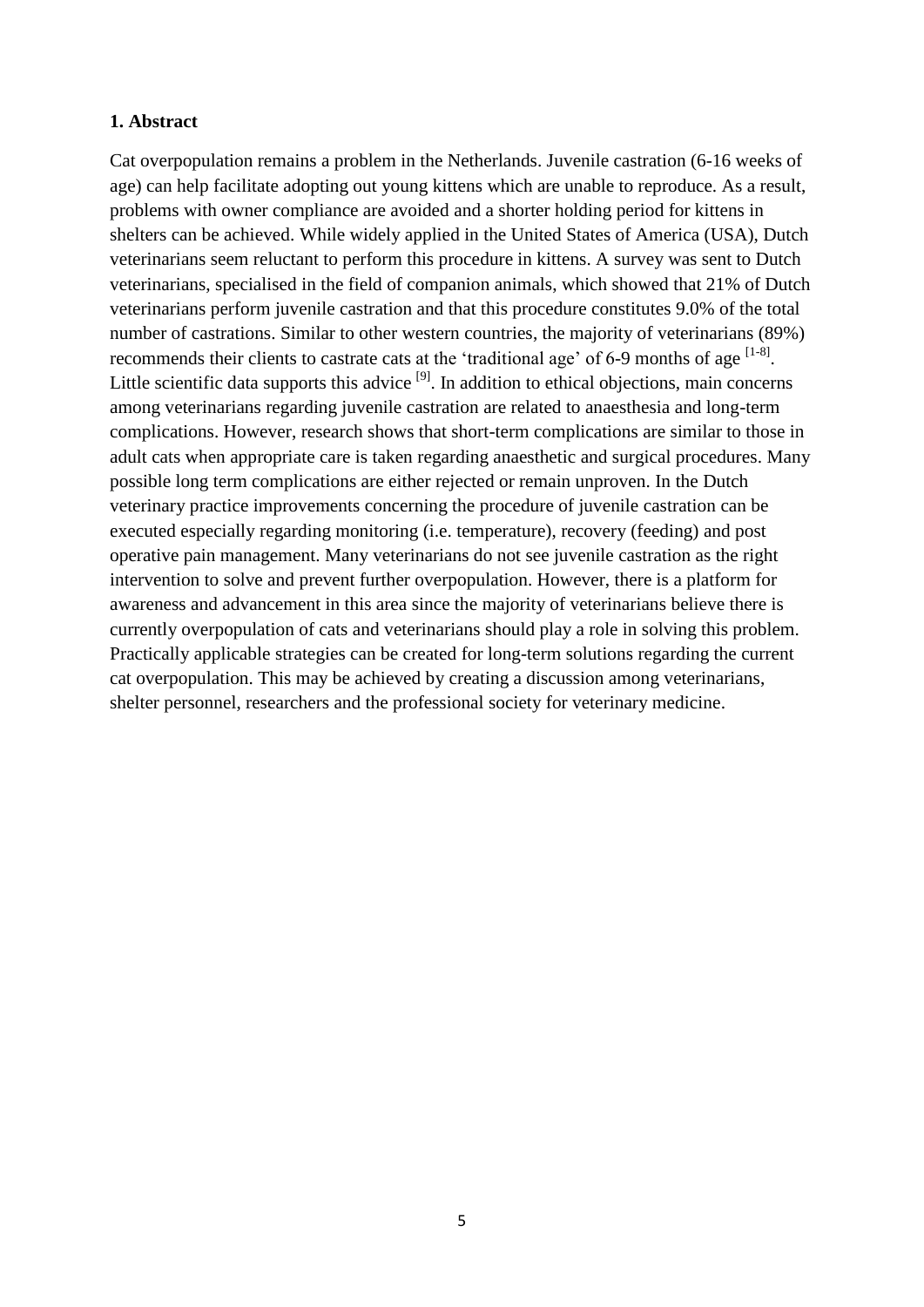# **2. Introduction**

# *2.1 Background information*

Many animal shelters in the Netherlands are populated with cats all year round. In the autumn and winter those cats are mostly half-grown and mature. From the beginning of March till the late summer the shelter also accommodates kittens born in this period.

In 2011 34,000 cats were admitted to Dutch animal shelters of which 26,000 cats were adopted out. Stray cats, which are often domestic cats that have lost or left their domestic home, form part of the problem of the surplus of cats in the Netherlands. 24,000 of the previously mentioned 34,000 cats that entered an animal shelter in 2011 were stray cats. An intact (stray) cat can produce a litter with multiple kittens two to three times a year which causes a rapid increase in stray cats in a particular area [10].

The *Dierenbescherming*, the Dutch society for the protection of animals, addresses this particular problem by educating the public and using the TNR method. With this method stray cats are Trapped, Neutered and afterwards Released back into their habitat to prevent overpopulation. In 2011 5,000 adult stray cats have been castrated and 4,000 stray kittens have been sheltered, socialised and adopted out. The *Dierenbescherming* receives a statutory contribution from the local municipality for the shelter of an animal for two weeks. However, the average time a cat stays in the shelter is four to six weeks. The Dierenbescherming is not a government agency, it also relies on donations from the public to fund the rest of the expenses [10] .

Stray cats and their litters contribute greatly to the surplus of cats in the Netherlands [10]. Nevertheless, there is another issue which also forms part of the problem. Kittens that reside in shelters are adopted out around 8 weeks of age. During the adoption procedure the new owners sign an agreement to return the kittens after a few months in order to have them castrated. Even though most owners return the kittens for castration in time, other owners forget the appointment or do not see the necessity of the surgery. There are no data of owner compliance in the Netherlands but this is estimated to be  $< 60\%$  in the USA  $^{[6,18]}$ . The consequence of no castration is that those half-grown cats are theoretically able to reproduce at least once. This leads to the owner having to place a whole litter of kittens. There are two options for these kittens: either they are brought to an animal shelter thus adding to the shelter population or they are rehomed by the owner thus filling up cat homes available for shelter cats. Research among British cat owners shows that 19% of domestic cats had at least one unplanned litter  $\left[11\right]$ , because they were not castrated in time, or not at all.

Castrating kittens before they are adopted would solve the problems with owner compliance. When the cats would be castrated at the 'traditional' age of 6 months  $[3,4,5]$ , this would mean cats would have to stay in the shelter until that age. In the current overpopulated shelters, this is practically impossible and will create an animal welfare issue. Research has shown that there is a positive correlation between the duration of stay in a shelter and the risk of developing infectious diseases  $[12]$ . Also, early adoption is preferable to allow effective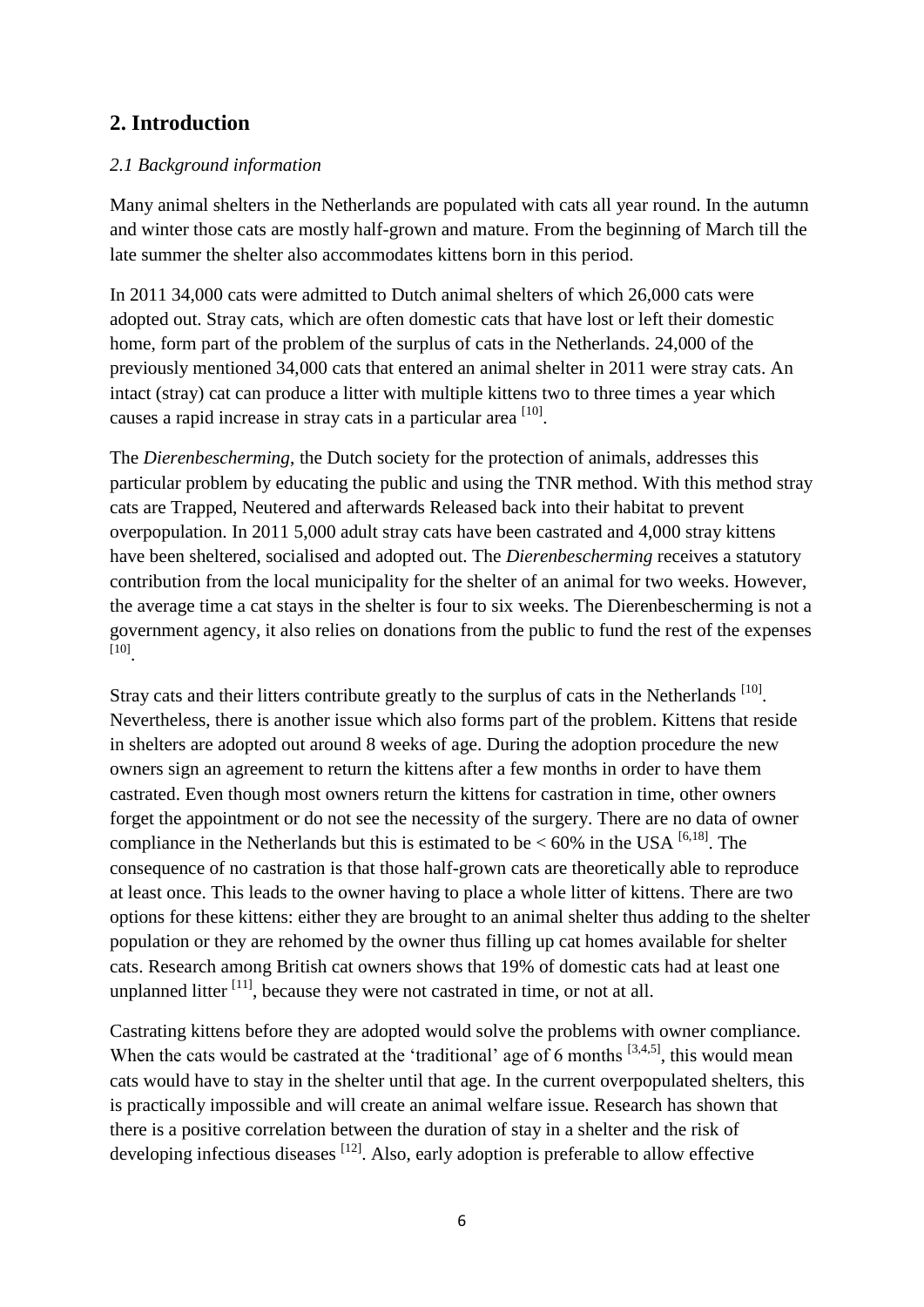socialisation <sup>[6]</sup>. Applying juvenile castration allows for the adoption of young kittens while contributing to the prevention of cat overpopulation.

In literature there is a wide terminology to describe the castration of kittens at a young age. Early age neutering, paediatric neutering, prepubertal neutering and juvenile castration are all terms to describe the neutering of male and female cats at an early age. However, there is no exact age range that is considered to be "at an early age". Different organisations and authors use different age limits. For instance, the American Society for the Prevention of Cruelty to Animals (ASPCA) defines paediatric, or early age neutering as castration at an age of 6-8 weeks<sup>[13]</sup>, whereas The American Veterinary Medical Association (AVMA) uses a wider age range of 8-16 weeks <sup>[8]</sup>. In her article on clinical considerations of early neutering, Kustritz states that in the United States of America early age neutering is considered to occur between 6-14 weeks of age  $\left[6\right]$  whereas Spain in his article on the long-term risks and benefits of earlyage gonadectomy in cats uses a fairly wide age range of castration before 5,5 months of age to define early age neutering  $^{[14]}$ . When considering castration before the onset of puberty, i.e. when a cat can sustain a pregnancy without deleterious effects <sup>[15]</sup>, one has to bear in mind that queens can be sexually reproductive as early as  $3.5$  months of age  $^{[16]}$ . Therefore, in this study the age limits of 6-16 weeks are used as the definition of juvenile castration. This range includes the youngest adopted kittens, as well as the somewhat older kittens before they reach puberty.

Currently, juvenile castration is widely applied in America. As early as 1993 The American Veterinary Medical Association (AVMA) approved of a resolution stating "...AVMA supports the concept of early (8 to 16 weeks of age) ovariohysterectomies/ gonadectomies in dogs and cats in an effort to stem the overpopulation problem in these species"  $[17]$ .

However, in the beginning veterinarians in America had reservations about applying juvenile castration due to concern about anaesthesia in such young animals, as well as possible long term effects. These possible long term effects would include stunted growth, vaginitis, perivulvar dermatitis, urethral obstruction in male cats, urinary incontinence, impaired immunocompetence, obesity, and dermatologic, endocrine, cardiac, and behavioural abnormalities<sup>[18]</sup>.

Castration in such young animals also leads to questions about the safety of anaesthesia. From a physiological point of view the paediatric period is unique. Definitions of the paediatric period vary considerably, starting at two weeks of age ranging to 5-12 weeks of age <sup>[14,22]</sup>. In paediatric animals the physiological differences with mature animals results in differences in pharmacokinetics and pharmacodynamics<sup>[5,14]</sup>. Therefore, it is very important to adjust anaesthesia protocols specifically to these paediatric patients considering all those factors. Several anaesthesia protocols for juvenile patients are mentioned in literature <sup>[6,19,23-25]</sup>.

Meanwhile, several studies on short and long term effects of juvenile castration have been performed. Howe's  $\left[5\right]$  study on short term complications indicates that when appropriate attention is given to surgical and anaesthetic techniques, morbidity and mortality rates are similar to those in traditionally aged cats  $(\geq 6 \text{ months})$  during the first week postoperatively.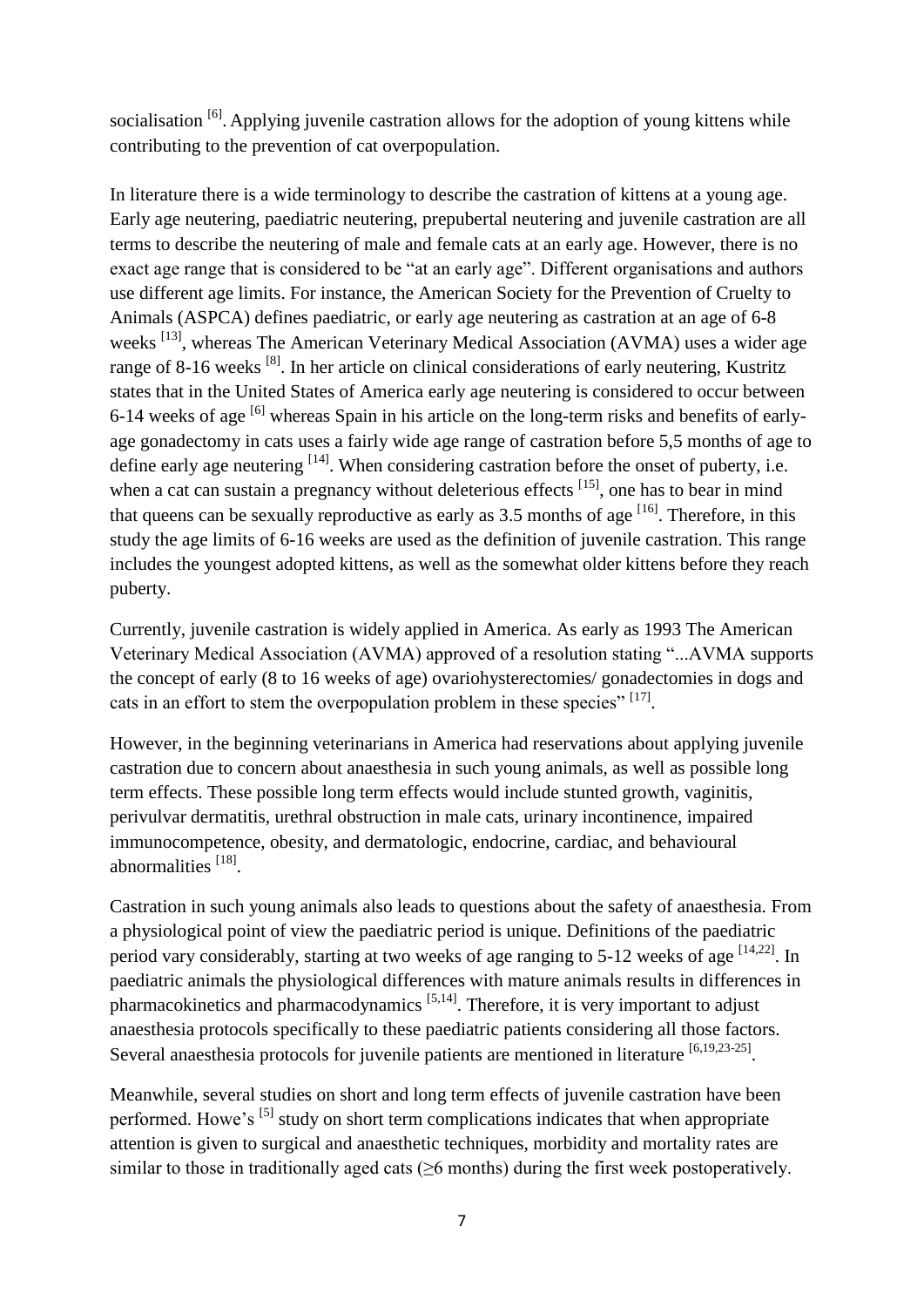Long term studies fail to support many of the concerns veterinarians have regarding long term complications [6-8,14,18-21] .

There have been studies on the opinion of veterinarians on juvenile castration in the USA  $^{[4]}$ , the United Kingdom (UK)<sup>[2,26]</sup>, New Zealand and Australia<sup>[26]</sup>. In the Netherlands *In Praktijk*, a journal for the veterinary practitioner, performed a small online survey in 2012 among veterinarians to investigate the opinion of Dutch veterinarians on early age neutering <sup>[1]</sup>. An extensive survey however, considering not only the present opinion of veterinarians on early age neutering but also the extent to which juvenile castration is already performed in Dutch veterinary practice and which anaesthesia protocols are used has not yet been conducted in the Netherlands.

This present research of the opinion of veterinarians on early age neutering, the extent to which juvenile castration is already performed in Dutch veterinary practice and which anaesthesia protocols are used is the first one among Dutch veterinarians.

# *2.2 Research question*

What is the position of Dutch companion animal veterinarians on juvenile castration in (shelter) cats and how is it applied and performed in the Dutch veterinary practice?

Sub question: what are safe and effective anaesthesia protocols for juvenile castration?

# *2.3 Aim of the study*

The aim of this study is twofold:

- 1. To describe the opinion of Dutch companion animal veterinarians on juvenile castration.
- 2. To describe how and to what extend juvenile castration is performed in Dutch veterinary practice, including the use of anaesthesia protocols.

# *2.4 Limitations of the study*

A limitation is that the survey used in this study was filled out voluntarily. This may have led to non*-*response bias (non-response in this study was 69%; 578/834).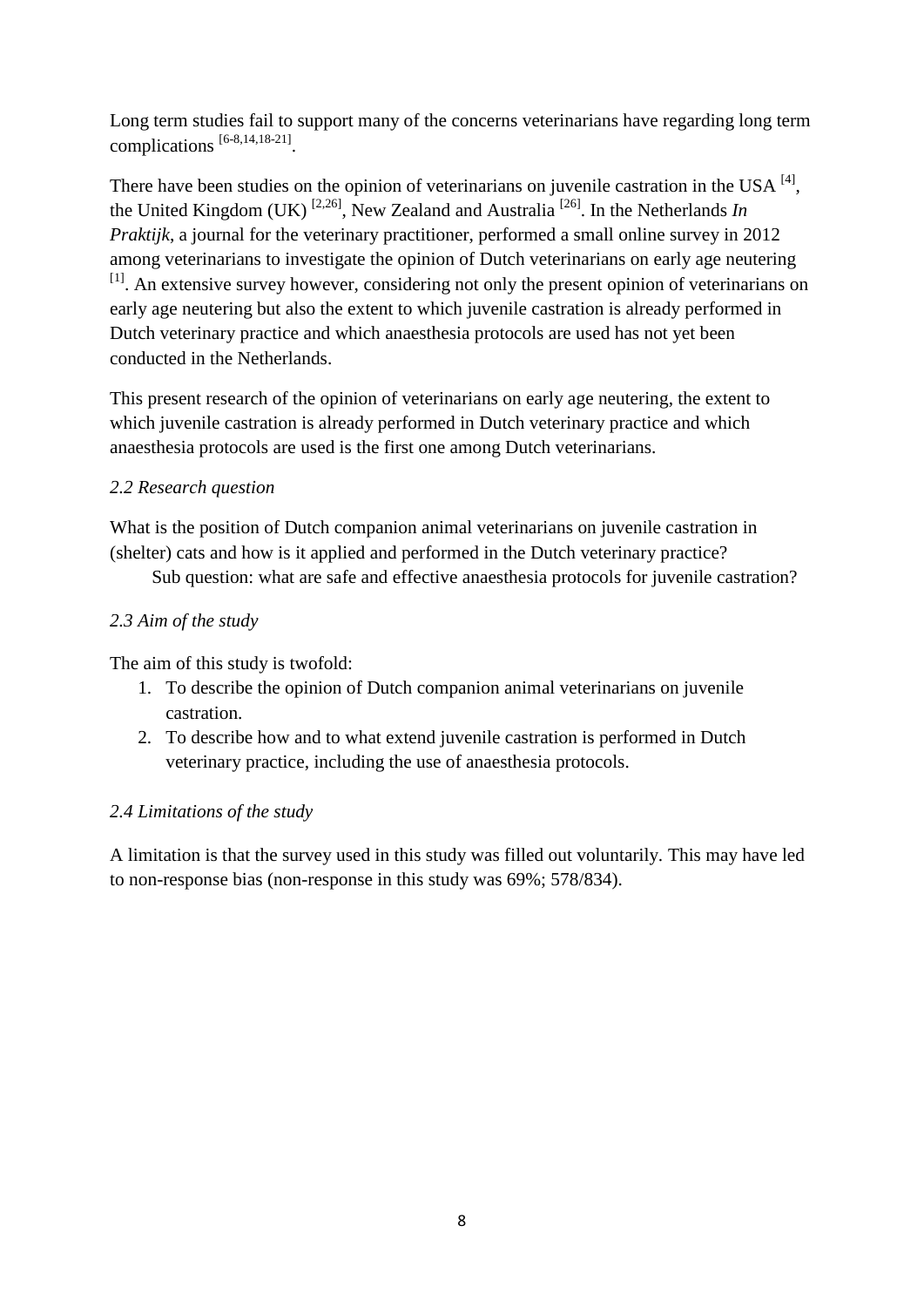# **3. Materials and methods**

# *3.1 Study design*

# *Questionnaire*

An online questionnaire containing 59 questions was send to 863 companion animal veterinarians working in the Netherlands.

The questionnaire was used to obtain data relating to the present opinion of Dutch veterinarians on juvenile castration in cats, how and to what extend veterinarians perform this surgery and what anaesthesia protocols are used for juvenile castration in Dutch veterinary practice. Contact information was obtained from the *Koninklijke Nederlandse Maatschappij voor Diergeneeskunde* (KNMvD; the Royal Dutch Society for Veterinary Medicine). An accompanying letter in the email requested that the questionnaire should be completed within 3 weeks. A reminder was send 2 weeks after the initial invite, requesting those veterinarians that had not yet filled in the questionnaire to do so before the due date.

# *3.2 Data analysis*

Results from the questionnaire were originally presented in Excel format. Multiple hypotheses have been formulated involving binary variables which have been tested ( $p<0.05$ ) by means of the Chi-square test using a *Texas Instruments TI-83 Plus Graphing Calculator*. Other hypotheses involving quantitative variables have been tested ( $p<0.05$ ) by means of a two sample T-test. Tests have been performed using statistical analysis functions in the computer program *Microsoft Excel*.

# *3.2.1 Data on the respondents*

Respondents were divided into groups representing different curricula depending on their graduation year. Since the standard duration of the training for veterinary medicine if six years, six years were subtracted from the provided graduation year and respondents were subsequently divided into the different curricula. Outliers which might have graduated within six years or those who might have taken more years to graduate may have been placed in the wrong group. However, this will most likely not be the case for many of the respondents.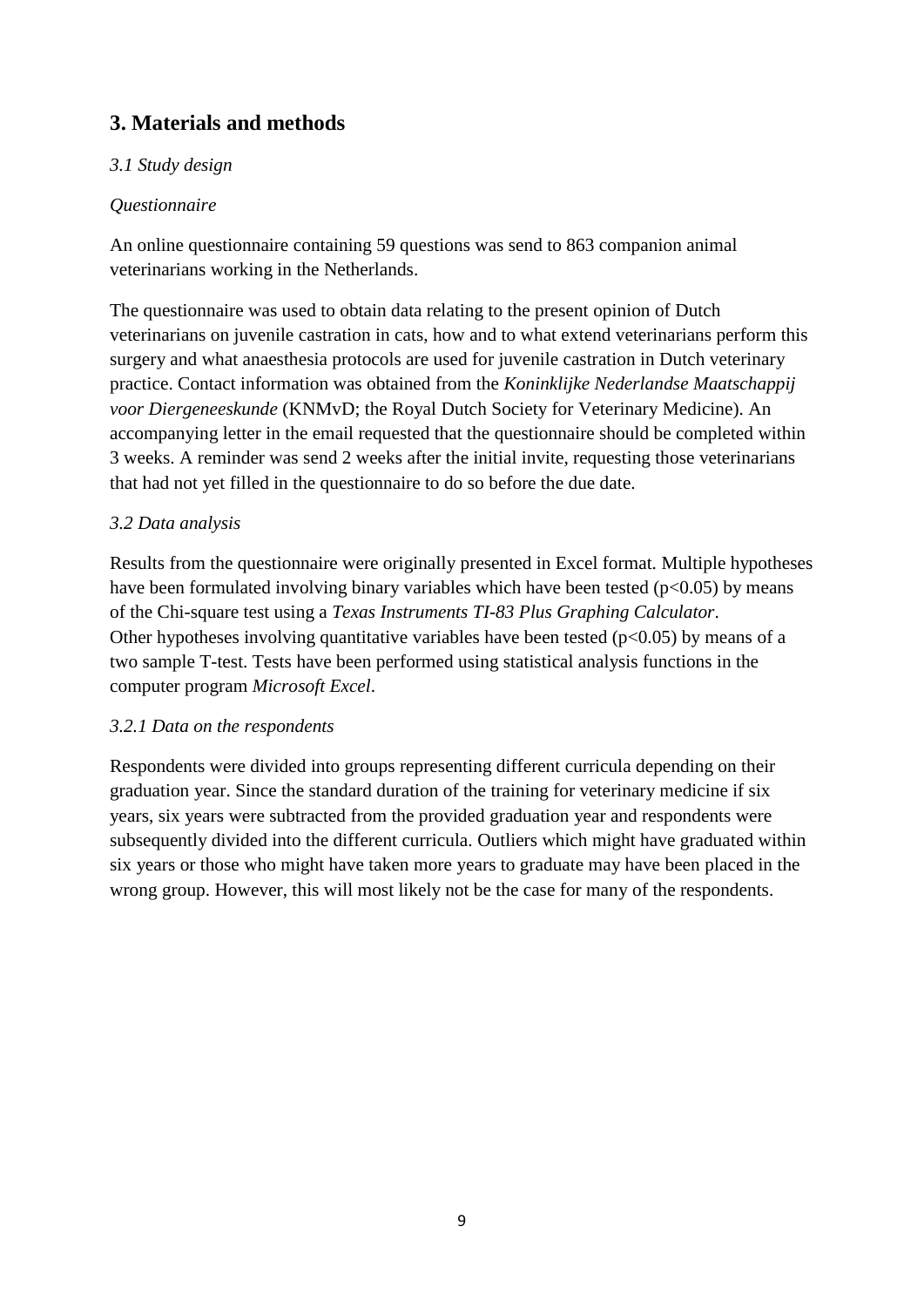# **4. Results**

256 veterinarians completed the questionnaire, resulting in a response rate of 31% (256/834).

*4.1 Data on the respondents*

Of the respondents 39% (101/256) is male and 61% (155/256) is female.

Information regarding the different curricula in which the respondents received their education is presented in table 1.

| <b>Curriculum</b> | Percentage and number of<br>respondents, presented in brackets | 95% confidence interval for<br>the percentage of respondents |
|-------------------|----------------------------------------------------------------|--------------------------------------------------------------|
| 1969 and earlier  | (66/256)<br>26%                                                | ± 5.4%<br>21%-31%                                            |
| 1982              | 44% (112/256)                                                  | ± 6.1%<br>38%-50%                                            |
| 1995              | 18%<br>(47/256)                                                | ± 4.8%<br>13%-23%                                            |
| 2001              | (27/256)<br>11%                                                | ± 3.8%<br>7%-15%                                             |
| 2007              | (4/256)<br>1.6%                                                | ± 1.5%<br>$0.1\% - 3.1\%$                                    |

*Table 1: Respondents divided into groups based on their curriculum, with corresponding 95% confidence intervals.*

#### *4.2 Work-related data*

Respondents were asked whether they are an employee of either a veterinary clinic or an animal shelter, whether they work there as a veterinarian and whether they are an owner of the practice. Data are presented in tables 2,3 and 4. N.B. "An owner" represents both partial and single owners.

One of the respondents has indicated to be an employee both of a veterinary clinic and an animal shelter.

| <b>Place of employment</b>     | Percentage and number of<br>respondents, presented in<br><b>brackets</b> | 95% confidence interval for the<br>percentage of respondents |
|--------------------------------|--------------------------------------------------------------------------|--------------------------------------------------------------|
| Paid employees of a veterinary | 99% (253/256)                                                            | ± 1.3%                                                       |
| clinic                         |                                                                          | 98%-100%                                                     |
| Paid employees of an animal    | (4/256)<br>1.6%                                                          | ± 1.5%                                                       |
| shelter                        |                                                                          | $0.1\% - 3.1\%$                                              |

*Table 2: Respondents divided into groups based on their sector of employment, with corresponding 95% confidence intervals.*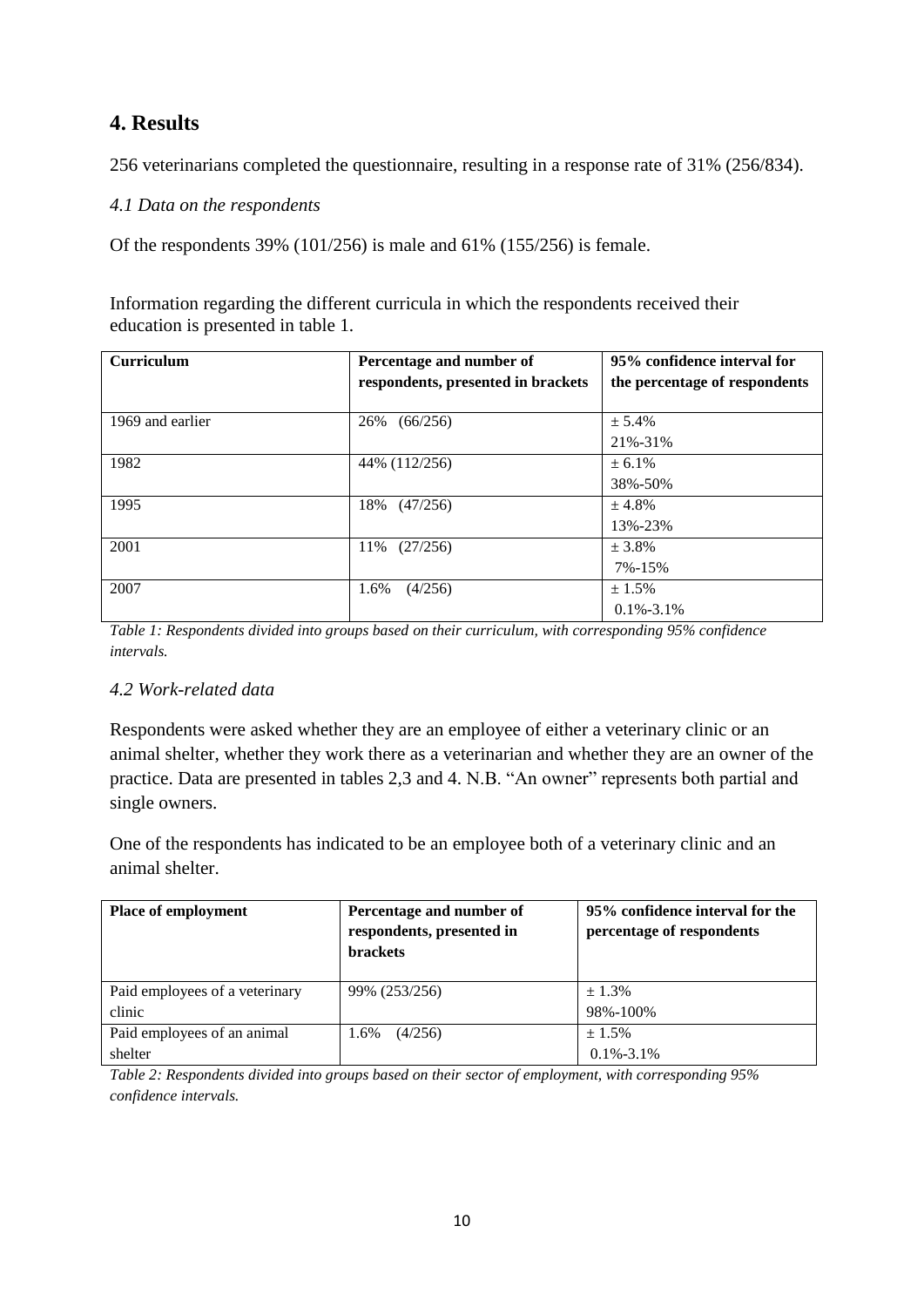| Nature of employment             | Percentage and number of<br>respondents, presented in<br><b>brackets</b> | 95% confidence interval for the<br>percentage of respondents |
|----------------------------------|--------------------------------------------------------------------------|--------------------------------------------------------------|
| Employed as a veterinarian       | 98% (252/256)                                                            | ± 1.5%                                                       |
|                                  |                                                                          | 97%-100%                                                     |
| Otherwise employed within clinic | $1.6\%$ $(4/256)$                                                        | $+1.5\%$                                                     |
| or animal shelter                |                                                                          | $0.1\% - 3.1\%$                                              |

*Table 3: Respondents divided into groups based on the nature of their employment, with corresponding 95% confidence intervals.*

| Ownership                  | Percentage and number of<br>respondents, presented in<br><b>brackets</b> | 95% confidence interval for the<br>percentage of respondents |
|----------------------------|--------------------------------------------------------------------------|--------------------------------------------------------------|
| An owner of the clinic     | 63\% (160/256)                                                           | $± 5.9\%$                                                    |
|                            |                                                                          | 57%-69%                                                      |
| Not an owner of the clinic | 37% (95/256)                                                             | $+5.9\%$                                                     |
|                            |                                                                          | 31%-43%                                                      |

*Table 4: Respondents divided into groups based on ownership of the clinic they work in, with corresponding 95% confidence intervals.*

#### *4.3 Clientele*

Data on the clientele of veterinarians is presented in table 5. Data on the number of pet breeders veterinarians have as their clientele is presented in table 6.

| <b>Clientele</b>                   | Percentage and number of<br>respondents, presented in<br><b>brackets</b> | 95% confidence interval for the<br>percentage of respondents |
|------------------------------------|--------------------------------------------------------------------------|--------------------------------------------------------------|
| Clients with individual or small   | 99% (247/250)                                                            | ±1.4%                                                        |
| quantities of pet animals not kept |                                                                          | 98%-100%                                                     |
| for breeding purposes              |                                                                          |                                                              |
| Clients with pet animals kept for  | 82\% (205/250)                                                           | ±4.8%                                                        |
| breeding purposes                  |                                                                          | 77%-87%                                                      |
| Animal shelters/traders            | 24% (61/250)                                                             | ±5.3%                                                        |
|                                    |                                                                          | 19%-29%                                                      |

*Table 5: Data on the veterinarians' clientele, with corresponding 95% confidence intervals.*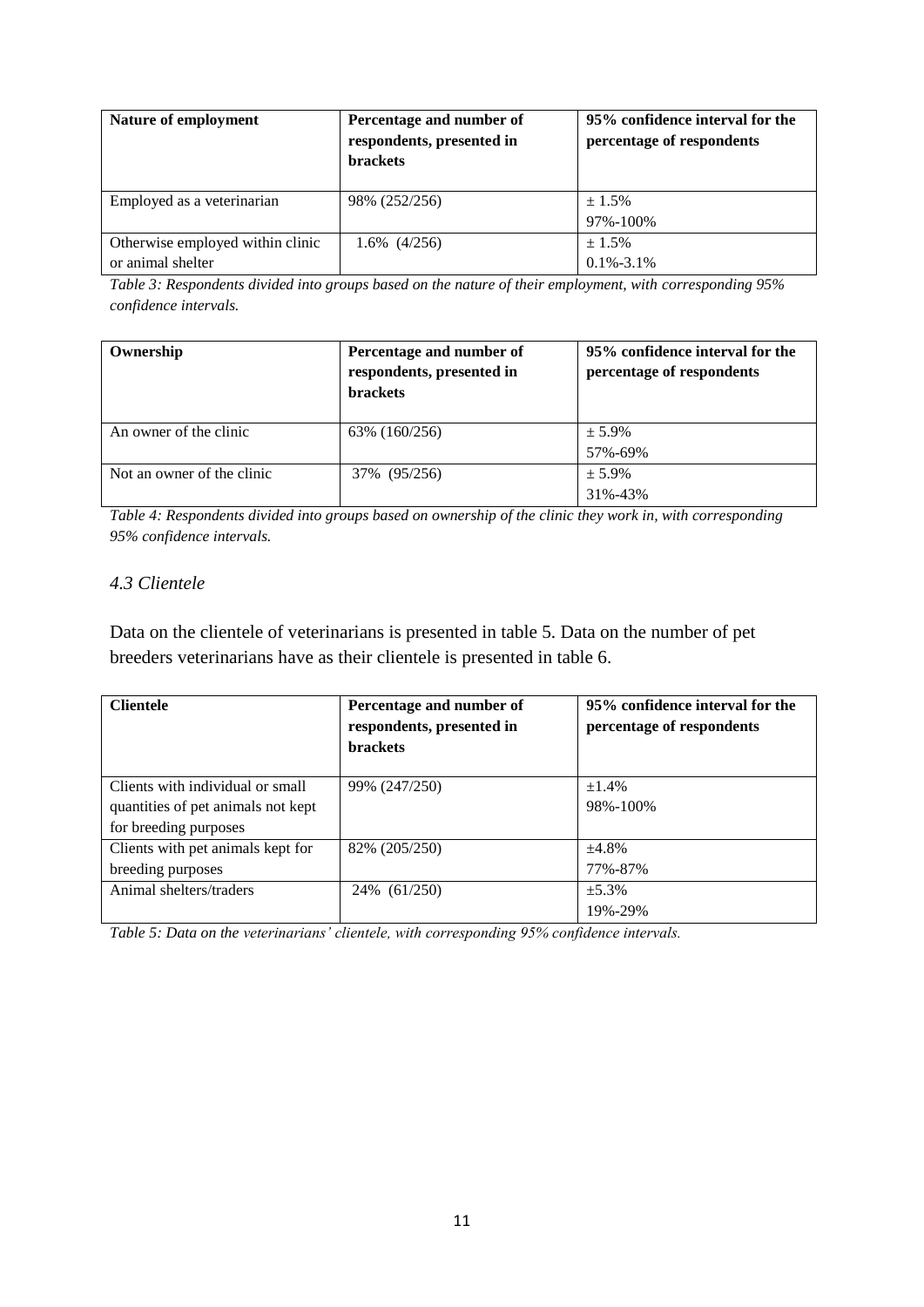| Number of breeders as clientele | Percentage and number of<br>respondents, presented in<br><b>brackets</b> | 95% confidence interval for the<br>percentage of respondents |
|---------------------------------|--------------------------------------------------------------------------|--------------------------------------------------------------|
| $0 - 10$                        | 67% (147/221)                                                            | ± 6.2%<br>61%-73%                                            |
| $10-30$                         | 29% (64/221)                                                             | $± 6.0\%$<br>23%-35%                                         |
| $30 - 60$                       | 3.6% (8/221)                                                             | ± 2.5%<br>$1.1\% - 6.1\%$                                    |
| > 60                            | $0.9\%$ (2/221)                                                          | ± 1.3%<br>$0.0\% - 2.2\%$                                    |

*Table 6: Data on the number of breeders respondents have as clientele, with corresponding 95% confidence intervals.*

#### *4.4 Advised age at castration*

Veterinarians were asked at what age they advise their clients to neuter their cats, making a distinction between male and female cats. Data are presented in tables 7 and 8. In a comment box several veterinarians remarked that they might consider neutering male cats before their advised age in the case of urine spraying behaviour. Others disadvise neutering male cats at all unless they start developing spraying behaviour.

| Advised age at castration of a<br>male cat | Percentage and number of<br>respondents, presented in<br>brackets. | 95% confidence interval for the<br>percentage of respondents |
|--------------------------------------------|--------------------------------------------------------------------|--------------------------------------------------------------|
| $6-12$ weeks                               | 0.9%<br>(2/231)                                                    | $+1.2\%$<br>$0\% - 2.1\%$                                    |
| 3-5 months                                 | (19/231)<br>8.2%                                                   | ± 3.5%<br>$4.7\% - 12\%$                                     |
| 6-9 months                                 | 89% (205/231)                                                      | ± 4.1%<br>85%-93%                                            |
| $10-12$ months                             | 8.2%<br>(19/231)                                                   | $+3.5%$<br>$4.7\% - 12\%$                                    |

*Table 7: Advised age at castration: male cats. With corresponding 95% confidence intervals.*

| Advised age at castration of a | Percentage and number of  | 95% confidence interval for the |
|--------------------------------|---------------------------|---------------------------------|
| female cat                     | respondents, presented in | percentage of respondents       |
|                                | brackets.                 |                                 |
| 6-12 Weeks                     | (1/231)<br>$0.4\%$        | $± 0.8\%$                       |
|                                |                           | $0\% - 1.2\%$                   |
| 3-5 months                     | (16/231)<br>6.9%          | $+3.3%$                         |
|                                |                           | $3.6\% - 10\%$                  |
| 6-9 months                     | (206/231)<br>89%          | ± 4.0%                          |
|                                |                           | 85%-93%                         |
| $10-12$ months                 | (20/231)<br>8.7%          | ± 3.6%                          |
|                                |                           | 5.1%-12%                        |
|                                |                           |                                 |

*Table 8: Advised age at castration: female cats. With corresponding 95% confidence intervals.*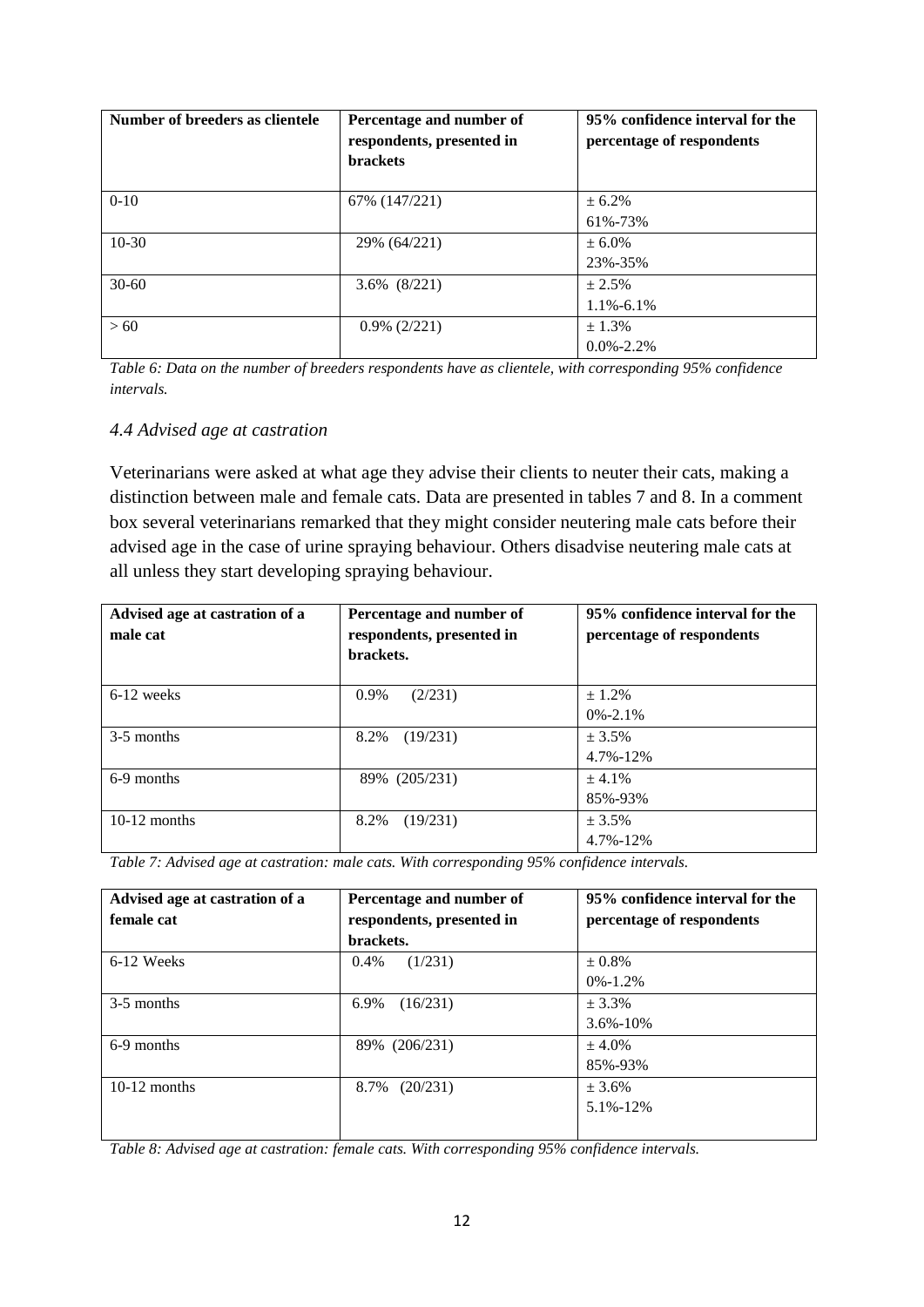#### *4.5 Veterinary opinion on juvenile castration*

Respondents were asked if they felt that there is a surplus of cats in the Netherlands and whether or not veterinarians should play a role in resolving the problem of the surplus of cats in the Netherlands. Data are presented in tables 9 and 10.

| <b>Statement: There is a surplus of</b><br>cats in the Netherlands | Percentage and number of<br>respondents, presented in<br><b>brackets</b> | 95% confidence interval for the<br>percentage of respondents |
|--------------------------------------------------------------------|--------------------------------------------------------------------------|--------------------------------------------------------------|
| Agreed                                                             | 88% (204/231)                                                            | ± 4.1%                                                       |
|                                                                    |                                                                          | 84%-92%                                                      |
| Disagreed                                                          | (27/231)<br>12%                                                          | $+4.1%$                                                      |
|                                                                    |                                                                          | 7.9%-16%                                                     |

*Table 9: Data on the respondents' opinion on the statement that there is a surplus of cats in the Netherlands, with corresponding 95% confidence intervals.*

| <b>Statement: Veterinarians should</b><br>play a role in resolving the<br>problem of the surplus of cats in<br>the Netherlands | Percentage and number of<br>respondents, presented in<br><b>brackets</b> | 95% confidence interval for the<br>percentage of respondents |
|--------------------------------------------------------------------------------------------------------------------------------|--------------------------------------------------------------------------|--------------------------------------------------------------|
| Agreed                                                                                                                         | 91% (210/231)                                                            | ± 3.7%<br>87%-95%                                            |
|                                                                                                                                |                                                                          |                                                              |
| Disagreed                                                                                                                      | (21/231)<br>9.1%                                                         | $+3.7%$                                                      |
|                                                                                                                                |                                                                          | 5.4%-13%                                                     |

*Table 10: Data on the respondents' opinion on the statement that as a veterinarian they should play a role in resolving the surplus of cats in the Netherlands, with corresponding 95% confidence intervals.*

The question to castrate cats before 4 months of age by clients has been received by 45% (103/231). Respondents that received this question were asked to indicate by whom they were asked to castrate cats before 4 months of age. These results are presented in table 11. 10 of these respondents indicate that they have received this question from other organisations such as the *Dierenbescherming*(n=6) and local workgroups (n=4), in order to castrate trapped (semi-) feral cats.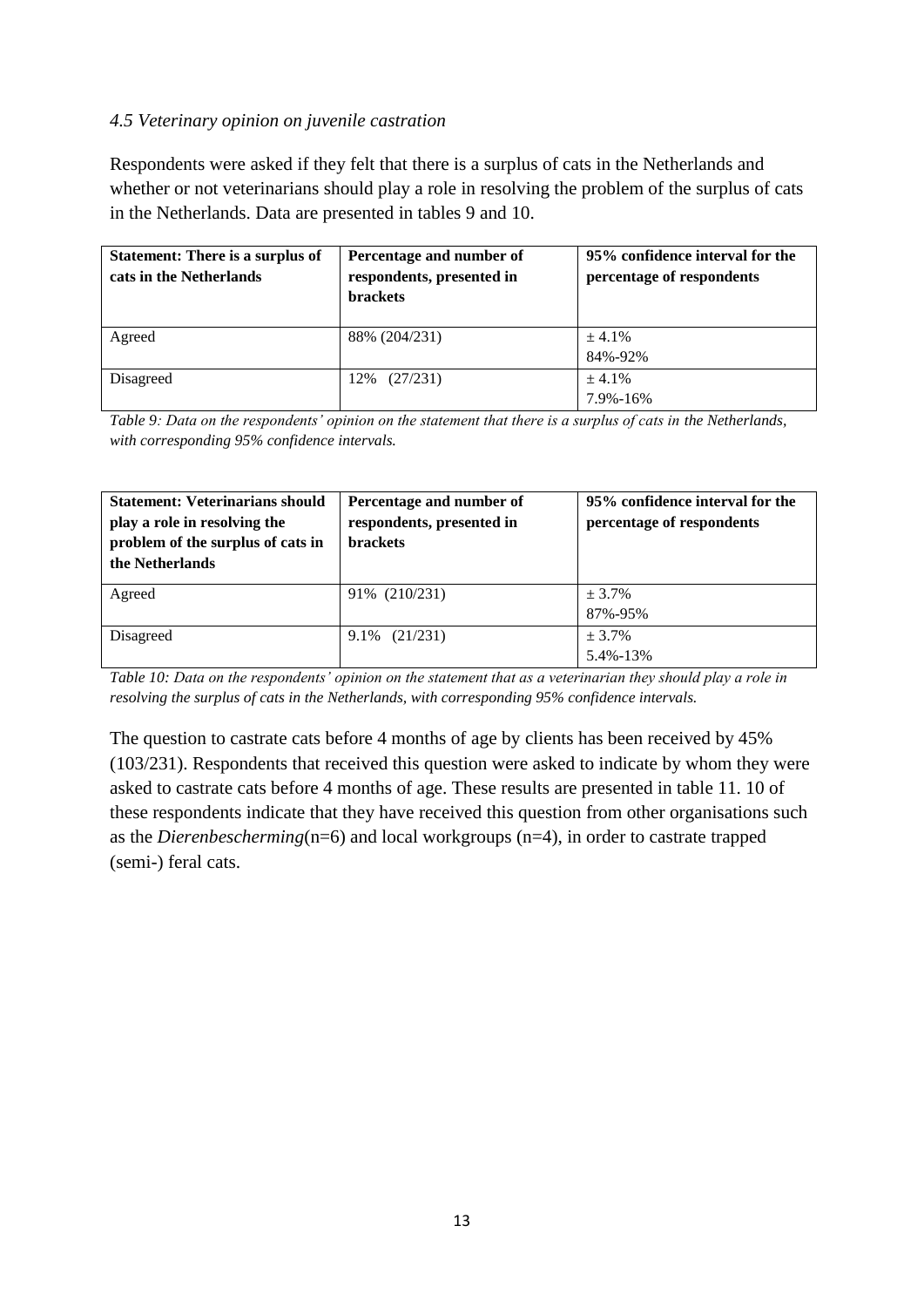| Type of clients which request<br>juvenile castration | Percentage and number of<br>respondents, presented in<br><b>brackets</b> | 95% confidence interval for the<br>percentage of respondents |
|------------------------------------------------------|--------------------------------------------------------------------------|--------------------------------------------------------------|
| Clients with individual or small                     | 45% (43/96)                                                              | $+10%$                                                       |
| quantities of pet animals not kept                   |                                                                          | 35%-55%                                                      |
| for breeding purposes                                |                                                                          |                                                              |
| Clients with pet animals kept for                    | 49% (47/96)                                                              | $\pm 10\%$                                                   |
| breeding purposes                                    |                                                                          | 39%-59%                                                      |
| Animal shelters/traders                              | 25% (24/96)                                                              | $+8.7%$                                                      |
|                                                      |                                                                          | 16%-34%                                                      |
| Other, such as the                                   | $10\%$ (10/96)                                                           | $\pm 6.1\%$                                                  |
| Dierenbescherming                                    |                                                                          | $3.9\% - 16\%$                                               |

*Table 11: Data on the different type of clients which requested the respondents to perform juvenile castration, with corresponding 95% confidence intervals.*

Respondents were successively asked in which types of cats and for what reasons they would consider juvenile castration. These questions seem very much alike but might have given some insight for example as to which type of cats are believed to contribute to "the surplus of cats" had the similarity of the questions not led to confusion, deduced from remarks in the comment box. Also, the skipping of the second question by 42 respondents, makes interpretation of these results unreliable. Results from both questions are displayed in the text below and tables 12 and 13. However, since 42 respondents skipped the second, almost similar question, results from the former question (represented in table 11) might be more representative.

| Type of cats in which juvenile<br>castration would be considered | Percentage and number of<br>respondents, presented in<br><b>brackets</b> | 95% confidence interval for the<br>percentage of respondents |
|------------------------------------------------------------------|--------------------------------------------------------------------------|--------------------------------------------------------------|
| Shelter cats                                                     | 56% (130/231)                                                            | ± 6.4%                                                       |
|                                                                  |                                                                          | 50%-62%                                                      |
| Common household cats                                            | (38/231)<br>17%                                                          | ± 4.8%                                                       |
|                                                                  |                                                                          | 12%-22%                                                      |
| Purebred cats with or without                                    | 13% (31/231)                                                             | ± 4.4%                                                       |
| pedigree                                                         |                                                                          | $8.6\% - 17\%$                                               |
| None of these types of cats                                      | 43%<br>(99/231)                                                          | ± 6.4%                                                       |
|                                                                  |                                                                          | 37%-49%                                                      |

*Table 12: Data on the different type of cats in which respondents would consider juvenile castration, with corresponding 95% confidence intervals. N.B. "common household cats" are those cats which are not kept specifically for breeding and without a clear breed.* 

The question concerning the reasons for which veterinarians would consider juvenile castration did not contain the possible answer "None of the above". Therefore, respondents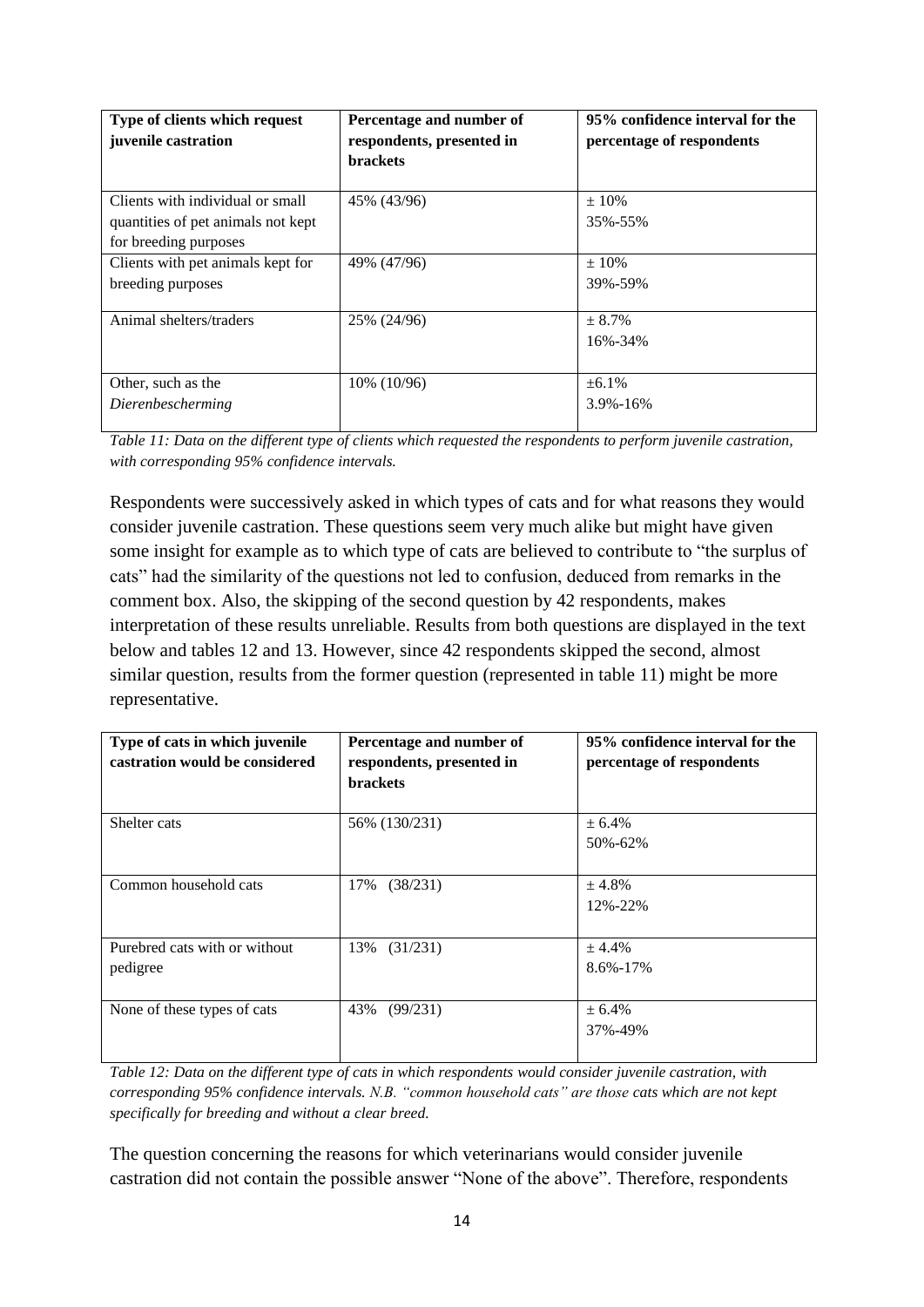who might not want to perform juvenile castration for any of these reasons were not able to answer this question satisfactorily.

| <b>Reasons for which juvenile</b><br>castration would be considered | Percentage and number of<br>respondents, presented in<br>brackets. | 95% confidence interval for the<br>percentage of respondents |
|---------------------------------------------------------------------|--------------------------------------------------------------------|--------------------------------------------------------------|
| Surplus of cats                                                     | 92% (173/189)                                                      | ± 4.0%<br>88%-96%                                            |
| Request from breeder; without                                       | (35/189)                                                           | $+ 5.5\%$                                                    |
| medical necessity                                                   | 19%                                                                | 14%-25%                                                      |
| Request from pet owner; without                                     | 19%                                                                | $+ 5.5\%$                                                    |
| medical necessity                                                   | (35/189)                                                           | 14%-25%                                                      |

*Table 13: Data on the motivations for which respondents would consider juvenile castration, with corresponding 95% confidence intervals.*

The veterinarians were asked to indicate how they assessed the following statement: "In the future juvenile castration will have to be applied more frequently in cats in order to resolve the surplus of cats". Results are presented in table 14.

| <b>Statement: "In the future</b><br>juvenile castration will have to<br>be applied more frequently in<br>cats in order to resolve the<br>surplus of cats" | Percentage and number of<br>respondents, presented in<br>brackets. | 95% confidence interval for the<br>percentage of respondents |
|-----------------------------------------------------------------------------------------------------------------------------------------------------------|--------------------------------------------------------------------|--------------------------------------------------------------|
| Strongly agree                                                                                                                                            | (14/231)<br>6.1%                                                   | ± 3.1%                                                       |
|                                                                                                                                                           |                                                                    | $3.0\% - 9.2\%$                                              |
| Agree                                                                                                                                                     | 28%<br>(65/231)                                                    | $+5.8\%$                                                     |
|                                                                                                                                                           |                                                                    | 22%-34%                                                      |
| Neither agree nor disagree                                                                                                                                | 28%<br>(64/231)                                                    | $+5.8\%$                                                     |
|                                                                                                                                                           |                                                                    | 22%-33%                                                      |
| Disagree                                                                                                                                                  | 29%<br>(66/231)                                                    | $± 5.8\%$                                                    |
|                                                                                                                                                           |                                                                    | 23%-34%                                                      |
| Strongly disagree                                                                                                                                         | 9.5%<br>(22/231)                                                   | $+3.8\%$                                                     |
|                                                                                                                                                           |                                                                    | 5.7%-13%                                                     |

*Table 14: Data on the respondents' opinion on the statement that, in the future, juvenile castration will have to applied more frequently in cats in order to resolve the surplus of cats, with corresponding 95% confidence intervals.*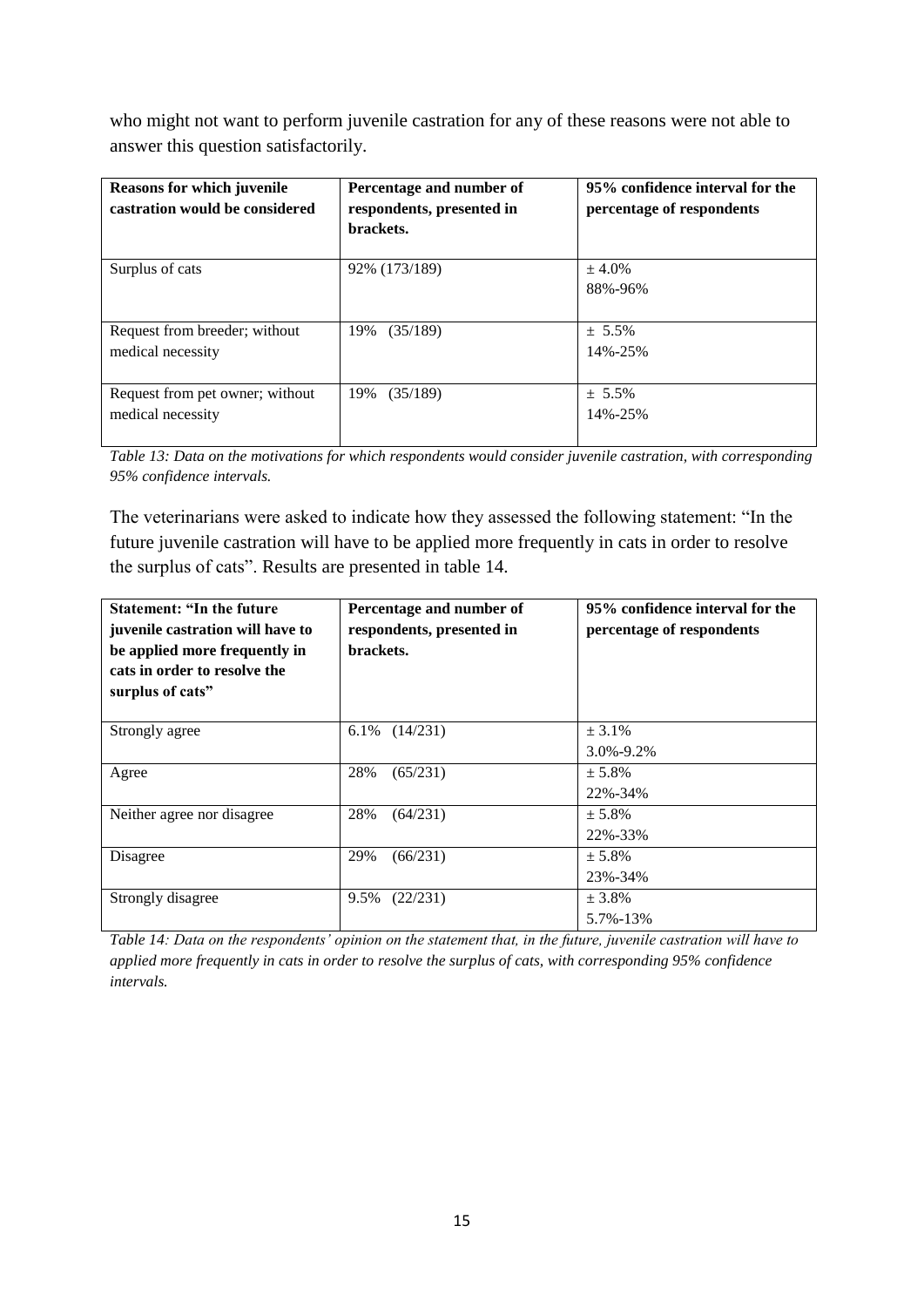#### *4.5.1 Procedural, behavioural and health concerns*

Respondents were asked to indicate which concerns they have regarding performing juvenile castration in cats of 6-10 weeks and 10-16 weeks of age respectively when compared to castration in a healthy, adult cat. The complete results are presented in tables 15 and 16.

For both age groups anaesthetic complications were the major concern among the majority of veterinarians. For the age group of 6-10 weeks 50% (115/231) are concerned about anaesthetic complications and another 37% (86/231) have strong concerns regarding this aspect. In the age group of 10-16 weeks 55% (128/231) are concerned about anaesthetic complications and another 19% (43/231) have strong concerns.

Over one third of the respondents are concerned about obesity when castrating at any age between 6-16 weeks.

The possibility of delayed closure of the epiphyseal growth plates is a concern among the majority of veterinarians in the age group of 6-10 weeks where 49% (114/231) have concerns and another 6.1% (14/231) have strong concerns. In the age group of 10-16 weeks this is slightly less with 46% (106/231) and 3.0% (7/231) respectively. There is some degree of concern about the occurrence of Salter-Harris fractures in the age group of 6-10 weeks (15%; 34/231) as well as in the age group of 10-16 weeks (13%; 30/231). One respondent added to have seen several cases of Legg–Calvé–Perthes syndrome after castrating young male cats. Another responded by mentioning the risk of the development of hip dysplasia in the Main Coon.

The majority of the respondents have no concern about increased aggression or shyness in both age groups. Whether shyness it is not expected as a possible consequence of early age neutering or whether it is not perceived as an actual problem is unclear.

Other mentioned concerns regarding early age neutering in general are ethical objections such as the risk of creating a narrow genetic base and disapproval of economical motives as reason to perform juvenile castration. An aesthetical concern mentioned is that male cats will not develop as beautifully as they do when they are castrated at a later age.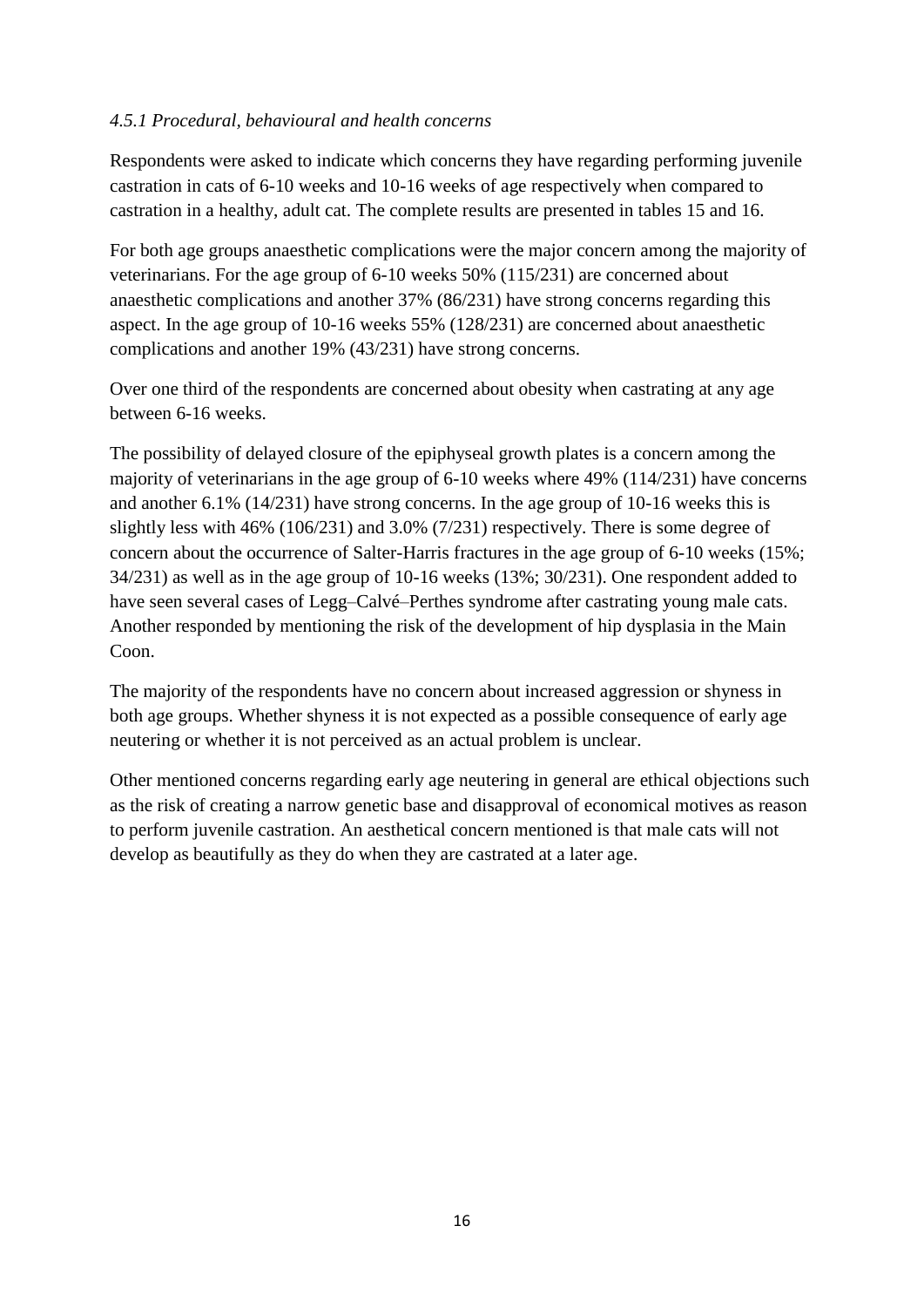|                                      |                                   | <b>Strongly</b><br>disagree | <b>Disagree</b> | <b>Neither</b><br>agree nor<br>disagree | Agree       | <b>Strongly</b><br>agree |
|--------------------------------------|-----------------------------------|-----------------------------|-----------------|-----------------------------------------|-------------|--------------------------|
| <b>Procedure</b>                     |                                   |                             |                 |                                         |             |                          |
|                                      | <b>Complications arising from</b> | $3.5\%$ (8)                 | $6.1\%$ (14)    | $3.5\%$ (8)                             | 50% (115)   | 37% (86)                 |
|                                      | anaesthesia                       |                             |                 |                                         |             |                          |
|                                      | <b>Surgical complications</b>     | 12% (27)                    | 36% (84)        | 19% (43)                                | 25% (58)    | 8.2% (19)                |
| <b>Behavioural</b><br><u>changes</u> |                                   |                             |                 |                                         |             |                          |
|                                      | <b>Aggression</b>                 | 13% (30)                    | 40% (93)        | 34% (78)                                | 10% (23)    | $3.0\%$ (7)              |
|                                      | <b>Shyness</b>                    | 13% (29)                    | 36% (83)        | 31% (72)                                | 18% (42)    | $2.2\%$ (5)              |
| <b>Effects</b> on<br>health          |                                   |                             |                 |                                         |             |                          |
|                                      | <b>Perioperative infections</b>   | 16% (36)                    | 45% (104)       | 25% (58)                                | 13% (29)    | $1.7\%$ (4)              |
|                                      | <b>Immune deficiencies</b>        | 14% (32)                    | 40% (92)        | 31% (71)                                | 12% (28)    | $3.5\%$ (8)              |
|                                      | <b>Diabetes Mellitus</b>          | 15% (35)                    | 44% (102)       | 36% (82)                                | $3.5\%$ (8) | $1.7\%$ (4)              |
|                                      | <b>Urine Incontinence</b>         | 12% (28)                    | 39% (91)        | 30% (69)                                | 16% (37)    | $2.6\%$ (6)              |
|                                      | Feline lower urinary tract        | 10% (24)                    | 34% (78)        | 26% (60)                                | 25% (56)    | 5.2% (12)                |
|                                      | disease (FLUTD)                   |                             |                 |                                         |             |                          |
|                                      | <b>Perivulvar dermatitis</b>      | 11% (26)                    | 36% (82)        | 36% (83)                                | 14% (33)    | $3.0\%$ (7)              |
|                                      | <b>Dermatological conditions</b>  | 13% (30)                    | 45% (104)       | 35% (81)                                | 5.2% (12)   | $1.7\%$ (4)              |
|                                      | <b>Stunted growth</b>             | 13% (29)                    | 36% (84)        | 23% (52)                                | 26% (60)    | $2.6\%$ (6)              |
|                                      | Delayed closing of the            | $5.6\%$ (13)                | 15% (35)        | 24% (55)                                | 49% (114)   | $6.1\%$ (14)             |
|                                      | epiphyseal growth plates          |                             |                 |                                         |             |                          |
|                                      | <b>Salter-Harris fractures</b>    | 8.2% (19)                   | 19% (44)        | 58% (134)                               | 12% (27)    | $3.0\%$ (7)              |
|                                      | <b>Obesity</b>                    | 8.2% (19)                   | 26% (60)        | 31% (74)                                | 32% (74)    | $2.6\%$ (6)              |
|                                      | <b>Cardiac conditions</b>         | 11% (26)                    | 32% (74)        | 42% (97)                                | 11% (26)    | $3.5\%$ (8)              |

*Table 15: The extent to which veterinarians have concerns regarding castration in cats of 6-10 weeks of age compared to castration in a healthy adult cat. Results are presented in percentages and the number of respondents (n=231), presented in brackets. Results per concern which were most often selected are marked in green.*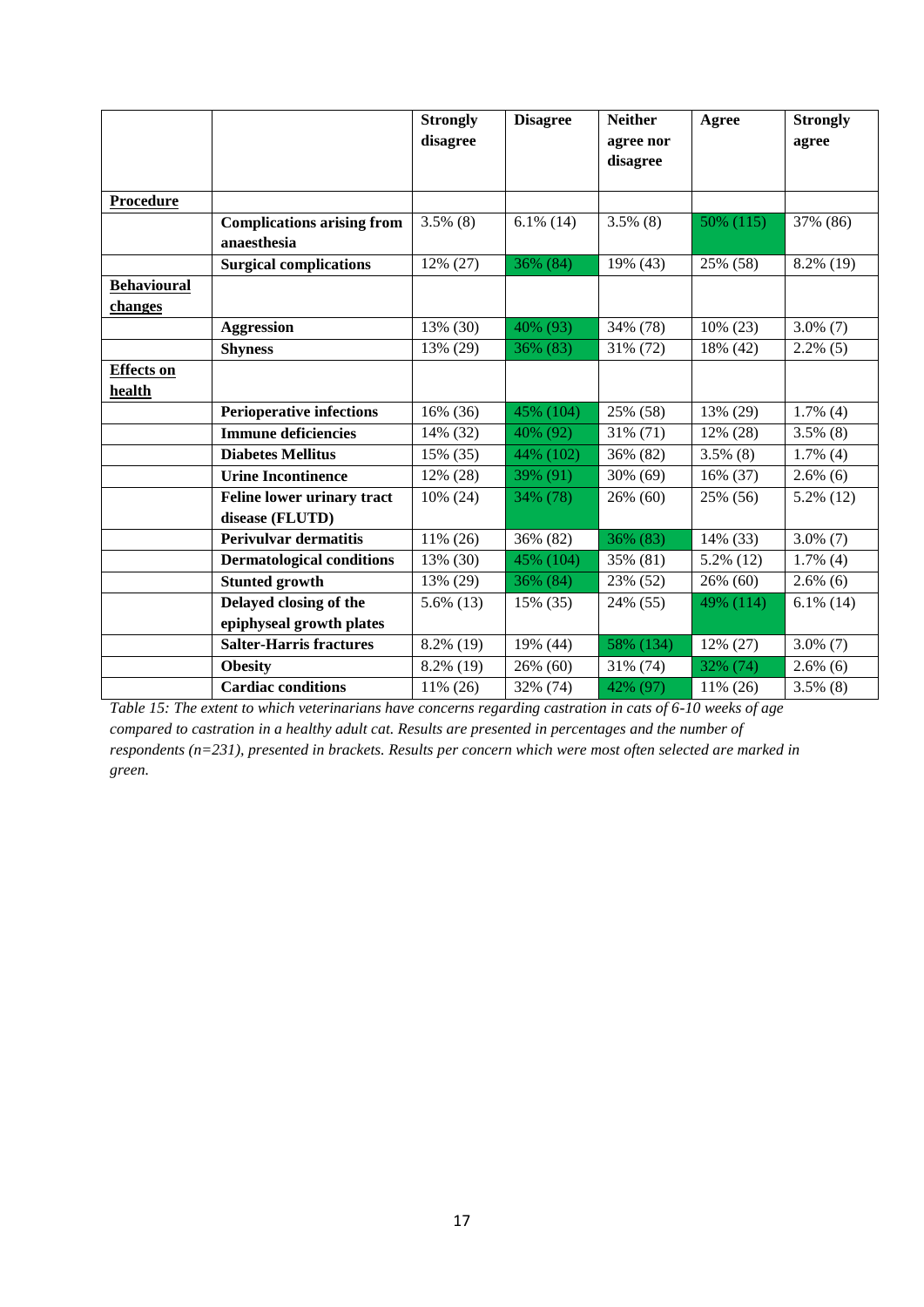|                    |                                   | <b>Strongly</b> | <b>Disagree</b> | <b>Neither</b> | Agree        | <b>Strongly</b> |
|--------------------|-----------------------------------|-----------------|-----------------|----------------|--------------|-----------------|
|                    |                                   | disagree        |                 | agree nor      |              | agree           |
|                    |                                   |                 |                 | disagree       |              |                 |
| <b>Procedure</b>   |                                   |                 |                 |                |              |                 |
|                    | <b>Complications arising from</b> | $3.9\%$ (9)     | 14% (33)        | $7.8\%$ (18)   | 55% (128)    | 19% (43)        |
|                    | anaesthesia                       |                 |                 |                |              |                 |
|                    | <b>Surgical complications</b>     | 13% (30)        | 42% (97)        | 21% (49)       | 21% (49)     | $2.6\%$ (6)     |
| <b>Behavioural</b> |                                   |                 |                 |                |              |                 |
| changes            |                                   |                 |                 |                |              |                 |
|                    | <b>Aggression</b>                 | 13% (31)        | 42% (97)        | 33% (75)       | 10% (24)     | $1.7\%$ (4)     |
|                    | <b>Shyness</b>                    | 13% (30)        | 39% (90)        | 31% (71)       | 17% (38)     | $0.9\%$ (2)     |
| <b>Effects</b> on  |                                   |                 |                 |                |              |                 |
| health             |                                   |                 |                 |                |              |                 |
|                    | <b>Perioperative infections</b>   | 16% (38)        | 47% (108)       | 27% (63)       | $9.1\%$ (21) | $0.4\%$ (1)     |
|                    | <b>Immune deficiencies</b>        | 13% (31)        | 41% (95)        | 34% (78)       | $10\% (23)$  | $1.7\%$ (4)     |
|                    | <b>Diabetes Mellitus</b>          | 15% (34)        | 45% (104)       | 35% (80)       | $4.8\%$ (11) | $0.9\%$ (2)     |
|                    | <b>Urine Incontinence</b>         | 12% (27)        | 41% (95)        | 31% (72)       | 15% (35)     | $0.9\%$ (2)     |
|                    | Feline lower urinary tract        | 11% (26)        | 36% (84)        | 25% (57)       | 24% (56)     | $3.5\%$ (8)     |
|                    | disease (FLUTD)                   |                 |                 |                |              |                 |
|                    | <b>Perivulvar dermatitis</b>      | 13% (30)        | 38% (88)        | 36% (83)       | 12% (28)     | $0.9\%$ (2)     |
|                    | <b>Dermatological conditions</b>  | 14% (32)        | 42% (98)        | 37% (85)       | $6.1\%$ (14) | $0.9\%$ (2)     |
|                    | <b>Stunted growth</b>             | 11% (26)        | 40% (93)        | 27% (62)       | 20% (47)     | $1.3\%$ (3)     |
|                    | Delayed closing of the            | $6.5\%$ (15)    | 18% (42)        | 26% (61)       | 46% (106)    | $3.0\%$ (7)     |
|                    | epiphyseal growth plates          |                 |                 |                |              |                 |
|                    | <b>Salter-Harris fractures</b>    | $9.1\%$ (21)    | 23% (54)        | 55% (126)      | $11\% (25)$  | $2.2\%$ (5)     |
|                    | <b>Obesity</b>                    | 8.7% (20)       | 25% (58)        | 31% (71)       | 34% (79)     | $1.3\%$ (3)     |
|                    | <b>Cardiac conditions</b>         | 13% (29)        | 33% (76)        | 42% (96)       | 11% (26)     | $1.7\%$ (4)     |

*Table 16: The extent to which veterinarians have concerns regarding castration in cats of 10-16 weeks of age compared to castration in a healthy adult cat. Results are presented in percentages and the number of respondents (n=231), presented in brackets. Results per concern which were most often selected are marked in green.*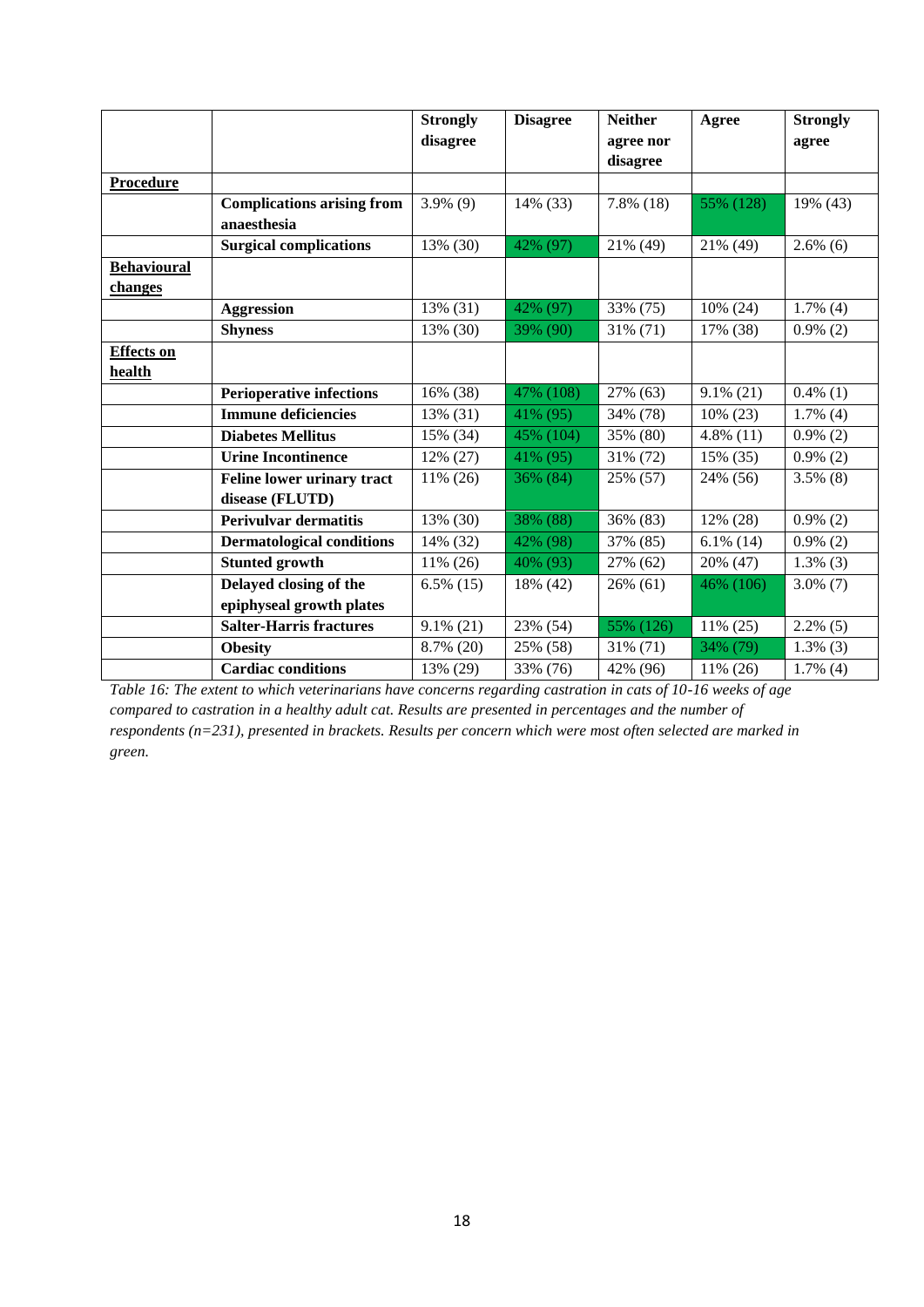#### *4.6 Juvenile castration*

Juvenile castration is performed by 23% (53/231) of the respondents. Only 5.7% (3/53) of the 53 veterinarians that perform juvenile castration are in paid service of an animal shelter, all others are in paid service of a veterinary practice.

The following factors will be examined for a possible relationship with the likeliness to operate on cats <4 months of age.

N.B. "Likeliness" : respondents indicated to perform juvenile castration.

- A. Gender.
- B. Curriculum in which the veterinarian started.
- C. Employment either by a veterinary clinic or an animal shelter.
- D. Facilities that group house cats as clientele.
- E. Receiving the question to castrate cats <4 months of age from animal shelters.
- F. Breeders as clientele.
- G. Number of breeders as clientele.
- H. Receiving the question to castrate cats <4 months of age from breeders.
- I. Opinion on the existence of a surplus of cats in the Netherlands.
- J. Opinion on the duty of a veterinarian in trying to solve the problem of the surplus of cats in the Netherlands.
- K. Opinion on the question whether juvenile castration will have to be applied more frequently in the future to resolve the surplus of cats.

The following hypotheses were constructed to establish whether there are relationships between these factors and the likeliness to operate on cats <4 months of age

A. H<sub>0</sub>: There is no difference in the likeliness to castrate cats  $\langle 4 \rangle$  months of age between genders.

 $H_1$ : There is a difference in the likeliness to castrate cats  $\leq 4$  months of age between genders.

B. H<sub>0</sub>: There is no difference in the likeliness to castrate cats  $\langle 4 \rangle$  months of age between veterinarians who started in different curricula.

 $H_1$ : There is a difference in the likeliness to castrate cats  $\leq 4$  months of age between veterinarians who started in different curricula.

C. H<sub>0</sub>: There is no difference in the likeliness to castrate cats  $\langle 4 \rangle$  months of age between veterinarians who are in paid service of a veterinary clinic and those who in paid service of an animal shelter.

 $H_1$ : There is a difference in the likeliness to castrate cats  $\leq 4$  months of age between veterinarians who are in paid service of a veterinary clinic and those who in paid service of an animal shelter.

D.  $H_0$ : There is no difference in the likeliness to castrate cats  $\leq 4$  months of age between veterinarians who do and do not have facilities that group house cats as clientele.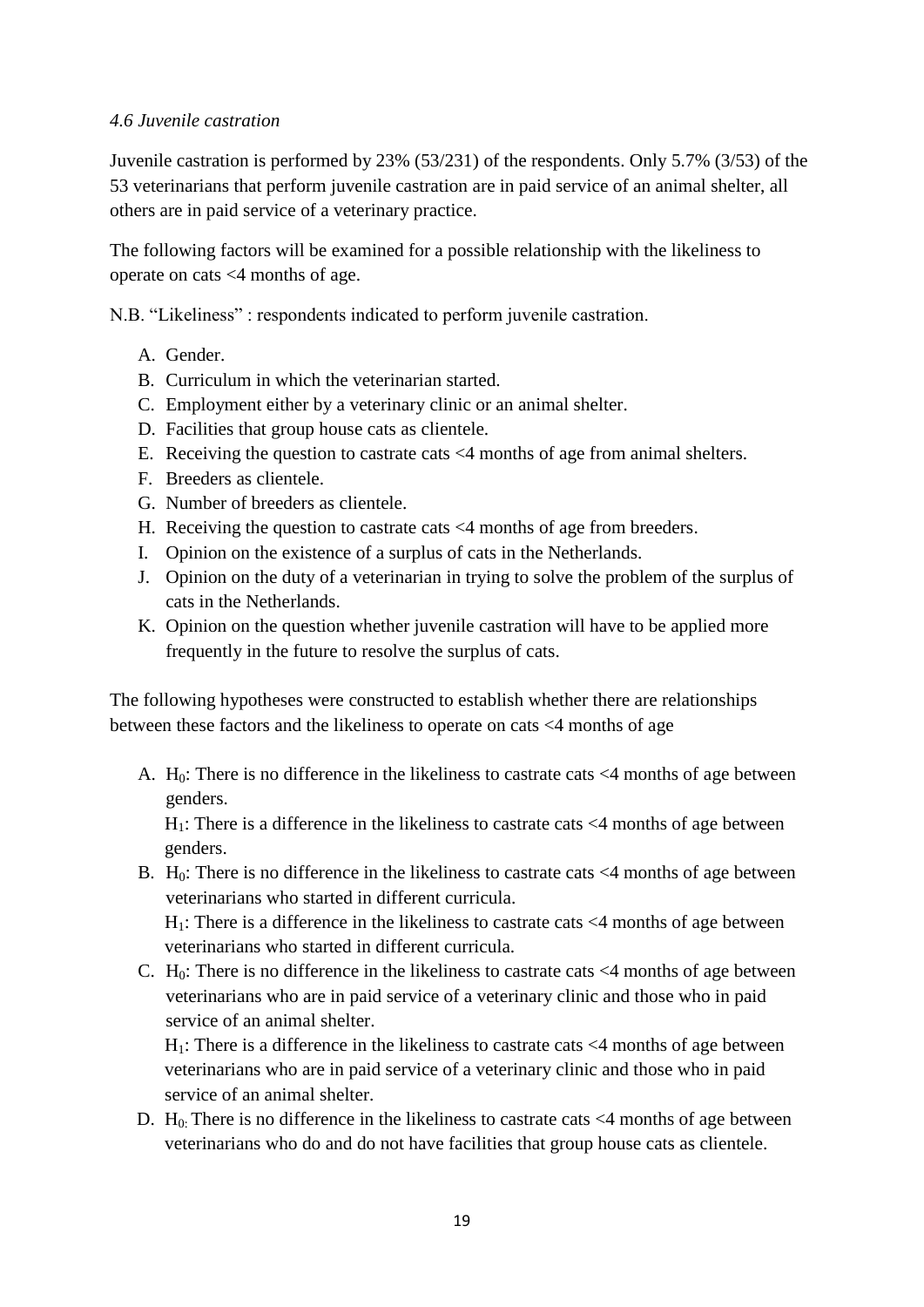$H_1$ : There is a difference in the likeliness to castrate cats  $\leq 4$  months of age between veterinarians who do and do not have facilities that group house cats as clientele.

E. H<sub>0:</sub> There is no difference in the likeliness to castrate cats  $\langle 4 \rangle$  months of age between veterinarians who have and have not received the question to castrate cats <4 months of age from animal shelters.

 $H<sub>1</sub>$ : There is a difference in the likeliness to castrate cats  $\leq$  4 months of age between veterinarians who have and have not received the question to castrate cats <4 months of age from animal shelters.

F. H<sub>0</sub>. There is no difference in the likeliness to castrate cats  $\langle 4 \rangle$  months of age between veterinarians who do and do not have breeders as clientele.

 $H_1$ . There is a difference in the likeliness to castrate cats  $\leq 4$  months of age between veterinarians who do and do not have breeders as clientele.

G.  $H_0$ : There is no difference in the likeliness to castrate cats  $\leq 4$  months of age between veterinarians with varying numbers of breeders as their clientele.

 $H_1$ : There is a difference in the likeliness to castrate cats  $\leq 4$  months of age between veterinarians with varying numbers of breeders as their clientele.

H. H<sub>0</sub>: There is no difference in the likeliness to castrate cats  $\langle 4 \rangle$  months of age between veterinarians who have and have not received the question to castrate cats <4 months of age from breeders.

 $H_1$ . There is a difference in the likeliness to castrate cats  $\leq 4$  months of age between veterinarians who have and have not received the question to castrate cats <4 months of age from breeders.

- I. H<sub>0</sub>: There is no difference in the likeliness to castrate cats  $\langle 4 \rangle$  months of age between veterinarians who do or do not feel there is a surplus of cats in the Netherlands.  $H_1$ : There is a difference in the likeliness to castrate cats  $\leq 4$  months of age between veterinarians who do or do not feel there is a surplus of cats in the Netherlands.
- J. H<sub>0:</sub> There is no difference in the likeliness to castrate cats  $\leq$ 4 months of age between veterinarians who do or do not feel veterinarians ought to play a role in resolving the problem of a surplus of cats in the Netherlands.

 $H_1$ : There is a difference in the likeliness to castrate cats  $\leq 4$  months of age between veterinarians who do or do not feel veterinarians ought to play a role in resolving the problem of a surplus of cats in the Netherlands.

K. H<sub>0:</sub> There is no difference in the likeliness to castrate cats  $\leq$ 4 months of age between veterinarians who do or do not feel that juvenile castration will have to be applied more frequently in the future in order to resolve the problem of a surplus of cats in the Netherlands.

 $H_1$ . There is a difference in the likeliness to castrate cats  $\leq 4$  months of age between veterinarians who do or do not feel that juvenile castration will have to be applied more frequently in the future in order to resolve the problem of a surplus of cats in the Netherlands.

Because this involves binary variables the above mentioned hypotheses are tested  $(p<0.05)$  by means of the Chi-square test. Full results can be found in appendix 8.1. Table 17 shows the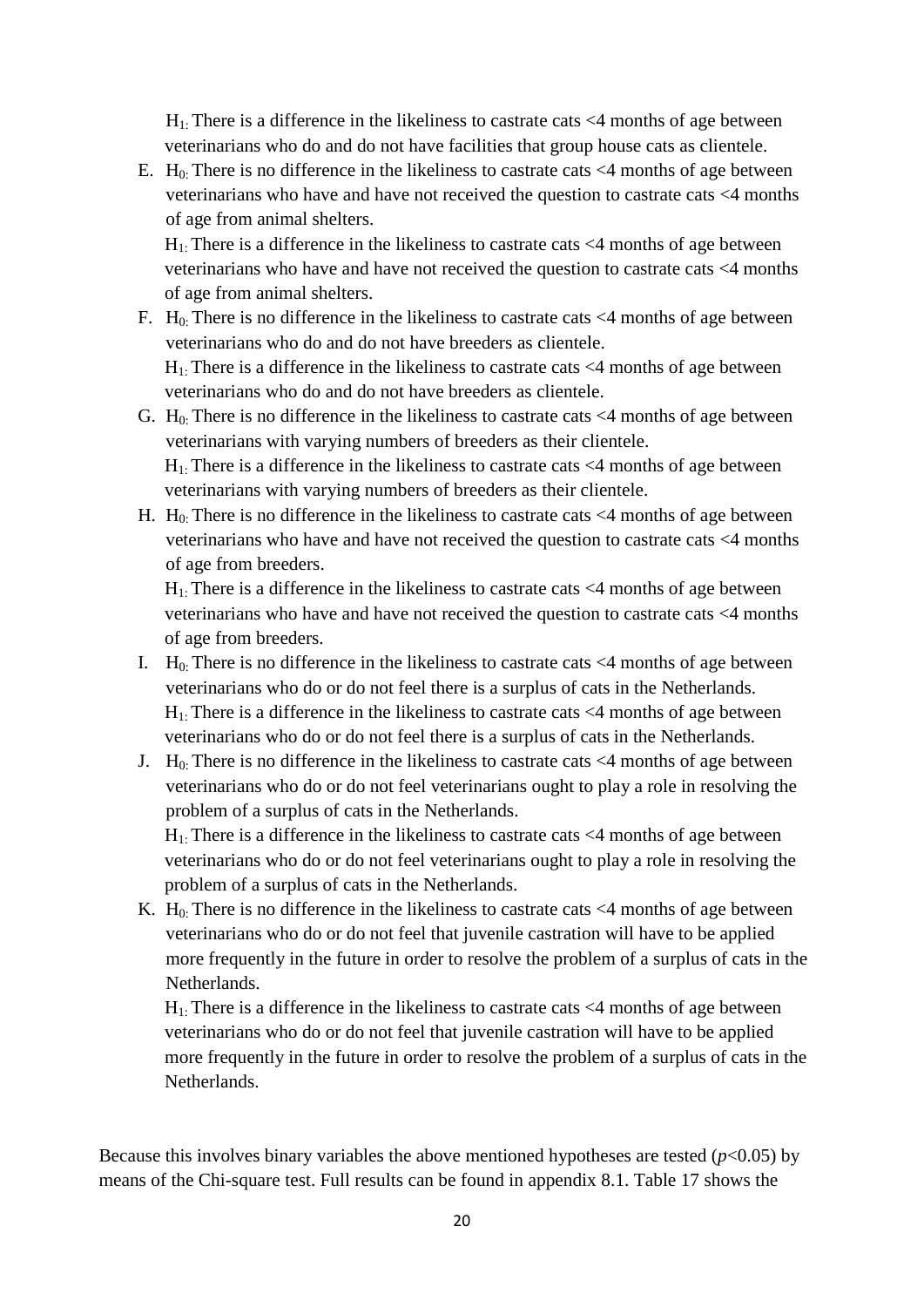factors examined and whether the corresponding null hypotheses are rejected or not, with their corresponding *p*-value.

|             | <b>Assessed factors</b>                                                                                                                           | $Ho$ rejected<br>yes/no<br>$(p$ -value) | When rejected, in favour of:                                                                                                                               |
|-------------|---------------------------------------------------------------------------------------------------------------------------------------------------|-----------------------------------------|------------------------------------------------------------------------------------------------------------------------------------------------------------|
|             | A. Gender                                                                                                                                         | No<br>p: 0.4127                         |                                                                                                                                                            |
| B.          | Curriculum in which the veterinarian started                                                                                                      | $\overline{No}$<br>p: 0.290             |                                                                                                                                                            |
| C.          | Employment either by a veterinary clinic or an<br>animal shelter                                                                                  | Yes<br>p: 0.002                         | Those employed by an animal shelter<br>are more likely to perform juvenile<br>castration.                                                                  |
|             | D. Facilities that group house cats as clientele                                                                                                  | Yes<br>p: 0.025                         | Those that have facilities that group<br>house cats as clientele are more<br>likely to perform juvenile castration.                                        |
| Е.          | Receiving the question to castrate cats <4<br>months of age from animal shelters                                                                  | Yes<br>p: 0.000                         | Those that receive the question to<br>castrate cats <4 months of age from<br>animal shelters are more likely to<br>perform juvenile castration.            |
| $F_{\rm c}$ | Breeders as clientele                                                                                                                             | Yes<br>p: 0.041                         | Those that have breeders as clientele<br>are more likely to perform juvenile<br>castration.                                                                |
|             | G. Number of breeders as clientele                                                                                                                | No<br>p: 0.660                          |                                                                                                                                                            |
| Н.          | Receiving the question to castrate cats <4<br>months of age from breeders                                                                         | <b>Yes</b><br>p: 0.000                  | Those that receive the question to<br>castrate cats <4 months of age from<br>breeders are more likely to perform<br>juvenile castration.                   |
| Ι.          | Opinion on the existence of a surplus of cats in<br>the Netherlands                                                                               | N <sub>o</sub><br>p: 0.695              |                                                                                                                                                            |
| J.          | Opinion on the duty of a veterinarian to work<br>on the problem of the surplus of cats in the<br>Netherlands                                      | No<br>p: 0.921                          |                                                                                                                                                            |
| K.          | Opinion on the question whether juvenile<br>castration will have to be applied more<br>frequently in the future to tackle the surplus of<br>cats. | Yes<br>p: 0.000                         | Those that are of the opinion that<br>juvenile castration will have to be<br>applied more in the future are more<br>likely to perform juvenile castration. |

*Table 17: Factors examined and whether the null hypotheses are rejected or not, with their corresponding pvalue.*

#### Note on the results

Unfortunately the sample size does not have enough power. The 95% confidence intervals are very wide, some more than others. For exact data see appendix 8.1. Some null hypotheses are rejected on the basis of the result of the chi squared test. Because of this sample size, results should be seen as a mere assessment and indication rather than facts.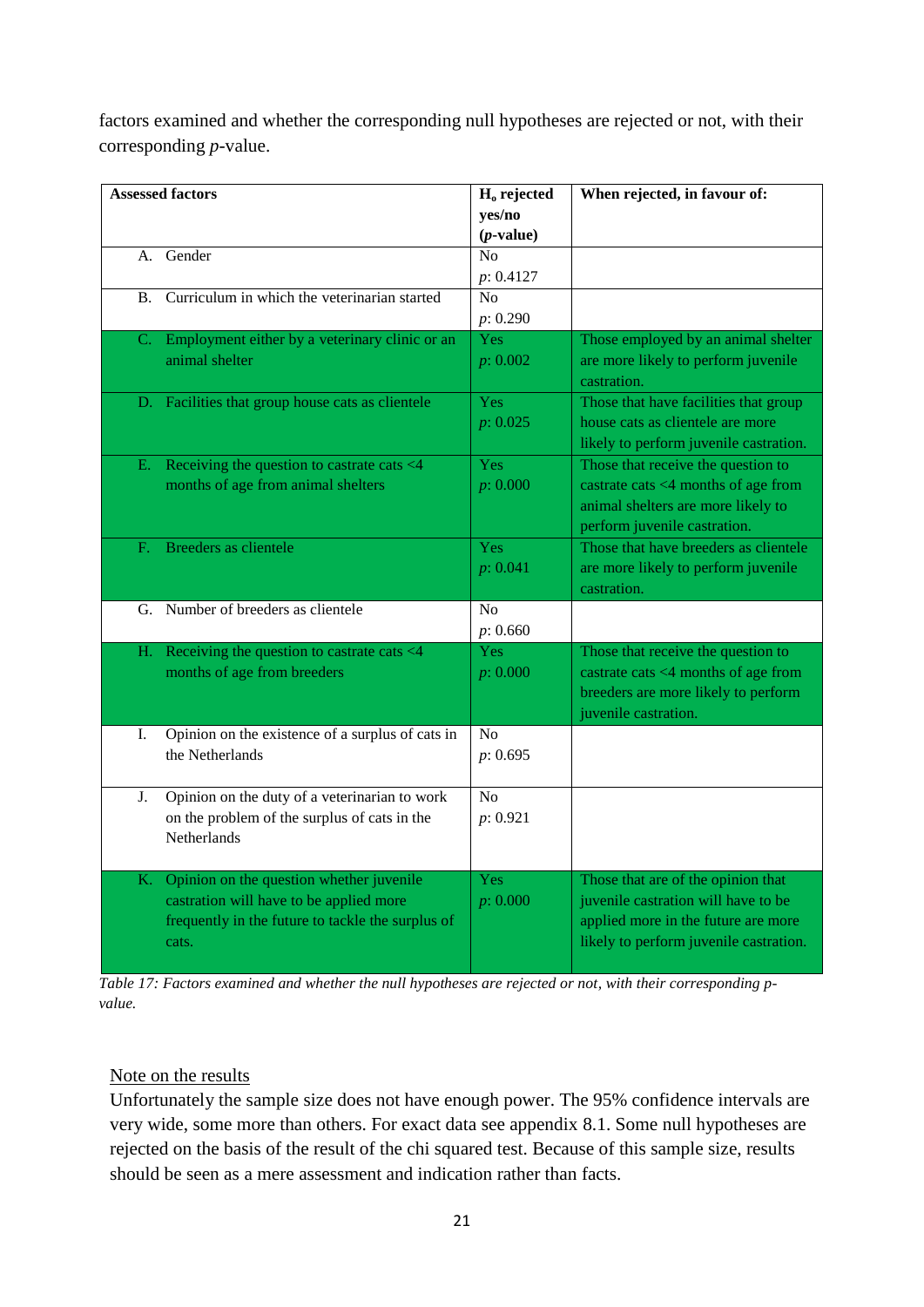#### *4.7 Additional results from veterinarians not performing juvenile castration*

The 178 respondents who indicated not to perform juvenile castration were presented with a set of statements as to why they do not perform juvenile castration. The results are presented in table 18. The sense that it feels wrong to operate on such young animals without medical necessity is reason for 68% (121/177) not to perform juvenile castration. Also, the sense that the appliance of anaesthesia, irrespective of the protocol, is not justifiable in such young animals when there is no medical necessity is reason for 65% (115/177) not to perform juvenile castration. The idea that a lack of experience in the field of surgery and anaesthesia the respondents deem necessary to perform surgery on such young animals is reason not to perform this procedure is not supported by 59% (105/177). The possible lack of a correct anaesthesia protocol for surgery in such young animals as a reason not to castrate on cats <4 months of age is rejected by 60% (107/177). The small size of the structures in these kittens is no reason not to perform juvenile castration for 66% (117/177) of the respondents. Opinions on possible long term complications as a reason not to perform juvenile castration were more or less evenly divided among agreed, neither agreed nor disagreed and disagreed.

The respondents that do not perform juvenile castration were asked whether they would consider performing juvenile castration when they would be provided with a safe, effective anaesthesia protocol for cats less than 4 months of age. *Anaesthesia protocol: the set of resources and actions which are applied during anaesthesia; in other words the drugs, fluid therapy, monitoring, thermoregulation etcetera etcetera.* The majority of the respondents would not (51%; 90/177), 15% (27/177) would consider and 34% (60/177) might consider juvenile castration given a safe and effective anaesthesia protocol.

| Reasons not to perform juvenile<br>castration | <b>Agreed</b> | Neither agreed nor<br>disagreed | <b>Disagreed</b> |
|-----------------------------------------------|---------------|---------------------------------|------------------|
| It feels wrong to operate on such             | 68% (121/177) | 10% (18/177)                    | 22% (38/177)     |
| young animals without medical<br>necessity.   |               |                                 |                  |
| The appliance of anaesthesia,                 | 65% (115/177) | 11% (20/177)                    | 24% (42/177)     |
| irrespective of the protocol, is not          |               |                                 |                  |
| justifiable in such young animals             |               |                                 |                  |
| when there is no medical necessity.           |               |                                 |                  |
| A lack of experience in the field of          | 20% (35/177)  | 21% (37/177)                    | 59% (105/177)    |
| surgery and anaesthesia the                   |               |                                 |                  |
| respondents deem necessary to                 |               |                                 |                  |
| perform surgery on such young                 |               |                                 |                  |
| animals                                       |               |                                 |                  |
| A lack of a correct anaesthesia               | 20% (35/177)  | 20% (35/177)                    | 60% (107/177)    |
| protocol for surgery in such young            |               |                                 |                  |
| animals.                                      |               |                                 |                  |
| The small size of the structures in           | 14% (24/177)  | 20% (36)                        | 66% (117/177)    |
| these kittens.                                |               |                                 |                  |
| Possible long term complications              | 37% (66/177)  | 31% (54/177)                    | 32% (57/177)     |

*Table 18: Reasons not to perform juvenile castration. Percentage and number of respondents, presented in brackets.*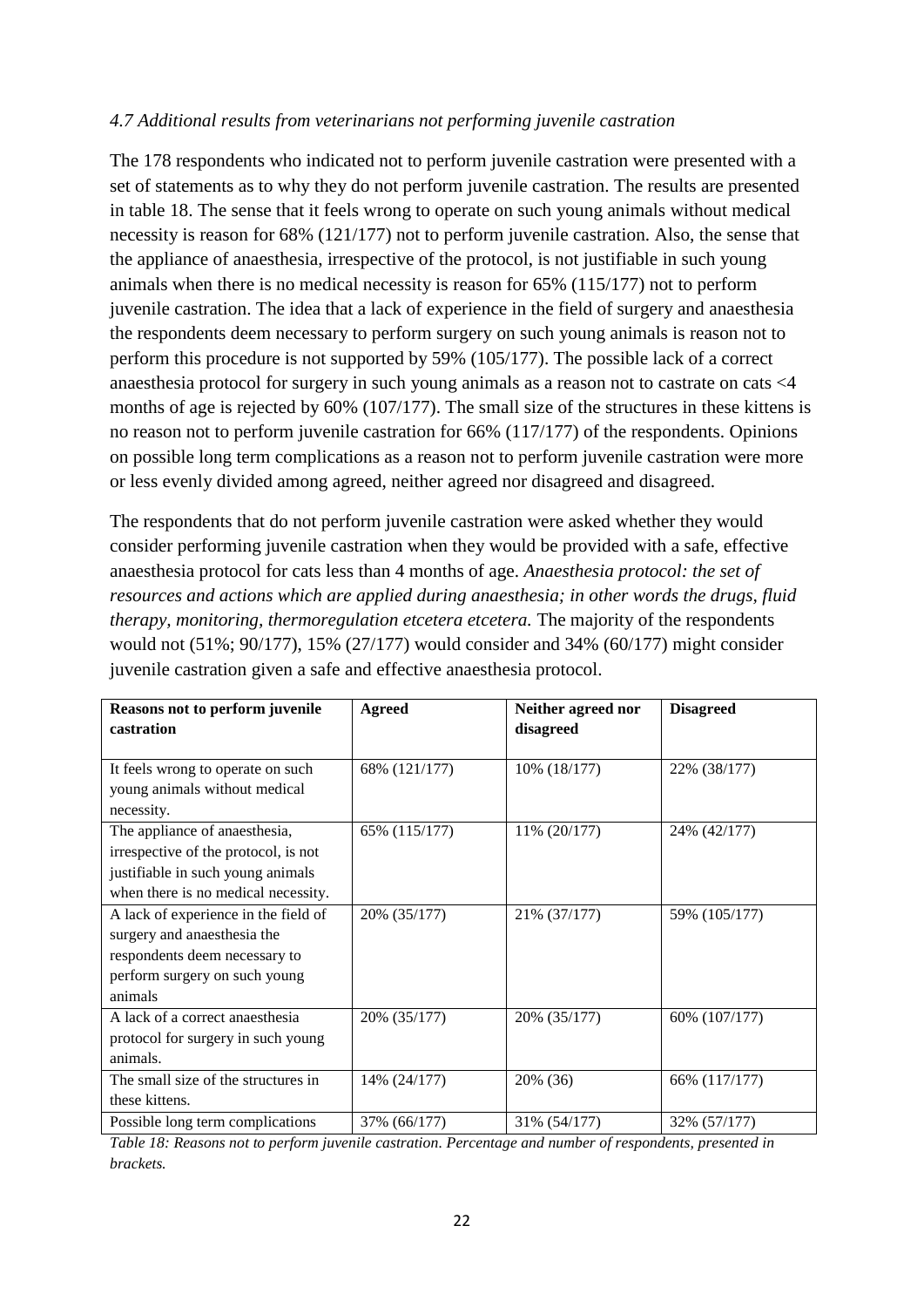At this point veterinarians who do not perform juvenile castration have completed the questionnaire and the following results are solely from those 53 respondents who have indicated to castrate cats before 4 months of age.

# *4.8 Additional results from veterinarians performing juvenile castration*

53 respondents indicated to perform juvenile castration. Only 51 however chose to answer the subsequent questions designed for this group.

Those veterinarians that indicated to perform juvenile castration were asked in which cats they do so, making a distinction between shelter cats, common household cats and purebred cats with or without pedigree. Juvenile castration is performed in shelter cats by 61% (31/51), in common household cats by 39% (20/51) and in purebred cats with or without pedigree by 43% (22/51).

# *4.8.1 Number of castrations*

Respondents were then asked to indicate the number of castrations in cats they perform per year in cats both older and younger than 4 months of age.

3 of the 51 respondents are in paid service of an animal shelter, of which one is also in paid service of a veterinary clinic. All other veterinarians (48) work solely in paid service of a veterinary clinic.

# *4.8.1.1 Number of castrations per year for veterinarians in paid service of a veterinary clinic*

The following calculations are of the 49 respondents who work in paid service of a veterinary clinic. In total, 715 castrations <4 months of age were performed with a mean of 16 and a median of 5 per veterinarian. In total 9790 castrations >4 months of age were performed with a mean of 200 per veterinarian and a median of 150 per veterinarian.

Calculations were made for each respondent regarding the percentage of the castrations performed in cats less than 4 months of age. These results gave a mean of 8.9% and a median of 3.2%. In this case the median might be more representative than the mean since one respondent indicated to perform 1 castration a cat <4 months of age consequently leading to a percentage of 100. Without this percentage (100%) the mean would be 7.0% instead of 8.9%. The median stays the same (3.2%).

# *4.8.1.2 Number of castrations per year for veterinarians in paid service of an animal shelter*

Calculations for the three veterinarians in paid service of an animal shelter, who performed a total of 109 castrations <4 months of age which resulted in a mean of 36 and a median of 30 per veterinarian. In total 880 castrations >4 months of age were performed with a mean of 293 per veterinarian and a median of 300 per veterinarian. Again, calculations were made for each respondent regarding the percentage of the castrations performed in cats less than 4 months of age. These results gave a mean of 9.0% and a median of 9.1%.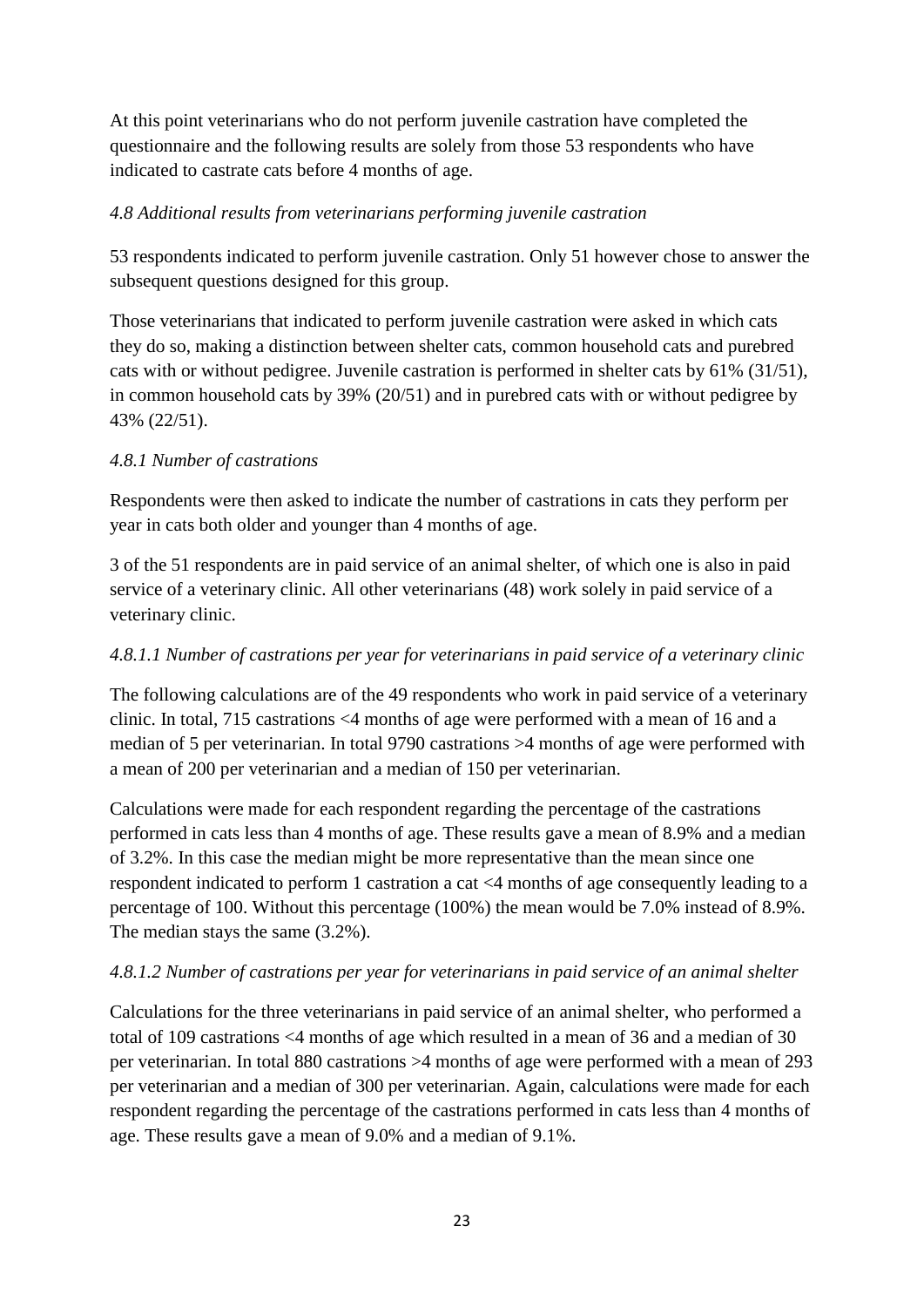|                                                                                                                                        |        | Veterinarians in paid service of an<br>veterinary clinic $(n=49)$ | Veterinarians in paid<br>service of an animal shelter<br>$(n=3)$ |
|----------------------------------------------------------------------------------------------------------------------------------------|--------|-------------------------------------------------------------------|------------------------------------------------------------------|
| Castrations $<$ 4 months of                                                                                                            |        |                                                                   |                                                                  |
| age per year                                                                                                                           |        |                                                                   |                                                                  |
|                                                                                                                                        | Total  | 715                                                               | 109                                                              |
|                                                                                                                                        | Mean   | 16                                                                | 36                                                               |
|                                                                                                                                        | Median | 5                                                                 | 30                                                               |
| Castrations $>$ 4 months of                                                                                                            |        |                                                                   |                                                                  |
| age per year                                                                                                                           |        |                                                                   |                                                                  |
|                                                                                                                                        | Total  | 9790                                                              | 880                                                              |
|                                                                                                                                        | Mean   | 200                                                               | 293                                                              |
|                                                                                                                                        | Median | 150                                                               | 300                                                              |
| Percentage of castrations<br><4 months with respect to<br>the total number of<br>castrations performed by<br>the individual respondent |        |                                                                   |                                                                  |
|                                                                                                                                        | Mean   | 8.9                                                               | 9.0                                                              |
|                                                                                                                                        | Median | 3.2                                                               | 9.1                                                              |

*Table 19: Calculations regarding castrations performed in a year in cats both older and younger than 4 months of age, evaluated for their total, mean and median score for both veterinarians in paid service of a veterinary clinic and those in paid service of an animal shelter.* 

# *4.8.1.3 Hypotheses testing*

Separate calculations were made for those respondents that work for a veterinary clinic and those who work for an animal shelter, to see if this leads to a significant different number of castrations both older and younger than 4 months of age and whether there is a significant different percentage of castrations performed in cats less than 4 months of age. These calculations will be made since it is plausible that those veterinarians who work in paid service of an animal shelter perform more castrations in general due to the nature of their patients. This results in the following hypotheses:

#### Hypothesis 1:

H0: There is no difference in the mean value of the number of castrations  $\leq$  4 months of age per year between veterinarians in paid service of a veterinary clinic and veterinarians in paid service of an animal shelter.

H1: There is a difference in the mean value of the number of castrations < 4 months of age per year between veterinarians in paid service of a veterinary clinic and veterinarians in paid service of an animal shelter.

#### Hypothesis 2:

H0: There is no difference in the mean value of the number of castrations > 4 months of age per year between veterinarians in paid service of a veterinary clinic and veterinarians in paid service of an animal shelter.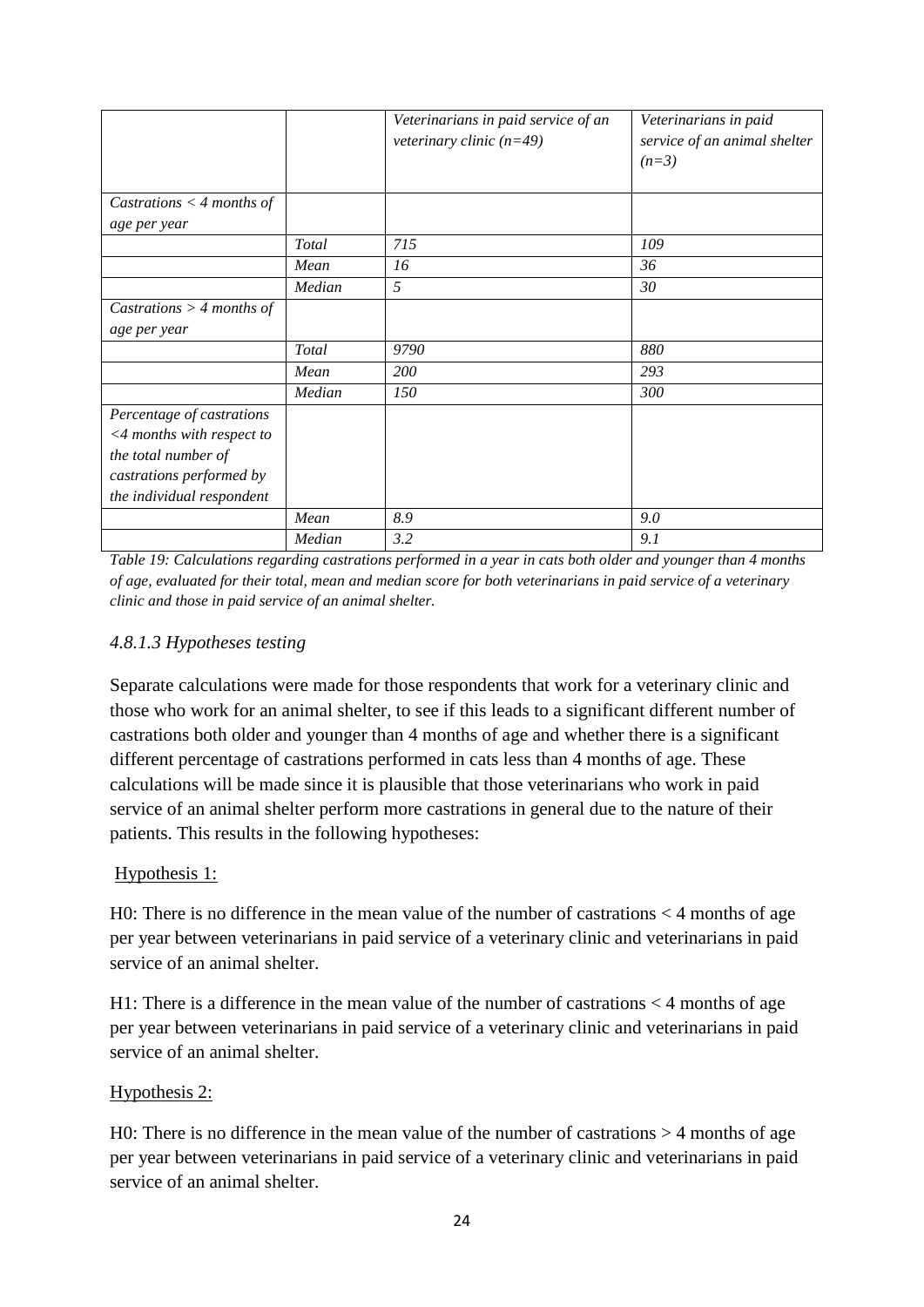H1: There is a difference in the mean value of the number of castrations  $>$  4 months of age per year between veterinarians in paid service of a veterinary clinic and veterinarians in paid service of an animal shelter.

# Hypothesis 3:

H0: There is no difference in the mean value of the percentage of castrations performed less than 4 months of age between veterinarians in paid service of a veterinary clinic and veterinarians in paid service of an animal shelter.

H1: There is a difference in the mean value of the percentage of castrations performed less than 4 months of age between veterinarians in paid service of a veterinary clinic and veterinarians in paid service of an animal shelter.

The hypotheses will be tested by means of a two sample T-test using  $p<0.05$ . Tests are performed using statistical analysis functions in the computer program Microsoft Excel.

# *4.8.1.4 Results of the two sample T-test*

Note: one of the respondents that is in paid service of an animal shelter is also in paid service of a veterinary clinic. This respondent has been included in both calculations.

# Hypothesis 1:

 $H_0$ : There is no difference in the mean value of the number of castrations  $\lt 4$  months of age per year between veterinarians in paid service of a veterinary clinic and veterinarians in paid service of an animal shelter.

 $H_1$ : There is a difference in the mean value of the number of castrations  $\lt 4$  months of age per year between veterinarians in paid service of a veterinary clinic and veterinarians in paid service of an animal shelter.

|                                |                                         | Veterinarians in paid<br>service of a veterinary<br>clinic $(n=49)$ | Veterinarians in paid<br>service of an animal<br>shelter $(n=3)$ |
|--------------------------------|-----------------------------------------|---------------------------------------------------------------------|------------------------------------------------------------------|
| Castrations $\leq$ 4 months of |                                         |                                                                     |                                                                  |
| age per year                   |                                         |                                                                     |                                                                  |
|                                | Mean                                    | 15                                                                  | 36                                                               |
|                                | Variance                                | 704.50                                                              | 1290.33                                                          |
|                                | 95% confidence<br>interval for the mean | $7.2 - 22$                                                          | $0 - 77$                                                         |

*Table 20: Statistical data regarding the number of castrations < 4 months of age per year*

The confidence interval for veterinarians in paid service of an animal shelter for the mean of the number of castrations <4 months of age per year is so wide, that it theoretically even extends below zero. Practically values below zero are not possible. Since this interval is very wide, the information one can gather from it is very limited.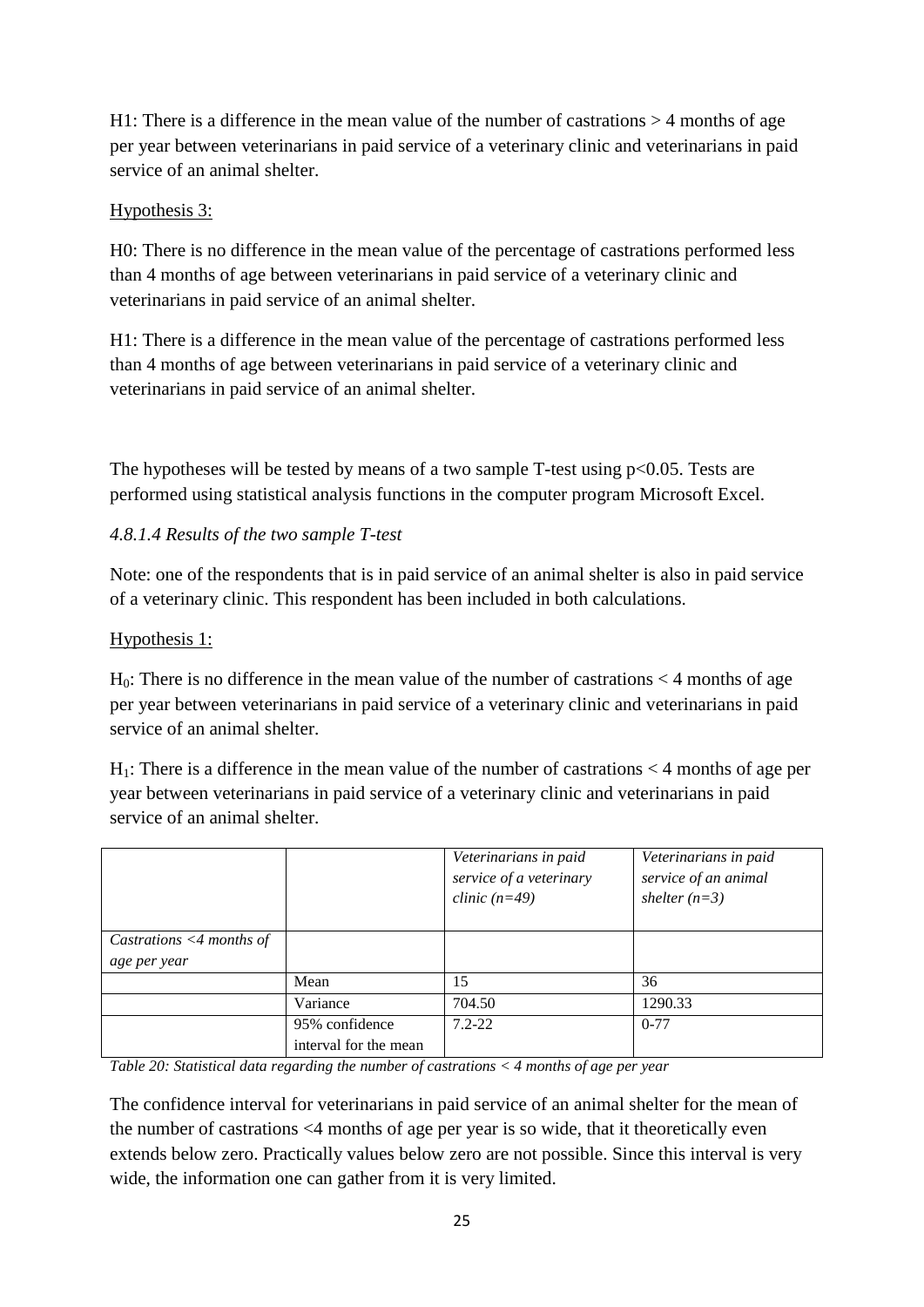Because the variances of both groups are very far apart, a two sample T-test was used assuming unequal variances. The test gives a p-value of 0.405. The null hypothesis is not rejected because *p*>0.05. There is no significant difference in the mean value of the number of castrations <4 months of age per year between veterinarians in paid service of a veterinary clinic and veterinarians in paid service of an animal shelter. That is, based on these test results one cannot state that veterinarians in paid service of an animal shelter castrate more or less cats <4 months of age per year than veterinarians in paid service of a veterinary clinic do.

# Hypothesis 2:

 $H<sub>0</sub>$ : There is no difference in the mean value of the number of castrations per year  $> 4$  months of age between veterinarians in paid service of a veterinary clinic and veterinarians in paid service of an animal shelter.

 $H_1$ : There is a difference in the mean value of the number of castrations per year  $>$  4 months of age between veterinarians in paid service of a veterinary clinic and veterinarians in paid service of an animal shelter.

|                             |                       | Veterinarians in paid<br>service of a veterinary<br>clinic $(n=49)$ | Veterinarians in paid<br>service of an animal<br>shelter $(n=3)$ |
|-----------------------------|-----------------------|---------------------------------------------------------------------|------------------------------------------------------------------|
| Castrations $>$ 4 months of |                       |                                                                     |                                                                  |
| age per year                |                       |                                                                     |                                                                  |
|                             | Mean                  | 200                                                                 | 293                                                              |
|                             | Variance              | 29,010.37                                                           | 12,133.33                                                        |
|                             | 95% confidence        | 152-247                                                             | 169-418                                                          |
|                             | interval for the mean |                                                                     |                                                                  |

*Table 21: Statistical data regarding the number of castrations > 4 months of age per year*

The confidence intervals for the mean for both groups are very wide. Especially the confidence interval for the group of veterinarians in paid service of an animal shelter is very wide, which can be expected from the small sample size. One can be 95% sure that the mean for the population lies within this confidence interval. Since this interval is very wide, the information one can gather from it is very limited.

Because the variances of both groups widely spread, a two sample T-test is used assuming unequal variances. The test gives a p-value of 0.275. The null hypothesis is not rejected because *p*>0.05. There is no significant difference in the mean value of the number of castrations >4 months of age per year between veterinarians in paid service of a veterinary clinic and veterinarians in paid service of an animal shelter. That is, based on these test results one cannot state that veterinarians in paid service of an animal shelter castrate more or less cats >4 months of age per year than veterinarians in paid service of a veterinary clinic do.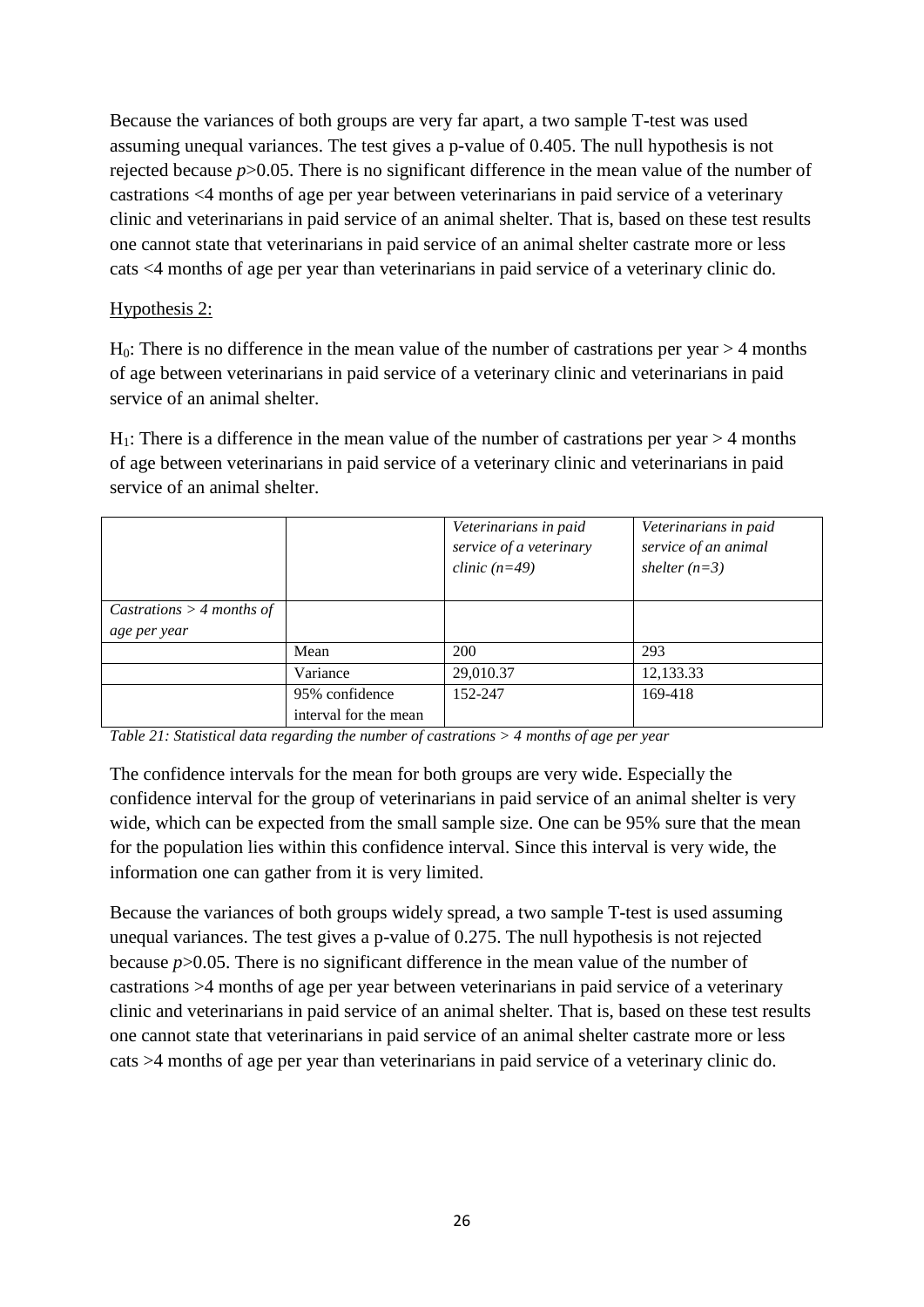# Hypothesis 3:

 $H<sub>0</sub>$ : There is no difference in the mean value of the percentage of castrations performed less than 4 months of age between veterinarians in paid service of a veterinary clinic and veterinarians in paid service of an animal shelter.

 $H<sub>1</sub>$ : There is a difference in the mean value of the percentage of castrations performed less than 4 months of age between veterinarians in paid service of a veterinary clinic and veterinarians in paid service of an animal shelter.

|                                                                                                    |                                         | Veterinarians in paid<br>service of a veterinary<br>clinic $(n=49)$ | Veterinarians in paid<br>service of an animal<br>shelter $(n=3)$ |
|----------------------------------------------------------------------------------------------------|-----------------------------------------|---------------------------------------------------------------------|------------------------------------------------------------------|
| Percentage of castrations<br>$\leq$ 4 months with respect to<br>the total number of<br>castrations |                                         |                                                                     |                                                                  |
|                                                                                                    | Mean                                    | 8.9                                                                 | 9.0                                                              |
|                                                                                                    | Variance                                | 288                                                                 | 46                                                               |
|                                                                                                    | 95% confidence<br>interval for the mean | $4.2 - 14$                                                          | $1.3 - 17$                                                       |

*Table 22: Statistical data regarding the percentage of castrations <4 months with respect to the total number of castrations.*

Because the variances of both groups are very far apart, a two sample T-test is used assuming unequal variances. The test gives a p-value of 0.9856. The null hypothesis is not rejected because p>0.05. There is no significant difference in the mean value of the percentage of castrations performed less than 4 months of age between veterinarians in paid service of a veterinary clinic and veterinarians in paid service of an animal shelter. That is, based on these test results one cannot state that veterinarians in paid service of an animal shelter castrate relatively more or less cats under the age of 4 months than veterinarians in paid service of a veterinary clinic do.

# *4.8.2 Anaesthesia and perioperative care*

From this point onwards the questionnaire contains questions concerning the preoperative care, anaesthesia and surgery and postoperative care. The reason for gathering this information is to obtain representative values of Dutch veterinary medicine and care concerning the castration of cats <4 months of age.

# *4.8.2.1 Minimum age and weight limits*

Respondents were asked whether they use a minimum age and weight limit and to quantify those when they do. No minimum weight nor age limit is used by 16% (8/51). Both a minimum weight and age limit is applied by 22% (11/51). A minimum weight limit but not a minimum age limit is used by 7.8% (4/51) and a minimum age limit but not a minimum weight limit is applied by 55% (28/51). One respondent who indicated to use both a minimum weight and age limit failed to provide information about those limits which, for the calculation of age and weight limits, lead to a sample size of 50. The mean and median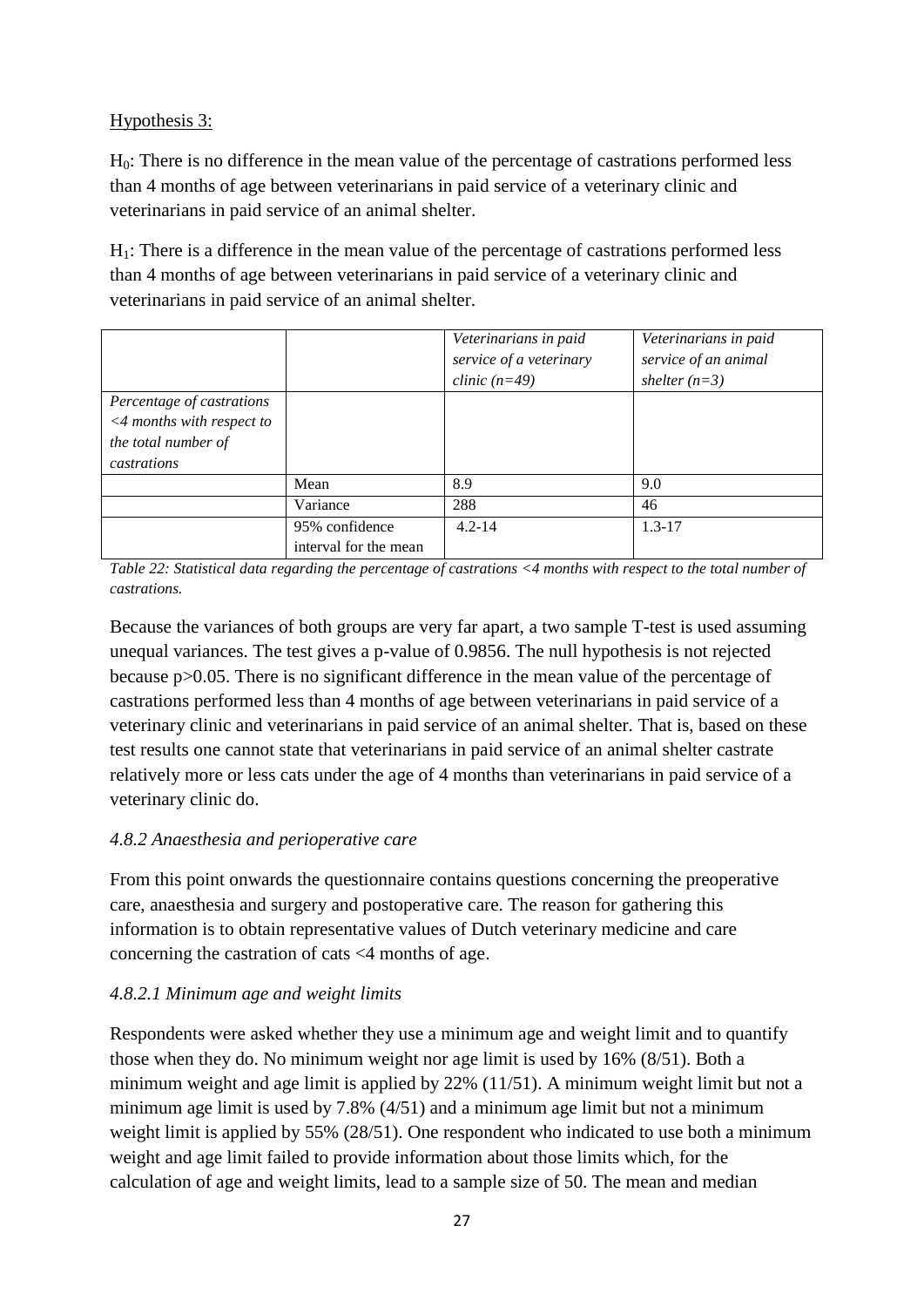minimum age limit are 14 and 12 weeks respectively with n=38. The mean and median minimum weight limit are 1.46 and 1.25 kg respectively with n=14. Results are presented in tables 23 and 24.

| Minimum age and weight limits | Percentage and number of<br>respondents, presented in<br>brackets. | 95% confidence interval for the<br>percentage of respondents |
|-------------------------------|--------------------------------------------------------------------|--------------------------------------------------------------|
| No limit                      | 16% (8/51)                                                         | ±10%<br>6%-26%                                               |
| Both age and weight limit     | 22\% (11/51)                                                       | $+11\%$<br>11%-33%                                           |
| Age limit, no weight limit    | 55% (28/51)                                                        | $+14%$<br>41%-69%                                            |
| Weight limit, no age limit    | $7.8\%$ $(4/51)$                                                   | $+7.4%$<br>$0.4\% - 15\%$                                    |

*Table 23: Data on the use of age and weight limits, with corresponding 95% confidence intervals.*

| <b>Minimum limits</b> | Median    | <b>Mean</b> | 95% confidence interval             |
|-----------------------|-----------|-------------|-------------------------------------|
|                       |           |             | for the mean                        |
| Age limit $(n=38)$    | 12 weeks  | 14 weeks    | $\pm 1.5$                           |
|                       |           |             | $12.5 - 15.5$ weeks                 |
| Weight limit $(n=14)$ | $1.25$ kg | .46 $kg$    | $\pm$ 0.15 kg                       |
|                       |           |             | $1.31 \text{ kg} - 1.61 \text{ kg}$ |

*Table 24: Data on the minimum age and weight limits used by respondents, with corresponding 95% confidence intervals.*

Juvenile castration solely in cats 10-16 weeks of age is performed by 82% (42 /51) while this is done in both age groups by 18% (9/51) of the respondents.

#### *4.8.2.2 Food and water withholding*

Respondents were asked to indicate at which point before anaesthesia they choose to withhold food and water from cats in the age groups of 6-10 and 10-16 weeks. Only those respondents which indicated to perform castration in the age group of 6-10 weeks are asked to fill in the requested information in this particular age group.

*Food withholding in the age group of 6-10 weeks.* A third (33%; 3/9) chooses to withhold food less than one hour prior to surgery. A full overview of the results is presented in table 25.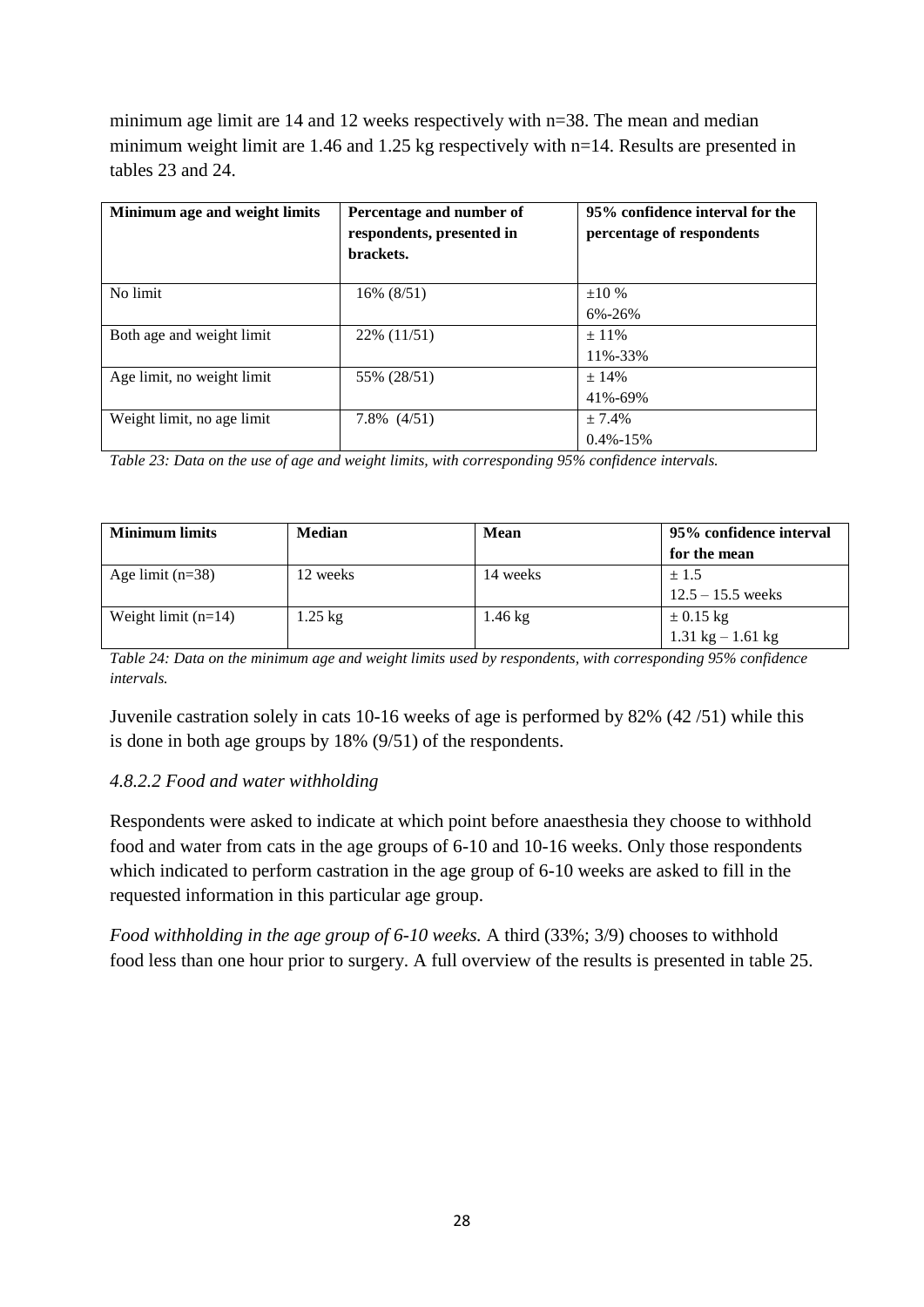| Duration of food withholding prior to the operation | Percentage and number of<br>respondents, presented in brackets. |
|-----------------------------------------------------|-----------------------------------------------------------------|
| <1 hour prior to the operation                      | 33% (3/9)                                                       |
| 1-2 hours prior to the operation                    | 11% (1/9)                                                       |
| 2-3 hours prior to the operation                    | $22\% (2/9)$                                                    |
| 3-4 hours prior to the operation                    | $22\% (2/9)$                                                    |
| 4-5 hours prior to the operation                    | $0.0\%$<br>(0)                                                  |
| $>5$ hours prior to the operation                   | 11% (1/9)                                                       |

*Table 25: Food withholding prior to anaesthesia in the age group of 6-10 weeks.*

*Water withholding in the age group of 6-10 weeks.* A majority of 89% (8/9) choose not to withhold water from the kittens at all. A full overview of the results is shown in table 26.

| Duration of water withholding prior to the<br>operation | Percentage and number of respondents, presented<br>in brackets. |
|---------------------------------------------------------|-----------------------------------------------------------------|
| No withholding                                          | 89% (8/9)                                                       |
| $\leq$ 1 hour prior to operation                        | $0.0\%$<br>(0)                                                  |
| 1-2 hours prior to operation                            | $11\%$ (1/9)                                                    |
| $>2$ hours prior to operation                           | $0.0\%$<br>(0)                                                  |

*Table 26: Water withholding prior to anaesthesia in the age group of 6-10 weeks.*

*Food withholding in the age group of 10-16 weeks.*

Almost a third (32%; 16/50) chooses to withhold food more than five hours prior to surgery.

A full overview of the results is shown in table 27.

| <b>Duration of food withholding</b><br>prior to the operation | Percentage and number of<br>respondents, presented in<br>brackets. | 95% confidence interval for the<br>percentage of respondents |
|---------------------------------------------------------------|--------------------------------------------------------------------|--------------------------------------------------------------|
| <1 hour prior to the operation                                | 12%<br>(6/50)                                                      | $± 9.0\%$<br>$3.0\% - 21\%$                                  |
| 1-2 hours prior to the operation                              | (7/50)<br>14%                                                      | $+10%$<br>$4\% - 24$                                         |
| 2-3 hours prior to the operation                              | (8/50)<br>16%                                                      | $+10%$<br>$6.0\% - 26\%$                                     |
| 3-4 hours prior to the operation                              | 14%<br>(7/50)                                                      | $+9.6%$<br>$4.4\% - 24\%$                                    |
| 4-5 hours prior to the operation                              | 12%<br>(6/50)                                                      | $± 9.0\%$<br>$3\% - 21\%$                                    |
| $>5$ hours prior to the operation                             | 32% (16/50)                                                        | $+13%$<br>19%-45%                                            |

*Table 27: Food withholding prior to anaesthesia in the age group of 10-16 weeks, with corresponding 95% confidence intervals.*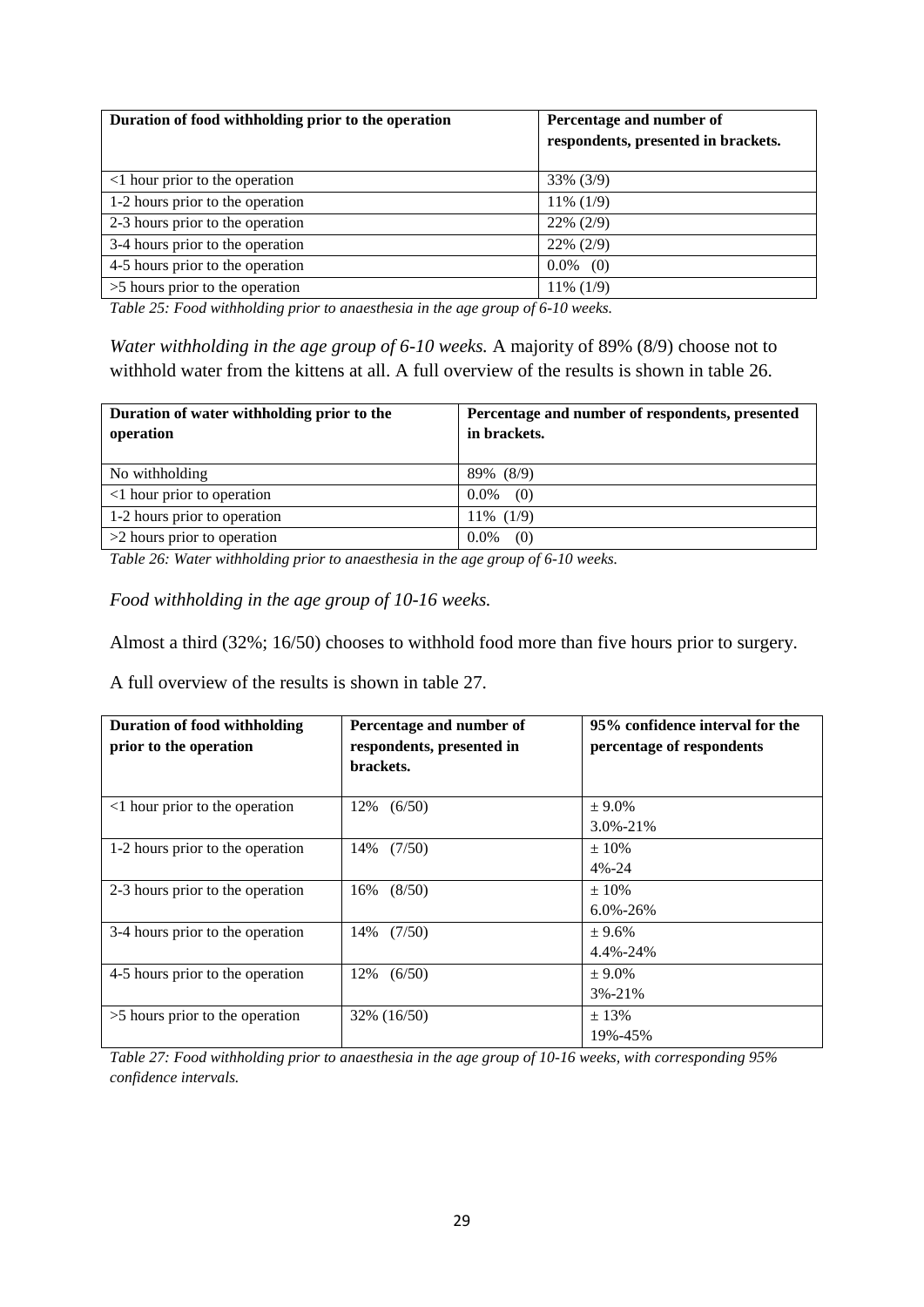#### *Water withholding in the age group of 10-16 weeks.*

A majority of 86% (43/50) choose not to withhold water prior to surgery at all.

**Duration of water withholding prior to the operation Percentage and number of respondents, presented in brackets. 95% confidence interval for the percentage of respondents** No withholding  $86\% (43/50)$   $\pm 9.6\%$ 76%-96%  $\leq$ 1 hour prior to operation  $\left(6.0\% \quad (3/50)\right)$   $\pm 6.6\%$ 0.0%-13% 1-2 hours prior to operation  $\left| \begin{array}{cc} 4.0\% & (2/50) \end{array} \right|$   $\pm 5.4\%$ 0.0%-9.4%  $>$ 2 hours prior to operation  $\left| 4.0\% \right| (2/50)$   $\pm 5.4\%$ 0.0%-9.4%

A full overview of the results is shown in table 28.

*Table 28: Water withholding prior to anaesthesia in the age group of 10-16 weeks, with corresponding 95% confidence intervals.*

#### *4.8.2.3 Anaesthesia protocol*

*Anaesthesia protocol: this contains all the resources and actions which are applied during anaesthesia; i.e. the drugs, fluid therapy, monitoring, thermoregulation etcetera.*

An anaesthesia protocol adapted specifically for cats <4 months of age is used by 68% (25/37) of the veterinarians whereas 32% (12/37) does not differentiate between cats older or younger than 4 months of age regarding their anaesthesia protocol.

Respondents were asked to answer questions concerning the anaesthesia protocol they use for cats <4 months of age which undergo castration, whether this is specifically adapted to this age group or not.

#### *4.8.2.3.1 Drug dosage*

Metabolic weight is used for the calculation of the drug dosage by 14% (5/37) whereas 78% (29/37) uses body weight for this calculation. Some veterinarians use both depending on the body weight of the cat (8.1%; 3/37). Above a certain body weight limit body weight is used to calculate drug dosage, under this weight limit metabolic weight is used. The mean and median weight limit used by these respondents are 1.3 kg and 1.0 kg respectively.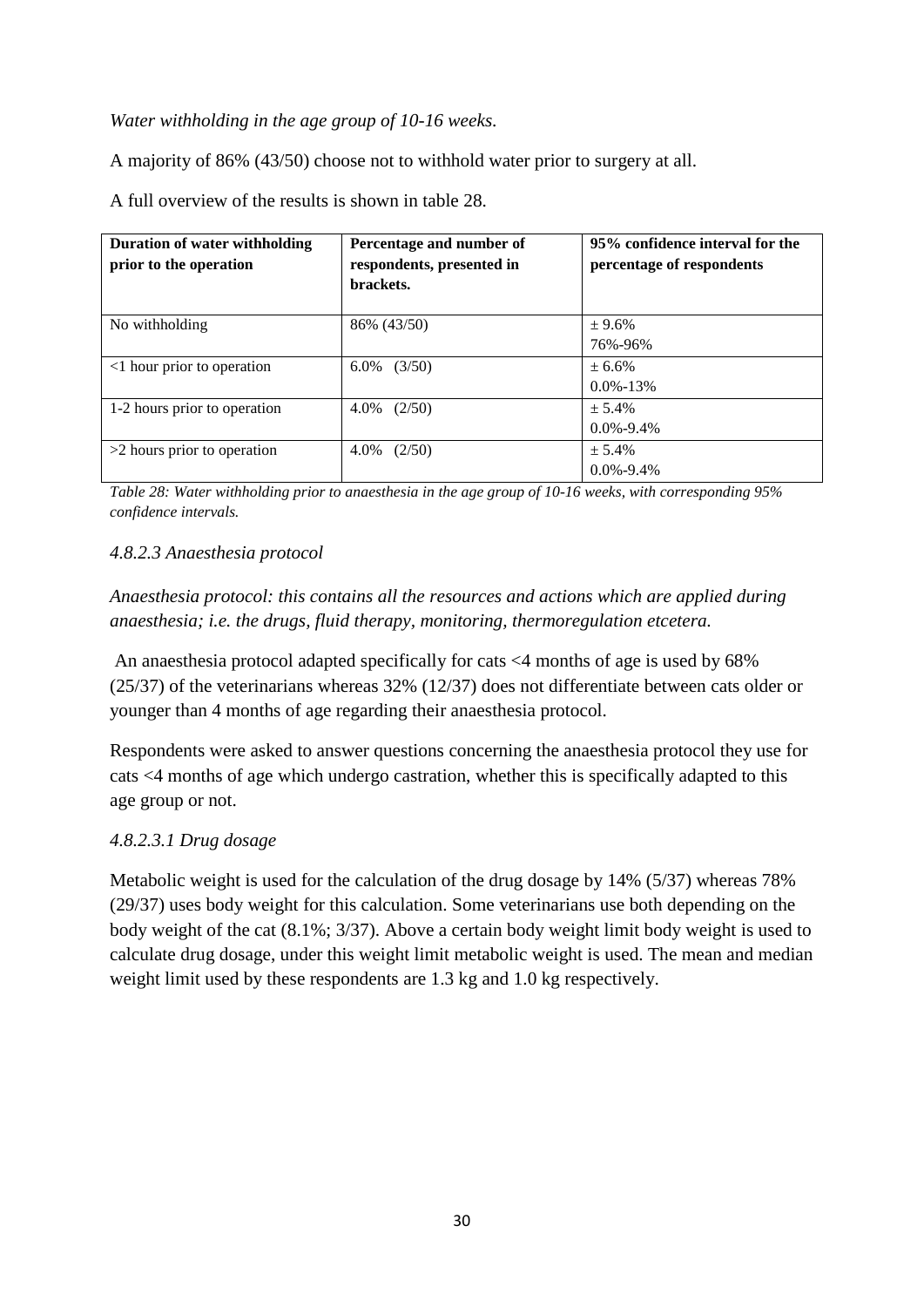| Drug dosage                                                      | Percentage and number of<br>respondents, presented in<br>brackets. | 95% confidence interval for the<br>percentage of respondents |
|------------------------------------------------------------------|--------------------------------------------------------------------|--------------------------------------------------------------|
| Bodyweight                                                       | 78% (29/37)                                                        | $\pm$ 13%<br>65%-91%                                         |
| Metabolic weight                                                 | (5/37)<br>14%                                                      | $\pm$ 11%<br>$3.0\% - 25\%$                                  |
| Either bodyweight or metabolic<br>weight depending on bodyweight | 8.1%<br>(3/37)                                                     | $+8.8\%$<br>$0\% - 17\%$                                     |

*Table 29: Data on drug dosage, with corresponding 95% confidence intervals.*

#### *4.8.2.3.2 Medication*

Respondents were asked to provide information concerning the use of perioperative drugs. These include anaesthetics, analgesics and antibiotics. They were asked to indicate the type of drugs, their dosage and route of administration. 37 respondents provided this information. However, 4 respondents did not provide complete information about the use of anaesthetics and are therefore excluded from the statistics regarding anaesthetics.

#### *4.8.2.3.2.1 Anaesthetics*

33 respondents provided information about the type of anaesthetics used during the castration of a cat under the age of 4 months.

An α-2 receptor agonist is part of the anaesthesia protocol in 88% (29/33) of the protocols. Medetomidine is used in 69% (20/29), dexmedetomidine in 28% (8/29) and xylazine in 3.4%  $(1/29)$  of the cats.

A majority of 52% (17/33) of the veterinarians uses an  $\alpha$ -2 receptor agonist solely in combination with the dissociative anaesthetic ketamine. One of the veterinarians indicates to use this combination in queens, but another in toms. Other frequenly used combinations are an α-2 receptor agonist, ketamine, buprenorphine and midazolam (12%; 4/33) and the combination of an α-2 receptor agonist, ketamine and buprenorphine (9%; 3/33).

α-2 receptor agonists are used in combination with ketamine in 93% (27/29) of the protocols, with or without the addition of other anaesthetic drugs.

An overview of all combinations used by the respondents is presented in table 30.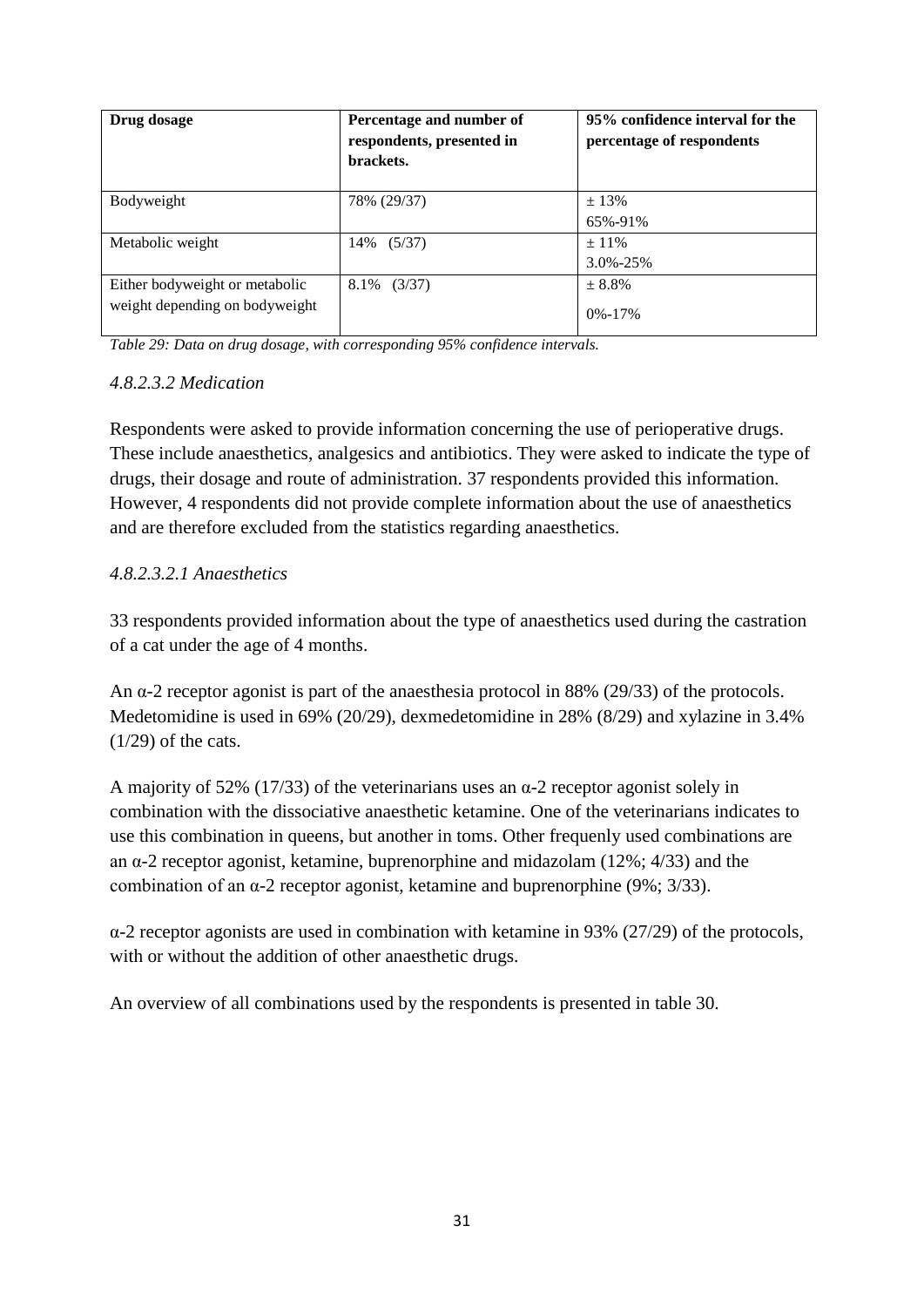| <b>Combinations of anaesthetic drugs</b>                                        | Percentage and<br>number of<br>respondents $(n=33)$ ,<br>presented in brackets. |
|---------------------------------------------------------------------------------|---------------------------------------------------------------------------------|
| $\alpha$ -2 receptor agonist + ketamine*                                        | $(17/33)$ *<br>52%                                                              |
| $\alpha$ -2 receptor agonist + ketamine + buprenorphine + midazolam             | 12%<br>(4/33)                                                                   |
| $\alpha$ -2 receptor agonist + ketamine + buprenorphine                         | 9.1%<br>(3/33)                                                                  |
| $Midazolam + methadone + propofol$                                              | $6.1\%$<br>(2/33)                                                               |
| $\alpha$ -2 receptor agonist + ketamine + buprenorphine + alfaxalone/isoflurane | 3.0%<br>(1/33)                                                                  |
| $\alpha$ -2 receptor agonist + ketamine + isoflurane                            | 3.0%<br>(1/33)                                                                  |
| $\alpha$ -2 receptor agonist + ketamine + midazolam                             | 3.0%<br>(1/33)                                                                  |
| $\alpha$ -2 receptor agonist + midazolam + propofol                             | 3.0%<br>(1/33)                                                                  |
| $\alpha$ -2 receptor agonist + methadone + local lidocaine**                    | $(1/33)$ **<br>3.0%                                                             |
| $\alpha$ -2 receptor agonist + butorphanol                                      | 3.0%<br>(1/33)                                                                  |
| $Buperonphine + isoflurane$                                                     | 3.0%<br>(1/33)                                                                  |
| Isoflurane                                                                      | 3.0%<br>(1/33)                                                                  |

*Table 30: Combinations of anaesthetic drugs used by respondents, not including non-steroidal antiinflammatory drugs (NSAIDs)*

\*One of the respondents uses this combination for a queen but another for a tom

\*\* This respondent (same as in \*) uses this combination for a tom but another for a queen

#### *4.8.2.3.2.2 Antibiotics*

Antibiotics are used in 38% (14/37) of the cats; amoxicillin is used in 50% (7/14), penicillin in 29% (4/14) and ampicillin in 21% (3/14) of the cats. One respondent indicated to use antibiotics (amoxicillin) only in queens, not in toms.

#### *4.8.2.3.2.3 Postoperative pain management*

Painkillers for postoperative period are not prescribed by 51% (19/37). Of the respondents that do prescribe painkillers (49%; 18/37) this is done in a routine fashion by 89% (17/19) and in some cases by 11% (2/19) of the respondents. Overall use of postoperative painkillers were orally administrated NSAIDs given during 3-5 days. Types of NSAIDs mentioned are carprofen, tolfedine, onsior, novacam and metacam. Information about their registration in the Netherlands and their selectivity are presented in table 31.

Analgesics for the postoperative period are not prescribed in 51% (19/37) of the cases. Some of the respondents that prescribe painkillers (49%; 18/37) do this in a routine fashion (89%; 17/19) and the rest of the veterinarians (11%; 2/19) prescribe them in some cases .

The postoperative analgesics were NSAID's administered orally during 3-5 days. NSAID's used are carprofen, tolfenamic acid, robenacoxib and meloxicam. Information concerning the registration of these drugs in the Netherlands and their selectivity is presented in table 31.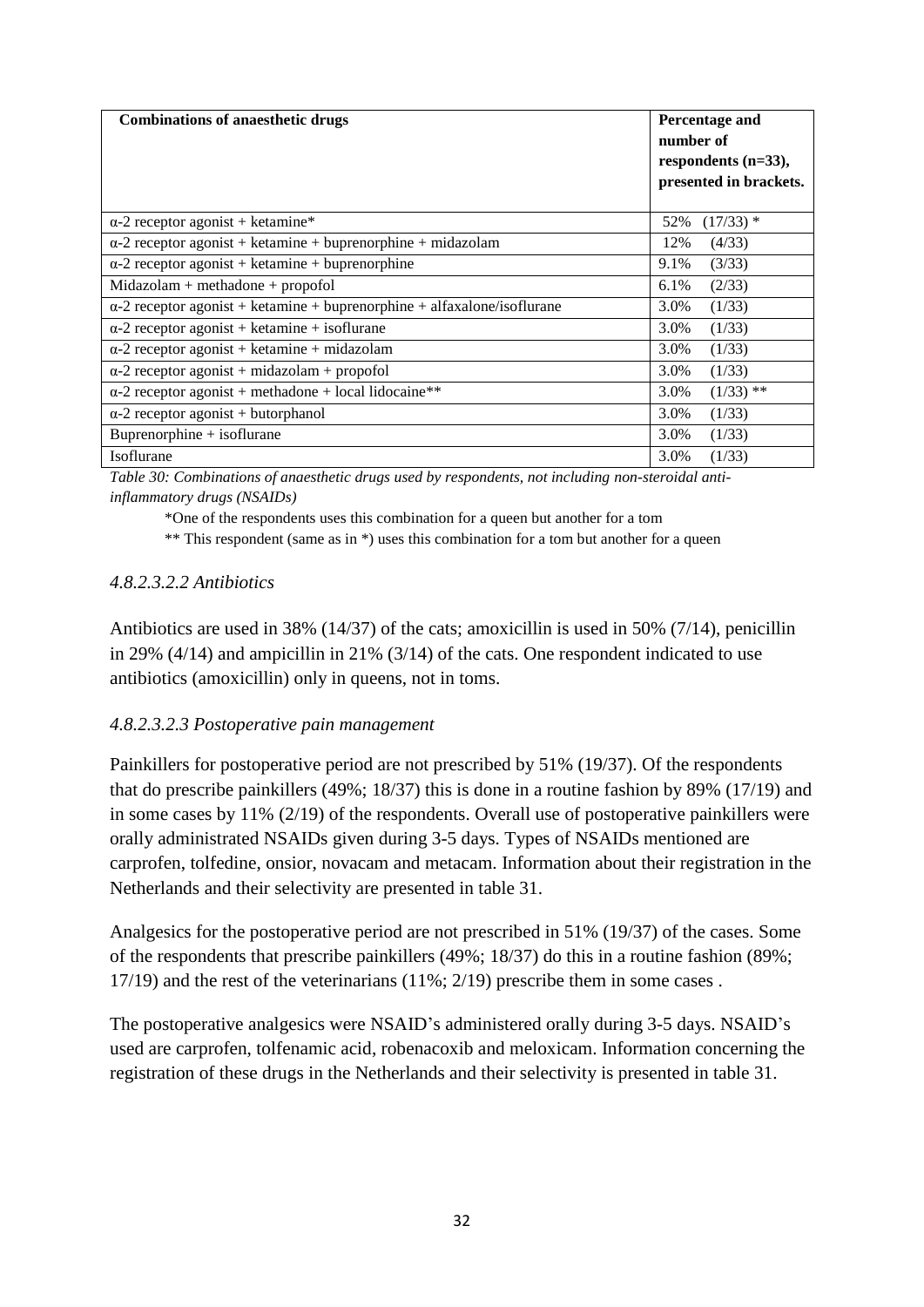| <b>NSAIDs</b>                               | <b>Registered for</b><br>postoperative pain<br>relief after<br>castration / soft<br>tissue surgery for<br>cats in oral form<br>in the<br>Netherlands? | <b>Selectivity</b>           |
|---------------------------------------------|-------------------------------------------------------------------------------------------------------------------------------------------------------|------------------------------|
| Carprofen                                   | N <sub>0</sub>                                                                                                                                        | Selective COX-2<br>inhibitor |
| Onsior <sup>®</sup><br>Robenacoxib          | N <sub>0</sub>                                                                                                                                        | Selective COX-2<br>inhibitor |
| Novacam <sup>®</sup><br>(Meloxicam)         | No                                                                                                                                                    | Selective COX-2<br>inhibitor |
| Tolfedine <sup>®</sup><br>(Tolfenamic acid) | Yes                                                                                                                                                   | Non-selective                |
| <b>Metacam<sup>®</sup></b><br>(Meloxicam)   | Yes                                                                                                                                                   | Selective COX-2<br>inhibitor |

Table 31: Data on NSAIDs used, registration and selectivity <sup>[39]</sup>.

#### *4.8.2.3.3 Airway patency*

A laryngeal mask is used in a routine fashion in 16% (6/37) of the cats and incidentally in 5.4% (2/37). Endotracheal intubation is performed in a routine fashion in 24% (9/37) of the cats and incidentally in 30% (11/37). No technique for securing the airway is used in 32% (12/37) of the patients.

|                                    | Percentage and number of<br>respondents, presented in | 95% confidence interval for the<br>percentage of respondents |
|------------------------------------|-------------------------------------------------------|--------------------------------------------------------------|
|                                    | brackets.                                             |                                                              |
| Standard use of laryngeal mask     | 16% (6/37)                                            | $± 12\%$                                                     |
|                                    |                                                       | 4.0%-28%                                                     |
| Occasional use of laryngeal mask   | 5.4% (2/37)                                           | $+7.3%$                                                      |
|                                    |                                                       | $0.0\% - 13\%$                                               |
| Standard endotracheal intubation   | 24%<br>(9/37)                                         | $+14%$                                                       |
|                                    |                                                       | 10%-38%                                                      |
| Occasional endotracheal intubation | 30% (11/37)                                           | $\pm$ 15%                                                    |
|                                    |                                                       | 15%-45%                                                      |
| Neither                            | 32% (12/37)                                           | ± 15%                                                        |
|                                    |                                                       | 17%-47%                                                      |

*Table 32: Data on the use of laryngeal masks and endotracheal intubation, with corresponding 95% confidence intervals.*

#### *4.8.2.3.4 Monitoring*

Respondents were asked what type of monitoring was used during anaesthesia. The results are presented in table 33.

Results assessed per respondent revealed that only visual monitoring of the patient's respiration as a means of monitoring is used by 19% (7/37). Other veterinarians (16%; 6/37)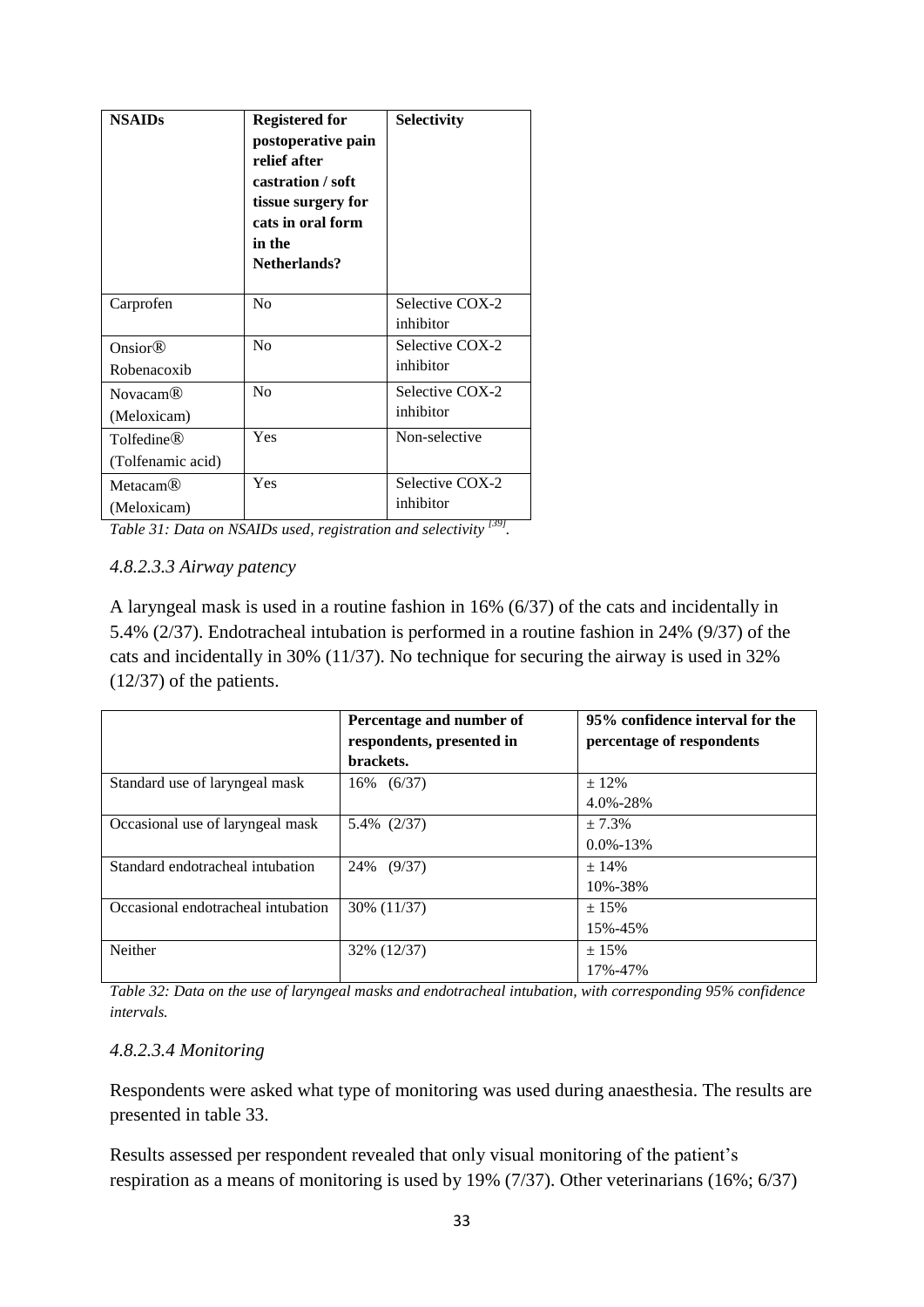are using visual monitoring of the patient's respiration and incidental measurement of the body temperature as form of monitoring. The patient's temperature is not measured during anaesthesia by 49% (18/37) of the respondents. One respondent indicated to use oscillometric blood pressure measurements in addition to other types of monitoring.

| <b>Type of monitoring</b>          | Percentage and number of  | 95% confidence interval for |
|------------------------------------|---------------------------|-----------------------------|
|                                    | respondents, presented in | the percentage of           |
|                                    | brackets.                 | respondents                 |
|                                    |                           |                             |
| Respiration, visually              | 81% (30/37)               | ±13%                        |
|                                    |                           | 68%-94%                     |
| Heart rate via pulse/ictus         | 51% (19/37)               | $\pm 16\%$                  |
|                                    |                           | 35%-67%                     |
| Capnography                        | 27% (10/37)               | $+14%$                      |
|                                    |                           | 13%-41%                     |
| Electrocardiography (ECG)          | 30% (11/37)               | ± 15%                       |
|                                    |                           | 15%-45%                     |
| Pulse oximetry                     | (9/37)<br>24%             | ± 14%                       |
|                                    |                           | 10%-38%                     |
| Temperature monitoring: continuous | (6/37)<br>16%             | $± 12\%$                    |
| measurement by means of a          |                           | 4.0%-28%                    |
| oesophagus thermometer             |                           |                             |
| Temperature monitoring: incidental | 35% (13/37)               | ± 15%                       |
| measurement with a thermometer     |                           | 20%-50%                     |

*Table 33: Type of monitoring: Percentage and number of respondents (n=37) which use the different types of monitoring during anaesthesia, with corresponding 95% confidence intervals.*

None of the respondents monitors blood glucose during the perioperative period.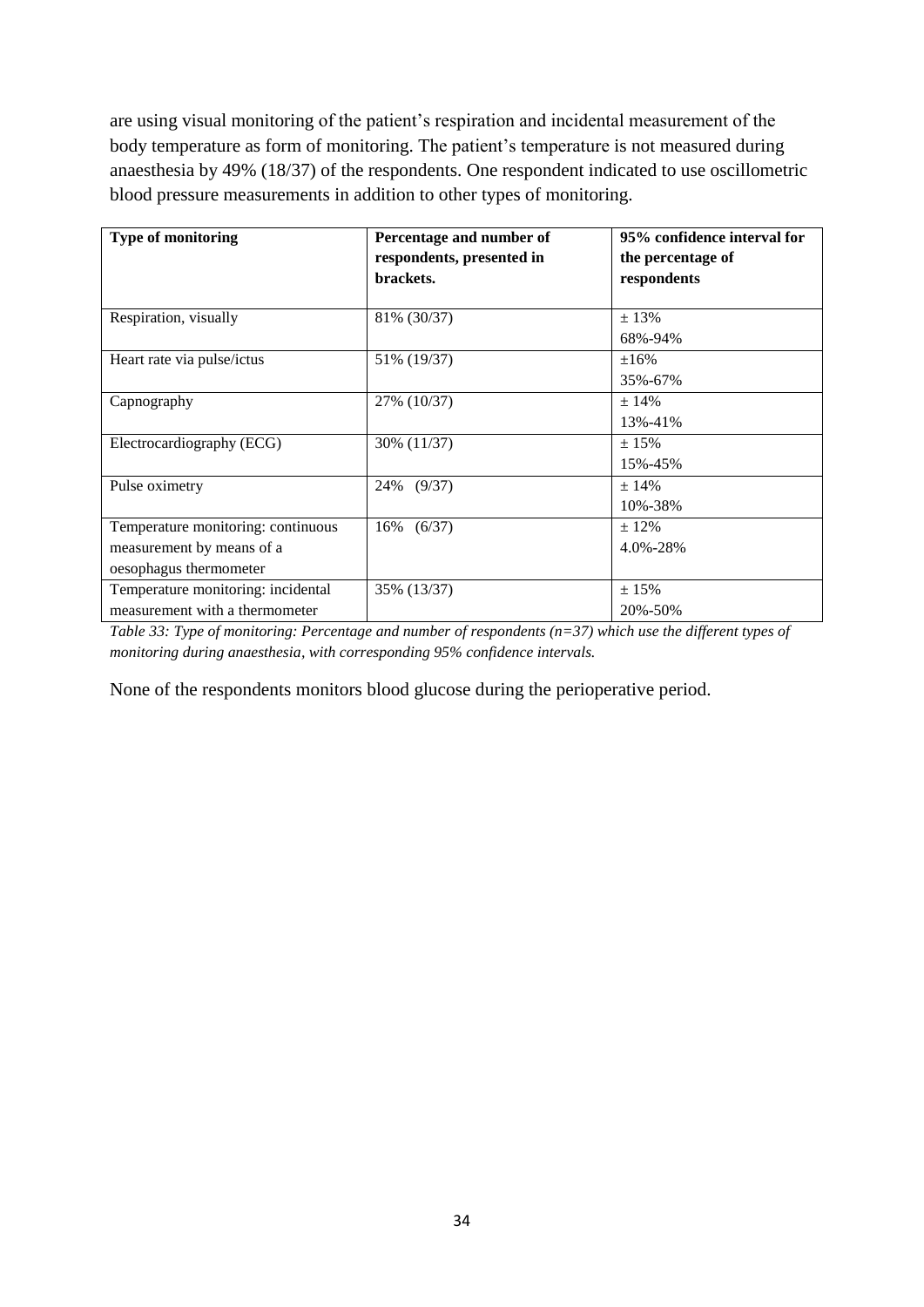#### *4.8.2.3.5 Thermoregulation*

Respondents were asked what measures are taken to minimise heat loss during anaesthesia. Results are presented in table 34.

| <b>Type of measure</b>                  | Percentage and number of            | 95% confidence interval for   |
|-----------------------------------------|-------------------------------------|-------------------------------|
|                                         | respondents, presented in brackets. | the percentage of respondents |
|                                         |                                     |                               |
| Minimal hair clipping                   | 70% (26/37)                         | ± 15%                         |
|                                         |                                     | 55%-85%                       |
| Disinfection with Betadine <sup>®</sup> | 11%<br>(4/37)                       | $\pm 10\%$                    |
| solution                                |                                     | $1.0\% - 21\%$                |
| Maintaining an ambient temperature      | 30% (11/37)                         | $\pm 15\%$                    |
| of $>24$ °C                             |                                     | 15%-45%                       |
| Heat pads (warm water of electrical)    | 89% (33/37)                         | $\pm 10\%$                    |
|                                         |                                     | 79%-99%                       |
| <b>Bairhugger<sup>®</sup></b>           | $0.0\%$<br>(0)                      |                               |
| Wrapping in foil or plastic             | 8.1%<br>(3/37)                      | ± 8.8%                        |
|                                         |                                     | $0.0\% - 17\%$                |
| Hotpacks                                | 8.1%<br>(3/37)                      | ± 8.8%                        |
|                                         |                                     | $0.0\% - 17\%$                |
| Hot water bottles (includes self-made)  | 46%<br>(17/37)                      | ±16%                          |
| devices)                                |                                     | 30%-62%                       |

*Table 34: Percentage and number of respondents (n=37) using different types of measures to minimise heat loss during anaesthesia, with corresponding 95% confidence intervals.*

Results assessed per respondent show that all use at least one of those measures to minimise heat loss.

#### *4.8.2.3.6 Fluid therapy*

Fluid therapy is not provided during the perioperative period by 54% (20/37) of the respondents. Fluid therapy is provided in a routine fashion by 14% (5/37) and on occasion by 32% (12/37). Of the respondents that use fluid therapy normal saline solution is used by 22% (8/17), Lactated Ringer's by 5.4% (2/17), either normal saline solution or Lactated Ringer's by 8.1% (3/17), a combination of normal saline solution and glucose solution by 8.1% (3/17) and Hartmann's solution by 2.7% (1/17). Subcutaneous fluid therapy is provided by 59% (10/17) of the veterinarians, intravenously by 18% (3/17) and either subcutaneously or intravenously by 24% (4/17). Not all respondents gave an exact amount or rate of fluid therapy. Most respondents indicated that the specific amount depends on body weight, the health status of the kitten and/or circumstances. The amount of fluid administered subcutaneously varies from 15-50ml/kitten. The amount of fluid administered intravenously varies from 1-10ml/kg/h.

#### *4.8.2.3.7 Recovery*

Anaesthesia is antagonised by 87% (32/37) of the respondents. All use the alpha2-adrenergic antagonist atipamezole hydrochloride *(Antisedan*®*, Atipam*®*, Sedastop*®*).* One respondent indicated to use flumazenil, a benzodiazepine receptor antagonist when necessary*.*  Respondents were asked at which point in time they choose to antagonise anaesthesia. Two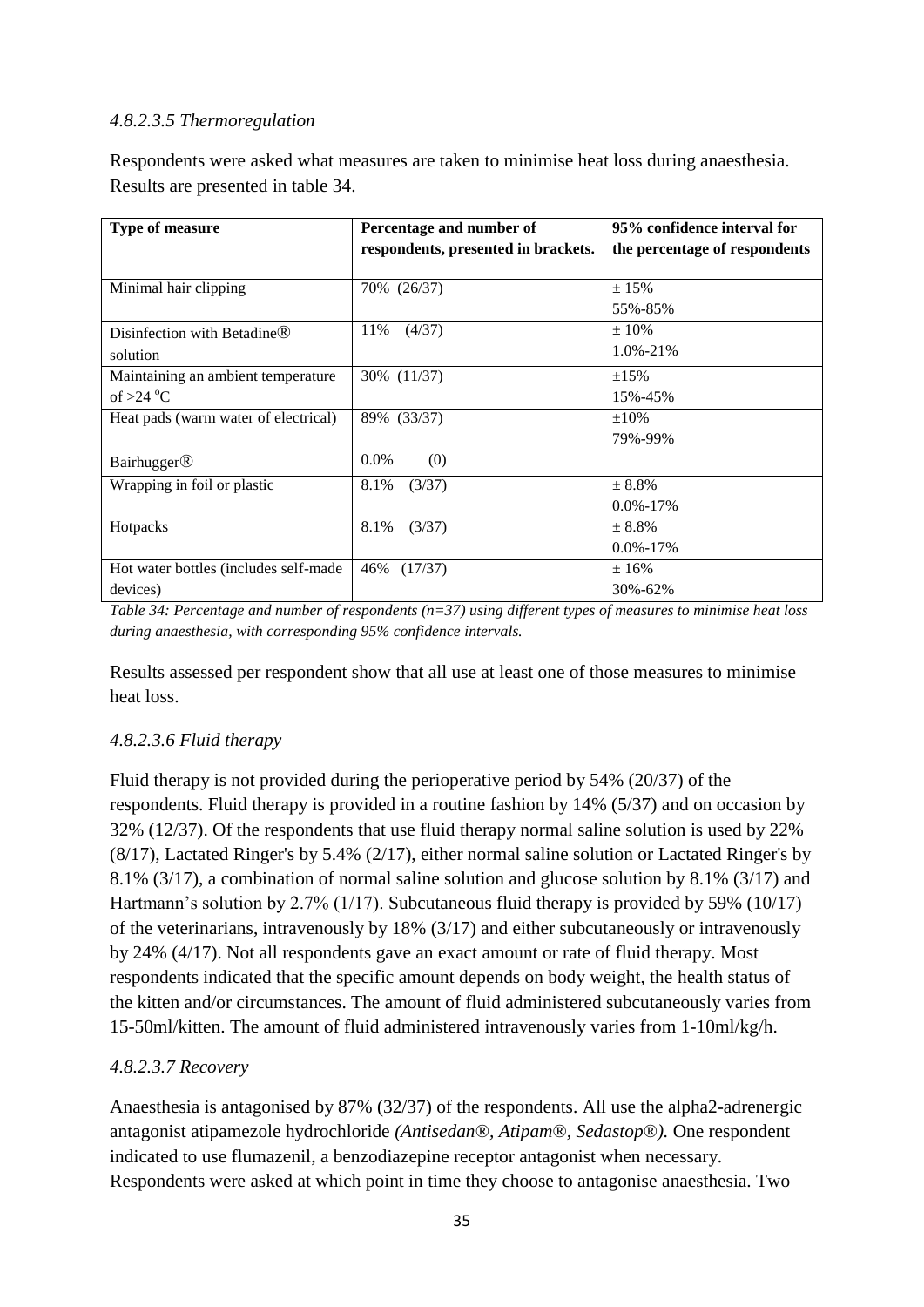respondents failed to provide information. Some veterinarians antagonise anaesthesia when the recovery phase is prolonged (17%; 5/30), others antagonise directly after surgery (33%;10/30) and 50% (15/30) of the respondents antagonises minutes after closing the wound, with a mean of 18 minutes and a median of 15 minutes.

The majority of the respondents advises to feed the kitten as soon as it returns home/in the shelter (54%; 20/37), others feed the kitten when it is able stand up (24%; 9/37) and others (22%; 8/37) use different criteria such as time (ranging from 2-5 hours after surgery) or the somewhat arbitrary notion of being "fully awake".

One respondent indicated to perform surgery on feral cats and "feeding" was not possible. This response was not included in the statistics.

When the kitten does not eat spontaneously after surgery, the majority of the respondents do not proceed to force feed the kittens (68%; 25/37). Respondents that indicated to force feed the kitten when it does not eat spontaneously after surgery (32%; 12/37) were asked at what point in time they do so. Some veterinarians will (advise to) force feed when the kitten will not eat at home with the owner (17%; 2/12). The other respondents (83%; 10/12) have indicated the number of minutes after which they will proceed to force feed. However, due to an imperfection in the question, the answers to this question are difficult to interpret. Those respondents were asked after how many minutes they would proceed to force feeding the kitten. The question should have stated to start counting after the end of surgery. However, because it did not it might have been interpreted as the number of minutes after the time point one would expect the kitten to start eating itself. How every respondent interpreted the question is unclear and therefore the data of this question cannot be interpret correctly and will not be further analysed.

# *4.8.3 Degree of complexity regarding juvenile castration*

The surgical procedure in these young animals is experienced to be more complicated than the same procedure in adult animals by 41% (15/37) of the respondents.

| Degree of difficulty | Percentage and number<br>of respondents, presented<br>in brackets. | 95% confidence interval<br>for the percentage of<br>respondents |
|----------------------|--------------------------------------------------------------------|-----------------------------------------------------------------|
| More complicated     | 41\% (15/37)                                                       | ±16%                                                            |
|                      |                                                                    | 25%-57%                                                         |
| No difference        | 30% (11/37)                                                        | $+15%$                                                          |
|                      |                                                                    | 15%-45%                                                         |
| Less complicated     | 30% (11/37)                                                        | ± 15%                                                           |
|                      |                                                                    | 15%-45%                                                         |

Almost a third feel of the veterinarians experience that it is easier (30%;11/37) and the rest experience no difference in the level of complexity (30%; 11/37).

*Table 35: Data on the degree of difficulty experienced by veterinarians regarding juvenile castration, with corresponding 95% confidence intervals.*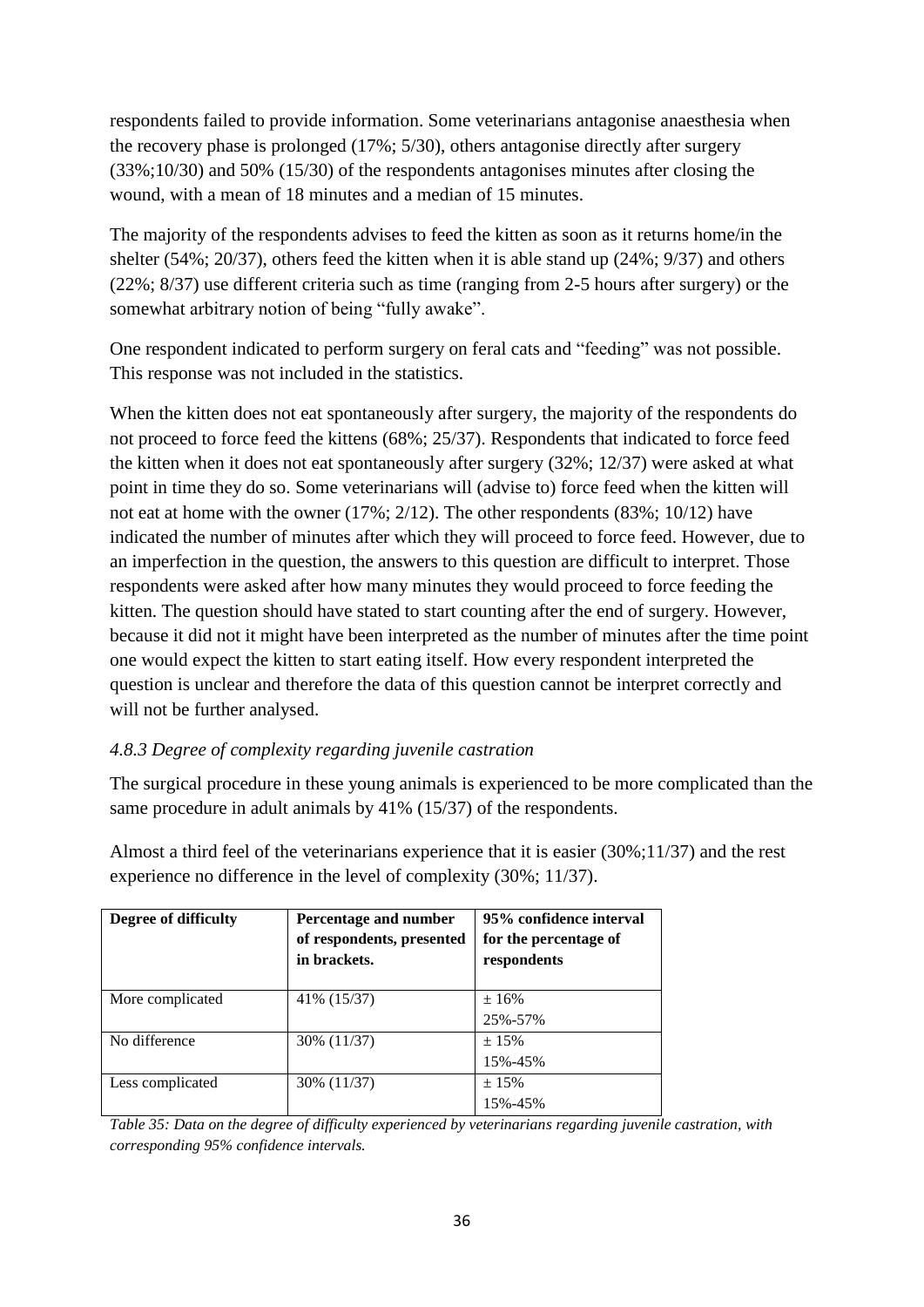Reasons mentioned for an increased difficulty are problems with anaesthesia such as difficulty intubating resulting in a decreased level of monitoring, difficulty to calculate the right drug dosage and the increased risk of hypothermia. The procedure in these young animals has proven to take a lot more precautions, time and attention by some and is not performed often. In addition, the ovaries and testicles are smaller making the ovaries more difficult to find and testicles more difficult to handle.

Reasons mentioned for a decrease in difficulty are less abdominal fat resulting in good visibility and access. Flexibility of the tissues, the relative large size of the ovaries in relation to the abdominal cavity, small blood vessels and the possibility to make smaller ligatures are mentioned as favourable physical features in young animals. A smaller incision and a quick recovery from the anaesthesia as well as from the operation itself are favourable consequences.

## *4.8.4 Mortality*

The majority of the veterinarians feel that the mortality in these kittens (<4 months of age) is not higher than in cats > 4months of age (92%; 34/37) whereas others do experience a higher mortality rate (8.1%; 3/37).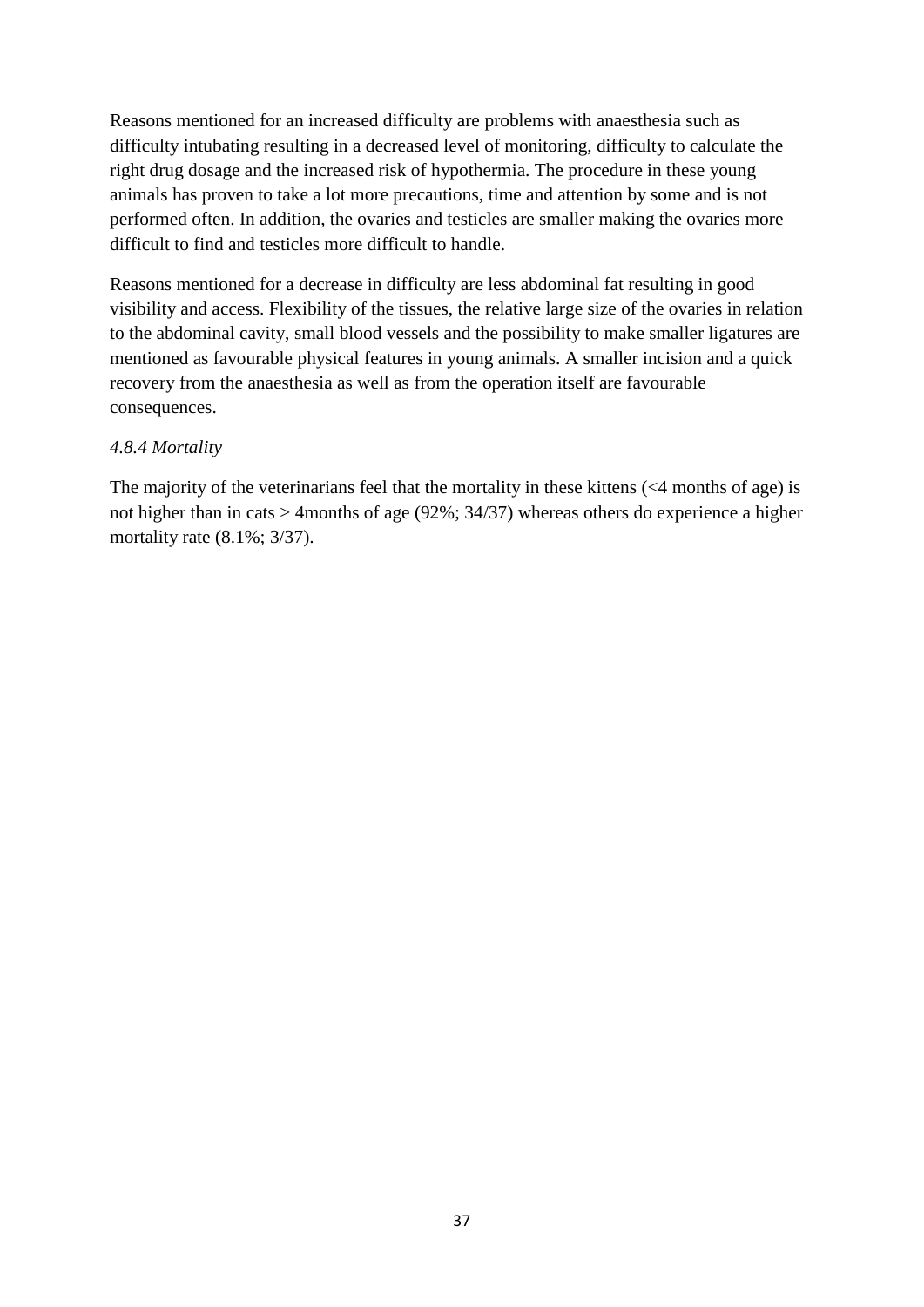# **5. Discussion**

#### *5.1 Work-related data*

Veterinarians who are employed by an animal shelter are significantly (*p=0.002)* more likely to perform juvenile castration compared to colleagues employed by a veterinary clinic *(table 17)*. However, these results should be interpreted carefully since there were only 3 respondents employed by an animal shelter which all performed juvenile castration. A higher percentage of veterinarians that perform juvenile castration are found among colleagues working for an animal shelter. This might be attributable to shelter policy and-or might be explained by the fact that these veterinarians see the problems regarding overpopulation and poor compliance of new owners on a daily basis. Also, due to the nature of their work they may have acquired a level of experience in performing juvenile castration not generally found in veterinarians working in a veterinary clinic.

#### *5.2 Clientele*

#### *5.2.1 Juvenile castration and facilities that group house cats*

Veterinarians with professional facilities (animal shelters, traders) as their clientele (24%; 61/250) are significantly *(p=0.025)* more likely to perform juvenile castration than colleagues without those facilities as their clientele *(table 17)*. Again, this might be explained by the fact that those veterinarians may have acquired a level of experience in performing juvenile castration not generally found in veterinarians working solely in a veterinary clinic. Also, those facilities might request juvenile castration more often or rather, for a higher number of cats than an individual pet owner.

In addition, veterinarians who are requested by animal shelters to perform juvenile castration are significantly more likely to perform this operation than those who are not *(table 17)*. This might be related to the fact that a majority of 56% (130/231) considers juvenile castration in shelter cats *(table 12)*. In addition, 92% (173/189) considers juvenile castration to prevent overpopulation which is especially relevant in animal shelters *(table 13)*. All this might be of consequence for the ethical part of the decision to perform juvenile castration. The position of the KNMvD is that castration at a very young age (i.e. 6-8 weeks of age) is only acceptable in stray- and shelter cats to prevent overpopulation and should be discouraged when requested for economic reasons  $^{[27]}$ . The Dierenbescherming, the Dutch society for the protection of animals, is in favour of juvenile castration in stray- and shelter cats in order to prevent overpopulation and also advise to be reserved with juvenile castration in purebred cats because of the risk of the narrowing of their genetic base [28]. Schaefers-Okkens and Overgaauw wrote a report on early age neutering. They state that early age neutering should be restricted to shelter animals and should not be performed in animals owned by individuals or breeders. They warn against the economical motives breeders often have when working with contracts that prevent the new owner from breeding with the kittens and the possible risk of these contracts being replaced with early age neutering. Besides the ethics concerned, it also further decreases the already small gene pool  $^{[29]}$ .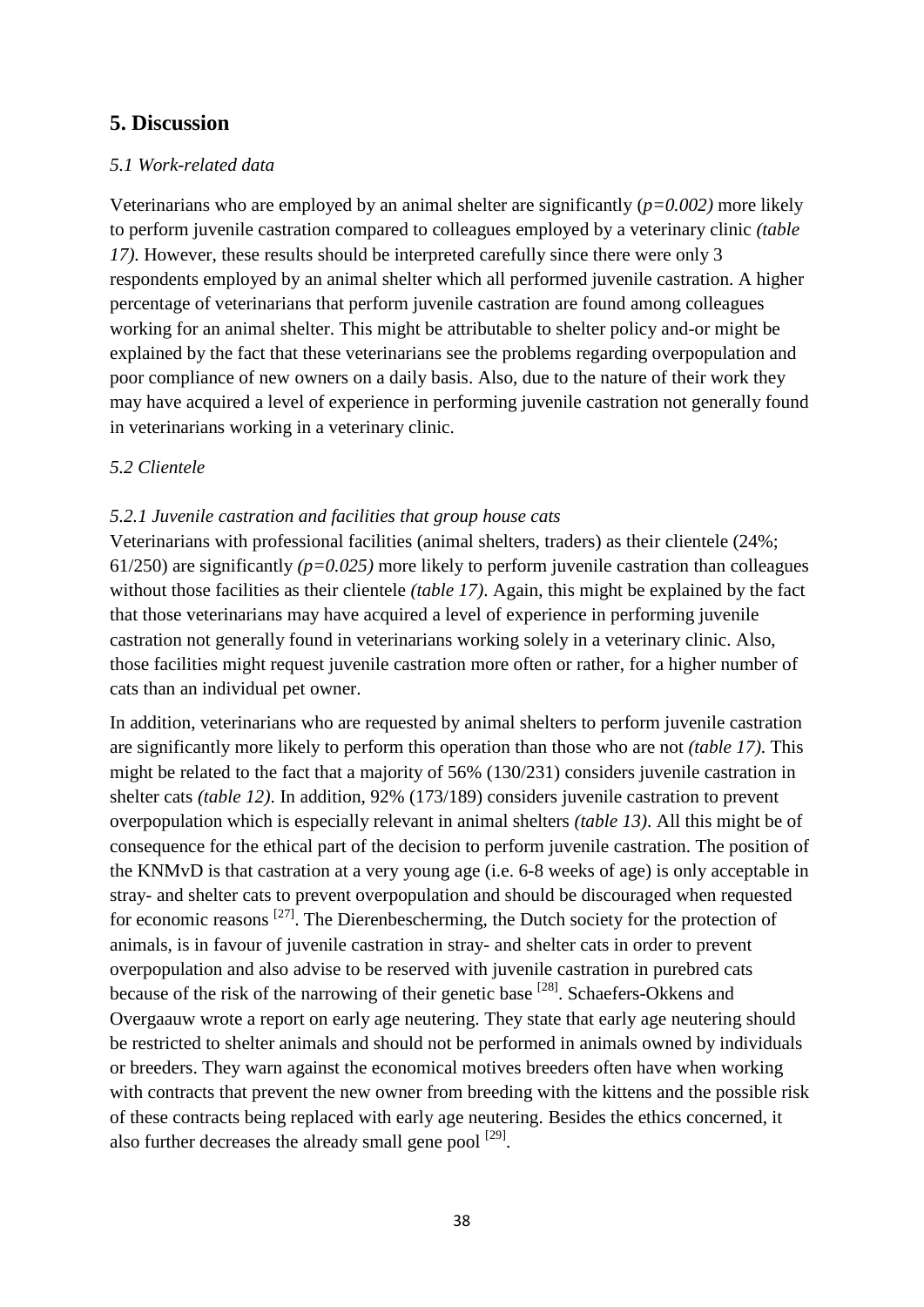As mentioned before, there are significantly more veterinarians who perform juvenile castration among veterinarians working for an animal shelter as among those that work for a veterinary clinic. However, results *(table 22)* show that there is no significant difference in the percentage of castrations performed under 4 months of age relative to the total number of castrations between veterinarians working for an animal shelter and colleagues working for a veterinary clinic. In other words, veterinarians employed by an animal shelter perform juvenile castration more often than colleagues working for a veterinary clinic. However, castrations in juvenile patients do not constitute a significantly larger part of the total number of castrations they perform *(table 22)*.

#### *5.2.2 Juvenile castration and breeders*

Of the veterinarians who advice their clients about castration, only 13% (31/231) of the respondents would consider juvenile castration in purebred cats *(table 12)* and 19% (35/189) would consider a request by an owner of a purebred cat without the existence of medical necessity *(table 13)*. There is no significant relationship between the number of breeders in the veterinarians client base and the readiness to perform juvenile castration. However, veterinarians who have breeders as their clientele are significantly more likely to perform juvenile castration. Veterinarians who are actually asked by breeders to perform juvenile castration are also significantly more likely to do so than those who are not asked *(table 17)*.

As mentioned earlier, both the KNMvD and the Dierenbescherming discourage the appliance of juvenile castration in pedigree cats  $[27,28]$ . Results seem to indicate that having breeders as clientele, as well as them requesting juvenile castration both have a stimulating influence on the frequency of the appliance of juvenile castration. However, all results should be interpreted carefully due to the small sample size of the study.

#### *5.3 Advised age at castration*

The results of this study show that the majority of the respondents advises cats of both sexes to be castrated at an age of 6-9 months *(tables 7 and 8)*. A previously conducted limited survey among veterinarians (2012) in the Netherlands showed 85% advises to castrate a cat (male and female) at an age of 6-9 months  $^{[1]}$ . The percentages of these two surveys conducted in the Netherlands correspond. A survey among veterinarians from the United Kingdom regarding juvenile castration showed that most veterinarians (51%) recommend their clientowned kittens to be castrated at a minimum age of 6 months  $^{[2]}$ . Other authors also report the traditional age for castration in cats to be 6 months  $^{[3-5,19,30]}$ . A survey conducted among New York State veterinarians made a distinction between the advised age of castration in shelter and that for client-owned cats in which the median age was 3 and 5 months respectively, for both male and female cats. The younger age advised in shelter cats might be caused by the belief that juvenile castration helps combat overpopulation (79% of respondents)<sup>[4]</sup>. Although there is little scientific data to support the current "traditional" advised age at castration [5,9], data from several countries shows that the majority of veterinarians still maintain these minimum age limits  $[1,2,26]$ .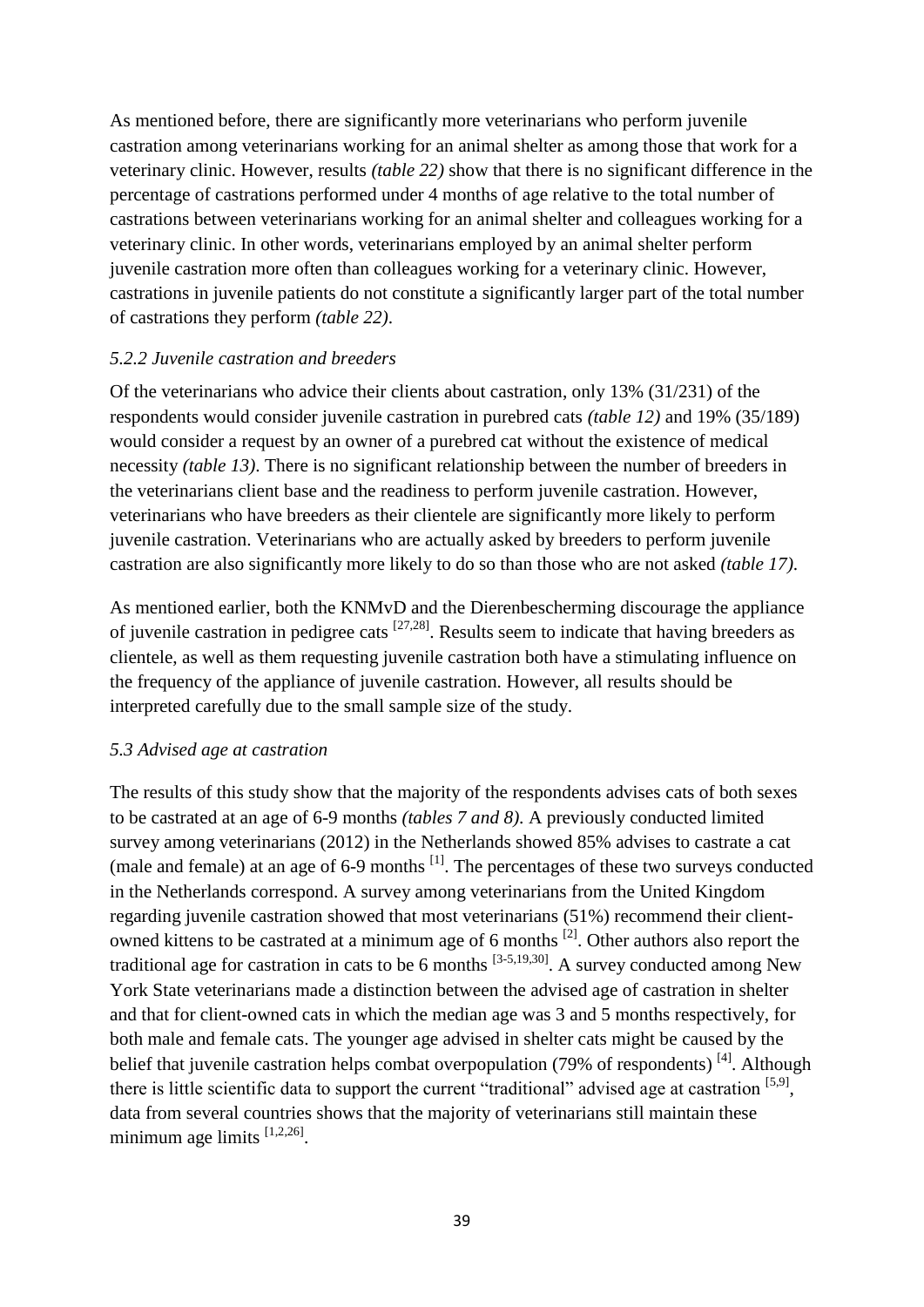#### *5.4 Juvenile castration*

## *5.4.1 Overpopulation*

The opinion of the majority of the respondents is that there is a problem with overpopulation of cats in the Netherlands (88%; 204/231) *(table 9)* and that veterinarians should play a role in addressing these problems (91%; 210/231) *(table 10)*. Awareness of the problem and readiness to play an active role in addressing these problems is a first big step in preventing further overpopulation. The next step is to establish what is considered a proper way to accomplish this. However, only 34% of the respondents consider juvenile castration a proper way to prevent overpopulation *(table 14)*. Further studies are necessary to establish what Dutch veterinarians see as other proper ways to prevent overpopulation in order to be able to form an effective, practical and generally accepted plan to address and prevent overpopulation and the veterinarian's role in this.

There is no significant relationship between having the opinion that here is a problem with overpopulation of cats in the Netherlands and the likeliness to castrate. Neither is there a significant relationship between having the opinion that veterinarians should play a role in preventing overpopulation *(table 17)*. Again, results should be interpreted carefully due to the small sample size (231). However, results may be in line with the low percentage of veterinarians who feel that juvenile castration is a correct means to prevent overpopulation. Veterinarians who feel that juvenile castration should be applied more frequently to prevent overpopulation are significantly more likely to perform juvenile castration *(table 17)* and therefore seem to already actively try to prevent overpopulation although other, not-related factors might also contribute to their decision to perform this operation on kittens.

Further studies assessing the current status of the cat overpopulation problem in the Netherlands are necessary to establish the extent of this problem, its causes, consequences and practical solutions.

#### *5.4.2 Anaesthesia and perioperative care*

For both age groups (6-10 and 10-16 weeks) anaesthetic complications were the major concern among the majority of veterinarians. For the age group of 6-10 weeks 50% (115/231) are concerned about anaesthetic complications and another 37% (86/231) of the veterinarians have strong concerns regarding this aspect. In the age group of 10-16 weeks 55% (128/231) are concerned about anaesthetic complications and 19% (43/231) have strong concerns *(tables 15 and 16).*

Particularly the first 12 weeks of life, the paediatric period, are unique from an anatomical and physiological point of view [3,19,23]. These physiological differences from mature animals lead to differences in pharmacokinetics and pharmacodynamics. These contribute to increased sensitivity to drugs, prolongation of effects and a limited capacity for cardiovascular compensation. With these young animals, there is also an increased risk of hypoxemia, hypoglycaemia, hypothermia and dehydration <sup>[3,5,19]</sup>. Therefore, it is very important to adjust anaesthesia protocols specifically to paediatric patients considering all those factors.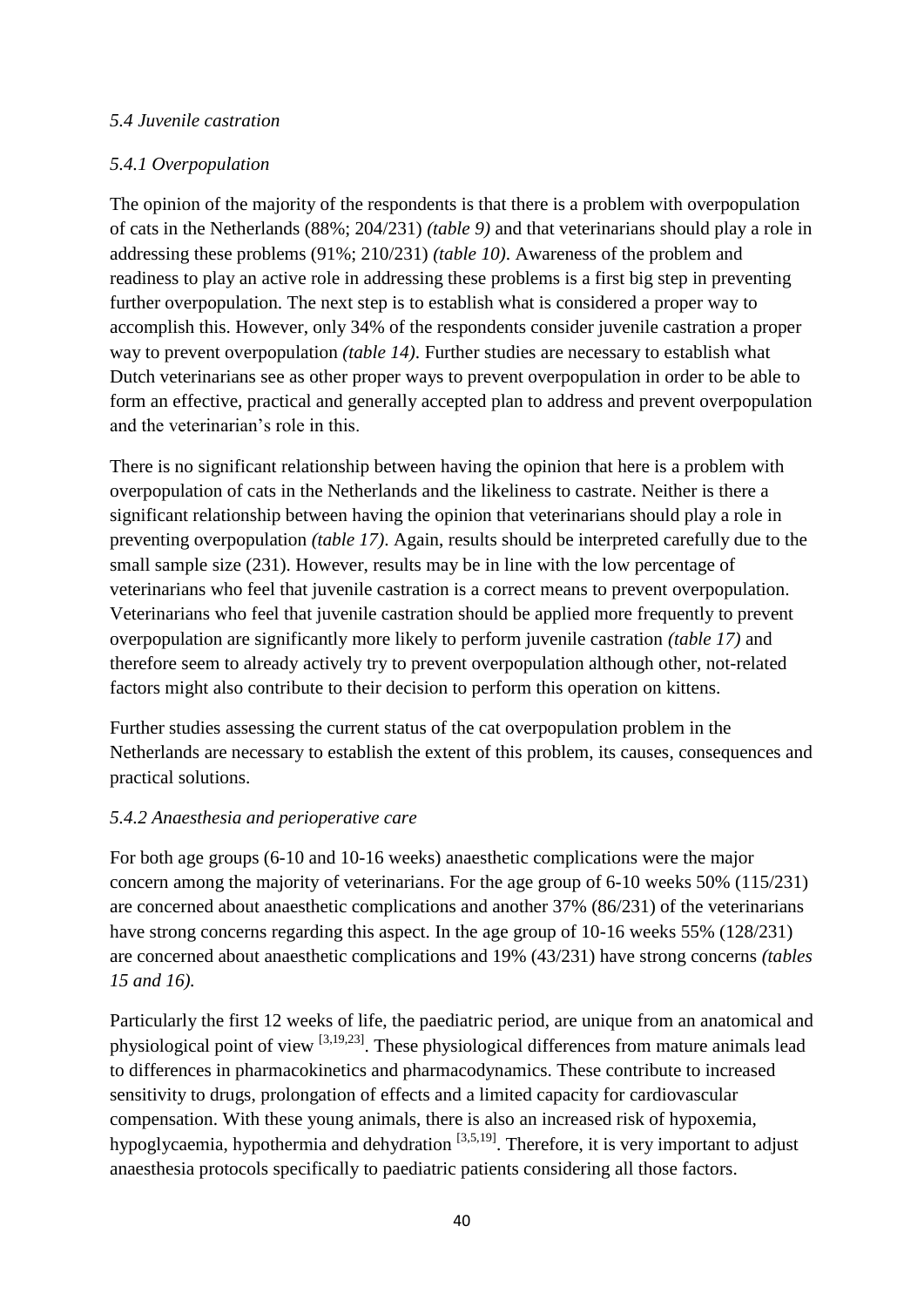#### *5.4.2.1 Respiration*

This survey shows that 22% of the veterinarians uses laryngeal masks and 54% performs endotracheal intubation, both either in a routine fashion or occasionally *(table 32)*. The maintenance of a patent airway is essential in kittens because respiratory obstruction occurs easily  $^{[3,19,32]}$ .

The tissue oxygen consumption is two to three times higher in kittens [3,5,19,22,23]. Since their tidal volume is more or less the same as in adults (around 8mL/kg) kittens have to increase their respiratory rate two to three times in order to meet their oxygen requirements  $[5,22,23]$ . Respiratory rate in kittens is approximately 15-35 breaths per minute <sup>[31]</sup>. Ventilation is less efficient and the work of breathing is greater due to compliant lung and chest walls. Respiratory depression or airway obstruction, which can occur during anaesthesia, can therefore result in severe hypoxemia and ventilatory exhaustion  $[3,19,22,23]$ . It is therefore preferable to provide oxygen suppletion during anaesthesia<sup>[19]</sup>.

Most commonly a patent airway is accomplished by endotracheal intubation  $^{[32]}$  (generally using tracheotubes with a small internal diameter of 2-2.5 mm)  $^{[23]}$ . However, attempts to intubate can easily damage the cat's trachea and larynx and is often made difficult by the occurrence of laryngospasm. Research shows that cats which received endotracheal intubation during anaesthesia were twice as much likely to die than non-intubated cats, most likely due to laryngeal trauma caused during intubation, laryngeal spasm or oedema. These results were not compared to the cat's age  $^{[33]}$ . Care and attention for the kitten is important during this procedure to minimise the occurance of laryngeal trauma. Face masks lead to a relatively large dead space and it is difficult to properly seal off the airway. Laryngeal masks, designed for use in humans but demonstrated to be useful and safe for cats in experimental and clinical studies, are an intermediate between endotracheal intubation and the use of face masks. Laryngeal masks are more easily introduced in the airway, a decreased dose of anaesthetics is sufficient and they are effective in maintaining a patent airway. However, research showed an increased incidence of gastro-oesophageal reflux in kittens when a laryngeal mask was used in comparison with endotracheal intubation. When using a laryngeal mask it is advisable to observe the animal closely in the postoperative period for signs of oesophagitis  $[32]$ .

#### *5.4.2.2 Hypoglycaemia*

None of the respondents monitors blood glucose during anaesthesia, yet hypoglycaemia may contribute to a prolonged recovery <sup>[19]</sup>. Kittens are more prone to develop hypoglycaemia than adult animals due to limited hepatic glycogen reserves and a slow glycolysis and gluconeogenesis  $[3,19,22,23]$ . Therefore they should not be fasted for a prolonged period of time to reduce the risk of hypoglycaemia during surgery. General advise is not to withhold food from animals <5 weeks of age for no longer than 1-2 hours, kittens 6-8 weeks of age no longer than 2-4 hours and older juvenile patients should not be fasted longer than 8-9 hours  $^{[6,22-24,31]}$ . In cats 6-10 weeks of age the majority (89%; 8/9) of the respondents withholds food for no longer than 4 hours. A majority of 68% (34/50) does the same for cats 10-16 weeks of age, the rest withholds food in this age group for more than 5 hours *(table 25 and 27)*. In addition to these measures 3 respondents (18%; 3/17) add a glucose solution to their fluid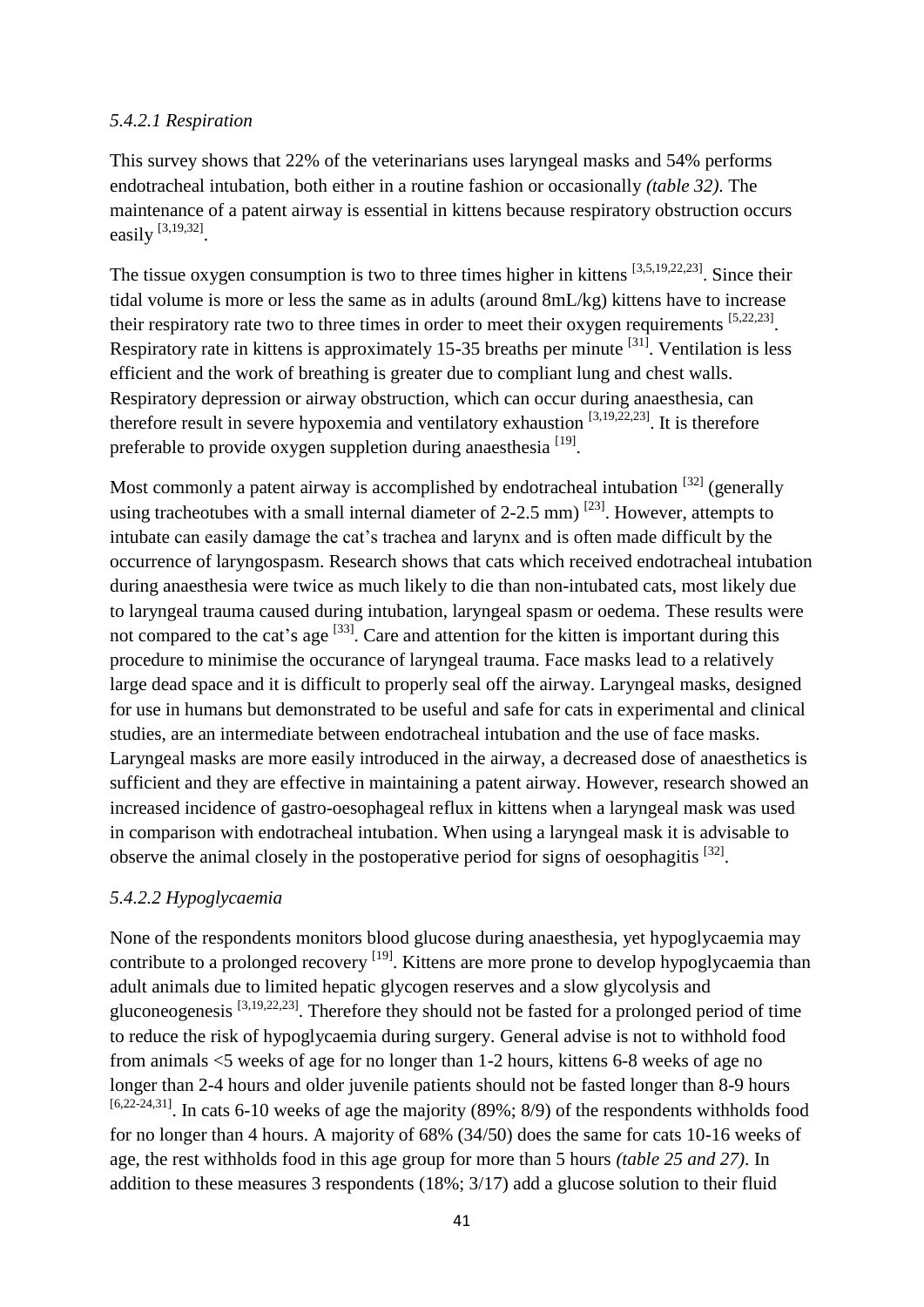therapy protocol as to further reduce the occurrence of hypoglycaemia. Blood glucose can be easily monitored using the standard materials and method used during routine blood glucose measurement in patients with diabetes mellitus by using a test strip from a percutaneous blood sample  $^{[23]}$ . Supplementation of glucose should be started when levels fall below 60 mg/dl using either a 2.5-5% glucose solution (10 ml/kg/h) when there is an intravenous line available  $[3,19,23]$  or by dripping 50% glucose on the oral mucosa  $[23]$ . During the recovery period oral glucose can be administered once the kitten is conscious and able to swallow [19]. When it is unclear when the kitten had his last meal prior to surgery or will not eat, or when the anaesthesia for some reason is significantly prolonged or other reasons exist for suspecting low blood glucose levels it can be advisable to measure blood glucose levels and when necessary, correct them in the method described above.

#### *5.4.2.3 Dehydration*

The current survey shows that in both age groups (6-10 and 10-16 weeks) the majority of the respondents withholds water not at all or no more than one hour prior to surgery (89% and 92% for the age groups respectively) *(tables 26 and 28)*. These results are in line with the recommendations derived from literature. These recommendations are not to restrict water for more than an hour prior to surgery <sup>[19]</sup> as paediatric patients are more prone to dehydration because of a reduced ability to concentrate urine <sup>[19,23]</sup>. Supplementary fluid administration should be carefully considered since a kitten's cardiovascular system cannot deal with large volumes of fluid  $^{[19]}$ . However, the administration of 4-10 ml/kg/h, intravenous of intraosseous, is advised to prevent hypotension due to fluid- and limited blood loss <sup>[22]</sup>.

#### *5.4.2.4 Hypothermia*

Almost half of the respondents (49%; 18/37) does not measure body temperature of the kitten during the entire procedure *(table 33)*. In addition to the depressant effects of anaesthetics on thermoregulation, the risk of developing hypothermia in juvenile kittens during surgery and recovery is significantly increased due to low subcutaneous fat reserves, a high body surface area to mass ratio, a smaller ability to shiver and due to the fact that they have a higher critical temperature (i.e. the environmental temperature below which the body is unable to maintain a constant body temperature). Also, kittens lose extra warmth via subcutaneous blood vessels caused by the limited ability to perform peripheral vasoconstriction  $^{[22,23]}$ . Hypothermia during anaesthesia increases the risk of bradycardia, hypotension and decreases the elimination of anaesthetic drugs which results in a slower recovery. Thermo protection during anaesthesia is an important factor in preventing hypothermia. This can be achieved by minimising the duration of surgery and anaesthesia, maintaining an ambient temperature of  $>$ 24 °C, minimal hair clipping, using a alcohol free disinfectant such as a Betadine® solution, use warm fluids, keeping the kitten as dry as possible, use forms of isolation such as foil or plastic or use warming devices such as a Bairhugger®, hotpacks, heat pads and hot water bottles [5,19,23,34]. All respondents use at least one of those measures to minimise heat loss. It is essential to measure the body temperature at least once during the procedure but preferably on multiple occasions. This is necessary in order to determine body temperature and monitoring this to prevent and correct hypothermia due to anaesthesia but also to prevent hyperthermia due to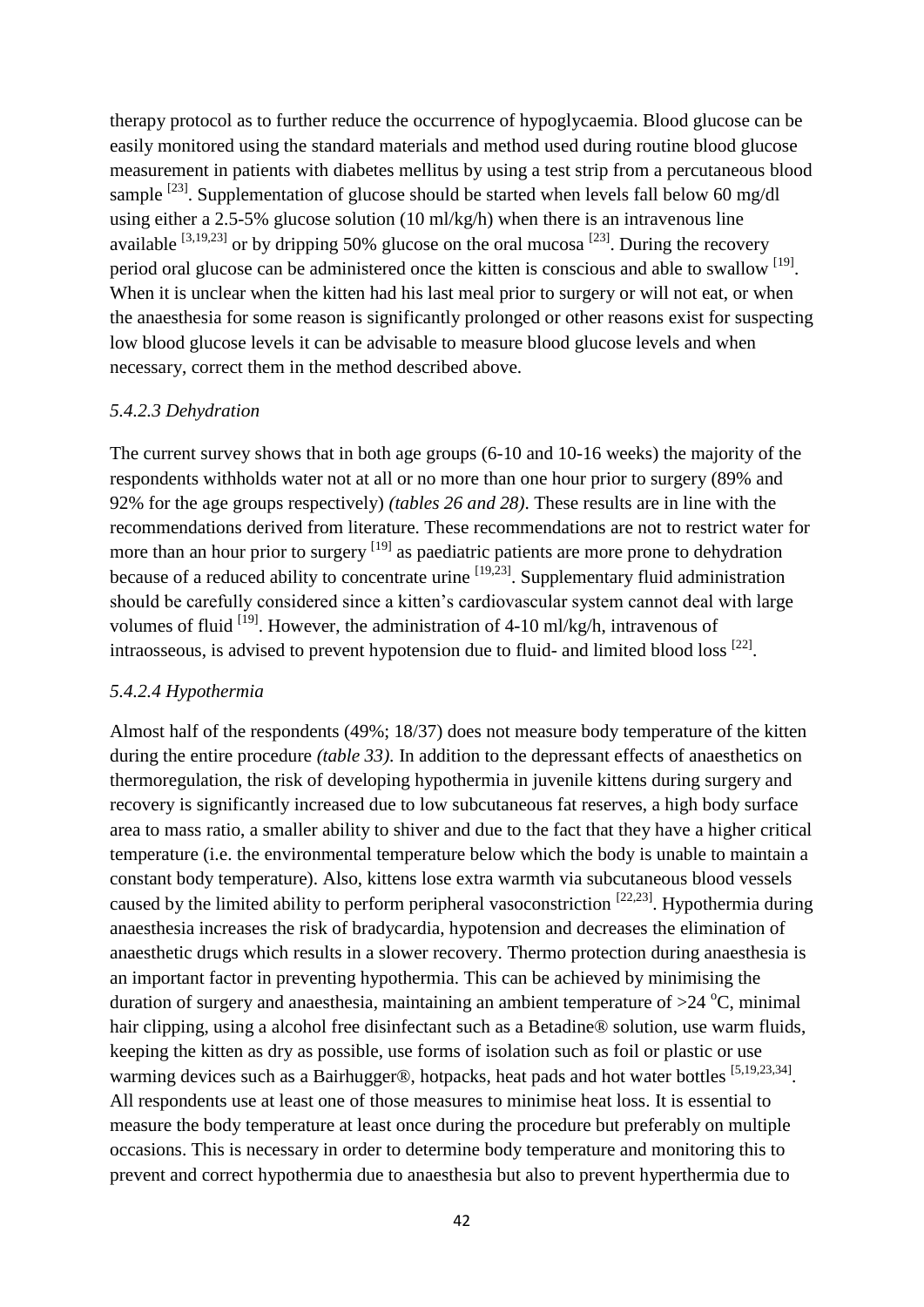overcorrection. The rectal temperature of kittens after 4 weeks of age is  $37.7^{\circ}$ C, whereas in an adult cat this is 38.1-39.2  $^{\circ}C$  <sup>[34]</sup>. When performing surgery on littermates it is advisable to return the kittens to their littermates once a similar stage of recovery between them is reached. This stimulates the kittens to eat and play  $[23,35]$ .

## *5.4.2.5 Drug dosage and anaesthesia protocols*

The present survey shows that the majority (78%; 29/37) of the veterinarians calculates the drug dosage based on bodyweight. The calculation of drug dosage based on metabolic weight is performed routinely by 14% (5/37) and used in patients under 1.3 kg (mean) by 8.1% (3/37) of the veterinarians *(table 29)*.

On the day of surgery, kittens should be weighed to the nearest hundredth of a kilogram for accurate drug dosing  $[24]$ . The low body fat percentage and the higher percentage of body fluid in comparison with adult animals results in a reduced storage of anaesthetics and a faster redistribution<sup>[23]</sup>.

Literature states that current licensed intramuscular protocols, which calculate dosages by body weight, produce inadequate levels of anaesthesia in kittens  $< 1.5$  kg  $^{[19,24,25]}$ . This might be attributable to a greater body surface area (BSA) to mass ratio <sup>[19]</sup>. This led to the derivation of the so-called 'quad' protocol in which the dose is calculated based on body surface area rather than body weight  $^{[23,25]}$ . The first step in this is to convert body mass to body surface area (BSA). BSA =  $(K \times BW^{0.67}) / 100$ .  $K = 10.4$  (cats). BW is measured in kg. BSA is measured in  $m^2$ . The second step is to multiply the BSA by a factor 0.6 to present the volume (ml) of each agent in the quad combination  $[19]$ .

| Drug          | <b>Dosage</b>                              |
|---------------|--------------------------------------------|
| Medetomidine  | 600 $\mu$ g/m <sup>2</sup>                 |
| Ketamine      | $60 \text{ mg/m}^2$                        |
| Midazolam     | 3mg/m <sup>2</sup>                         |
| Buprenorphine | 180 $\mu$ g/m <sup>2</sup><br>$\sqrt{100}$ |

*Table 36: The drugs and dosages used in the quad protocol [19,25]*

The protocol provides a good depth of anaesthesia, a quick induction and recovery as well as good, multimodal analgesia up to 6-12 hours postoperatively. Another practical advantage of this protocol is that all drugs are administered in equal volumes in a single injection  $[19]$ .

The drug combination used in the quad protocol is used by 12% (4/12) of the respondents.

Several other drug protocols are mentioned in literature. An overview is presented in table 37.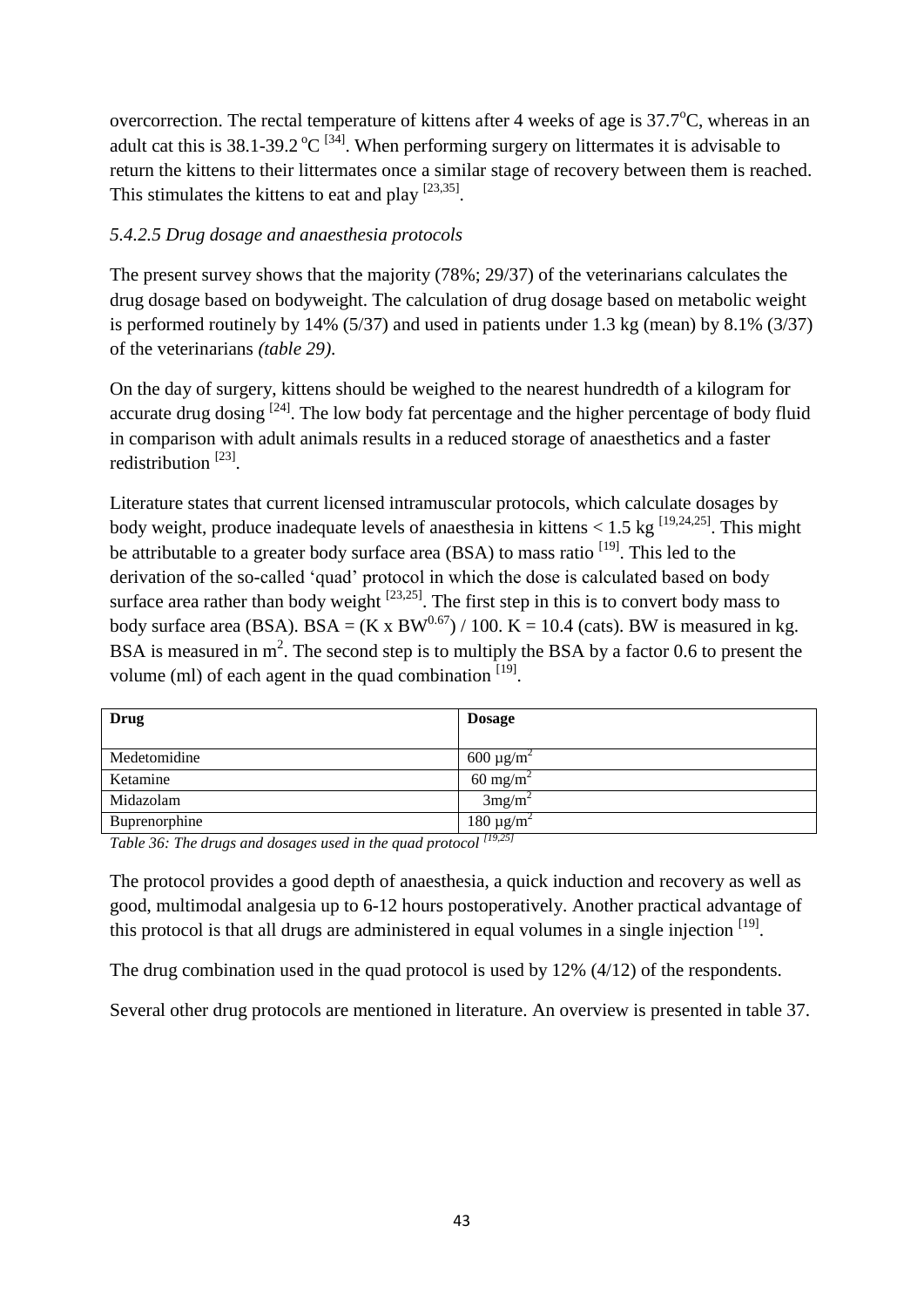| <b>Protocols</b>               | <b>Dose</b>                          | Route of       | Analgesia        | <b>Comments</b>                           |
|--------------------------------|--------------------------------------|----------------|------------------|-------------------------------------------|
|                                |                                      | administration |                  |                                           |
|                                |                                      |                |                  |                                           |
|                                |                                      |                |                  |                                           |
|                                |                                      |                |                  |                                           |
|                                |                                      |                |                  |                                           |
| Medetomidine +                 | 600 $\mu$ g/m <sup>2</sup>           | IM             | Very good up to  | Quad protocol <sup>[19,23,25]</sup>       |
| Ketamine +                     | 60 mg/m <sup>2</sup>                 | IM             | 6-12 hours       | Equal volumes of each                     |
| Midazolam +                    | 3mg/m <sup>2</sup>                   | IM             | postoperatively  | product are administered.                 |
| Buprenorphine                  | 180 $\mu$ g/m <sup>2</sup>           | IM             |                  | The use of dexmedetomidine                |
| [19, 23, 25]                   |                                      |                |                  | $(5-20 \mu g/kg)$ is advised              |
|                                |                                      |                |                  | instead of medetomidine <sup>[23]</sup> . |
|                                |                                      |                |                  | Good depth of anaesthesia                 |
|                                |                                      |                |                  |                                           |
|                                |                                      |                |                  | Quick induction and recovery              |
|                                |                                      |                |                  | Multimodal analgesia                      |
|                                |                                      |                |                  | Reversal agent can be used                |
|                                |                                      |                |                  | (atipamezole)                             |
| Atropine +                     | $0.04$ mg/kg                         | IM             | Good             | Good sedation                             |
| Midazolam +                    | $0.22$ mg/kg                         | IM             | Analgesia        | Smooth induction                          |
| Ketamine +                     | 11 mg/kg $^{[24]}$                   | IM             | doubtful in male |                                           |
|                                | 5-10 mg/kg <sup>[23]</sup>           |                | cats             |                                           |
|                                | $0.44$ mg/kg                         |                |                  |                                           |
| Butorphanol $^{[23,24]}$       |                                      | IM             |                  |                                           |
| Medetomidine +                 | 10-40 $\mu$ g/kg <sup>[23]</sup> ;   | IM             | Good             | The use of dexmedetomidine                |
|                                | $80 \ \mu g/kg$ [38]                 | IM             |                  | $(5-20 \mu g/kg)$ is advised              |
|                                | $5 \text{ mg/kg}$                    |                |                  | instead of medetomidine [23].             |
| Ketamine +                     | $0.4$ mg/kg                          | IV, IM or SC   |                  | Good depth of anaesthesia in              |
| Butorphanol <sup>[23,38]</sup> |                                      |                |                  | kittens $> 1.5$ kg                        |
|                                |                                      |                |                  | Smooth recovery                           |
|                                |                                      |                |                  | Reversal agent can be used                |
|                                |                                      |                |                  | (atipamezole)                             |
| Medetomidine +                 | $80 \mu g/kg$                        | IM             | Reasonable       | The use of dexmedetomidine                |
| Ketamine <sup>[19]</sup>       | 5 mg/kg                              | IM             |                  | $(5-20 \mu g/kg)$ is advised              |
|                                |                                      |                |                  | instead of medetomidine [23].             |
|                                |                                      |                |                  | Good depth of anaesthesia in              |
|                                |                                      |                |                  | kittens $> 1.5$ kg                        |
|                                |                                      |                |                  |                                           |
| Ketamine +                     | 5-10 mg/kg <sup>[19]</sup>           | IM             | Minimal          | Poor depth of anaesthesia                 |
|                                | Males: 22 mg/kg                      | IM             | perioperative,   | Gaseous anaesthesia required              |
|                                | Females: 11                          |                | poor in males    | Excitation and vocalisation on            |
|                                | mg/kg $^{\left[ 24\right] }$<br>0.25 |                | None             | recovery                                  |
|                                | $mg/kg$ <sup>[3]</sup>               |                | postoperatively  |                                           |
| Midazolam <sup>[19,24]</sup>   | $0.22 \; \text{mg/kg} \; ^{[24]}$    |                |                  |                                           |
| Acepromazine +                 | $0.03$ mg/kg                         | <b>SC</b>      | Good             | Slow administration of                    |
| Morphine +                     | $0.3$ mg/kg                          | SC             |                  | alfaxalone (over a period of 60           |
| Atropine +                     | $0.04$ mg/kg                         | <b>SC</b>      |                  | seconds) in view of the risk of           |
| Alfaxalone <sup>[37]</sup>     | Induction: 4.7                       | IV             |                  | post-induction apnoea <sup>[36]</sup> .   |
|                                | mg/kg                                |                |                  |                                           |
|                                | Maintenance: on                      |                |                  |                                           |
|                                |                                      |                |                  |                                           |
|                                | effect up to 11.1                    |                |                  |                                           |
|                                | mg/kg/h                              |                |                  |                                           |
|                                |                                      |                |                  |                                           |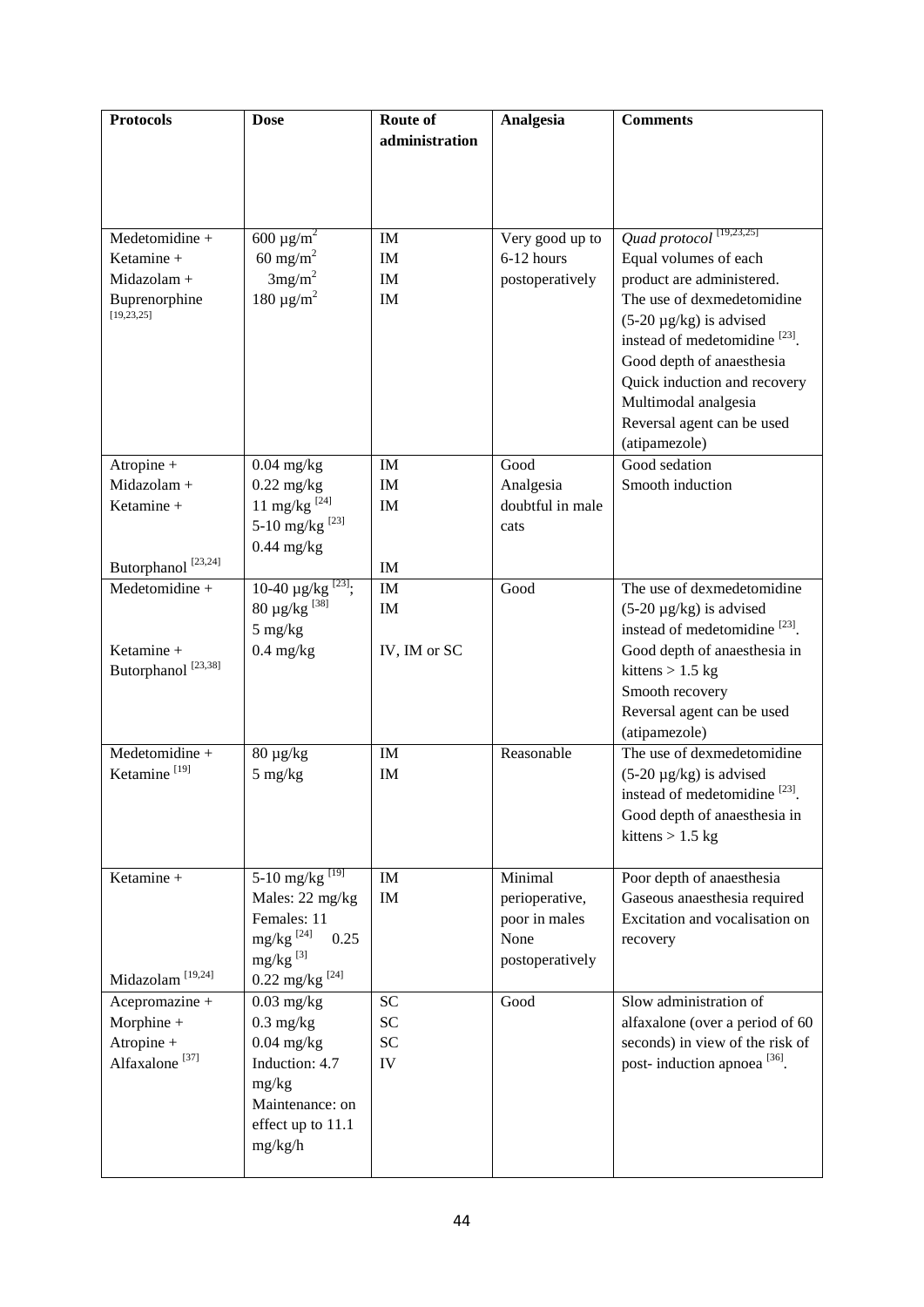| Acepromazine +                | $0.03$ mg/kg                      | <b>SC</b>  | Good          | Slow administration of                  |
|-------------------------------|-----------------------------------|------------|---------------|-----------------------------------------|
| Morphine +                    | $0.3$ mg/kg                       | <b>SC</b>  |               | alfaxalone (over a period of 60         |
| Atropine +                    | $0.04$ mg/kg                      | <b>SC</b>  |               | seconds) in view of the risk of         |
| Alfaxalone +                  | $4.7 \text{ mg/kg}$               | IV         |               | post-induction apnoea <sup>[36]</sup> . |
| Isoflurane <sup>[37]</sup>    | On effect                         | Inhalation |               |                                         |
| Tiletamine +                  | $11 \text{ mg/kg}$                | IM         | Moderate      |                                         |
| Zolazepam <sup>[24]</sup>     |                                   |            |               |                                         |
| Propofol <sup>[19,23]</sup>   | Unpremedicated:                   | IV         | Depending on  | IV route may be difficult in            |
|                               | $8.0 \frac{\text{mg}}{\text{kg}}$ |            | premedication | kittens                                 |
|                               | Premedicated:                     |            |               |                                         |
|                               | $6.0$ mg/kg                       |            |               |                                         |
| Isoflurane <sup>[19,23]</sup> | On effect, mask                   | Inhalation | None          | Strong, unpleasant odour                |
|                               | induction                         |            |               | Less expensive than                     |
|                               |                                   |            |               | sevoflurane                             |
|                               |                                   |            |               | Registered in the Netherlands           |
|                               |                                   |            |               | for use in cats $^{[39]}$ .             |
| Sevoflurane <sup>[19]</sup>   | On effect, mask                   | Inhalation | None          | Mild, inoffensive odour                 |
|                               | induction                         |            |               | Expensive                               |
|                               |                                   |            |               | Rapid uptake and elimination            |
|                               |                                   |            |               | compared with isoflurane                |
|                               |                                   |            |               | Not registered in the                   |
|                               |                                   |            |               | Netherlands for use in cats [39].       |
|                               |                                   |            |               |                                         |

*Table 37: An overview of some example anaesthesia protocols derived from literature. IM = intramuscular; IV = intravenous; SC = subcutaneous.*

#### *5.4.2.6 Monitoring*

Visually monitoring of the patients respiration is performed by 81% (30/37) of the respondents and capnography is used to monitor respiratory parameters by 27% (10/37) *(table 33)*. Visually checking the respiratory rate is a simple and fast way of monitoring and should not be omitted when no other devices such as capnography are used. Monitoring young patients is essential and extra attention should be paid to respiratory depression and/or airway obstruction. It is very important that kittens can maintain their high respiratory rate during anaesthesia  $^{[23]}$  since they have a limited ability to respond to elevated carbon dioxide concentrations and have little oxygen reserves in their lungs  $^{[6]}$ .

Monitoring the heart rate by counting the pulse or ictus cordis is performed by 51% (19/37) of the respondents. Electrocardiography (ECG) is used by 30% (11/37). Heart rate should also be closely monitored because of the rate-dependent cardiac output in kittens <sup>[19,34]</sup>. Body temperature is measured by 51% (18/37) of the respondents *(table 33)*.

Routinely monitoring respiration and heart rate as well as body temperature during anaesthesia in juvenile patients is essential for early recognition and correction of potential problems.

#### *5.4.2.7 Recovery*

All but one of the respondents who specified to use alpha2 agonists administered the alpha2 antagonist atipamezole hydrochloride (Antisedan®, Atipam®, Sedastop®) during recovery, thereby significantly reducing recovery time  $^{[25]}$ .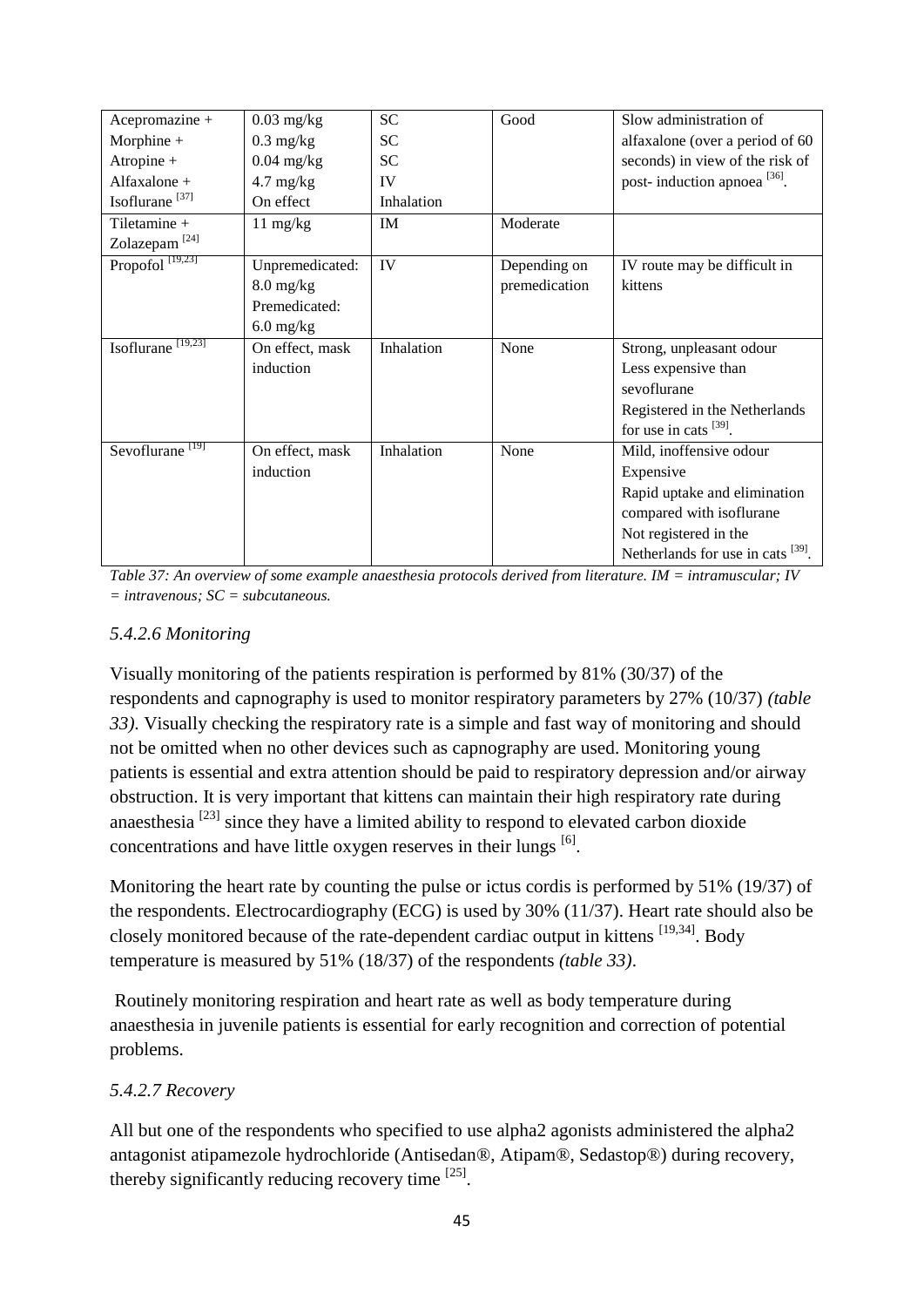The current survey shows that a majority of 54% (20/37) advises to feed the kitten as soon as it is at home (with the pet owner or in the shelter). Kittens should be fed a small high energy meal within an hour of standing after surgery  $[23,24]$ . It might be safe to assume that the time which elapses before the kitten is back home will generally be far more than one hour. On the occasion that the kitten will not eat by itself 32% (12/37) will force feed the kitten. Taking into account the increased risk of hypoglycaemia in kittens, it is essential to feed kittens within one hour after awakening from anaesthesia and proceeding to force feed the kitten when it will not eat spontaneously.

### *5.4.2.8 Perioperative antibiotics*

Antibiotics are used by 38% (14/37) of the respondents although it is not known in which percentage there might have been specific indications such as pre-existing infections or a break in surgical sepsis. Routine perioperative use of antibiotics in healthy kittens is not recommended. When used, they are best administered prior to surgery or as soon as a break in surgical sepsis is noted  $^{[40]}$ .

## *5.4.2.9 Postoperative pain management*

The current survey conducted among Dutch veterinarians (2013), shows that only 49% (18/37) prescribes pain medication following juvenile castration. In this survey no distinction was made between male and female kittens. Research by Hellebrekers conducted in the year 2000 regarding anaesthesia in companion animals in the Netherlands showed that often no post operative analgesia is provided. Female cats received pain medication in 54% of the cases whereas in male cats this was  $26\%$ <sup>[41]</sup>.

In his article, Hellebrekers also comments on the variety of NSAIDs used of which many are not registered for the cat  $^{[41]}$ . The present survey (2013) also shows a variety of oral NSAIDs which are not registered for the cat in oral form for this specific indication while there are alternatives available. 'Off label use' of not-registered NSAIDS is not recommended since there are registered alternatives  $^{[41]}$  such as Tolfedine® (tolfenamic acid) and Metacam® (meloxicam) which are registered in the Netherlands for analgesia following soft tissue surgery in oral form for cats [39].

#### *5.4.3 Short-term complications*

The current survey shows that Dutch veterinarians have concerns regarding the short-term complications of juvenile castration *(4.5.1, tables 15 and 16)*.

Research into anaesthetic-related death in cats shows that cats weighing less than 2 kg are almost 16 times more likely to die during anaesthesia as those who weigh between 2 and 6 kg. This is most likely related to the fact that smaller animals are more prone to drug overdose, hypothermia and perioperative management difficulties (i.e. endotracheal intubation) [33]. Factors which were given specific attention in the study of Howe on the short-term complications of juvenile castration in cats  $[5]$ , which showed no increase of morbidity or mortality in juvenile patients than in traditionally aged  $(\geq 24$  weeks) patients in the first week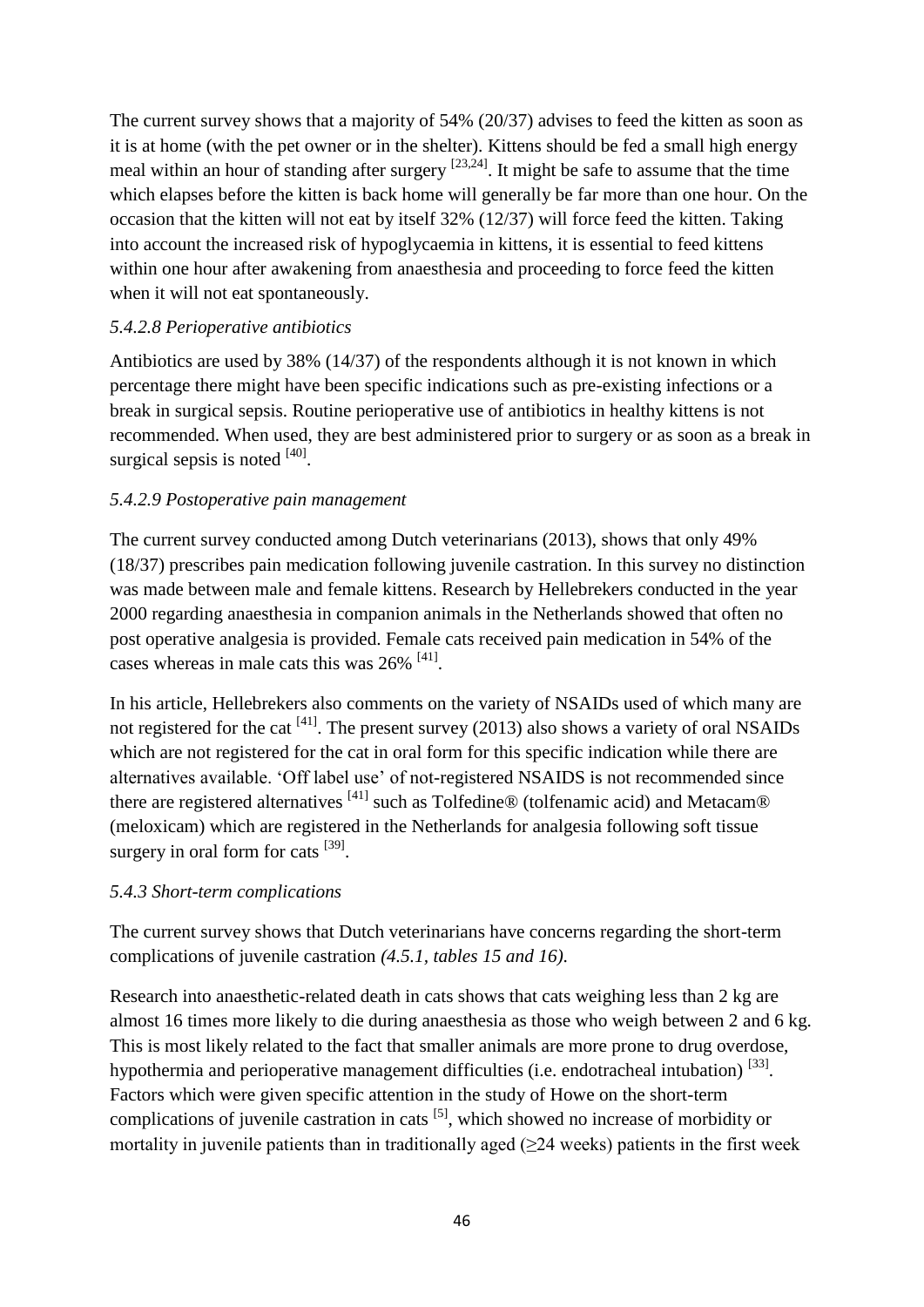after surgery. These studies indicate that surgery on juvenile patients can be performed safely but that appropriate attention should be given to anaesthetic and surgical methods <sup>[5]</sup>.

The study by Howe also suggests a relatively high death rate in young patients by infectious diseases, often seen in animal who were admitted to the shelter and vaccinated only 2-3 days before surgery <sup>[5]</sup>. Research indicates that acute stress may enhance some aspects of immune function. Factors such as admittance into a shelter, transportation to the surgical area, anaesthesia and surgical trauma may act as acute stressors <sup>[53]</sup>. A study executed by Reese shows that vaccination of kittens at or near the time of neutering does not lead to a difference in antibody response with kittens that did not undergo surgery <sup>[52]</sup>. However, it is advisable to perform this procedure on animals in the best physical condition [5]. Also, by allowing a longer period of time between admittance in a shelter and castration it may be possible to exclude those kittens from surgery which start to show signs of infection.

#### *5.4.4 Long-term complications*

The current survey shows that Dutch veterinarians have concerns regarding the long-term complications of juvenile castration *(4.5.1, tables 15 and 16)*.

Approximately equal proportions agreed (37%; 56/177), disagreed (31%; 57/177) or were indifferent (32%; 54/177) to the statement that these concerns are a major reason not to perform juvenile castration *(table 18)* among veterinarians not performing juvenile castration.

## *5.4.4.1 Behaviour*

Even though the majority of the respondents have no concern about increased aggression in both age groups, there is some concern as 13% (30/231) and 12% (28/231) of the respondents have expressed some degree of concern regarding the occurrence of aggression in the age groups of 6-10 and 10-16 weeks respectively. Some concern regarding shyness in the age group of 6-10 weeks has been expressed by 20% (47/231) express and by 17% (40/231) for the age group of 10-16 weeks *(4.5.1, tables 15 and 16)*.

Howe et al executed a study on 263 cats investigating the effects of early age gonadectomy in cats differentiating between those castrated before and after 24 weeks of age with a 3 year follow up. Early age castration did not result in an increase of behavioural problems when compared to cats castrated at the traditional age nor did it lead to an increased incidence of return rates to animal shelters [18].

Spain et al performed a retrospective study on 1660 cats evaluating long term risks and benefits of early age castration, being <5,5 months of age, in comparison to those castrated at the traditional age of  $>5.5$  months. Researchers found that there was a significant ( $p < 0.05$ ) decrease in the occurrence of hyperactivity, classified by Spain as a behavioural condition, in both male and female cats in cats castrated <5.5 months of age. In male cats there was a significant relationship  $(p<0.05)$  between early age castration and a decrease in aggression towards veterinarians and sexual behaviour as well as an increase in shyness around strangers and hiding behaviour. The research by Spain shows an increase in certain behavioural conditions and a decrease in others. The importance of these findings depends on the degree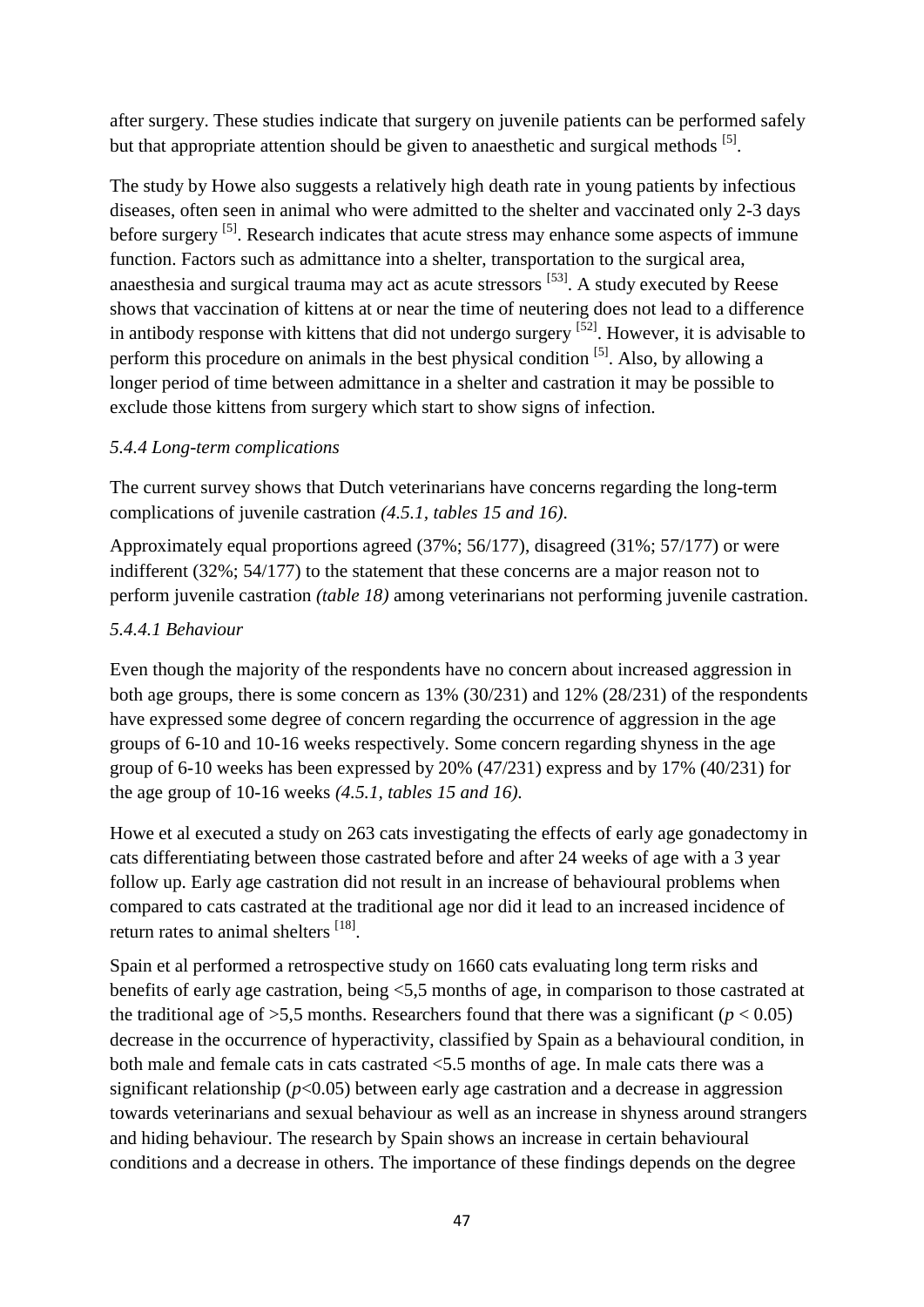in which these conditions form an actual problem for the owner and the likeliness of these conditions being reason to relinquish the cat (back) to an animal shelter. The male cats which were reported to hide frequently were relinquished in 11% of the cases compared to 4% of male cats without this reported behaviour [14].

Another study reported no difference in the occurrence of aggression in general between cats neutered at 7 weeks or 7 months of age  $^{[8]}$ .

These studies suggest that the incidence of aggression in prepubertal castrated cats is the same or even smaller than those castrated at a later age. They also suggest that male cats castrated at an early age show increased hiding behaviour  $[8,14,18]$ , which are reported to have a higher relinquishment rate than those who do not. However, the authors of that study also note that they cannot fully determine whether the shyness and hiding behaviour is fully due to the long term effects of early age castration or due to the stress of being adopted at a young age <sup>[14]</sup>.

## *5.4.4.2 Health*

## *5.4.4.2.1 Obesity*

Over one third of veterinarians are concerned about obesity when castrating at any age between 6-16 weeks *(4.5.1, tables 15 and 16)*.

Neutering is a risk factor for the development of obesity. Research shows that castration appears to be associated with increased food consumption and a decrease in physical activity but not necessarily with lower metabolic rates  $[42]$ . Data from other species suggests that estradiol is in indirect control of eating and meal size by means of advancing the onset of satiety thereby influencing the amount of food consumption. A decrease in estradiol, caused by castration, would consequently delay the onset of satiety resulting in an increase of food consumption which therefore, when not compensated by increased physical activity, could lead to obesity  $[43]$ . Body mass, body condition score and the quantity of fat in the falciform ligament were found to be higher in cats castrated at 7 weeks or 7 months in comparison to intact cats [44]. However, retrospective studies have found no correlation between the prevalence of obesity and the age at castration  $[8,14,18]$ . The aetiology of obesity is multifactorial <sup>[9,19,45]</sup> and advise should be given to the owner of any castrated cat regardless of its age, about the risks of obesity and possible necessary changes in diet and exercise.

#### *5.4.4.2.2 Orthopaedic problems*

The possibility of delayed closure of the epiphyseal growth plates is a concern among the majority of veterinarians in the age group of 6-10 weeks (55%; 128/231). In the age group of 10-16 weeks this is slightly less (49%; 113/231). Some degree of concern about the occurrence of Salter-Harris fractures in the age group of 6-10 weeks is expressed by only 15% (34/231) of the respondents and by 13% (30/231) in the age group of 10-16 weeks *(4.5.1, tables 15 and 16)*.

The gonadal hormones estradiol and testosterone facilitate maturation of cartilage in the growth plate. The reduction of these hormones after castration results in a delay of physeal cartilage maturation and delayed physeal closure. Compared to intact animals, cats castrated at 7 weeks or 7 months of age show a significant  $(p<0.05)$  delay in closure of the distal radial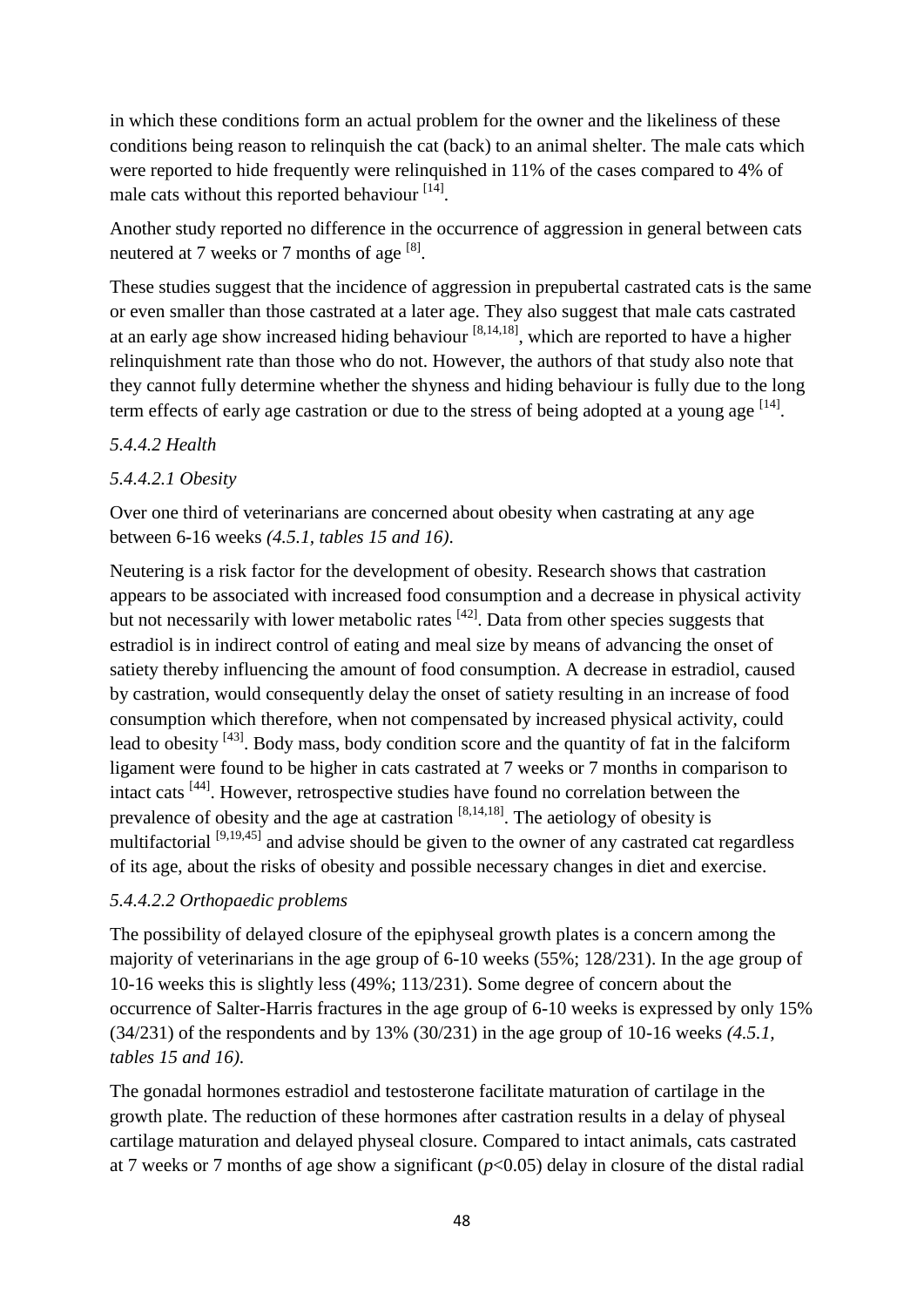physis. However, the age at castration (7 weeks or 7 months) had no effect on this phenomenon. No significant difference in the length of the mature radius between cats castrated at 7 weeks, 7 months or sexually intact animals was detected  $^{[8,46]}$ .

Clinical significance of delayed closure of the epiphyseal plates is debated since several studies have showed no association between the age at castration and the occurrence of skeletal problems [6,14,18].

However, other research seems to indicate that castration at an early age increases the chance of developing epiphysiolysis, or slipped capital femoral epiphysis in male cats  $[47]$ . Epiphysiolysis of the femoral head is seen in cats, which can occur with minimal trauma. In the case of epiphysiolysis the epiphyseal plate generally detaches at an age of 14-16 months, at which age it should already have been closed. Normally the epiphyseal plates in cats close at an age of 7-10 months. Obesity is a risk factor for developing epiphysiolysis [47,48] although it is yet unclear whether this is simply due to the increased trauma of additional weight or that the damage is another manifestation of a metabolic disease that causes both physeal dysplasia and obesity <sup>[48]</sup>. The larger and heavier posture cats generally acquire as a consequence of the delayed epiphyseal closure, might be a predisposing factor in itself. Epiphysiolysis seems to occur more often in Main Coons and Siamese cats. This might indicate the presence of a genetic base. However, the larger and heavier physique of Main Coons might also contribute to the increased incidence in this breed  $[47,49]$ .

The evidence of the studies that seem to indicate a relation between early age castration and an increased incidence of epiphysiolysis in male cats is debatable. One <sup>[49]</sup> was a study with a small sample size  $(n=26)$  in which all cats with fractures were overweight and their weight was also significantly higher than the healthy control cats. The other study  $[47]$  was also a small scale (n=23) study in which the weight of several patients was unknown. It is therefore unclear what role early age castration plays and to what extent obesity was a risk factor for developing epiphysiolysis. However, these studies indicate that more research is needed. A study preferably executed with a large sample size and weight notations on all of the cats. However, as described before the larger physique of juvenile castrated cats at a later age, a direct result of early age castration, might also be a predisposing factor. It might not be possible to completely distinguish the impact of weight and early age castration on the development of epiphysiolysis.

#### *5.4.4.2.3 Feline lower urinary tract disease (FLUTD)*

For both age groups more than a quarter of respondents have concerns regarding the occurrence of FLUTD as a possible consequence of juvenile castration *(4.5.1, tables 15 and 16)*.

Speculation about associations between early age castration and the occurrence of feline lower urinary tract disease (FLUTD) may have caused a reluctance in veterinarians to perform castration at a young age  $[14,19]$ . Research has shown that both castrated male and female cats have an increased risk of specific types of FLUTD in comparison to intact cats <sup>[21]</sup>. However, a long-term retrospective study has recorded a decrease in the occurrence of FLUTD in male cats that underwent early age castration in comparison to those castrated  $\geq 24$  weeks of age.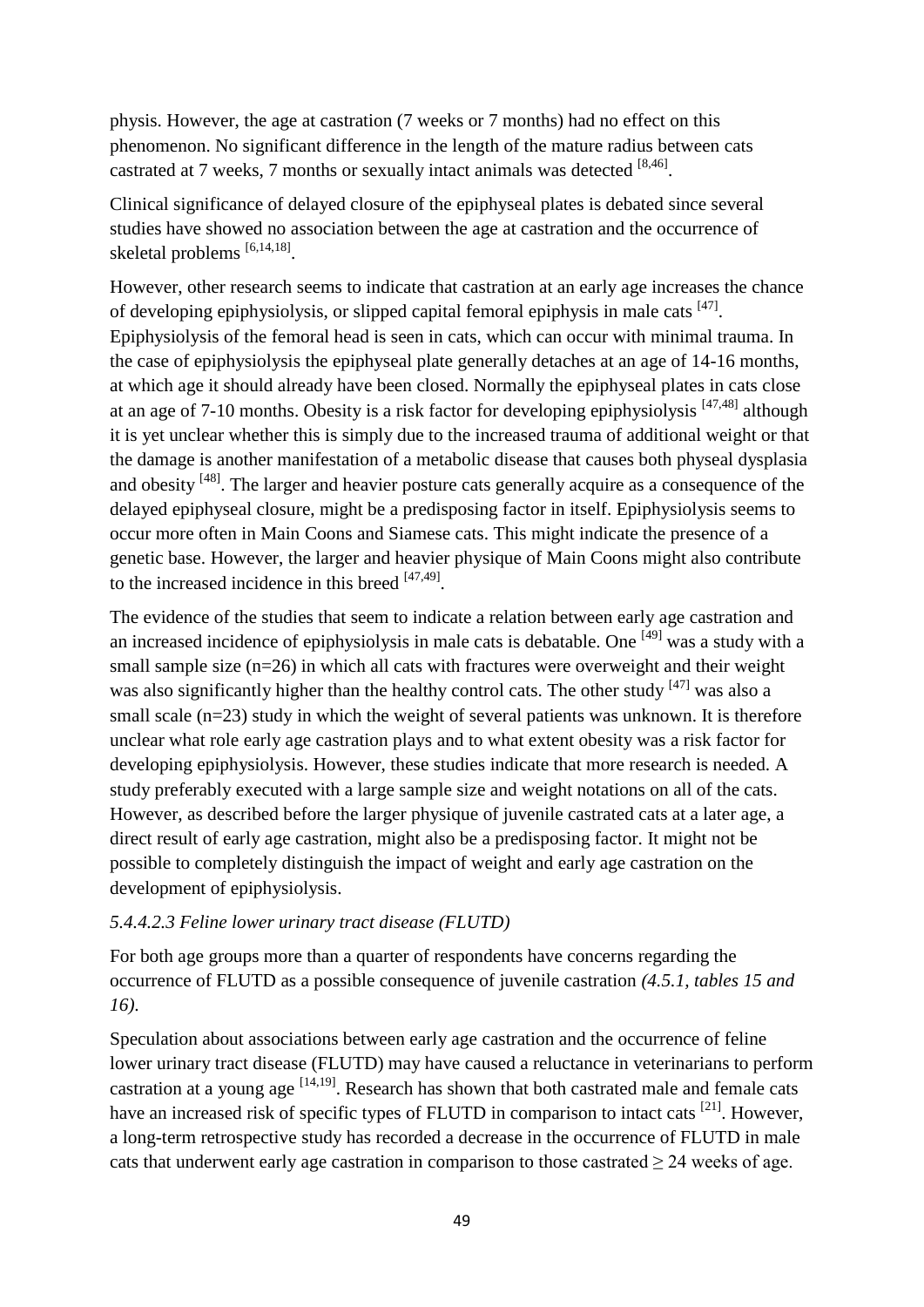This study was performed on 263 cats of which 108 were male and which had a follow up period of three years <sup>[18]</sup>. Another retrospective study by Spain et al followed 1,660 cats with a median follow up time of 3.9 years and showed the lack of correlation between the incidence of FLUTD as well as urethral obstruction and the age at which a cat is neutered  $^{[14]}$ . A study that used urethral pressure profiles showed no variation of urethral diameter and urethral dynamic function between male cats castrated at 7 weeks, 7 months or as intact adult cats <sup>[20]</sup>. However, the part of this study that focused on male cats was comprised of a rather small sampling group of 18 males in total, i.e. 3 male cats per age group. The statistical reliability might therefore be rather low in this study and might improve when the study is repeated with a larger sampling group. Another study with thirty male cats also showed no difference in the urethral diameter between intact cats and prepubertal castrated cats [31,50].

Whether there is a relationship between early age castration and the occurrence of FLUTD as well as the nature of this possible relationship cannot be deducted from these varying research results. More research with a large sample size, a full history, a combination of diagnostic methods and a longer follow-up period might give a better change of unambiguous results.

#### *5.4.4.2.4 Urine incontinence*

The possibility of the development of urine incontinence as a result of juvenile castration is not a major concern among the respondents *(4.5.1, tables 15 and 16)*.

An epidemiologic study of risk factors for lower urinary tract diseases in cats reviewed the records of 22,908 cats with FLUTD and 263,168 cats without FLUTD. Urine incontinence as a form of FLUTD was seen in only 4% of cats. The study showed that sexually intact females had a reduced risk of developing urine incontinence, but no relation to the age of castration was examined. Male castrated cats had no increased risk for urine incontinence [21].

# *5.4.4.2.5 Perivulvar dermatitis*

The possibility of the development of perivulvar dermatitis as a result of juvenile castration is not a major concern among the respondents *(4.5.1, tables 15 and 16)*. The external genitalia of prepubescent neutered animals retain an infantile appearance. Females maintain an infantile vulva, but the perivulvar dermatitis that can be seen in bitches does not seem to be a clinically significant problem in queens  $[7,19]$ .

# *5.4.4.2.6 Miscellaneous*

The possibility of the development of cardiac and dermatological conditions, immune deficiencies or diabetes mellitus as a result of juvenile castration are not a major concern among the respondents *(4.5.1, tables 15 and 16)*.

The retrospective study performed by Howe et al reports that early age castration does not affect problems associated with the integumentary or the cardiopulmonary system  $^{[18]}$ . Furthermore, early age castrated (<5.5 months) cats in the study by Spain et al were not significantly more likely than cats castrated at 5.5 months of age to develop any conditions that might be associated with long term immune suppression. More so, early age castrated cats had a lower incidence of gingivitis which is a condition often associated with immune suppression  $[14]$ . The same study showed that the development of diabetes mellitus is not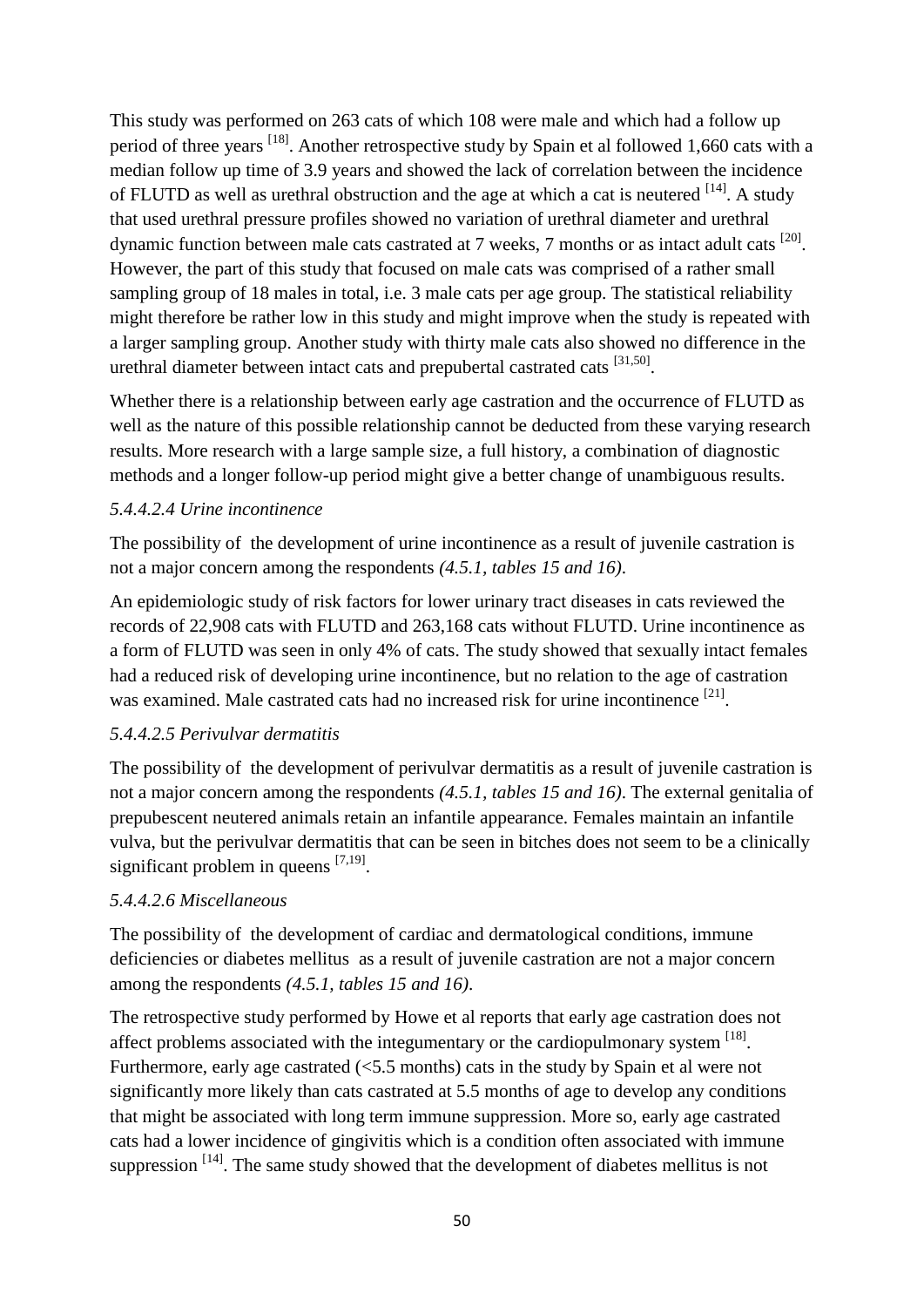related to age at castration. However, the incidence of this condition was very low  $\left($  < 10 cats) and the statistical power for finding a subtle difference was low. Also, since diabetes often presents itself in middle-aged to older cats [51] and the longest follow up period in this study was 11 years (median 3.9 years) it might take a study with a longer follow up period and a control population to determine whether there is a relationship between age at castration and the likeliness to develop diabetes mellitus.

### *5.4.5 Degree of complexity regarding juvenile castration*

Respondents argued both for an increased and decreased level of complexity. Some are related to monitoring which might be a lesser problem in larger, well equipped clinics which are also able to have a separate staff member responsible for monitoring anaesthesia in comparison to small clinics with few staff members available. Some argue for decreased visibility where others plead for an increase in visibility. This can be due to inter-animal variation but can also be related to the difference of evaluating similar situations by different people, perhaps partially based on character but also on factors such as experience. A longer duration of the entire procedure was mentioned and might well be due to all the perioperative precautions necessary. However, the duration of surgery itself is significantly less in animals younger than 12 weeks of age than those older than 12 weeks <sup>[5]</sup>.

#### *5.4.6 Mortality*

The present survey showed that few (8.1%; 3/37) of Dutch veterinarians that perform juvenile castration experience an increased mortality in juvenile patients undergoing castration in comparison with older cats. This can be attributable to the small sample size but might also be due to extra attention paid to delicate patients not often presented for surgery or a combination of these. Research shows that cats weighing less than 2 kg are almost 16 times more likely to die during anaesthesia as those who weigh between 2 and 6 kg. These findings are most likely related to the fact that smaller animals are more prone to drug overdose, hypothermia and perioperative management difficulties (i.e. endotracheal intubation)  $^{[33]}$ .

#### *5.4.7 Reasons not to perform juvenile castration*

Results from respondents not performing juvenile castration show that a majority feels they do have a proper anaesthesia protocol (60%; 107/177), enough experience (59%; 105/177) and that the structures are not too small to perform a castration at that age (66%; 117/177) *(tables 18)*. As mentioned before in *5.4.4*, opinions were divided regarding the statement that possible long term complications are a major reason not to perform juvenile castration.

A majority of 68% (121/177) feels (strongly) that it is wrong to operate on such young animals without medical necessity *(table 18)*. It might be interesting to start a discussion among veterinarians about the philosophy behind these thoughts and feelings. One may ask the question whether it is possible to apply some nuances when considering the impact juvenile castration might have on the decrease of the current overpopulation and its welfare implications. In relation to this, a majority (65%; 115/177) (strongly) agrees that applying anaesthesia is not justifiable in such young animals without medical necessity *(table 18)*. These two seem to be the major, ethical reasons for rejection of juvenile castration.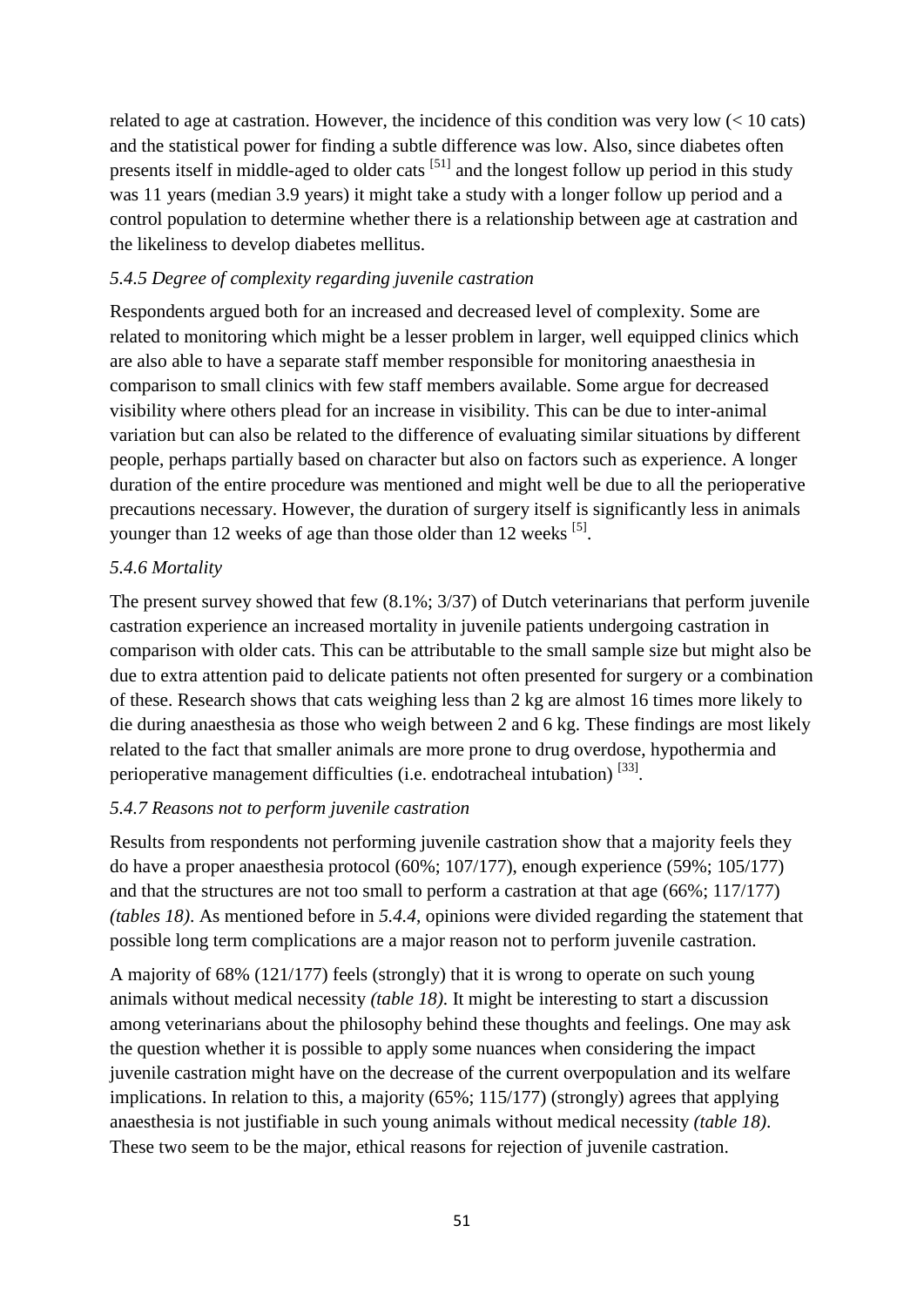# **6. Conclusion**

## *6.1 Current situation in the Netherlands*

Currently juvenile castration is performed by a minority of Dutch veterinarians (21%; 53/256). These numbers might be higher or lower considering non*-*response bias (nonresponse in this study was 69%; 578/834). Among veterinarians that perform juvenile castration, this procedure constitutes only 8.9% of all castrations in veterinarians working in a clinic and 9.0% in those working for an animal shelter. Veterinarians working for an animal shelter or those working for a veterinary clinic that have (a) shelter(s) as a client(s) and/or those that are asked by a shelter to perform juvenile castration are more inclined to do so than those who do not. This is possibly due to their close association with shelters and the associated problems with overpopulation or simply by being requested by the shelter to do so. A similar result for respondents with breeders as clients indicates that despite the probable economical motives associated with these requests and the advice of the KNMvD against this  $[27]$ , (some) veterinarians will perform juvenile castration in these purebred kittens.

In correspondence with other countries, the majority of veterinarians in the Netherlands advises to castrate cats between 6 and 9 months of age even though there is little scientific data to support this  $[5,9]$ .

Reasons not to perform juvenile castration seem to relate for a great part to ethics and concerns regarding short- and long-term complications. A complete disquisition on the ethics of juvenile castration is beyond the scope of this paper. However, several authorities (KNMvD, Dierenbescherming)  $^{[27,28]}$  have stated their position on the matter which might serve as a guideline. Also, statistical information regarding the actual overpopulation and short- and long-term complications might help to apply some nuances in the personal process of deciding whether or not and in which situations juvenile castration should be performed. However, personal convictions and experience will remain important factors in making these decisions.

The majority of veterinarians believes there is currently an overpopulation of cats and that they should play a role in solving this problem. At the same time, many do not see juvenile castration as the right intervention to solve and prevent further overpopulation. By creating a discussion among shelter personnel, researchers, veterinarians and the professional society for veterinary medicine ideas regarding different solutions and practically applicable action plans may be created for long-term solutions regarding the current cat overpopulation.

#### *6.2 Anaesthetic procedure*

For both age groups (6-10 and 10-16 weeks) anaesthetic complications were the major concern among the majority of veterinarians. The first step towards decreasing these concerns and increasing the safety of anaesthesia is knowledge of what the specific risks are for juvenile patients and being able to adequately adjust anaesthesia protocols. Specific risks are hypotension, reduced cardiac output, hypoxia, hypoglycaemia, dehydration, hypothermia, increased sensitivity to drugs and inadequate levels of anaesthesia in patients  $\langle 1.5 \text{ kg} \, \vert^{[19,23,25]}$ .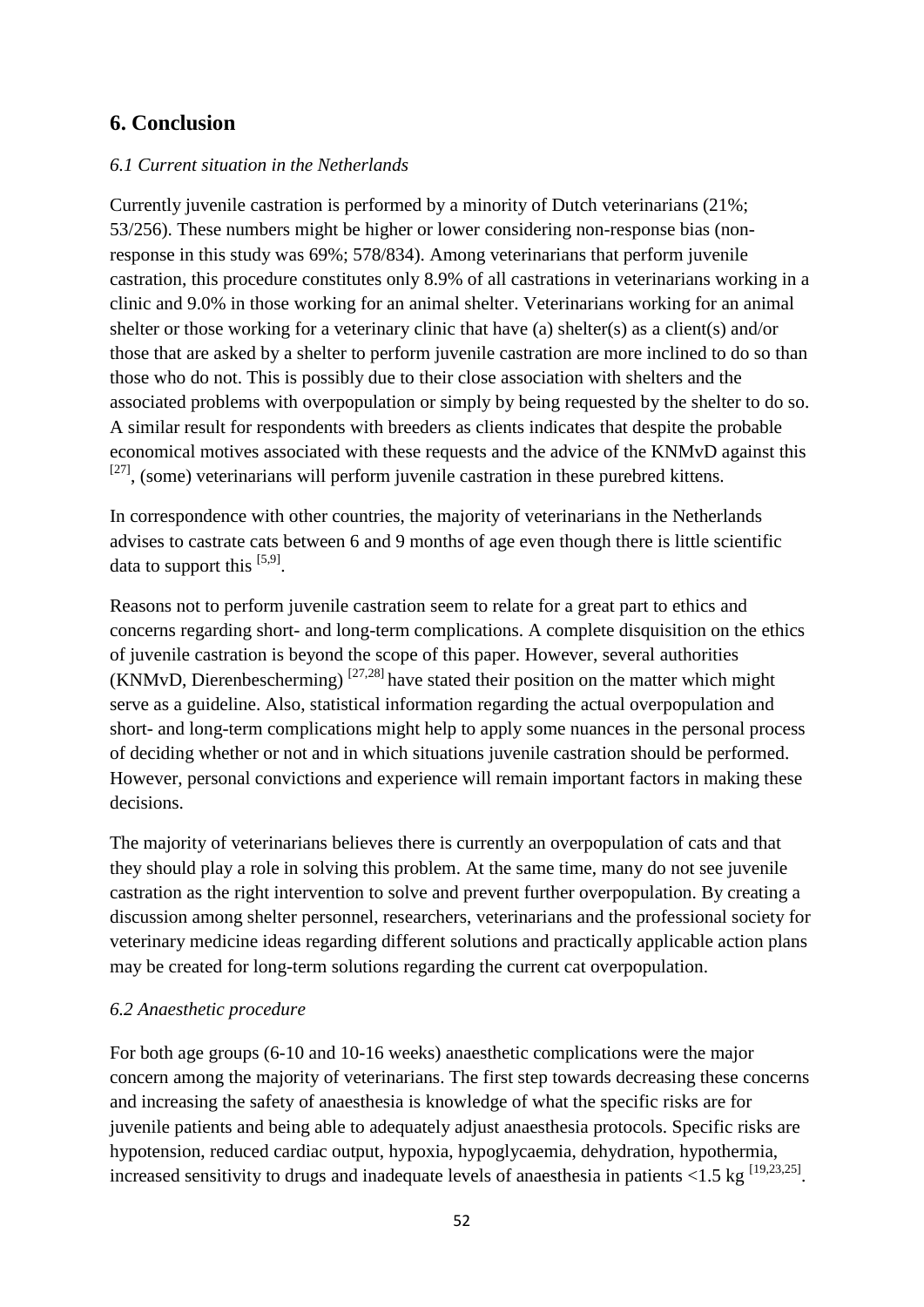Preanaesthetic clinical evaluation, precise weighing of the patient, carefully selecting and dosing anaesthetics, monitoring the patient during anaesthesia, taking thermoregulatory measures and specific care during recovery (such as the use of an antagonist to shorten recovery time and feeding within one hour of recovery) are some of the measures covered previously in the discussion, which help to enhance the safety of anaesthesia in juvenile patients.

Based on the survey, particularly temperature monitoring needs more attention since only 51% of the respondents measures the patients temperature during anaesthesia. It also shows that improvements can be made regarding the monitoring of blood glucose levels perioperatively as well as preventing hypoglycaemia postoperatively by feeding kittens within one hour after awakening from anaesthesia and proceeding to force feeding when the kitten will not eat.

## *6.3 Postoperative pain management*

In view of the variety of available drugs and the veterinary knowledge regarding effective pain medication and considering that in the present survey only 49% (18/37) prescribes pain medication there are still improvements to be made in this field  $[41]$ . Keep in mind that NSAIDs should only be used in kittens older than six weeks of age <sup>[39]</sup>.

#### *6.4 Antibiotics*

In view of the current discussion on the use of antibiotics, reserving the use of antibiotics for specific indications rather than using them in a routine fashion is also relevant when performing juvenile castration.

#### *6.5 Short term complications*

Howe's study on the short-term complications of juvenile castration in cats suggests castration can be performed safely in these patients when appropriate attention is given to anaesthetic and surgical methods.

# *6.6 Long term complications*

Current research fails to support many of the concerns veterinarians have regarding long term complications. An increase in shyness and hiding behaviour in male cats is seen of which the latter can lead to a higher relinquishment rate compared to those cats who do not exhibit this behaviour  $[8,14,18]$ . There seems to be no correlation between the age at castration and the development of obesity  $[8,14,18]$ , or problems associated with the integumentary and cardiopulmonary system <sup>[18]</sup>. Neither does juvenile castration appear to induce long term immune suppression nor the development of diabetes mellitus  $[14]$ , although research with a control group and a sufficiently long follow up period is needed to fully discard these concerns. Perivulvar dermatitis which can be seen in bitches does not seem to be a clinically significant problem in queens  $[7,19]$ . Urine incontinence does not seem to be a major problem in cats and although intact females have a reduced risk of developing urine incontinence, a relationship with age at castration has yet to be examined  $[21]$ .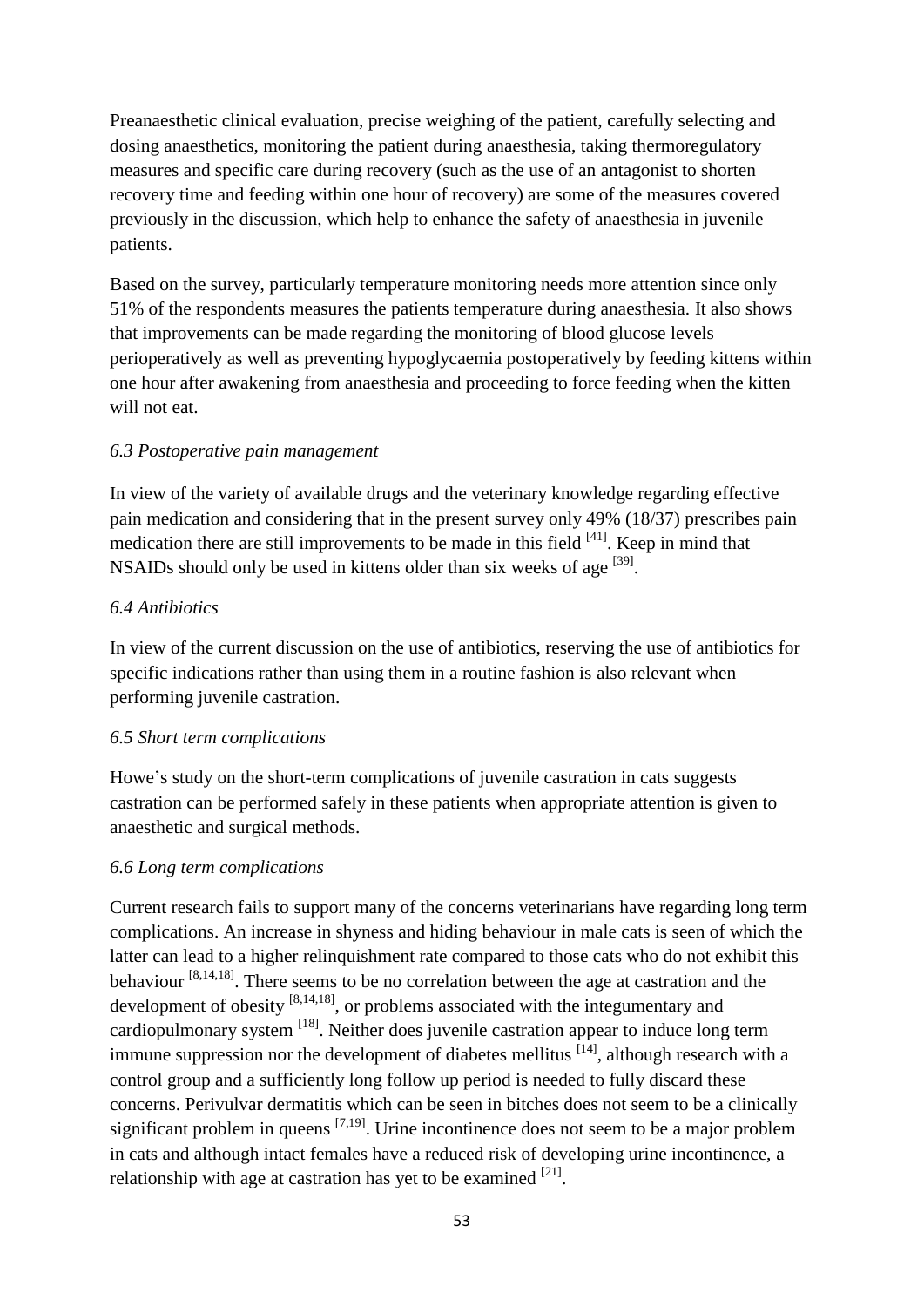There might be a relationship between early age castration and epiphysiolysis although several studies failed to proof an increase of skeletal problems in early age castrated cats. Further research with a large sample size, a control group and weight notations is needed to establish whether there is a relationship between early age castration and skeletal problems, the nature and severity of these and when possible to distinguish between obesity and early age castration in itself as risk factors for developing skeletal problems such as epiphysiolysis [6,8,14,18,47,49] .

The impact of early age castration on the development of FLUTD is not completely clarified since some research suggest a decrease in the occurrence of some types of FLUTD and others find no correlation between the occurrence of FLUTD and the age at neutering. More research with a large sample size, a full history, a combination of diagnostic methods and a longer follow-up period might give a better change of unambiguous results [14,18-21].

Juvenile castration is not performed by many veterinarians in the Netherlands nor is it an often performed procedure among those who do. Many veterinarians have ethical objections and still have concerns regarding short- and long-term complications. Furthermore, not many veterinarians view juvenile castration as the solution to the overpopulation of cats in the Netherlands. Research shows that short-term complications are similar to those in adult cats when appropriate care is taken and many possible long term complications are either rejected or remain unproven. Further studies both regarding an assessment of the cat overpopulation problem in the Netherlands as well as short- and long-term complications from juvenile castration are necessary. Communication between shelter personnel, researchers, veterinarians and the professional society for veterinary medicine can lead to a better insight and understanding among all parties and make way for long term solutions and cooperation.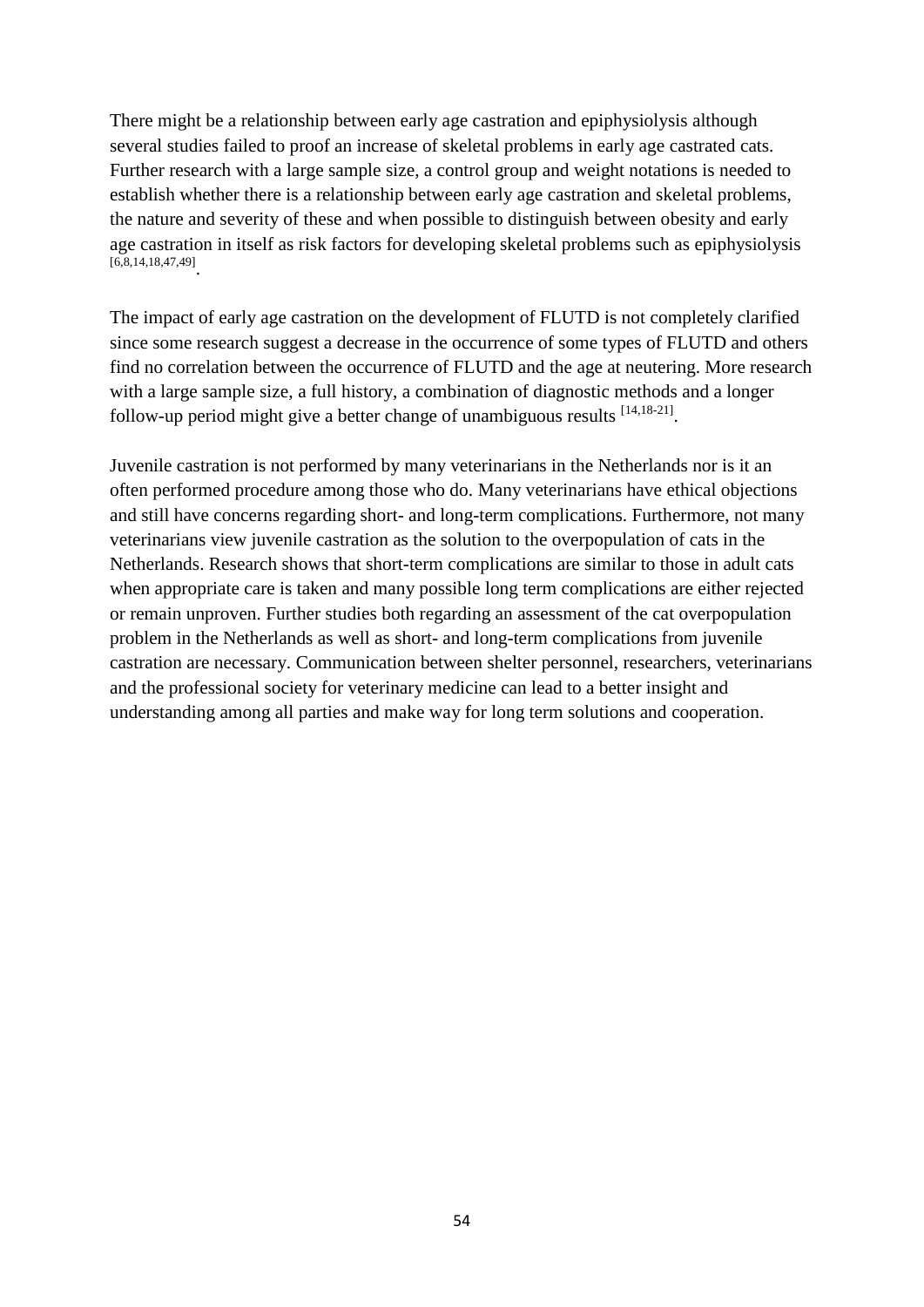# **7. Bibliography**

[1] Schwering C. Vroegcastratie bij kittens: hoe denkt veterinair Nederland hierover? In Praktijk 2012;05.

[2] Murray JK, Skillings E, Gruffydd-Jones TJ. Opinions of veterinarians about the age at which kittens should be neutered. Vet Rec 2008 Sep 27;163(13):381-385.

[3] Yates D, Yeates J, Roberts M. Optimum age for neutering cats. Vet Rec 2013 Jan 12;172(2):53-54.

[4] Spain CV, Scarlett JM, Cully SM. When to neuter dogs and cats: a survey of New York state veterinarians' practices and beliefs. J Am Anim Hosp Assoc 2002 Sep-Oct;38(5):482- 488.

[5] Howe LM. Short-term results and complications of prepubertal gonadectomy in cats and dogs. Journal of the American Veterinary Medical Association 1997;211(1):57-62.

[6] Kustritz MV. Early spay-neuter: clinical considerations. Clin Tech Small Anim Pract 2002 Aug;17(3):124-128.

[7] Kustritz MV. Determining the optimal age for gonadectomy of dogs and cats. J Am Vet Med Assoc 2007 Dec 1;231(11):1665-1675.

[8] Stubbs WP, Bloomberg MS, Scruggs SL, Shille VM, Lane, T.J. Effects of prepubertal gonadectomy on physical and behavioral development in cats. Journal of the American Veterinary Medical Association 1996;209(11):1864-1871.

[9] Stubbs WP, Bloomberg MS. Implications of early neutering in the dog and cat. Seminars in Veterinary Medicine and Surgery (Small Animal) 1995;10(1):8-12.

[10] Verenigingsbureau Dierenbescherming. Jaarverslag 2011. Available at: [http://www.dierenbescherming.nl/fileupload/DB\\_Jaarverslag\\_2011-compleet-](http://www.dierenbescherming.nl/fileupload/DB_Jaarverslag_2011-compleet-DEFINITIEF.PDF)[DEFINITIEF.PDF,](http://www.dierenbescherming.nl/fileupload/DB_Jaarverslag_2011-compleet-DEFINITIEF.PDF) 2013.

[11] Murray JK, Roberts MA, Whitmarsh A, Gruffydd-Jones TJ. Survey of the characteristics of cats owned by households in the UK and factors affecting their neutered status. Vet Rec 2009 Jan 31;164(5):137-141.

[12] Dinnage JD, Scarlett JM, Richards JR. Descriptive epidemiology of feline upper respiratory tract disease in an animal shelter. J Feline Med Surg 2009 Oct;11(10):816-825.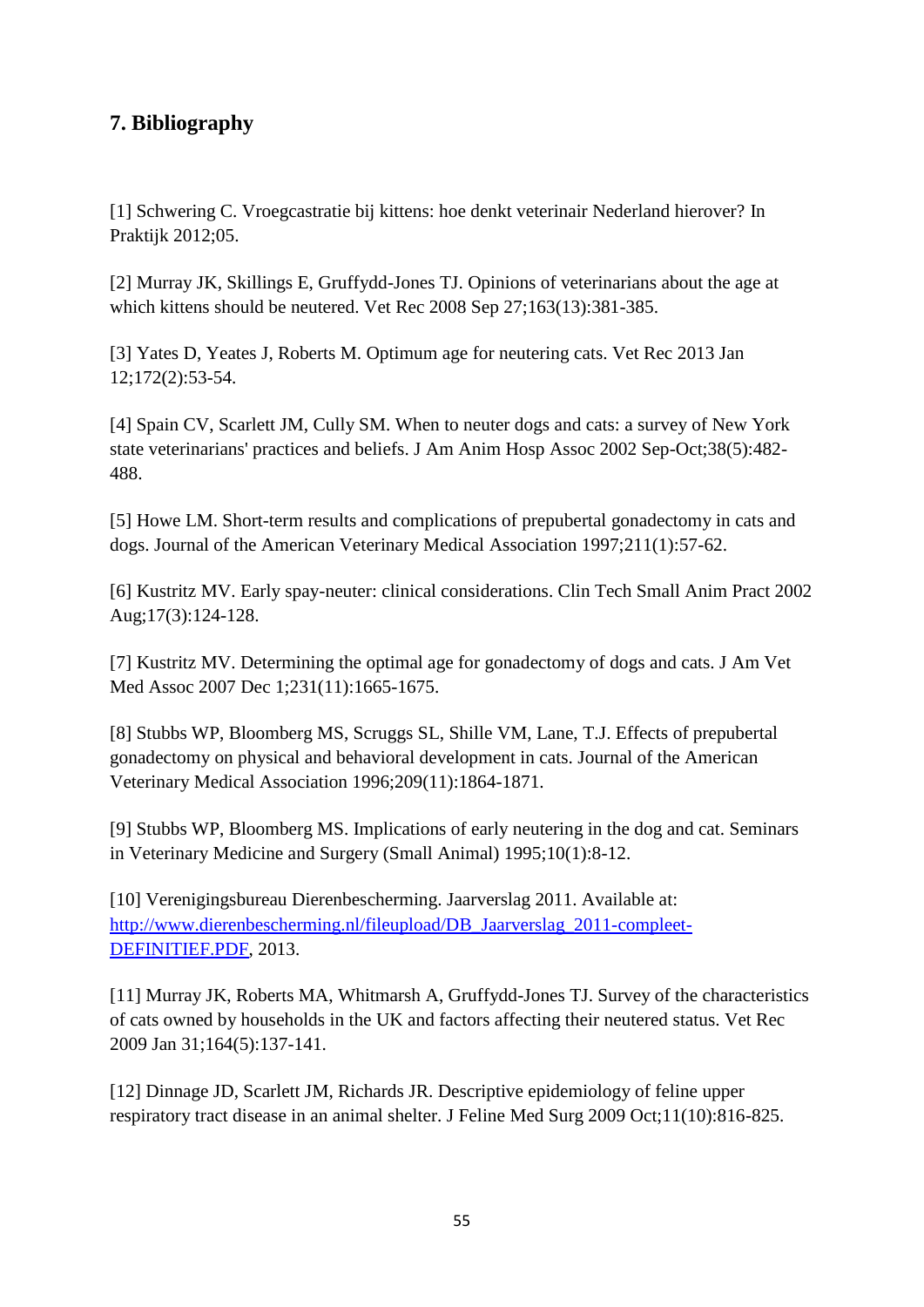[13] The American Society for the Prevention of Cruelty to Animals (ASPCA). Early spay neuter. Available at: [http://www.aspca.org/pet-care/spayneuter/early-spay-neuter.aspx,](http://www.aspca.org/pet-care/spayneuter/early-spay-neuter.aspx) 2013.

[14] Spain CV, Scarlett JM, Houpt KA. Long-term risks and benefits of early-age gonadectomy in cats. J Am Vet Med Assoc 2004 Feb 1;224(3):372-379.

[15] Senger PL. Puberty. Pathways to pregnancy and parturition. Second ed.; 2005. p. 130.

[16] Griffin B. Prolific Cats: The Estrous Cycle. Compendium on Continuing Education for the Practicing Veterinarian 2001;23(12):1049-1056.

[17] Kahler S. Spaying/neutering comes of age. J Am Vet Med Assoc 1993 Sep 1;203(5):591- 593.

[18] Howe LM, Slater MR, Boothe HW, Hobson HP, Fossum TW, Spann AC, et al. Longterm outcome of gonadectomy performed at an early age or traditional age in cats. J Am Vet Med Assoc 2000 Dec 1;217(11):1661-1665.

[19] Joyce A, Yates D. Help stop teenage pregnancy! Early-age neutering in cats. J Feline Med Surg 2011 Jan;13(1):3-10.

[20] Root MV, Johnston SD, Johnston GR, Olson PN. The effect of prepuberal and postpuberal gonadectomy on penile extrusion and urethral diameter in the domestic cat. Veterinary Radiology & Ultrasound, No 5 1996;Vol. 37:363--366.

[21] Lekcharoensuk C, Osborne CA, Lulich JP. Epidemiologic study of risk factors for lower urinary tract diseases in cats. J Am Vet Med Assoc 2001 May 1;218(9):1429-1435.

[22] Meyer RE. Anesthesia of Pediatric Small Animal Patients. Recent Advances in Veterinary Anesthesia and Analgesia: Companion Animals 2007:1-7.

[23] Peeters EHKA, Porters N, Bols PEJ, Nelissen M, Moons CPH, De Rooster H, et al. Anesthesia in kittens a review of the literature with stress on the possibilities in Belgium. Vlaams Diergeneeskd Tijdschr 2012;81(3):129-137.

[24] Faggella AM, Aronsohn MG. Anesthetic techniques for neutering 6- to 14-week-old kittens. J Am Vet Med Assoc 1993 Jan 1;202(1):56-62.

[25] A novel anaesthetic protocol for the neutering of kittens 6-16 weeks of age. BSAVA Congress 2010; 2010.

[26] Farnworth MJ, Adams NJ, Seksel K, Waran NK, Beausoleil NJ, Stafford KJ. Veterinary attitudes towards pre-pubertal gonadectomy of cats: a comparison of samples from New Zealand, Australia and the United Kingdom. N Z Vet J 2013 Jul;61(4):226-233.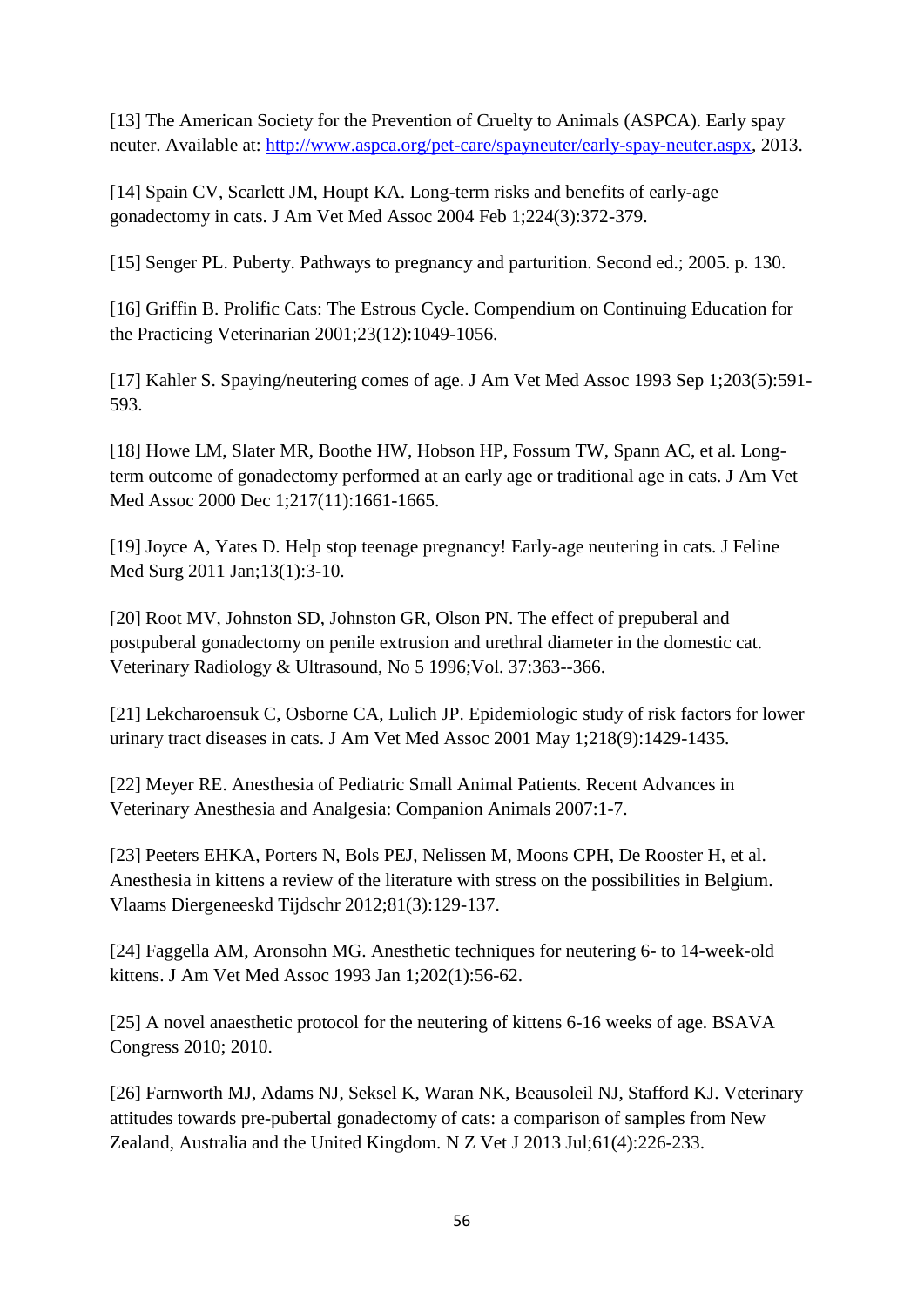[27] KNMvD. Standpunt KNMvD over de neutralisatie van pups en kittens op zeer jonge leeftijd. Available at: [http://www.knmvd.nl/cms/showpage.aspx?id=320,](http://www.knmvd.nl/cms/showpage.aspx?id=320) 2013.

[28] Dierenbescherming. Standpunt Juveniel castreren Dierenbescherming. 2009;2013.

[29] Schaefers-Okkens AC, Overgaauw PAM. Neutralisatie van pups en kittens op zeer jonge leeftijd. Tijdschrift voor Diergeneeskunde 2007;132(20):801-802.

[30] Howe LM. Short-term results and complications of prepubertal gonadectomy in cats and dogs. J Am Vet Med Assoc 1997 Jul 1;211(1):57-62.

[31] Olson PN, Root Kustritz MV, Johnston SD. Early-age neutering of dogs and cats in the United States (a review). Journal of Reproduction and Fertility Supplement 2001;57:223-232.

[32] Sideri AI, Galatos AD, Kazakos GM, Gouletsou PG. Gastro-oesophageal reflux during anaesthesia in the kitten: comparison between use of a laryngeal mask airway or an endotracheal tube. Vet Anaesth Analg 2009 Nov;36(6):547-554.

[33] Brodbelt DC, Pfeiffer DU, Young LE, Wood JL. Risk factors for anaesthetic-related death in cats: results from the confidential enquiry into perioperative small animal fatalities (CEPSAF). Br J Anaesth 2007 Nov;99(5):617-623.

[34] Holden D. Paediatric patients. In: Seymour C DT, editor. BSAVA manual of canine and feline anaesthesia and analgesia. Second ed.; 2007. p. 296-302.

[35] Stubbs WP, Bloomberg MS. Implications of early neutering in the dog and cat. Semin Vet Med Surg (Small Anim) 1995 Feb;10(1):8-12.

[36] Seymour C DT. BSAVA manual of canine and feline anaesthesia and analgesia. Second ed.; 2007.

[37] O'Hagan BJ, Pasloske K, McKinnon C, Perkins NR, Whittem T. Clinical evaluation of alfaxalone as an anaesthetic induction agent in cats less than 12 weeks of age. Aust Vet J 2012 Oct;90(10):395-401.

[38] Anaesthesia and analgesia for kittens and puppies. Voorjaarsdagen 2007; 2007.

[39] College ter Beoordeling van Geneesmiddelen (CBG). CBG-MEB Diergeneesmiddeleninformatiebank. Available at: http://www.cbgmeb.nl/CBG/nl/diergeneesmiddelen/diergeneesmiddeleninformatiebank, 2013.

[40] Looney AL, Bohling MW, Bushby PA, Howe LM, Griffin B, Levy JK, et al. The Association of Shelter Veterinarians veterinary medical care guidelines for spay-neuter programs. J Am Vet Med Assoc 2008 Jul 1;233(1):74-86.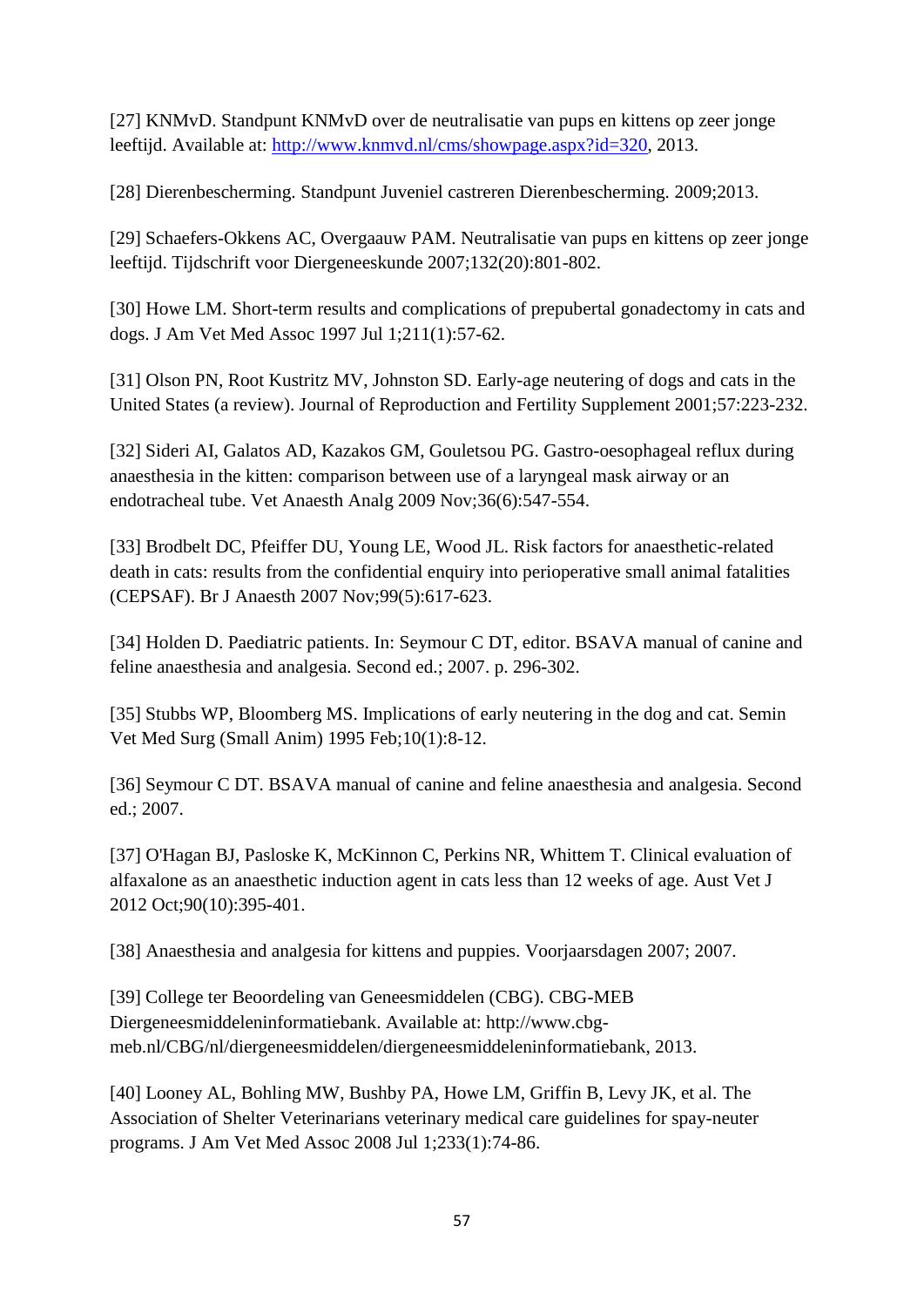[41] Hellebrekers LJ. Anesthesiologische praktijkvoering anno 2000 Hoe verder in 2001? Tijdschrift voor Diergeneeskunde 2001;126(13):462-465.

[42] German AJ. The growing problem of obesity in dogs and cats. J Nutr 2006 Jul;136(7 Suppl):1940S-1946S.

[43] Butera PC. Estradiol and the control of food intake. Physiol Behav 2010 Feb 9;99(2):175-180.

[44] Fettman MJ, Stanton CA, Banks LL, Hamar DW, Johnson DE, Hegstad RL, et al. Effects of neutering on bodyweight, metabolic rate and glucose tolerance of domestic cats. Res Vet Sci 1997 Mar-Apr;62(2):131-136.

[45] Belsito KR, Vester BM, Keel T, Graves TK, Swanson KS. Impact of ovariohysterectomy and food intake on body composition, physical activity, and adipose gene expression in cats. J Anim Sci 2009 Feb;87(2):594-602.

[46] Root MV, Johnston SD, Olson PN. The effect of prepuberal and postpuberal gonadectomy on radial physeal closure in male and female domestic cats. Vet Radiol Ultrasound 1997 Jan-Feb;38(1):42-47.

[47] Epifysiolyse bij de kat, een fractuur? FelCan Kattendag. 8 maart 2008; 2008.

[48] Craig LE. Physeal dysplasia with slipped capital femoral epiphysis in 13 cats. Vet Pathol 2001 Jan;38(1):92-97.

[49] McNicholas WT,Jr, Wilkens BE, Blevins WE, Snyder PW, McCabe GP, Applewhite AA, et al. Spontaneous femoral capital physeal fractures in adult cats: 26 cases (1996-2001). J Am Vet Med Assoc 2002 Dec 15;221(12):1731-1736.

[50] Herron MA. The effect of prepubertal castration on the penile urethra of the cat. J Am Vet Med Assoc 1972 Jan 15;160(2):208-211.

[51] Bruyette D. Diabetes mellitus. 2013; Available at: [http://www.merckmanuals.com/vet/endocrine\\_system/the\\_pancreas/diabetes\\_mellitus.html,](http://www.merckmanuals.com/vet/endocrine_system/the_pancreas/diabetes_mellitus.html) 2013.

[52] Reese MJ, Patterson EV, Tucker SJ, Dubovi EJ, Davis RD, Crawford PC, et al. Effects of anesthesia and surgery on serologic responses to vaccination in kittens. J Am Vet Med Assoc 2008 Jul 1;233(1):116-121.

[53] Dhabhar FS, Viswanathan K. Short-term stress experienced at time of immunization induces a long-lasting increase in immunologic memory. Am J Physiol Regul Integr Comp Physiol 2005 Sep;289(3):R738-44.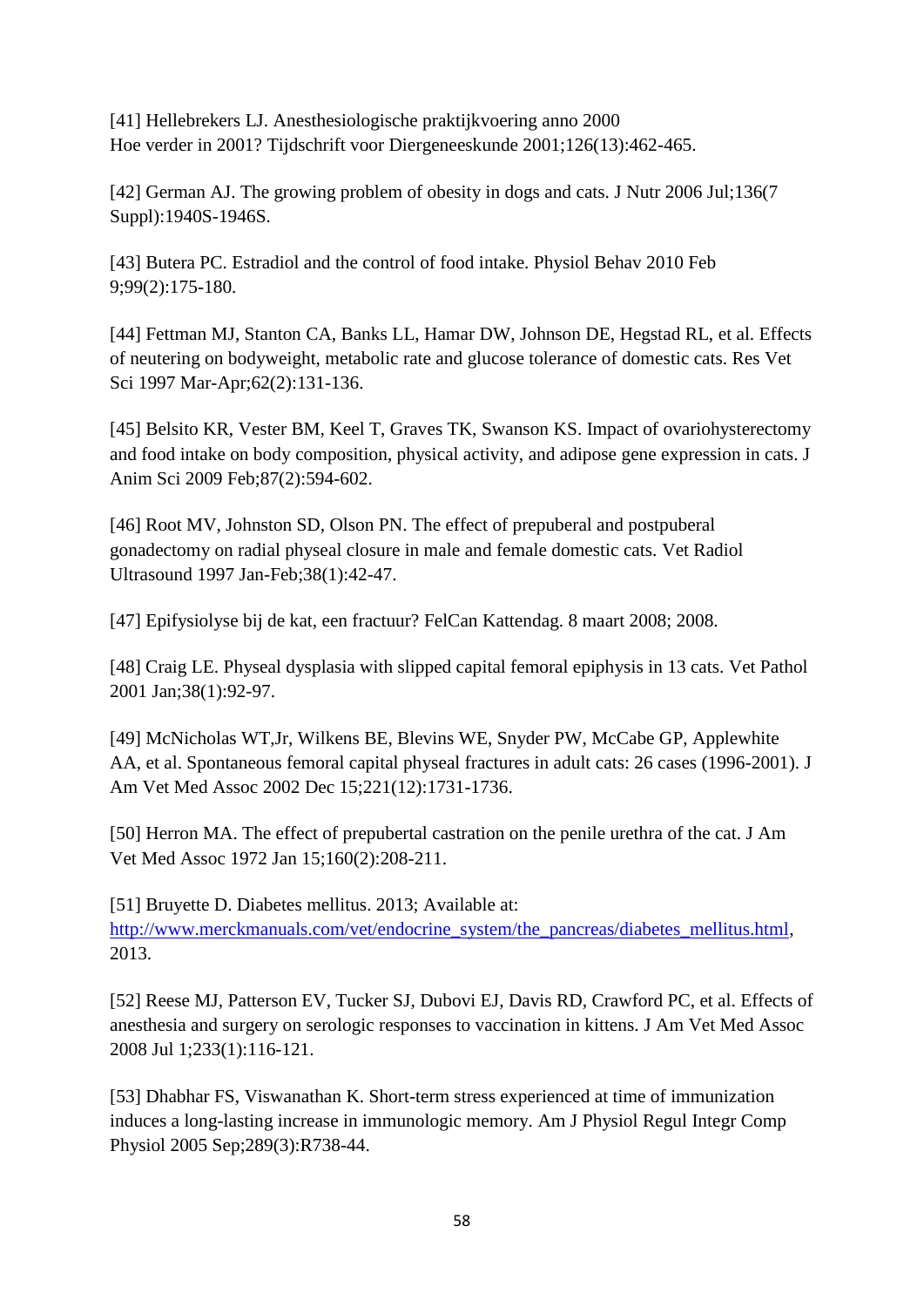# **8. Appendices**

*8.1 Performing juvenile castration: examining the existence of a relationship with several other factors*

23% (53/231) applies castration in cats under the age of 4 months whereas 77% (178/231) does not. Only 5.7% (3/53) of the 53 veterinarians that perform juvenile castration are in paid service of an animal shelter, all others are in paid service of a veterinary practice.

The following factors will be examined for a possible relationship with the likeliness to operate on cats <4 months of age.

N.B. "Likeliness" : respondents indicated to perform juvenile castration.

- A. Gender.
- B. Curriculum in which the veterinarian started.
- C. Employment either by a veterinary clinic or an animal shelter.
- D. Facilities that group house cats as clientele.
- E. Receiving the question to castrate cats <4 months of age from animal shelters.
- F. Breeders as clientele.
- G. Number of breeders as clientele.
- H. Receiving the question to castrate cats <4 months of age from breeders.
- I. Opinion on the existence of a surplus of cats in the Netherlands.
- J. Opinion on the duty of a veterinarian in trying to solve the problem of the surplus of cats in the Netherlands.
- K. Opinion on the question whether juvenile castration will have to be applied more frequently in the future to tackle the surplus of cats.

To establish the relationships between the above factors and the likeliness to perform surgery on cats <4 months of age hypotheses have been conducted. Because this involves binary variables these hypotheses are tested (*p*<0.05) by means of the Chi-square test using a *Texas Instruments TI-83 Plus Graphing Calculator*.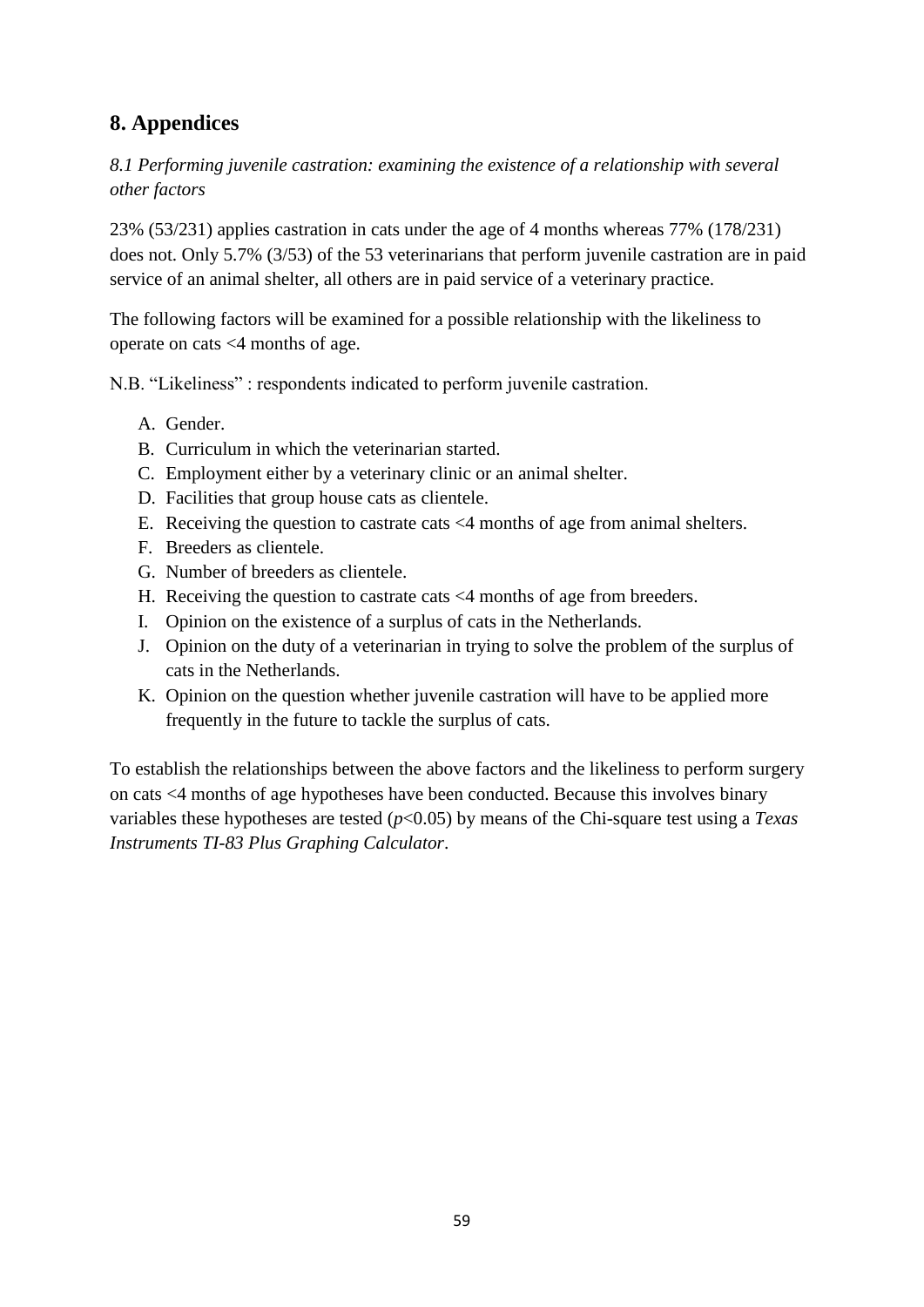# Hypothesis A: Gender

 $H_0$ : There is no difference in the likeliness to castrate cats  $\leq 4$  months of age between genders.  $H_1$ : There is a difference in the likeliness to castrate cats <4 months of age between genders.

|                        |                       | Women         | Men         |
|------------------------|-----------------------|---------------|-------------|
| Respondents performing |                       |               |             |
| juvenile castration    |                       |               |             |
|                        | Percentage and number | 24% (33/138)  | 19% (18/93) |
|                        | 95% confidence        | ±7.1%         | $\pm 8.0\%$ |
|                        | interval              | 17%-31%       | 11%-27%     |
| Respondents not        |                       |               |             |
| performing juvenile    |                       |               |             |
| castration             |                       |               |             |
|                        | Percentage and number | 76% (105/138) | 81% (75/93) |
|                        | 95% confidence        | ±7.1%         | $\pm 8.0\%$ |
|                        | interval              | 69%-83%       | 73%-89%     |

*Table 38: Data on respondents that do/do not perform juvenile castration: gender. Percentage, number and 95% confidence interval.*

The data were imported in a 2 X 2 contingency table and the Chi-squared test was performed with the following results:

 $X^2 = 0.6710$  $P = 0.4127$  $Df=1$ 

The H<sub>0</sub> hypothesis is not rejected because  $p > 0.05$ . There is no significant difference in the likeliness to castrate cats <4 months of age between women and men.

#### Hypothesis B: Curriculum

Veterinarians from earlier curricula may have been taught less on the subject of juvenile castration however they may feel freer to do so because of the amount of experience they have gained during the years. Veterinarians from recent curricula may have been taught more on the subject of juvenile castration however they may feel some reluctance doing so because of a lack of experience.

 $H<sub>0</sub>$ : There is no difference in the likeliness to castrate cats  $\leq 4$  months of age between veterinarians who started in different curricula.

 $H_1$ : There is a difference in the likeliness to castrate cats <4 months of age between veterinarians who started in different curricula.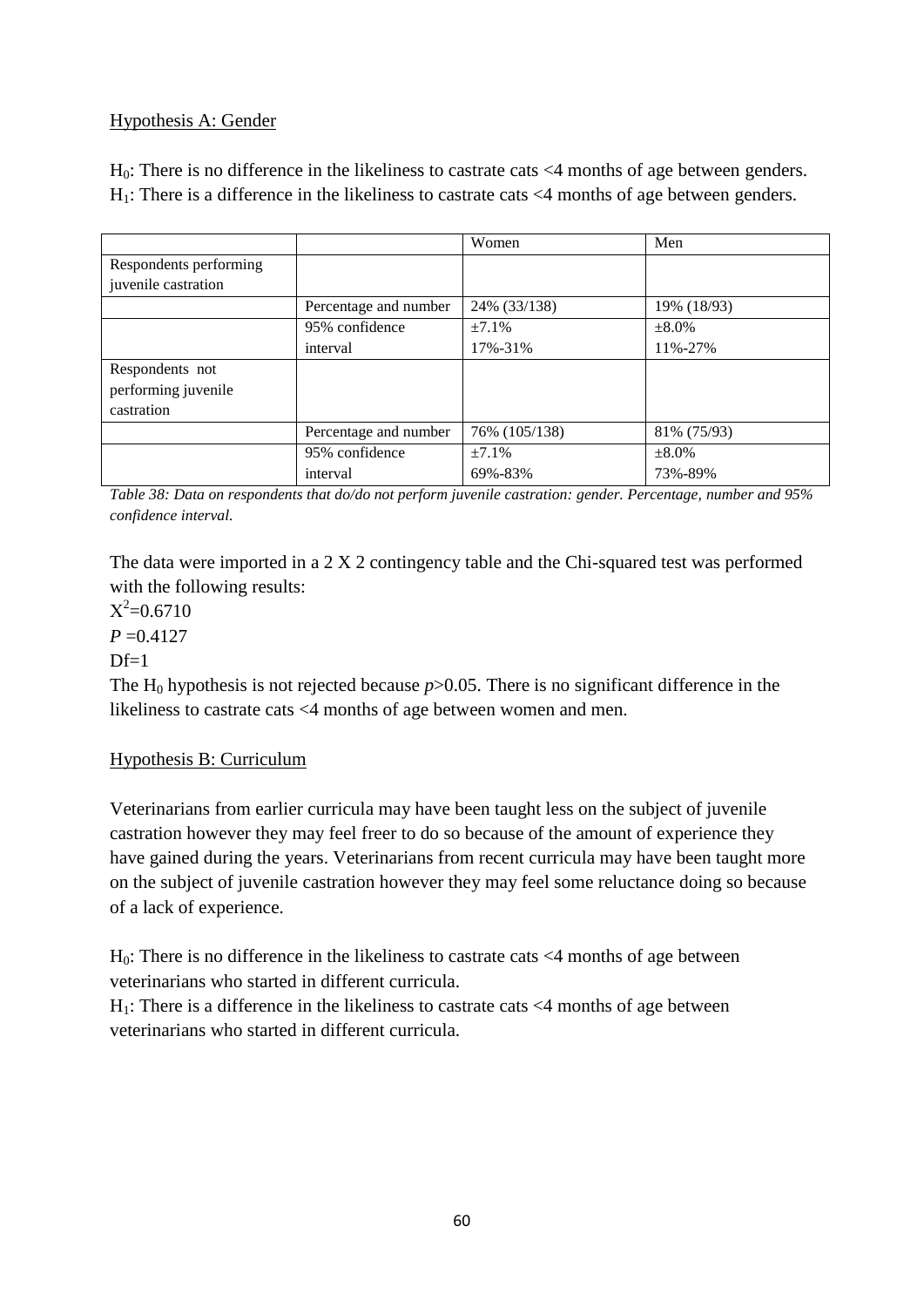|             |            | $\leq$ 1969    | 1982     | 1995    | 2001           | 2007     | $2001 + 2007$ |
|-------------|------------|----------------|----------|---------|----------------|----------|---------------|
| Respondents |            |                |          |         |                |          |               |
| performing  |            |                |          |         |                |          |               |
| juvenile    |            |                |          |         |                |          |               |
| castration  |            |                |          |         |                |          |               |
|             | Percentage | 15%            | 20%      | 30%     | 19% (5/27)     | 50%      | 23% (7/31)    |
|             | and number | (10/66)        | (22/112) | (14/47) |                | (2/4)    |               |
|             | 95%        | $± 8.7\%$      | ± 7.4%   | ± 13%   | ±15%           | $±$ 49%  | ± 15%         |
|             | confidence | $6.3\% - 24\%$ | 13%-27%  | 17%-43% | $4.0\% - 34\%$ | 1.0%-99% | 8.0%-38%      |
|             | interval   |                |          |         |                |          |               |
| Respondents |            |                |          |         |                |          |               |
| not         |            |                |          |         |                |          |               |
| performing  |            |                |          |         |                |          |               |
| juvenile    |            |                |          |         |                |          |               |
| castration  |            |                |          |         |                |          |               |
|             | Percentage | 85%            | 80%      | 70%     | 81%            | 50%      | 77%           |
|             | and number | (56/66)        | (90/112) | (33/47) | (22/27)        | (2/4)    | (24/31)       |
|             | 95%        | ± 8.7%         | ± 7.4%   | ± 13%   | ±15%           | ± 49%    | ± 15%         |
|             | confidence | 76%-94%        | 73%-87%  | 57%-83% | 66%-96%        | 1.0%-99% | 62%-92%       |
|             | interval   |                |          |         |                |          |               |

*Table 39: Data on respondents that do or do not perform juvenile castration: curriculum. Percentage, number and 95% confidence interval.*

All 95% confidence intervals are relatively wide, however the 95% confidence interval of the 2007 curriculum is extremely wide due to the small sample size. The small size of the sample of the curriculum 2007 is to be expected since the survey was carried out in the first half of 2013 when only a minority of the students of the 2007 curriculum will have been able to graduate. The assumption is made that the curricula of 2001 and 2007 do not differ greatly in the teaching subject of castration on a very young age. To give the data of the 2007 group more statistical validity, the groups of 2001 and 2007 are made into one group. The 95% confidence interval of this combined group is slightly larger than that of the 2001 group however it is much smaller than that of the 2007 group.

The data were imported in a R X C contingency table and the Chi-squared test was performed with the following results:

 $X^2 = 3.74$ 

 $P = 0.290$ 

 $Df= 3$ 

The H<sub>0</sub> hypothesis is not rejected because  $p > 0.05$ . There is no significant difference in the likeliness to castrate cats <4 months of age between veterinarians who started in different curricula.

#### Hypothesis C: Employment

Veterinarians who work in paid service of an animal shelter might be more ready to perform juvenile castration because they see first-hand the problems regarding the surplus of cats in the Netherlands.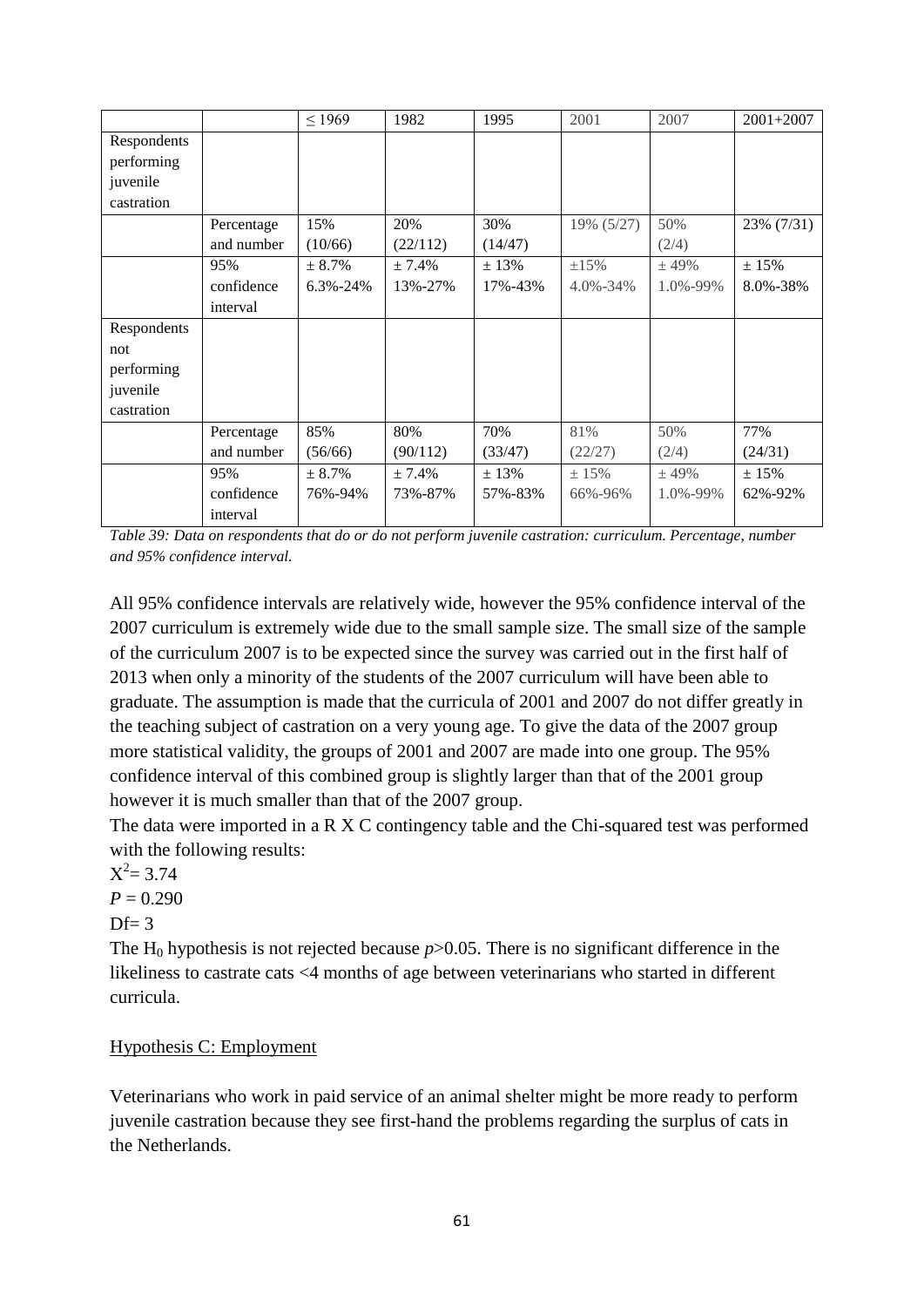$H<sub>0</sub>$ : There is no difference in the likeliness to castrate cats  $\leq$ 4 months of age between veterinarians who are in paid service of a veterinary clinic and those who in paid service of an animal shelter.

 $H_1$ : There is a difference in the likeliness to castrate cats  $\leq 4$  months of age between veterinarians who are in paid service of a veterinary clinic and those who in paid service of an animal shelter.

|                     |                | Veterinarians     | Veterinarians  |
|---------------------|----------------|-------------------|----------------|
|                     |                | working for a     | working for an |
|                     |                | veterinary clinic | animal shelter |
| Respondents         |                |                   |                |
| performing juvenile |                |                   |                |
| castration          |                |                   |                |
|                     | Percentage and | 22% (51/229)      | $100\%$ (3/3)  |
|                     | number         |                   |                |
|                     | 95% confidence | ± 5.4%            |                |
|                     | interval       | 17%-27%           |                |
| Respondents not     |                |                   |                |
| performing juvenile |                |                   |                |
| castration          |                |                   |                |
|                     | Percentage and | 78% (178/229)     | $0.0\%$ (0/3)  |
|                     | number         |                   |                |
|                     | 95% confidence | ± 5.4%            |                |
|                     | interval       | 73%-83%           |                |

*Table 40: Data on respondents that do or do not perform juvenile castration: employment. Percentage, number and 95% confidence interval.*

The data were imported in a 2 X 2 contingency table and the Chi-squared test was performed with the following results:

 $X^2 = 10.0$ 

 $P = 0.002$ 

 $Df=1$ 

The H<sub>0</sub> hypothesis is rejected because  $p<0.05$ . Veterinarians in paid service of an animal shelter are significantly more likely to castrate cats <4 months of age than veterinarians in paid service of a veterinary clinic. Due to the very low frequency in the group "veterinarians working for an animal shelter" and wide 95% confidence intervals in general this result should be seen rather as an indication than a factual representation of the true population.

Hypothesis D: Facilities that group house cats as clientele.

 $H_0$ . There is no difference in the likeliness to castrate cats  $\leq 4$  months of age between veterinarians who have/do not have facilities that group house cats as clientele.  $H_1$ . There is a difference in the likeliness to castrate cats  $\leq 4$  months of age between veterinarians who have/do not have facilities that group house cats as clientele.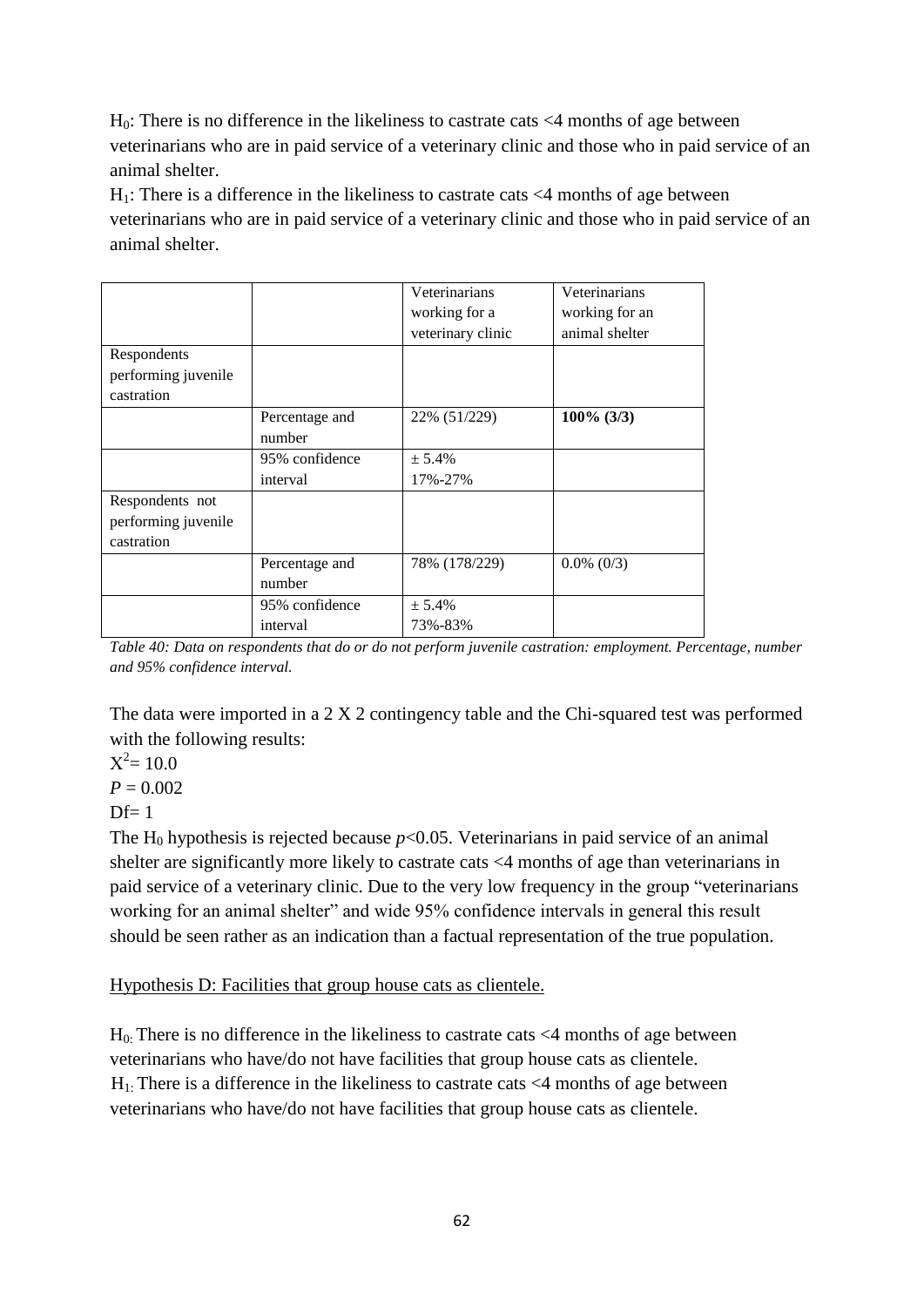|                     |                | Facilities that group | No facilities that  |
|---------------------|----------------|-----------------------|---------------------|
|                     |                | house cats in client  | group house cats in |
|                     |                | base                  | client base         |
| Respondents         |                |                       |                     |
| performing juvenile |                |                       |                     |
| castration          |                |                       |                     |
|                     | Percentage and | 34\% (19/56)          | 19% (34/175)        |
|                     | number         |                       |                     |
|                     | 95% confidence | $\pm 12\%$            | $± 5.9\%$           |
|                     | interval       | 22%-46%               | 13%-25%             |
|                     |                |                       |                     |
| Respondents not     |                |                       |                     |
| performing juvenile |                |                       |                     |
| castration          |                |                       |                     |
|                     | Percentage and | 66% (37/56)           | 81% (141/175)       |
|                     | number         |                       |                     |
|                     | 95% confidence | $± 12\%$              | ± 5.6%              |
|                     | interval       | 54%-78%               | 75%-87%             |

*Table 41: Data on respondents that do or do not perform juvenile castration: Facilities that group house cats as clientele. Percentage, number and 95% confidence interval.*

 $X^2 = 5.05$ 

 $P = 0.025$ 

 $Df=1$ 

The H<sub>0</sub> hypothesis is rejected because  $p<0.05$ . Veterinarians with facilities that group house cats as clientele (animal shelters, traders etcetera) are significantly more likely to castrate cats <4 months of age than veterinarians who do not have facilities that group house cats as clientele

#### Hypothesis E: Receiving the question to castrate cats <4 months of age from animal shelters

 $H<sub>0</sub>$ : There is no difference in the likeliness to castrate cats <4 months of age between veterinarians who have and have not received the question to castrate cats <4 months of age from animal shelters.

 $H_{1}$ : There is a difference in the likeliness to castrate cats <4 months of age between veterinarians who have and have not received the question to castrate cats <4 months of age from animal shelters.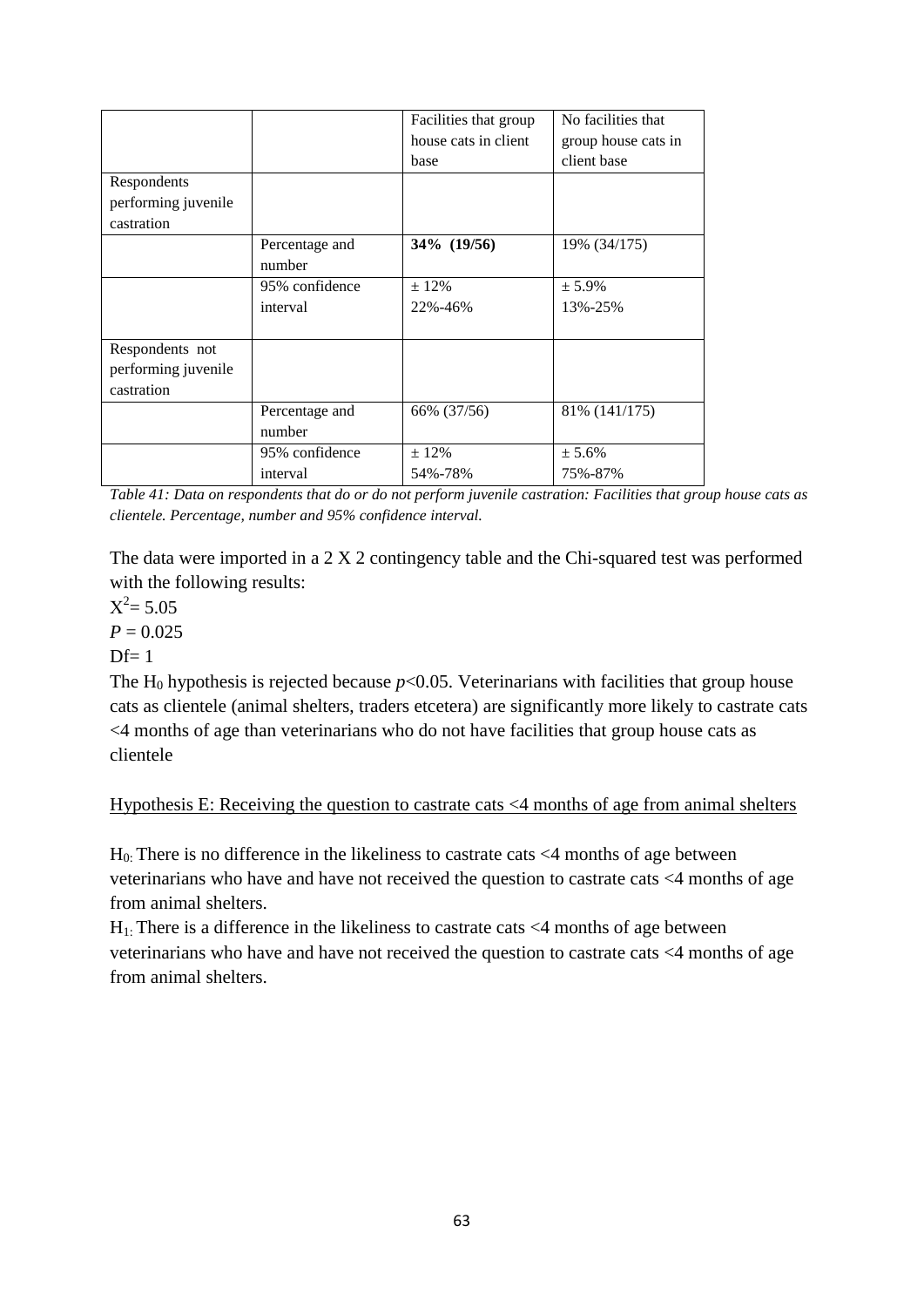|                     |                | Received question    | Not received         |
|---------------------|----------------|----------------------|----------------------|
|                     |                | from animal shelters | question from animal |
|                     |                |                      | shelters             |
| Respondents         |                |                      |                      |
| performing juvenile |                |                      |                      |
| castration          |                |                      |                      |
|                     | Percentage and | 79% (19/24)          | 28% (20/72)          |
|                     | number         |                      |                      |
|                     | 95% confidence | ±16%                 | $\pm 10\%$           |
|                     | interval       | 63%-95%              | 18%-38%              |
| Respondents not     |                |                      |                      |
| performing juvenile |                |                      |                      |
| castration          |                |                      |                      |
|                     | Percentage and | 21% (5/24)           | 72% (52/72)          |
|                     | number         |                      |                      |
|                     | 95% confidence | ±16%                 | $±10\%$              |
|                     | interval       | 5.0%-37%             | 62%-82%              |
|                     |                |                      |                      |

*Table 42: Data on respondents that do or do not perform juvenile castration: receiving the question to castrate cats <4 months of age from animal shelters Percentage, number and 95% confidence interval.*

 $X^2 = 19.7$  $P = 0.000$ 

 $Df=1$ 

The H<sub>0</sub> hypothesis is rejected because  $p<0.05$ . Veterinarians who have received the question to castrate cats <4 months of age from animal shelters are significantly more likely to castrate cats <4 months of age than veterinarians who did not receive this question from animal shelters.

# Hypothesis F: Breeders as clientele.

 $H_0$ . There is no difference in the likeliness to castrate cats  $\leq 4$  months of age between veterinarians who do and do not have breeders as clientele.

 $H_1$ : There is a difference in the likeliness to castrate cats  $\leq 4$  months of age between veterinarians who do and do not have breeders as clientele.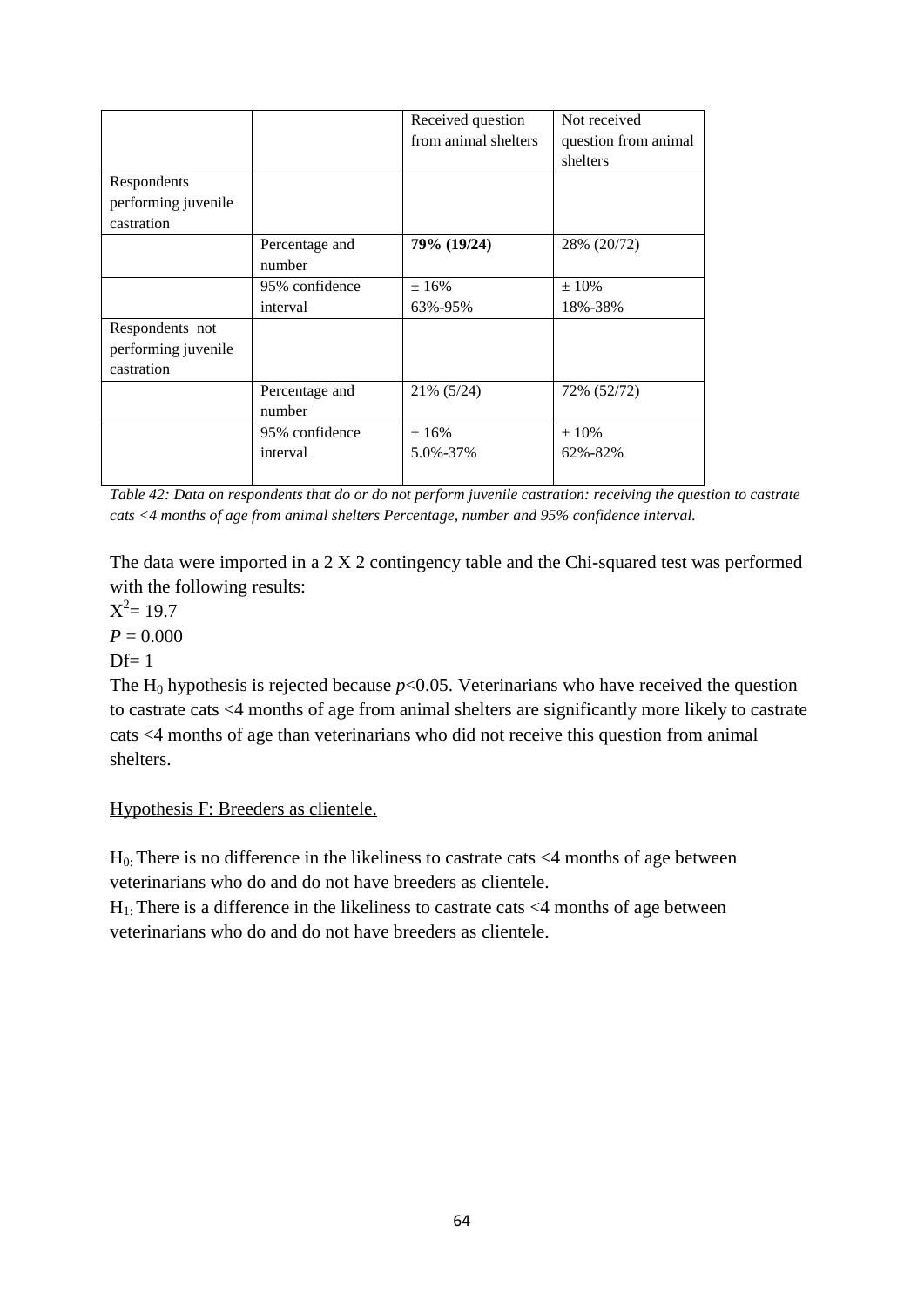|                     |                | Breeders in client | No breeders in client |
|---------------------|----------------|--------------------|-----------------------|
|                     |                | base               | base                  |
| Respondents         |                |                    |                       |
| performing juvenile |                |                    |                       |
| castration          |                |                    |                       |
|                     | Percentage and | 51% (24/47)        | 29% (15/52)           |
|                     | number         |                    |                       |
|                     | 95% confidence | ± 14%              | $± 12\%$              |
|                     | interval       | 37%-65%            | 17%-41%               |
| Respondents not     |                |                    |                       |
| performing juvenile |                |                    |                       |
| castration          |                |                    |                       |
|                     | Percentage and | 49% (23/47)        | 71% (37/52)           |
|                     | number         |                    |                       |
|                     | 95% confidence | ±14%               | $± 12\%$              |
|                     | interval       | 35%-63%            | 59%-83%               |
|                     |                |                    |                       |

*Table 43: Data on respondents that do or do not perform juvenile castration: breeders as clientele. Percentage, number and 95% confidence interval.*

 $X^2 = 4.16$ 

 $P = 0.041$ 

 $Df=1$ 

The H<sub>0</sub> hypothesis is rejected because  $p<0.05$ . Veterinarians which have breeders as clientele are significantly more likely to castrate cats <4 months of age than veterinarians who do not have breeders as clientele.

Hypothesis G: Number of breeders as clientele.

 $H<sub>0</sub>$ : There is no difference in the likeliness to castrate cats <4 months of age between veterinarians with varying numbers of breeders as their clientele.

 $H_1$ : There is a difference in the likeliness to castrate cats  $\leq 4$  months of age between veterinarians with varying numbers of breeders as their clientele.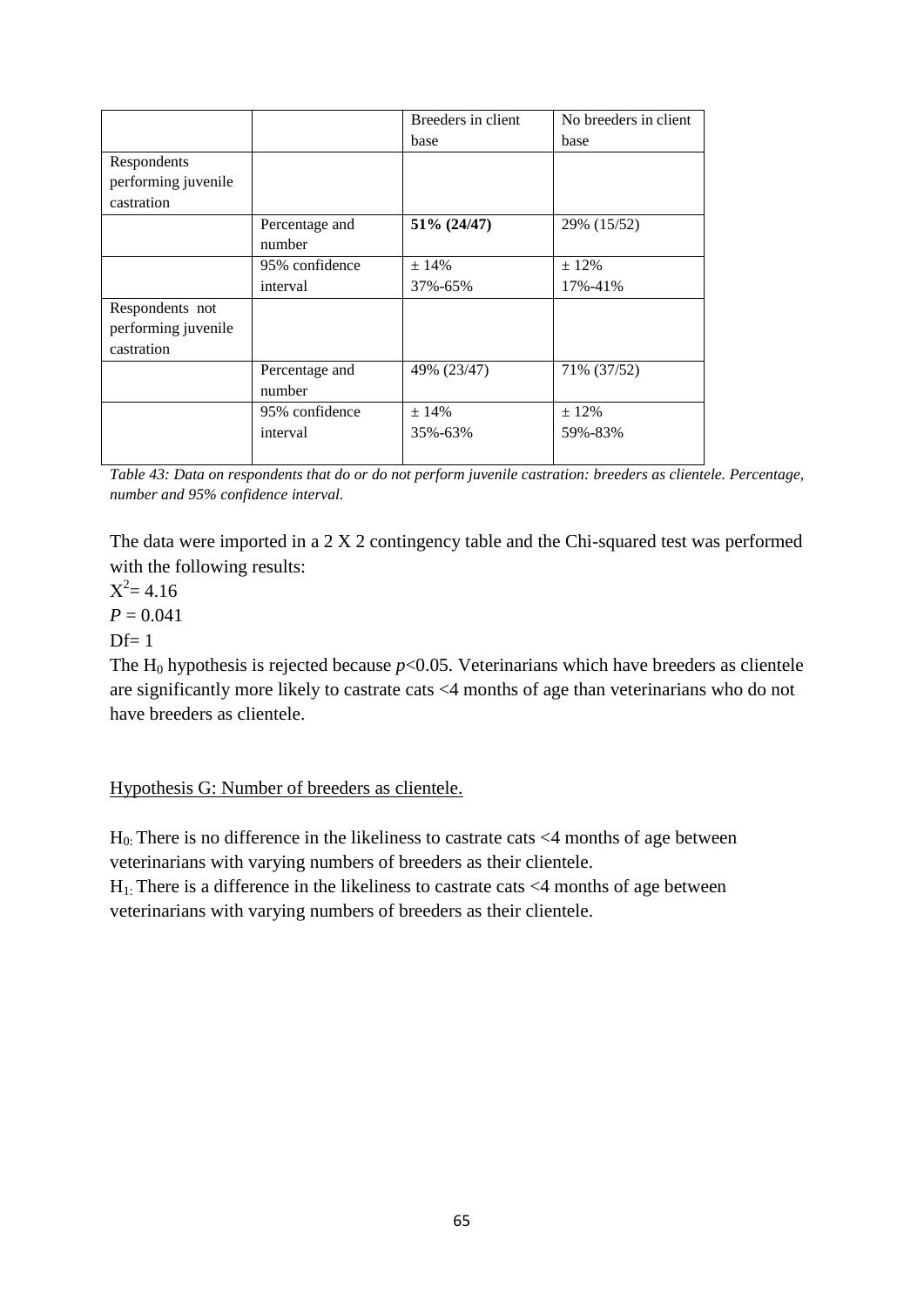|             |            | 0-10 breeders  | 10-30 breeders | 30-60 breeders | >60 breeders    | $>$ 30 breeders |
|-------------|------------|----------------|----------------|----------------|-----------------|-----------------|
|             |            | in client base | in client base | in client base | in client base  | in client base  |
| Respondents |            |                |                |                |                 |                 |
| performing  |            |                |                |                |                 |                 |
| juvenile    |            |                |                |                |                 |                 |
| castration  |            |                |                |                |                 |                 |
|             | Percentage | 19% (23/123)   | $\theta$       | 33% (2/6)      | $100\%$ $(1/1)$ | 33% (3/9)       |
|             | and number |                |                |                |                 |                 |
|             | 95%        | ± 6.9%         |                | ± 38%          |                 | ± 31%           |
|             | confidence | 12%-26%        |                | $0\% - 71\%$   |                 | 2.0%-64%        |
|             | interval   |                |                |                |                 |                 |
| Respondents |            |                |                |                |                 |                 |
| not         |            |                |                |                |                 |                 |
| performing  |            |                |                |                |                 |                 |
| juvenile    |            |                |                |                |                 |                 |
| castration  |            |                |                |                |                 |                 |
|             | Percentage | 81% (100/123)  | $\overline{0}$ | $67\%$ $(4/6)$ | $\overline{0}$  | 67% (6/9)       |
|             | and number |                |                |                |                 |                 |
|             | 95%        | ± 6.9%         |                | $\pm 38\%$     |                 | $\pm 31\%$      |
|             | confidence | 74%-88%        |                | 29%-100%       |                 | 36%-98%         |
|             | interval   |                |                |                |                 |                 |

*Table 44: Data on respondents that do or do not perform juvenile castration: the number of breeders in the veterinarians client base. Percentage, number and 95% confidence interval.*

The data were imported in a 2 x 2 contingency table where the group of 10-30 breeders was left out because its frequency is zero. Groups 30-60 and  $>60$  were combined in group " $>30$ breeders" due to the low number of frequencies in both groups which can be observed in table 44. The Chi-squared test was performed with the following results:

 $X^2 = 0.193$ 

 $P = 0.660$ 

 $Df=1$ 

The H<sub>0</sub> hypothesis is not rejected because  $p > 0.05$ . There is no significant difference in the likeliness to castrate cats <4 months of age between veterinarians with varying numbers of breeders as clientele.

Hypothesis H: Receiving the question to castrate cats <4 months of age from breeders

 $H<sub>0</sub>$ : There is no difference in the likeliness to castrate cats  $\langle 4 \rangle$  months of age between veterinarians who have and have not received the question to castrate cats <4 months of age from breeders.

 $H_1$ : There is a difference in the likeliness to castrate cats  $\leq 4$  months of age between veterinarians who have and have not received the question to castrate cats <4 months of age from breeders.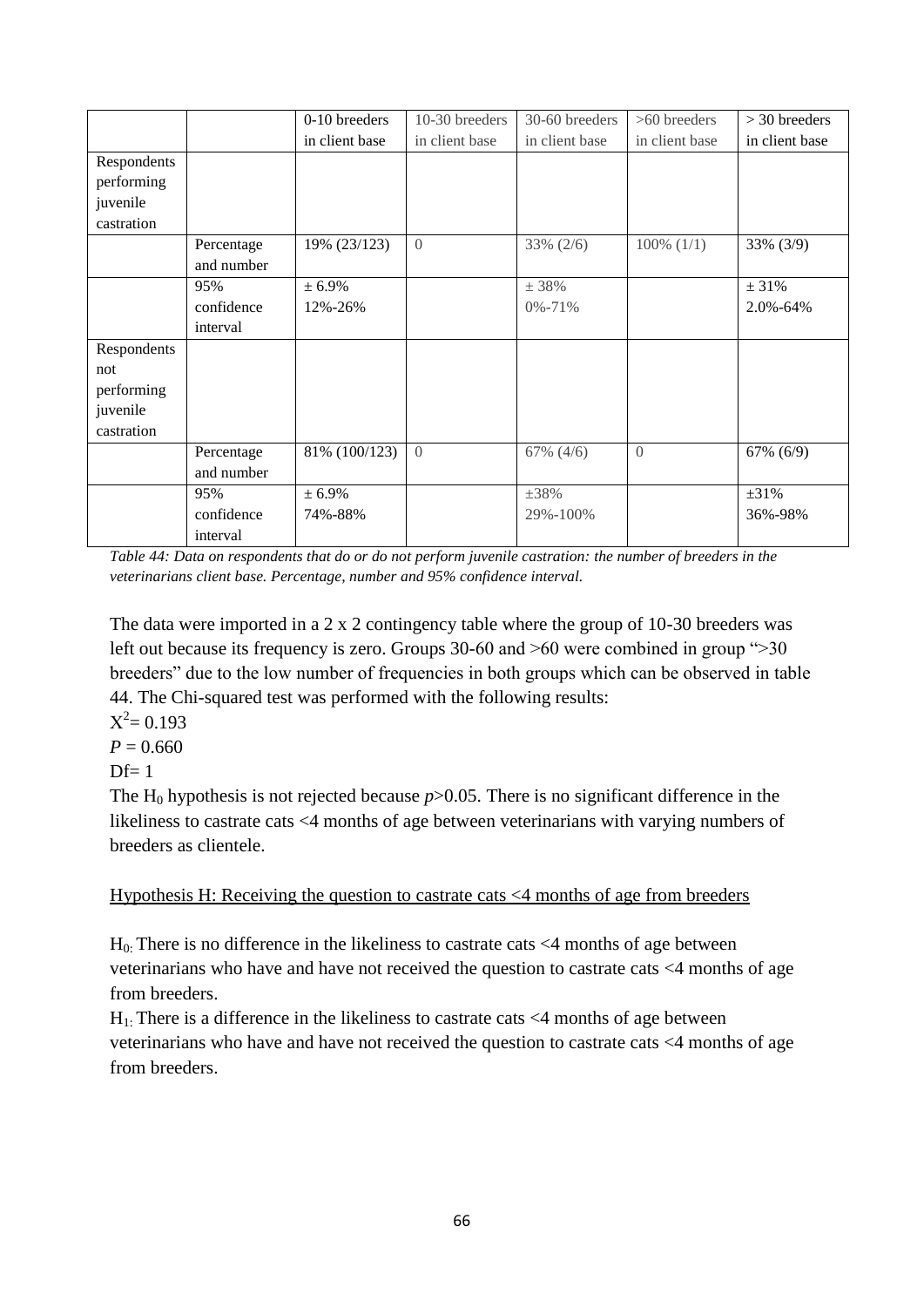|                     |                | Received question | Not received  |
|---------------------|----------------|-------------------|---------------|
|                     |                | from breeders     | question from |
|                     |                |                   | breeders      |
| Respondents         |                |                   |               |
| performing juvenile |                |                   |               |
| castration          |                |                   |               |
|                     | Percentage and | 51% (24/47)       | 16% (29/184)  |
|                     | number         |                   |               |
|                     | 95% confidence | ± 14%             | ±5.3%         |
|                     | interval       | 37%-65%           | 11%-21%       |
|                     |                |                   |               |
| Respondents not     |                |                   |               |
| performing juvenile |                |                   |               |
| castration          |                |                   |               |
|                     | Percentage and | 49% (23/47)       | 84% (155/184) |
|                     | number         |                   |               |
|                     | 95% confidence | ± 14%             | ± 5.3%        |
|                     | interval       | 35%-63%           | 79%-89%       |
|                     |                |                   |               |

*Table 45: Data on respondents that do or do not perform juvenile castration: receiving the question to castrate cats <4 months of age from breeders. Percentage, number and 95% confidence interval.*

 $X^2 = 26.40$ 

 $P = 0.000$ 

 $Df=1$ 

The H<sub>0</sub> hypothesis is rejected because  $p<0.05$ . There is a significant difference in the likeliness to castrate cats <4 months of age between veterinarians who have and have not received the question to castrate cats <4 months of age from breeders. Veterinarians who do receive the question to castrate cats <4 months of age from breeders are more likely to perform juvenile castration than those who do not receive this question from breeders.

# Hypothesis I: Opinion on the existence of a surplus of cats in the Netherlands

 $H<sub>0</sub>$ : There is no difference in the likeliness to castrate cats <4 months of age between veterinarians who do or do not feel there is a surplus of cats in the Netherlands.  $H_1$ : There is a difference in the likeliness to castrate cats  $\leq 4$  months of age between veterinarians who do or do not feel there is a surplus of cats in the Netherlands.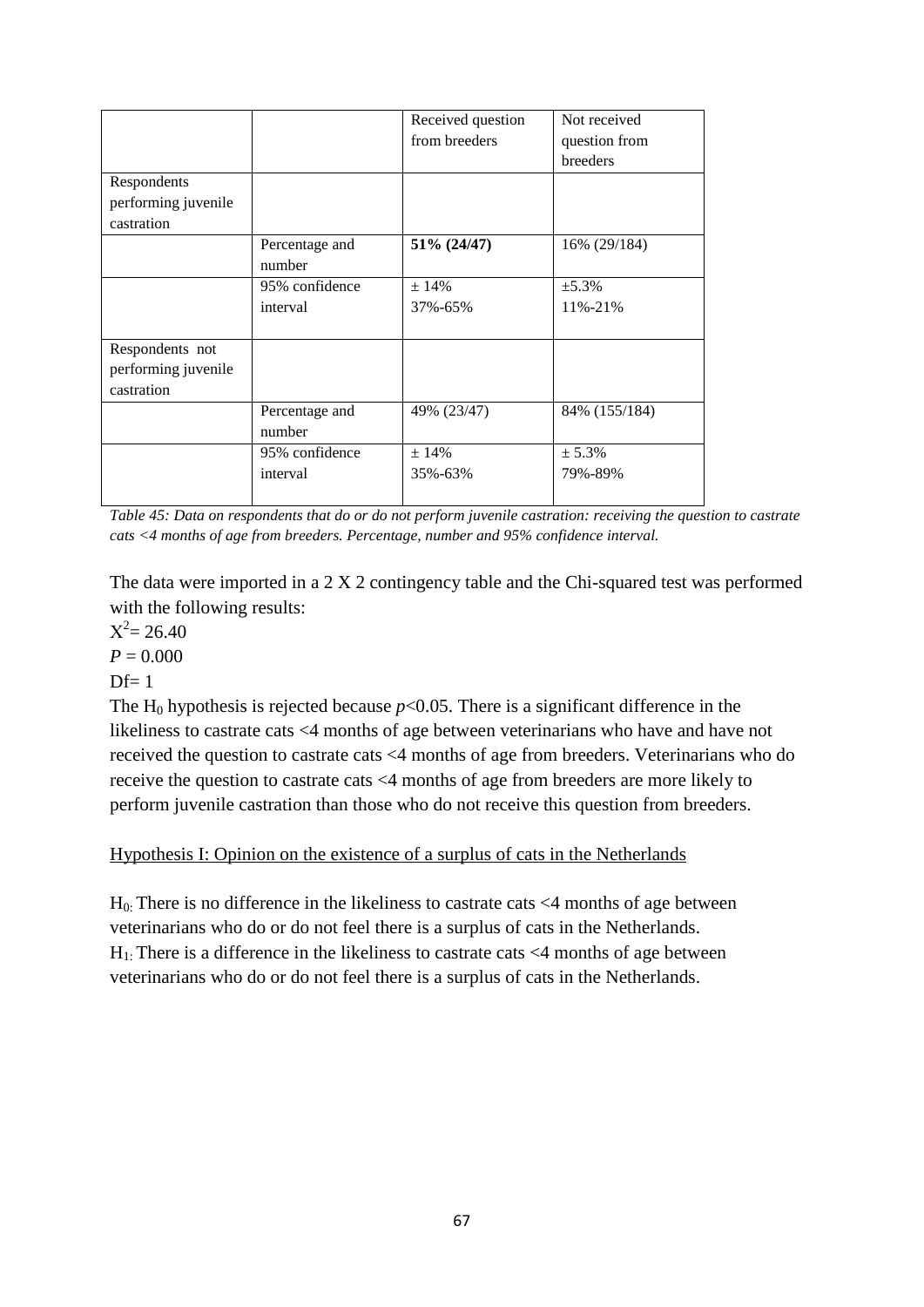|                     |                | Surplus       | No surplus  |
|---------------------|----------------|---------------|-------------|
| Respondents         |                |               |             |
| performing juvenile |                |               |             |
| castration          |                |               |             |
|                     | Percentage and | 23% (46/204)  | 26% (7/27)  |
|                     | number         |               |             |
|                     | 95% confidence | $± 5.8\%$     | ± 17%       |
|                     | interval       | 17%-29%       | 9.0%-43%    |
|                     |                |               |             |
| Respondents not     |                |               |             |
| performing juvenile |                |               |             |
| castration          |                |               |             |
|                     | Percentage and | 77% (158/204) | 74% (20/27) |
|                     | number         |               |             |
|                     | 95% confidence | ± 5.8%        | ± 17%       |
|                     | interval       | 71%-83%       | 57%-91%     |
|                     |                |               |             |

*Table 46: Data on respondents that do or do not perform juvenile castration: opinion on the existence of a surplus of cats in the Netherlands. Percentage, number and 95% confidence interval.*

 $X^2 = 0.154$ 

 $P = 0.695$ 

 $Df=1$ 

The H<sub>0</sub> hypothesis is not rejected because  $p > 0.05$ . There is no significant difference in the likeliness to castrate cats <4 months of age between veterinarians who do or do not feel there is a surplus of cats in the Netherlands.

Hypothesis J: Opinion on the duty of a veterinarian trying to solve the problem of the surplus of cats in the Netherlands

 $H<sub>0</sub>$ : There is no difference in the likeliness to castrate cats <4 months of age between veterinarians who do or do not feel veterinarians ought to play a role in resolving the problem of a surplus of cats in the Netherlands.

 $H_1$ . There is a difference in the likeliness to castrate cats  $\leq 4$  months of age between veterinarians who do or do not feel veterinarians ought to play a role in resolving the problem of a surplus of cats in the Netherlands.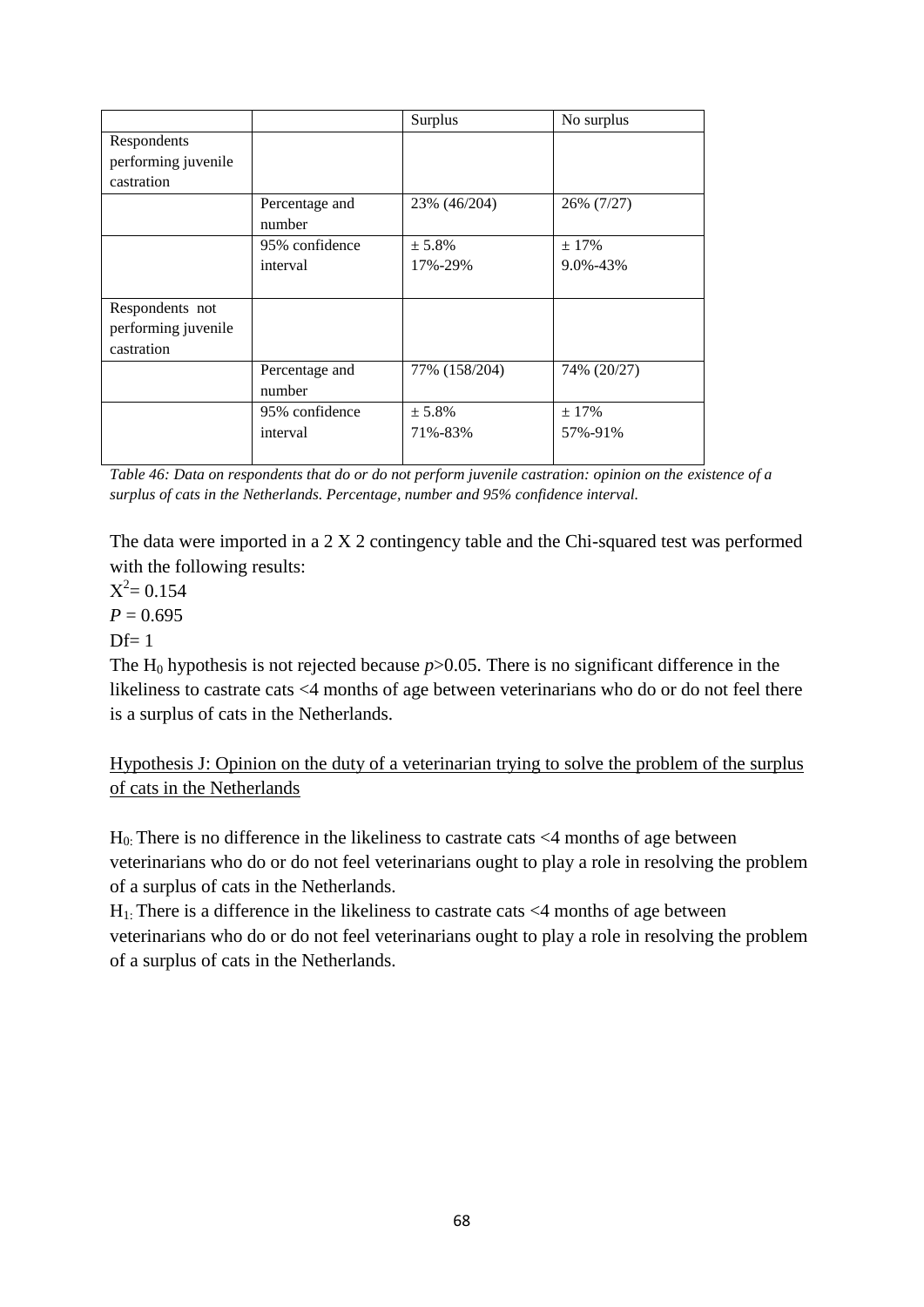|                     |                | Role          | No role      |
|---------------------|----------------|---------------|--------------|
| Respondents         |                |               |              |
| performing juvenile |                |               |              |
| castration          |                |               |              |
|                     | Percentage and | 23% (48/210)  | 24% (5/21)   |
|                     | number         |               |              |
|                     | 95% confidence | ± 5.7%        | ±18%         |
|                     | interval       | 17%-29%       | $6.0\% - 42$ |
|                     |                |               |              |
| Respondents not     |                |               |              |
| performing juvenile |                |               |              |
| castration          |                |               |              |
|                     | Percentage and | 77% (162/210) | 76% (16/21)  |
|                     | number         |               |              |
|                     | 95% confidence | ± 5.7%        | $\pm 18\%$   |
|                     | interval       | 71%-83%       | 58%-94%      |
|                     |                |               |              |

*Table 47: Data on respondents that do or do not perform juvenile castration: opinion on the duty of a veterinarian to work on the problem of the surplus of cats in the Netherlands. Percentage, number and 95% confidence interval.*

The data were imported in a 2 X 2 contingency table and the Chi-squared test was performed with the following results:

 $X^2 = 0.979E^{-2}$ 

 $P = 0.921$ 

 $Df=1$ 

The H<sub>0</sub> hypothesis is not rejected because  $p > 0.05$ . There is no significant difference in the likeliness to castrate cats <4 months of age between veterinarians who do or do not feel veterinarians ought to play a role in resolving the problem of a surplus of cats in the Netherlands.

Hypothesis K: Opinion on the question whether juvenile castration will have to be performed more frequently in the future to resolve the surplus of cats.

 $H<sub>0</sub>$ : There is no difference in the likeliness to castrate cats  $\langle 4 \rangle$  months of age between veterinarians who do or do not feel that juvenile castration will have to be applied more frequently in the future in order to tackle the problem of a surplus of cats in the Netherlands.  $H_1$ . There is a difference in the likeliness to castrate cats  $\leq 4$  months of age between veterinarians who do or do not feel that juvenile castration will have to be applied more frequently in the future in order to tackle the problem of a surplus of cats in the Netherlands.

Respondents were able to answer: strongly disagree, disagree, neither disagree nor agree, strongly agree, agree. The groups "strongly disagree" and "disagree" have been combined as have the groups "strongly agree" and "agree".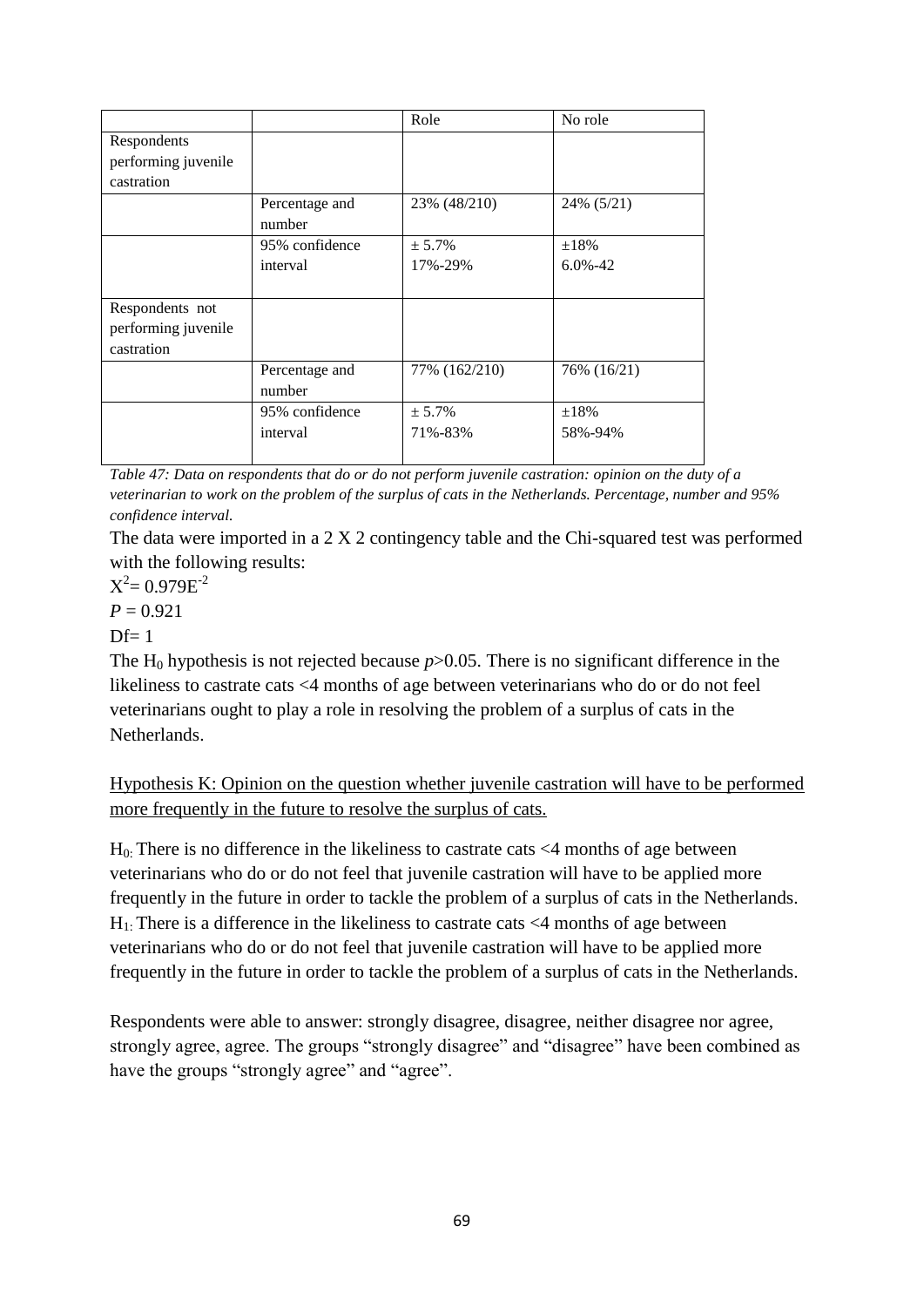|                     |                | Apply more   | Indifferent | Do not apply more |
|---------------------|----------------|--------------|-------------|-------------------|
|                     |                | frequently   |             | frequently        |
| Respondents         |                |              |             |                   |
| performing juvenile |                |              |             |                   |
| castration          |                |              |             |                   |
|                     | Percentage and | 56% (62/110) | 19% (12/64) | 11% (10/88)       |
|                     | number         |              |             |                   |
|                     | 95% confidence | ± 9.3%       | ±9.6%       | ±6.6%             |
|                     | interval       | 47%-65%      | 9.0%-29%    | 4.4%-17%          |
|                     |                |              |             |                   |
| Respondents not     |                |              |             |                   |
| performing juvenile |                |              |             |                   |
| castration          |                |              |             |                   |
|                     | Percentage and | 44% (48/110) | 81% (52/64) | 89% (78/88)       |
|                     | number         |              |             |                   |
|                     | 95% confidence | ± 9.3%       | ± 9.6%      | ±6.6%             |
|                     | interval       | 35%-53%      | 71%-91%     | 82%-96%           |
|                     |                |              |             |                   |

*Table 48: Data on respondents that do or do not perform juvenile castration: opinion on the question whether juvenile castration will have to be applied more frequently in the future to tackle the surplus of cats. Percentage, number and 95% confidence interval.*

 $X^2 = 52.3$ 

*P*= 0.000

 $Df=1$ 

The H<sub>0</sub> hypothesis is rejected because  $p<0.05$ . There is a significant difference in the likeliness to castrate cats <4 months of age between veterinarians with different opinions regarding the statement that juvenile castration will have to be applied more frequently in the future in order to tackle the problem of a surplus of cats in the Netherlands. Those who feel that it should be applied more frequently are significantly more likely to perform juvenile castration than those who do not feel this way.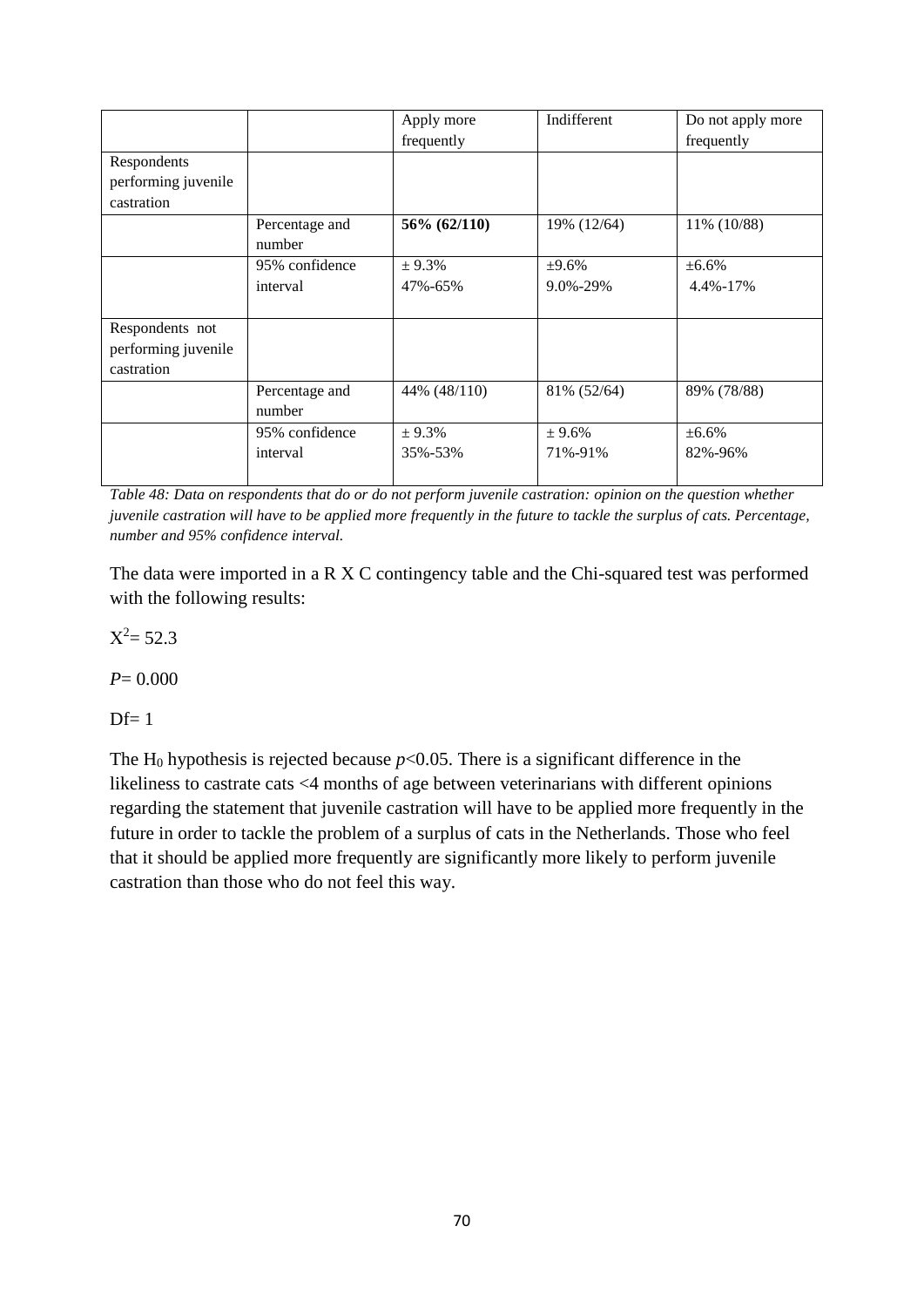#### *8.2 Anaesthesia in kittens: additional information*

This section discusses information deduced from literature relevant for the companion animal veterinarian. This information is not provided in the discussion on anaesthesia and perioperative care (*5.4.2*) since there were no results from the survey to compare this information to.

### *8.2.1 Preoperative care*

Kittens should receive a full preanesthetic clinical evaluation, be properly vaccinated related to their age and should also be treated for intestinal- and ectoparasites several days prior to surgery. 6-14 week old kittens have lower hematocrits (29.8%-33.1%) than adults do, and therefore parasites that contribute to anaemia may be dangerous  $[24,31]$ .

## *8.2.2 Cardiovascular physiology*

Cardiovascular compensation mechanisms are still underdeveloped in kittens <sup>[23]</sup>. The cardiac output of kittens depends mainly on heart rate (reference for kittens  $\pm$  200 bpm)<sup>[31]</sup> since they have a reduced ability to increase stroke volume due to a higher proportion of non-contractile tissue and limited ventricular compliance. Also, the immaturity of their sympathetic nervous system restricts the ability to increase heart rate. The same immaturity leads to a higher risk of developing hypotension, while kittens already have a lower blood pressure than adult animals [3,19,23]. This means that these young animals cannot respond adequately to a sudden drop of blood pressure as can happen during anaesthesia or as a result of blood loss during surgery (as little as  $5 \text{ml/kg}$ )  $^{[19]}$  because they are unable to increase peripheral vascular resistance by means of vasoconstriction<sup>[23]</sup>.

#### *8.2.3 Haematology*

After birth, haemoglobin levels decrease caused by a lower erythrocyte production, a shorter erythrocyte life span and hemodilution due to the expanding blood volume. In addition to cardiovascular reasons mentioned before, it is therefore especially important to minimise blood loss during surgery since even small amounts of blood loss may therefore result in anaemia [22] .

#### *8.2.4 Anaesthetics*

Protein-bound drugs such as propofol are potentiated by the hypoalbuminaemia that exists up until 8 weeks of age  $[19,23]$ . Up to 12 weeks of age immature hepatic enzyme systems exist. This leads to a reduced speed of drug transformation and metabolism, thus prolonging hypnotic effects. However, clinical research suggests that existing dose guidelines for injectable anaesthetics used in adults can be safely used in kittens after 6 weeks of age without evidence of prolongation of the effects  $[22,24]$ . In these young animals the termination of drugs which are cleared via renal excretion is affected by immature glomerular filtration rates, reduced renal blood flow and a limited filtration fraction. As a result the excretion of anaesthetics by the kidneys is slower than in adult animals and its effects are prolonged  $[19,23]$ . The precise measuring of body weight, accurate dosing and the use of an anaesthetic which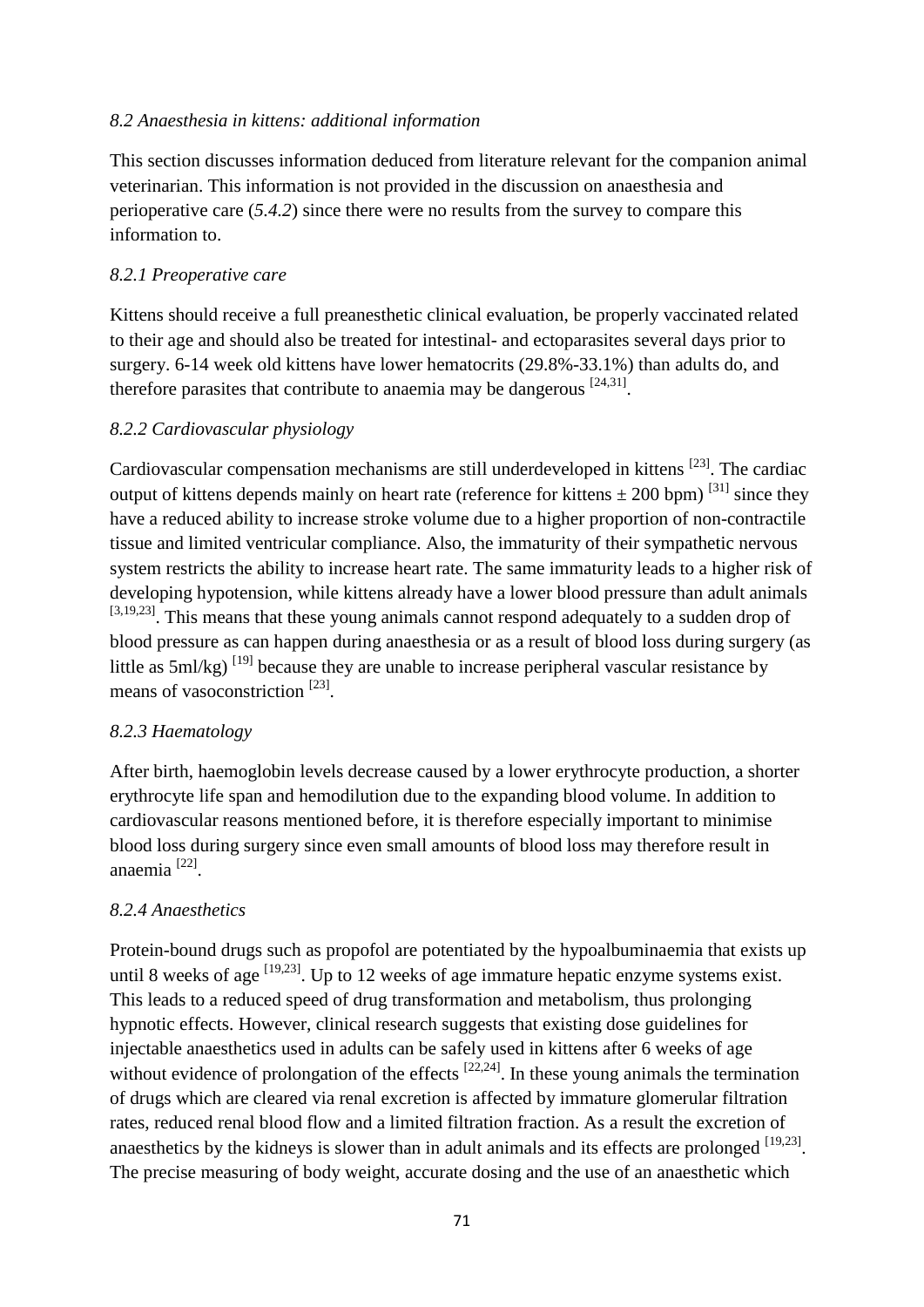can be antagonized are therefore preferable. In this way the amount of drugs the kitten has to metabolise is minimized thereby reducing recovery time.

#### *8.2.4.1 Premedication*

Premedication provides a positive effect on anaesthetic depth, muscle relaxation, analgesia<sup>[23]</sup> and depending on drugs used lowers the required dosage of drugs used for induction and maintenance <sup>[36]</sup>. In kittens the effects of the parasympathetic nervous system dominate. Anticholinergic drugs, such as atropine (0.02-0.04 mg/kg) or glycopyrrolate (0.01-0.02 mg/kg), should be routinely administered prior to general anaesthesia to maintain heart rate  $[22,23]$ . Another advantage of these drugs is the decrease of excretion in the airways which helps to prevent airway obstruction  $^{[23]}$  which occurs easily in kittens  $^{[19,32]}$ .

Benzodiazepines are relatively safe since they cause moderate effects on the respiratory and cardiovascular system such as vasodilatation and hypotension. When necessary these effects can be counteracted by administering the antagonist flumazenil. Benzodiazepines provide no analgesia  $^{[23,36]}$  and while they provide a good level of sedation in very young kittens, it is advisable to combine them with other sedatives in older kittens. The use of phenothiazines is discouraged in animals younger than 12 weeks of age. They induce cardiovascular effects which lead to peripheral vasodilatation potentially causing hypotension and hypothermia<sup>[23]</sup>. Alpha2 agonists such as (dex)medetomidine have strong sedative and analgesic properties and have a significant drug-sparing effect. Alpha2 agonists should be used with caution in kittens since they cause a reduction in cardiac output and bradycardia  $[23,36]$ . Bradycardia in itself can also cause a reduction of cardiac output in young animals since their cardiac output depends highly on heart rate <sup>[19,36]</sup>. Alpha2 agonists are metabolised by the liver and excreted via the kidneys. In young animals this may lead to a prolonged recovery. Research suggests that the use of dexmedetomidine is preferable since it contains merely the active dextro-rotatory variant and not the levorotatory variant which would be an additional burden on the liver and kidneys [23] . The administration of the alpha2-adrenergic antagonist *atipamezole hydrochloride* significantly reduces recovery time <sup>[25]</sup>. Narcotic analgesics such as butorphanol and buprenorphine provide good analgesia and when used as premedication, they reduce the required dose of other anaesthetics. Pure μ-agonists such as morphine and methadone, should be used with restraint due to the dose related cardiovascular and respiratory effects such as bradycardia and hypoventilation.

#### *8.2.4.2 Induction and maintenance*

Dissociative anaesthetics such as ketamine give only a slight respiratory depression and have an indirect stimulatory effect on the cardiovascular system. They are often combined with benzodiazepines to provide improved muscle relaxation. Increased salivation can lead to upper airway obstruction and a combination with parasympatholytics is therefore advised  $^{[36]}$ . Propofol can be used with relative safety in kittens older than 8 weeks if it is slowly injected over a period of one to two minutes. It can be used for both induction and maintenance and provides a quick, short lasting anaesthesia with good muscle relaxation but limited analgesia. Due to the hypoalbuminaemia that exists until 8 weeks of age  $[19,23]$ , in this age group a larger portion of the protein-bound drug propofol circulates in its unbound, active form. Inhalation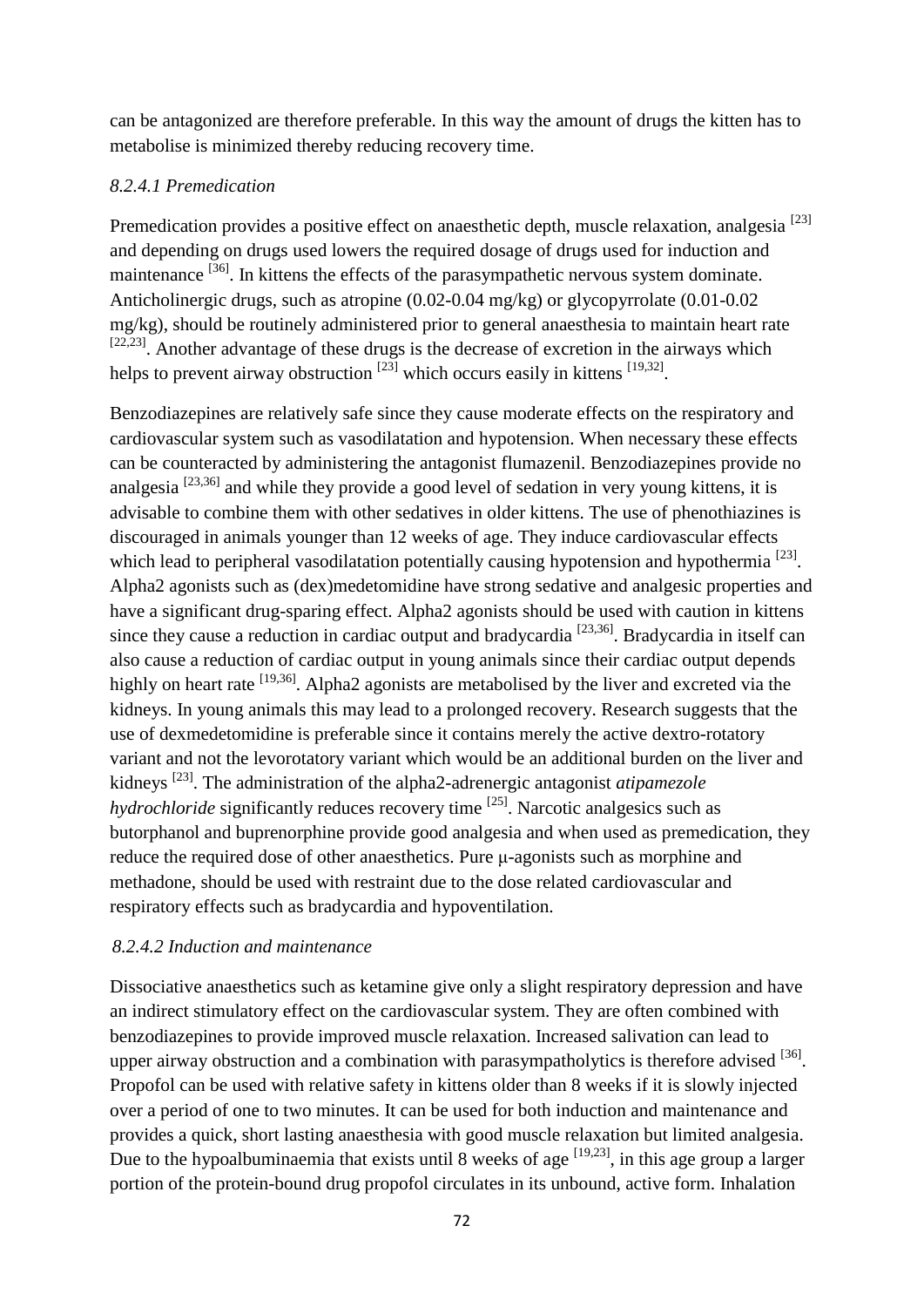anaesthetics such as isoflurane can be used both for induction and maintenance. One can choose to induce anaesthesia by means of by mask using a volatile agent instead of using propofol because of the difficulty of the placement of an IV catheter in these small patients. However, isoflurane has a strong unpleasant odour <sup>[36]</sup> which makes it less suitable for induction without premedication which is sometimes still performed in practice. A recent study evaluating the neuroactive steroid alfaxalone as an induction agent in 12 week old cats  $^{[37]}$  showed that it is a suitable alternative for induction with a mean dose of 4.7 mg/kg intravenous. In cases where maintenance with an inhalant anaesthetic is not possible, maintenance can be achieved using supplemental doses of alfaxalone with acceptable to excellent anaesthetic effectiveness. However, this information should be interpreted with care since only eight kittens received maintenance by supplemental intravenous administration of alfaxalone which were all females. The mean dose required to maintain anaesthesia with alfaxalone, in addition to the induction dose, was 11.1 mg/kg/h. Alfaxalone maintained heart rate better than isoflurane which is preferable, considering the fact that the cardiac output of young kittens is highly rate-dependent  $^{[37]}$ . Alfaxalone can cause post- induction apnoea (>30) seconds without inspiration) and should be injected slowly over a period of 60 seconds  $^{[36]}$ , although the incidence of post-induction apnoea in this study was restricted to one patient  $^{[37]}$ .